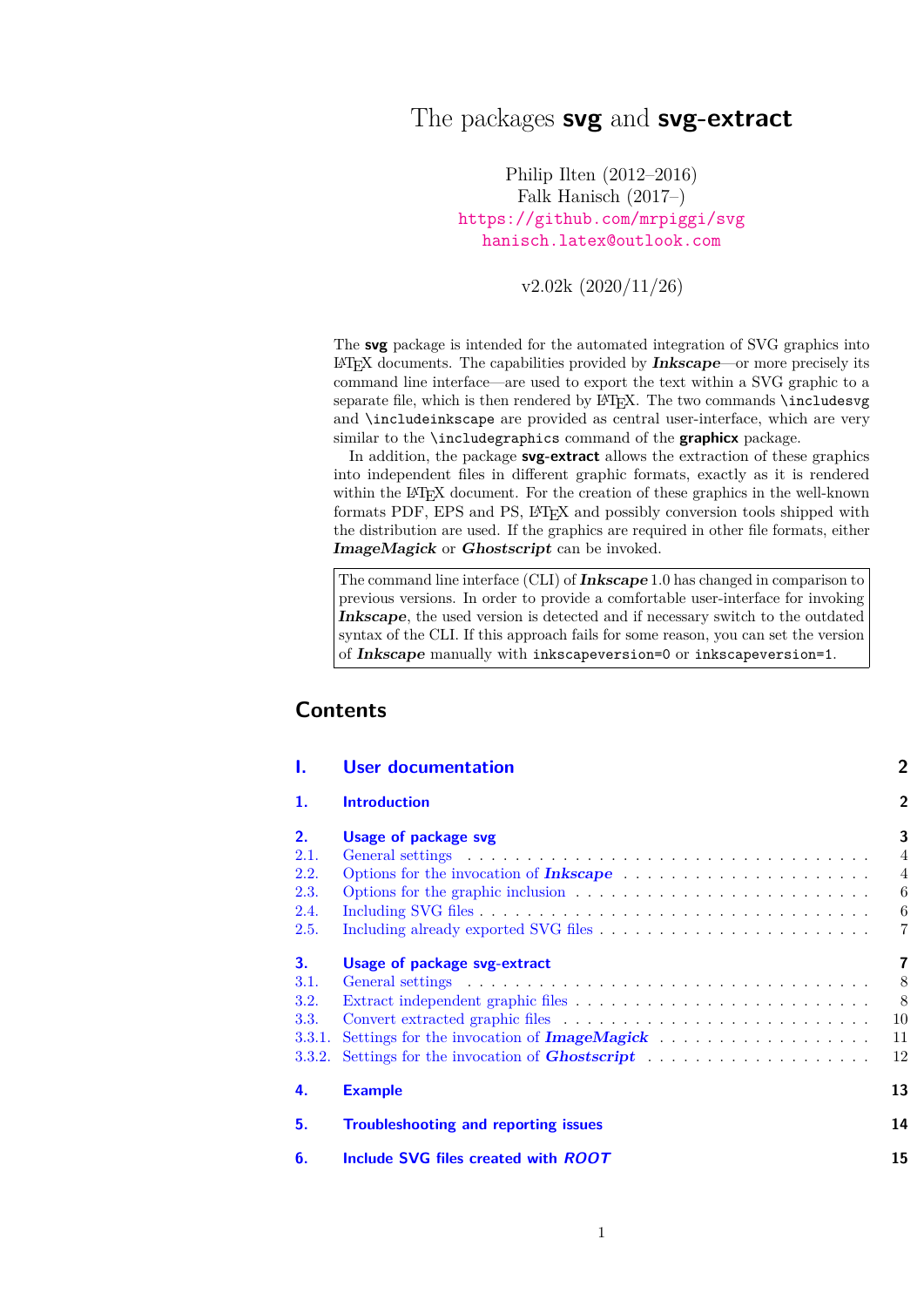### **[II. Implementation](#page-16-0) 17**

| А.             | <b>Initialization</b>                                                                                            | 17 |
|----------------|------------------------------------------------------------------------------------------------------------------|----|
| A.1.           | Packages                                                                                                         | 17 |
| A.2.           |                                                                                                                  | 17 |
| A.3.           |                                                                                                                  | 17 |
|                |                                                                                                                  | 18 |
|                | A.3.2. String manipulation $\ldots \ldots \ldots \ldots \ldots \ldots \ldots \ldots \ldots \ldots \ldots \ldots$ | 18 |
|                |                                                                                                                  | 20 |
|                |                                                                                                                  | 23 |
| <b>B.</b>      | Including SVG files with package svg                                                                             | 23 |
| B.1.           |                                                                                                                  | 23 |
|                |                                                                                                                  | 24 |
|                |                                                                                                                  | 28 |
|                |                                                                                                                  | 29 |
| <b>B.1.4.</b>  |                                                                                                                  | 29 |
| B.2.           |                                                                                                                  | 31 |
|                |                                                                                                                  | 31 |
|                |                                                                                                                  | 32 |
| <b>B.3.</b>    |                                                                                                                  | 36 |
| <b>B.4.</b>    |                                                                                                                  | 43 |
| <b>B.5.</b>    |                                                                                                                  | 45 |
| $\mathsf{C}$ . | Extracting independent graphic files with svg-extract                                                            | 46 |
| C.1.           |                                                                                                                  | 46 |
|                |                                                                                                                  | 47 |
|                | C.1.2. Invoking external application for graphic conversion                                                      | 51 |
|                |                                                                                                                  | 56 |
|                | C.1.4. Options for the extraction of graphics $\dots \dots \dots \dots \dots \dots \dots \dots \dots$            | 57 |
|                |                                                                                                                  | 60 |
| C.2.           |                                                                                                                  | 61 |
| C.3.           |                                                                                                                  | 61 |
| C.4.           | Commands for the separate auxiliary L <sup>A</sup> T <sub>F</sub> X-file                                         | 71 |
| D.             | <b>Processing Options</b>                                                                                        | 72 |
| <b>Index</b>   |                                                                                                                  | 74 |
|                | <b>Change History</b>                                                                                            | 78 |
|                |                                                                                                                  |    |

# <span id="page-1-0"></span>**Part I. User documentation**

# <span id="page-1-1"></span>**1. Introduction**

The open source program **Inkscape** has provided an excellent resource for the simple and easy creation of images and diagrams using a graphical user-interface. The work by Johan B. C. Engelen has further enhanced the ability of **Inkscape** to split a SVG file into a text component that can be compiled with LATEX, and an image component that can be imported as a PDF file. For further information see the documentation of **[svg-inkscape](http://www.ctan.org/pkg/svg-inkscape)** [on CTAN](http://www.ctan.org/pkg/svg-inkscape)<sup>[1](#page-1-2)</sup>. The procedure described therein is taken up and consistently expanded. Thus, it is now possible to include a SVG file into a LATEX document where the text within the SVG graphic will be rendered natively by IATEX.

<span id="page-1-2"></span><sup>1</sup><http://www.ctan.org/pkg/svg-inkscape>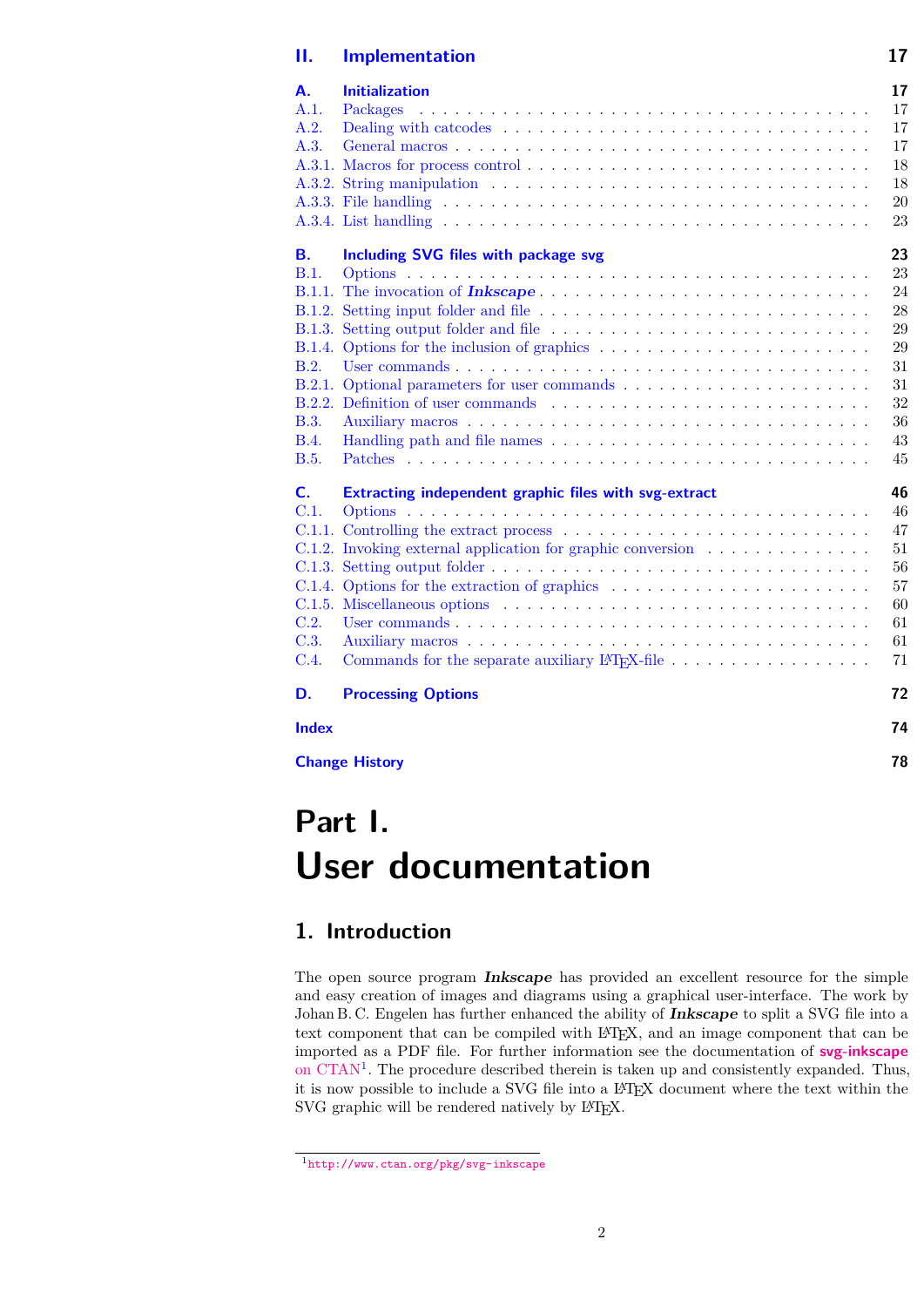Both packages **svg** and **svg-extract** rely heavily upon executing commands on shell using the \ShellEscape command—or respectively the old known \write18—for executing the CLIs of the applications mentioned above. So passing flag --shell-escape to the LAT<sub>EX</sub> engine is utterly essential when using package **svg** and/or **svg-extract**. The executed commands and the possibilities to adapt their invocation with the appropriate options are described later on in this documentation. All this is done automatically with the \includesvg command. If you don't want to use the --shell-escape flag, either for security reasons or because the export of the SVG files is done in another way, there's also the command \includeinkscape which includes files already exported by **Inkscape**.

An working installation of **Inkscape** is required for the automated integration of SVG graphics, whereby the installation path must be known to the operating system. This can be checked on shell by typing inkscape -V. Moreover, there are some required packages which are loaded by packages **svg** and **svg-extract** to provide the functionality. These are:

**iftex** for flow control depending on the used L<sup>AT</sup>EX engine

**scrbase** for the definition and handling of options in key-value-syntax

**pdftexcmds, shellesc** to allocate the same primitives independent of the used L<sup>A</sup>T<sub>E</sub>X engine **ifplatform** to control the file access depending on the operating system

**trimspaces** to remove unwanted spaces in file paths

**graphicx** for including the graphic files after the **Inkscape** export

**xcolor, transparent** are possibly needed by the separate LATEX files created by **Inkscape xr** is used by **svg-extract** in order to include labels within the independent graphic files

If you want to pass options to package **graphicx**, you must either load it before package **svg**

```
\usepackage[\langleoptions}]{graphicx}
...
```
\usepackage[ $\langle$ options}]{svg}

or use \PassOptionsToPackage.

```
\PassOptionsToPackage{\langleoptions}}{graphicx}
...
\documentclass[\langle options \rangle]{\langle class \rangle}
...
\{\text{usage}[\langle options \rangle]\}_{\text{svg}}
```
The usage of packages **xcolor** and **transparent** can be switched off while loading package **svg**. See the two options usexcolor and usetransparent below.

# <span id="page-2-0"></span>**2. Usage of package svg**

The purpose of this package is to include standalone SVG graphics into a L<sup>AT</sup>EX document. The command \includesvg is defined which does all necessary steps for this task. It first launches the export of a SVG file to a supported file format with Inkscape, if necessary, and includes the exported graphic file afterwards. The usage and the syntax is quite similar to the command \includegraphics from the **graphicx** package. In fact, the inclusion of the exported graphic file is done with \includegraphics.

usexcolor (opt.) usetransparent (opt.) noxcolor (opt.) notransparent (opt.)

The packages **xcolor** and **transparent** are loaded by default at the end of package **svg**. The listed options are intended to prevent these packages from loading. They are the only options which have to be given while loading the **svg** package. All supported boolean values (true/on/yes/false/off/no) can be assigned to usexcolor and usetransparent, while noxcolor and notransparent don't accept any value.

\usepackage[ $\langle$ options}]{svg}

Due to the way the L<sup>A</sup>T<sub>EX</sub> kernel parses package options, problems may occur if any option other than those just mentioned above – meaning the options explained hereafter – are passed through the optional argument of \usepackage[ $\{options\}$ ]{svg}. It is strongly recommended to use  $\simeq \simeq \f(\text{options})$  for these after loading the package instead.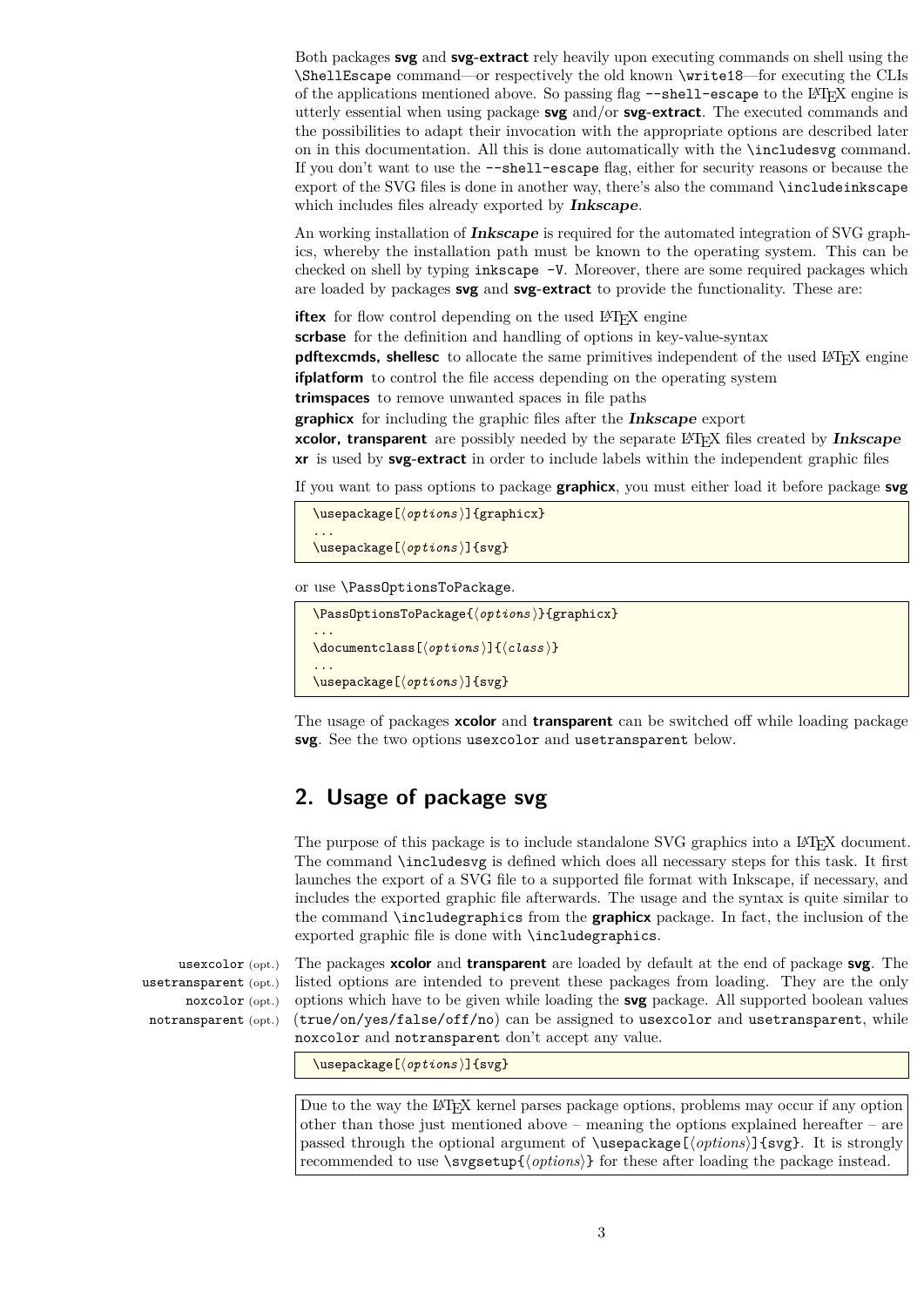### <span id="page-3-0"></span>**2.1. General settings**

\svgsetup All other options described in detail below can also be changed after loading the package either in the preamble or within the document. They don't have to be given as optional argument to \usepackage[ $\{options\}$ ] {svg} but can be set by using macro \svgsetup{ $\{options\}$ } where h*options*i is a comma separated list of options. These settings are done in the current scope which means either globally or within the current group.

\svgsetup{\\svgsetup}}

Further, with the optional argument of commands \includesvg[{*options*}]{\*svg filename*}} or \includeinkscape[\*options*}]{\*graphic filename*}}, it's possible to reset any setting locally for a certain file.

\svgpath Most likely you want to organize your SVG files in a separate folder either as a subfolder in the working directory or elsewhere in your local folder structure. For this purpose, a list of root paths to SVG files can be specified using the \svgpath command in the same way as \graphicspath is used. Every path has to be given in a group of braces {}—even if there is only one—and should terminate with a slash. For example:

\svgpath{{svg/}{/usr/local/svg/}}

would cause the system to look first in the subdirectory svg/ and afterwards in the absolute path /usr/local/svg/. Further, if no path was specified with \svgpath or the desired file wasn't found, all directories given with \graphicspath are searched too. Please keep in mind that the current working directory is browsed first in any case. It is recommended to avoid umlauts or any other Non-ASCII characters as well as any spaces and/or quotes respectively \dq both in paths and file names. Especially when DVI output is active using quotes will certainly cause an error.

### <span id="page-3-1"></span>**2.2. Options for the invocation of Inkscape**

inkscape (opt.) This option controls, when the export with **Inkscape** is invoked and is *true* by default.

#### false/off/no

Inkscape won't be invoked in any case, no export is done.

*true* /on/yes/newer/onlynewer

The export with **Inkscape** will only be done, if the exported graphic file either does not exist or the file modification date of the SVG file is newer than that of the exported graphic file. Thus the compilation time of the LATEX document can be reduced to the necessary minimum.

forced/force/overwrite

The **Inkscape** export will definitely be done, any already existing exported file will overwritten regardlessly.

In addition to controlling the export behavior, the option inkscape can also be used to make additional settings, which then acts as a wrapper for the options described below.

### pdf/eps/ps/png

```
see inkscapeformat=pdf/eps/ps/png
latex/nolatex
     see inkscapelatex=true/false
drawing/page
     see inkscapearea=drawing/page
\langleinteger\rangledpi
     see inkscapedpi=\langleinteger\rangle
```
inkscapepath (opt.) The option inkscapepath specifies, where the resulting files of the **Inkscape** export should be located. The default setting is *basesubdir* , which uses the subfolder ./svg-inkscape/ within the current working directory.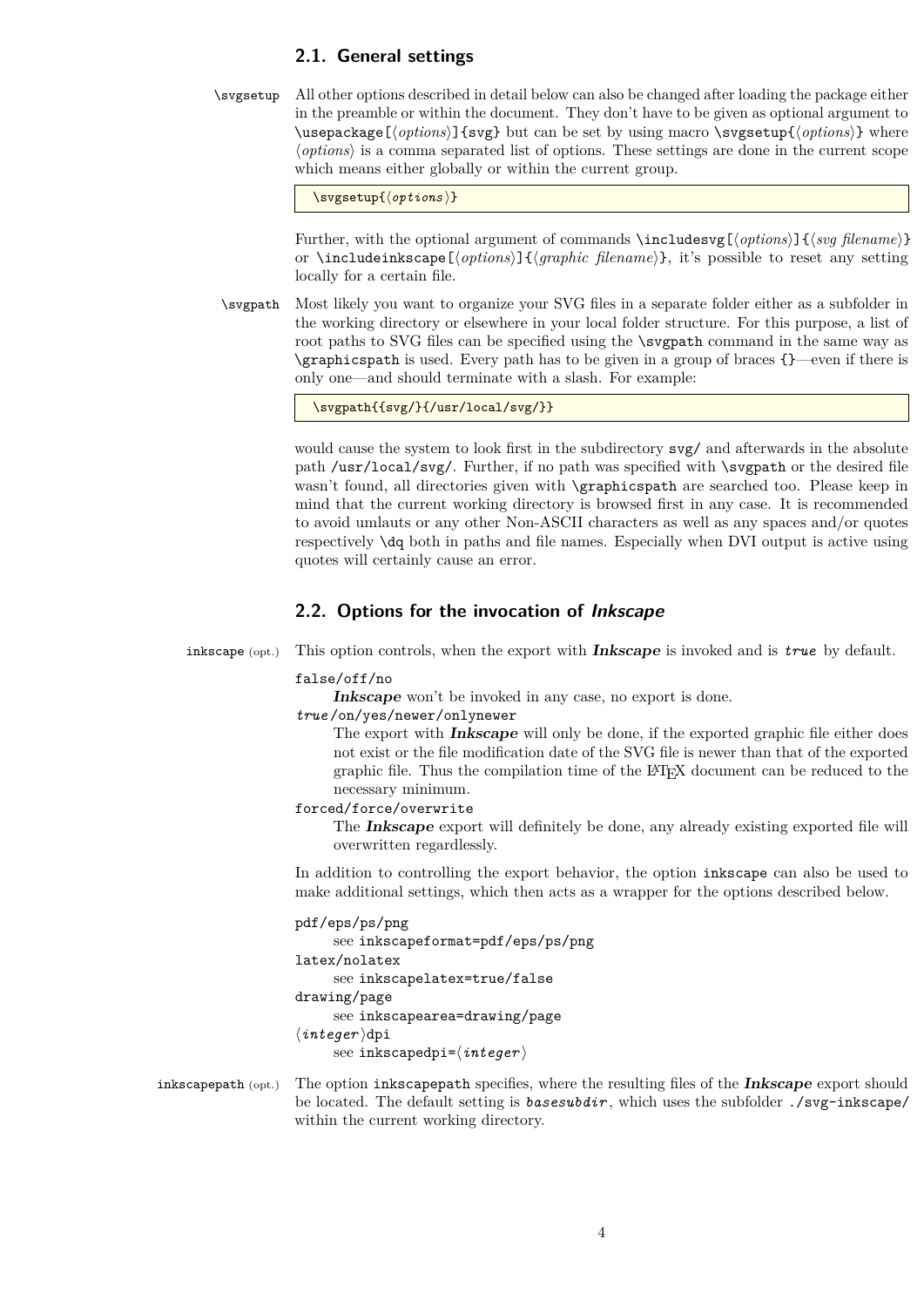|                        | svgdir/svgpath<br>The PDF/EPS/PS/PNG graphic files as well as the LATFX files generated by <b>Inkscape</b><br>will be located in the same directory as the corresponding SVG file.<br>svgsubdir/svgsubpath<br>Within the folder of the encountered SVG file, all exported files will be located in a<br>subfolder named svg-inkscape/.<br>basedir/basepath/jobdir/jobpath<br>All exported files will be located in the current working directory.<br>basesubdir/basesubpath/jobsubdir/jobsubpath<br>A subfolder named svg-inkscape/ within the current working directory will be used<br>for files generated by <b>Inkscape</b> .<br>/path/to/somewhere/<br>It is also possible to give a custom path, either relative to the current working directory<br>$(.$ /relative/path/ $)$ or as an absolute path.                          |
|------------------------|--------------------------------------------------------------------------------------------------------------------------------------------------------------------------------------------------------------------------------------------------------------------------------------------------------------------------------------------------------------------------------------------------------------------------------------------------------------------------------------------------------------------------------------------------------------------------------------------------------------------------------------------------------------------------------------------------------------------------------------------------------------------------------------------------------------------------------------|
| inkscapeexe (opt.)     | For including a SVG file, <i>Inkscape</i> is used to separate the text and image from the SVG file<br>itself. In order to use the command line interface on shell, the path where the executable is<br>located has to be known to the operating system and is assumed to be inkscape by default.                                                                                                                                                                                                                                                                                                                                                                                                                                                                                                                                     |
|                        | You can check if the default setting is valid for your system by typing inkscape -V into<br>the terminal. If this fails and nothing is returned, you should add the binary directory<br>of Inkscape to the environment variable PATH on your operating system. For the case,<br>that this is not possible or you aren't willing to do so, you can alternatively pass option<br>inkscapeexe to \svgsetup within the document preamble to set the absolute path where<br>the executable of <b>Inkscape</b> is located.                                                                                                                                                                                                                                                                                                                 |
|                        | Especially if the executable path to be defined <i>contains spaces</i> , it <i>must not</i> be passed as a<br>package option but to \svgsetup{inkscapeexe=} instead!                                                                                                                                                                                                                                                                                                                                                                                                                                                                                                                                                                                                                                                                 |
| inkscapeversion (opt.) | The command line interface of <b>Inkscape</b> changed slightly from version $0.9x$ to $1.x$ and makes<br>it necessary to distinguish between the two versions. By default, inkscapeversion=auto is<br>set and the used version is automatically detected. This is done by calling Inkscape-CLI<br>with parameter -V on shell—see option inkscapeexe described above. The returned result<br>is evaluated by either piping stdout or eventually—if this fails—writing to a temporary file<br>and read this back in (pipes with a potentially quoted path can not be used with $M_i$ KT <sub>F</sub> X). <sup>2</sup><br>It is also possible to switch off the automatic detection routine by setting the desired version<br>manually with either inkscapeversion=0 to legacy mode or inkscapeversion=1 to the<br>current CLI version. |
| $inkscapename$ (opt.)  | <b>Inkscape</b> export file names are derived from the SVG file name by default. However, the<br>name of the exported file can be customized with $inkscapename = \langle filename \rangle$ . It is possible<br>to use counters for specifying the name of the exported file. Repeatedly specifying the same<br>file name will overwrite previously created files.                                                                                                                                                                                                                                                                                                                                                                                                                                                                   |
| inkscapeformat (opt.)  | With this option, the <b>Inkscape</b> export format can be controlled. Valid values are pdf, eps,<br>ps and png, where a IAT <sub>E</sub> X export is not possible for png and option inkscapelatex won't<br>have any effect. By default, inkscapeformat=pdf is set unless DVI output was detected.<br>In this case inkscapeformat=eps is the default setting.                                                                                                                                                                                                                                                                                                                                                                                                                                                                       |
| inkscapelatex (opt.)   | If option inkscapelatex=true is set, the output is split into a separate PDF/EPS/PS file<br>(see option inkscapeformat) and a corresponding IATEX file. This is the default setting.<br>Setting inkscapelatex=false will result in a single PDF/EPS/PS file, where any contained<br>text won't be rendered by IATFX.                                                                                                                                                                                                                                                                                                                                                                                                                                                                                                                 |
| inkscapearea (opt.)    | This option controls which area of the SVG file should be exported, <i>drawing</i> is set by<br>default.                                                                                                                                                                                                                                                                                                                                                                                                                                                                                                                                                                                                                                                                                                                             |
|                        | drawing/crop<br>The area exported corresponds to the bounding box of all objects in a drawing, including<br>any that are not on the page.<br>page/nocrop<br>The area exported will correspond to the defined page area within the SVG file.                                                                                                                                                                                                                                                                                                                                                                                                                                                                                                                                                                                          |

<span id="page-4-0"></span><sup>2</sup> If this fails too, the **Inkscape** version is guessed when macro \svg@ink@run is used the very first time.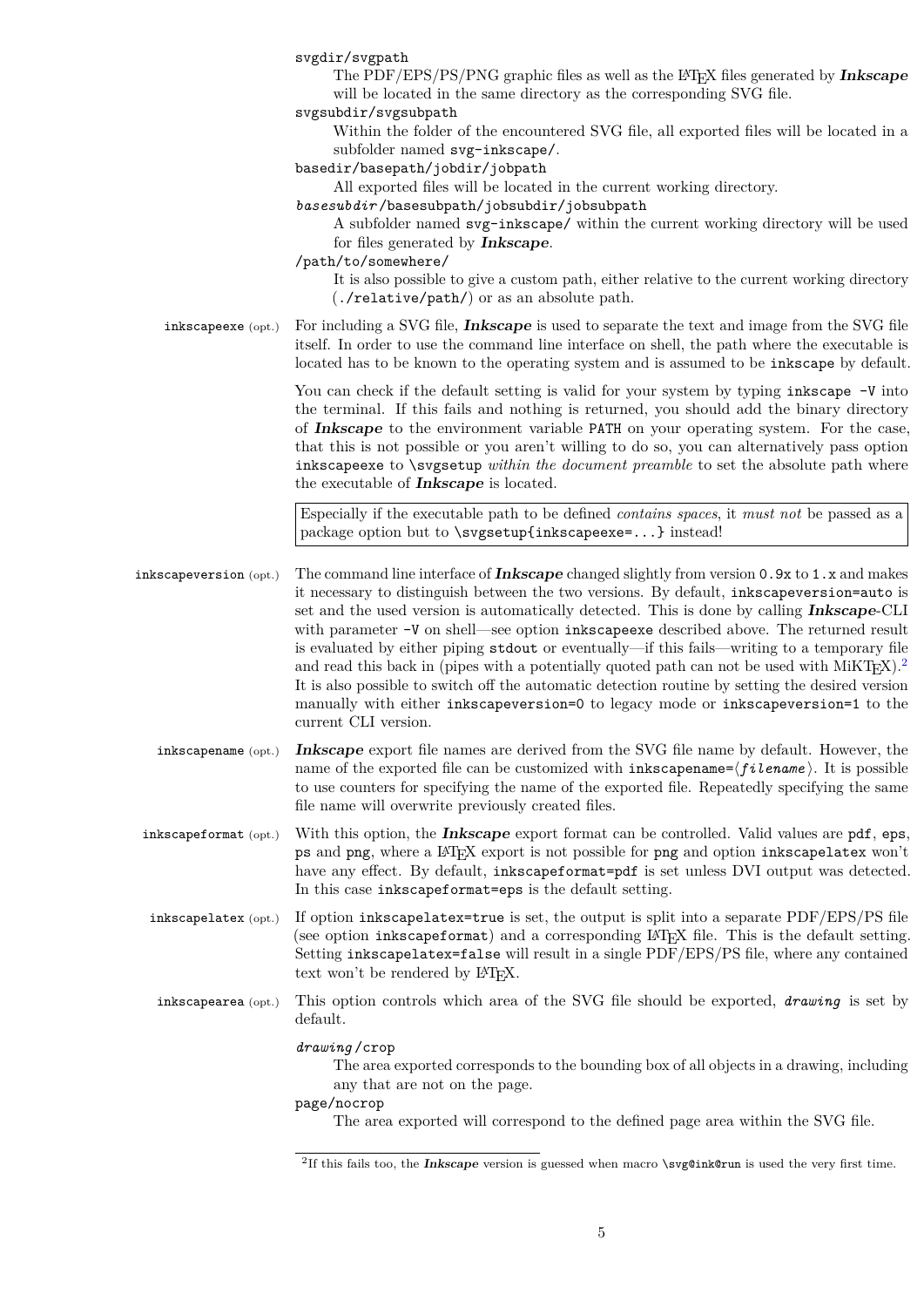- inkscapedpi (opt.) The resolution used either for PNG export or for fallback rasterization of filtered objects when exporting to PDF/EPS/PS file. For PNG export it is set to 300 dpi by default, if no value was given. The given value should be a positive integer. The default behaviour can be reversed after a given value with inkscapedpi=\relax.
- inkscapeopt (opt.) You can use this option to pass additional switches to the **Inkscape** command line interface. For further information see the documentation of **[Inkscape](https://inkscape.org/de/doc/inkscape-man.html)**[3](#page-5-2) .
- svgextension (opt.) The package assumes SVG files with .svg extension as source for the **Inkscape** export. This option can be used to change this behaviour. For example, in order to process .dia files instead of .svg you could use

\includesvg[svgextension=dia,\additional options\]{\filename\}

### <span id="page-5-0"></span>**2.3. Options for the graphic inclusion**

width (opt.) height (opt.) distort (opt.) scale (opt.) The width of the included graphic file can be specified via the width option and the height by the height option. If both the width and height are specified, the figure will be scaled such that neither of the specified dimensions is exceeded, unless option distort=true is given.<sup>[4](#page-5-3)</sup> If width and/or height once have been set, this can be undone by setting them to 0pt or \relax. If neither width nor height are set, the included graphic file can also be scaled by setting scale to a positive real number.

pretex (opt.) apptex (opt.) Commands prior and post to the inclusion of the graphic file may be desired, such as font or color commands. The options pretex and apptex are provided where the LAT<sub>EX</sub> code given to pretex is included before the graphic file and apptex right afterwards. For example, to change the size of the included text one could use:

\includesvg[pretex=\tiny,\additional options)]{\svg filename)}

- draft (opt.) This option can be used with boolean values and is equal to the identically named option of the **graphicx** package. If the draft option is given to **graphicx**, it's activated for **svg** as well.
- $lastpage$  (opt.) A bug<sup>5</sup> concerning the L<sup>A</sup>T<sub>E</sub>X export has been reported for **Inkscape** 0.91. It may happen that within the exported LATEX file, it's attempted to include more pages of the PDF graphics than actually exist. The **svg** package attempts to bypass the resulting error.

Consequently, the total number of pages is read and only existing PDF pages are included, if both options inkscapeformat=pdf and lastpage=true are set. This is the default setting (unless DVI output is active) and can be switched off with lastpage=false. It's also possible to set the number of the last page included of a PDF graphic manually as optional parameter for \includesvg or \includeinkscape. For details, see the description of the respective commands.

### <span id="page-5-1"></span>**2.4. Including SVG files**

\includesvg The command \includesvg to include a SVG file is quite similar to the \includegraphics command provided by the **graphicx** package.

\includesvg[ $\langle parameters \rangle$ ]{ $\langle sug\ filter$ }}

inkscape (param.) inkscapeformat (param.) inkscapelatex (param.) inkscapearea (param.) inkscapedpi (param.) inkscapeopt (param.) svgextension (param.) width (param.) height (param.) distort (param.) scale (param.) pretex (param.) apptex (param.) draft (param.)

It is used right in the same way but where  $\langle s v g \nvert$  *filename*) is the file name of the SVG file, where any given file extension will be replaced with .svg ruthlessly. In order to change the source file format for the **Inkscape** export, you have to use parameter svgextension.

If the given file is not located in the current working directory but elsewhere on your file system, the command \svgpath could be used to specify this path. It is recommended to avoid umlauts or any other Non-ASCII characters as well as any spaces and/or quotes

<span id="page-5-3"></span><span id="page-5-2"></span><sup>3</sup><https://inkscape.org/de/doc/inkscape-man.html>

<sup>4</sup> to provide compatibility for package **graphicx**, it's possible to use keepaspectratio=true as alias for distort=false and the other way round

<span id="page-5-4"></span><sup>5</sup><https://bugs.launchpad.net/ubuntu/+source/inkscape/+bug/1417470>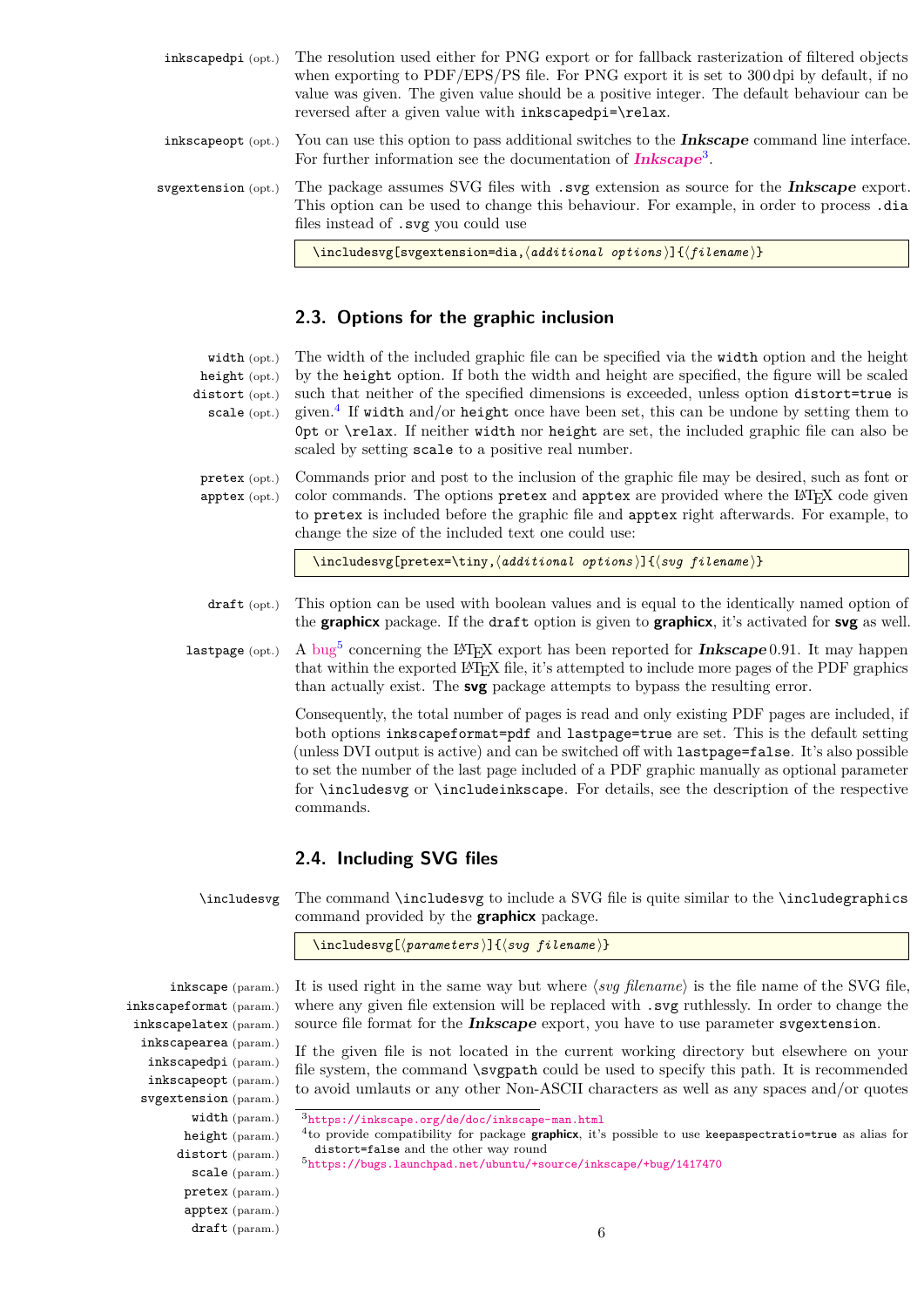respectively \dq both in paths and file names. Especially when DVI output is active using quotes will certainly cause an error.

The command \includesvg is intended to do an automated export with **Inkscape** at first, where the given SVG file is exported to a PDF/EPS/PS/PNG file (see inkscapeformat) and perhaps a correlating L<sup>AT</sup>EX file (see inkscapelatex). The export with **Inkscape** is only invoked, if the SVG file is newer than the exported graphic file or latter doesn't exist at all. Once the export has been done, the graphic file and maybe the LATEX file are included.

All previously described options can also be used as optional parameters to \includesvg and do have the same effect as described before. However, the optional parameters specified have an effect only once when **\includesvg** is executed and remain unchanged afterwards.

lastpage (param.) In addition to the use of boolean values, the parameter lastpage can also be assigned a specific (integer) page number, which defines the last used page of a PDF graphic. This, just like the identically named option, has an effect only when inkscapeformat=pdf is set.

angle  $(\text{param})$ origin (param.) Both parameters correlate to the identically named parameters of the \includegraphics command provided by the **graphicx** package. However, unlike to \includegraphics, they angle and origin are *always evaluated after* widht, height, distort and scale by \includesvg, regardless of the used order of the given parameters. This is mainly due to the inclusion of the LATEX files corresponding to the graphic files generated by **Inkscape**.

### <span id="page-6-0"></span>**2.5. Including already exported SVG files**

\includeinkscape If you don't want to make use of the automated export with **Inkscape** but the user-interface provided by the **svg** package, you can use \includeinkscape instead of \includesvg.

```
\includeinkscape[\langle parameters \rangle]{\langle graphic filename \rangle}
```
inkscapeformat (param.) inkscapelatex (param.) width (param.) height (param.) distort (param.) scale (param.) pretex (param.) apptex (param.) draft (param.) lastpage (param.) angle (param.) origin (param.)

You can use it similar to **\includesvg** but  $\langle graphic \ filename \rangle$  has to be the filename of the already exported graphic file. If a valid file extension (.pdf/.eps/.ps/.png) is given, the current setting for inkscapeformat is overwritten. It's even possible to specify a file extension like .pdf\_tex to activate inkscapelatex. Furthermore, all optional parameters for \includeinkscape do have the same effect as described before for command \includesvg once when \includeinkscape is executed and remain unchanged afterwards.

# <span id="page-6-1"></span>**3. Usage of package svg-extract**

This package allows the extraction of independent graphic files out of SVG files which have been included and rendered with LATEX by the **svg** package. This is particularly useful when attempting to provide images to journals or collaborators, and one wishes the image to appear exactly as it does within the original LAT<sub>EX</sub> document.

In order to extract to PDF, EPS, or PS files the programs pstoeps, pstopdf and pdftops are used which are usually provided by most of the LAT<sub>EX</sub> distributions. In addition, the command line interfaces of **ImageMagick** and **Ghostscript** can be invoked for converting images in formats like PNG, JPG, TIF or something else. It's also possible to create PDF, EPS or PS files with one of the two programs. Therefor the desired program—magick and/or gswin32c/gswin64c on Windows respectively convert and/or gs on unix-like operating systems—must be installed. By typing  $\langle program \rangle$  -version on shell, this can be checked.

If you want to extract independent graphic files from included SVG files, you only have to load **svg-extract**. All actions for the extraction process will be done by using \includesvg or \includeinkscape. Without any additional settings, the extraction will render the SVG file to the specified output formats(s) of choice using the same settings as specified within the two commands. Consequently, the scale between the image and text in the extracted files will remain identical to the scale within the document from which the SVG file was extracted.

In contrast to package **svg**, the console commands for graphic extraction are executed with each LaTeX run by package **svg-extract** when --shell-escape mode is activated. This behaviour can be switched off with option extract=false.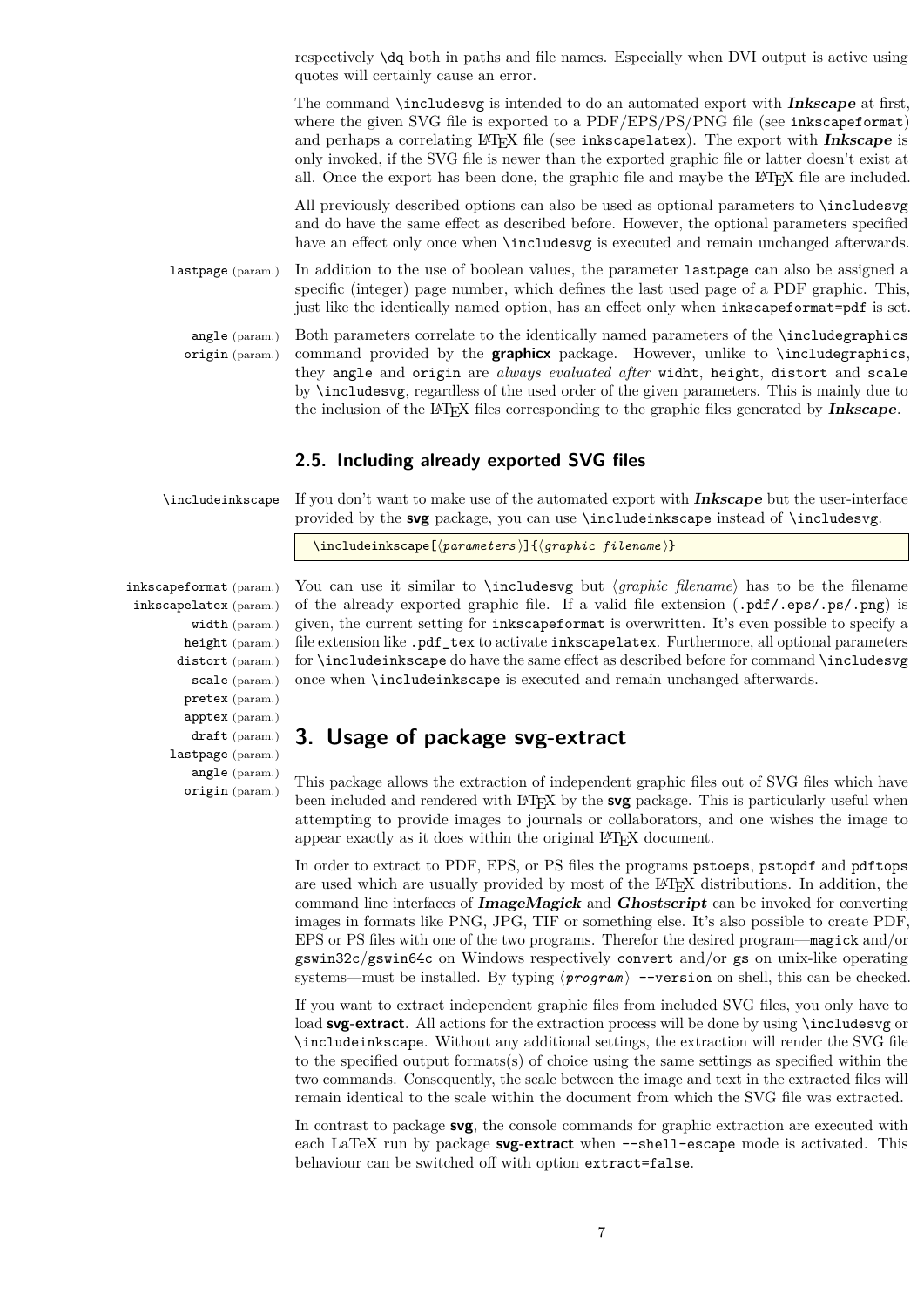#### **Important changes**

In version v1.0 of package **svg** the extracted files were named like the numbering of the current subfig environment by default. As package **subfig** sometime causes problems and because of the large amount of different LATEX packages which all provide the possibility to include subfigures with very different implementations, this feature can't be provided reliably by **svg-extract**. See option extractname for further information.

### <span id="page-7-0"></span>**3.1. General settings**

on (opt.) off (opt.) This options have to be given while loading the **svg-extract** package and are intended to toggle the functionality of this package. As both extracting and converting independent graphic files is invoked with every LATEX run when --shell-escape is activated, the option off can be given to save compilation time, once the creation of all desired images has been done and they no longer need to be re-generated. The option on can be used to reactivate functionality of this package. This can also be done by using extract=true/false.

\svgsetup \includesvg \includeinkscape

With package **svg-extract** the applicable options for  $\text{sysetup}\{\text{options}\}$  as well as parameters for the already described macros **\includesvg[** $\{parameters}$ ] { $\{sy\ filename\}$  and \includeinkscape[ $\langle parameters \rangle$ ]{ $\langle graphic \ filename{\rangle}$ } are extended. They can be used to control the process of graphic extraction and converting.

All options described below can be passed to  $\arg\theta / \text{options}}$  and are then valid in the current scope. There also exist identically named parameters for the optional arguments of

```
\includesvg[\langle parameters \rangle]{\langle sug\ filter\rangle}
\includeinkscape[\langle parameters \rangle]{\langle graphic \ file \mathit{filename} \rangle}
```
These have an effect only once, when the specific command is executed.

### <span id="page-7-1"></span>**3.2. Extract independent graphic files**

- extract (opt.) This option can be used with boolean values. Using extract=true activates the functionality for both extracting and converting which is the default setting, whereas extract=false turns it off completely.
- extractpath (opt.) The path where the extracted and converted files are located can be specified with option extractpath, whereas *basesubdir* is set by default.

#### svgdir/svgpath

The extracted and converted independent graphic files are located in the same directory as the corresponding SVG file.

#### svgsubdir/svgsubpath

Within the folder of the encountered SVG file, all extracted and converted files will be located in a subfolder named svg-extract/.

basedir/basepath/jobdir/jobpath

All extracted and converted files will be located in the current working directory.

*basesubdir* /basesubpath/jobsubdir/jobsubpath

A subfolder named svg-extract/ within the current working directory will be used for all extracted and converted files.

/path/to/somewhere/

It is also possible to give a custom path, either relative to the current working directory (./relative/path/) or as an absolute path.

extractname (opt.) It's also possible to change the name for extracted and converted files. The default setting is extractname=filenamenumbered. The appended file extension is derived from option extractformat.

#### filename/name

The name of the exported **Inkscape** file is used and the suffix -extract is attached.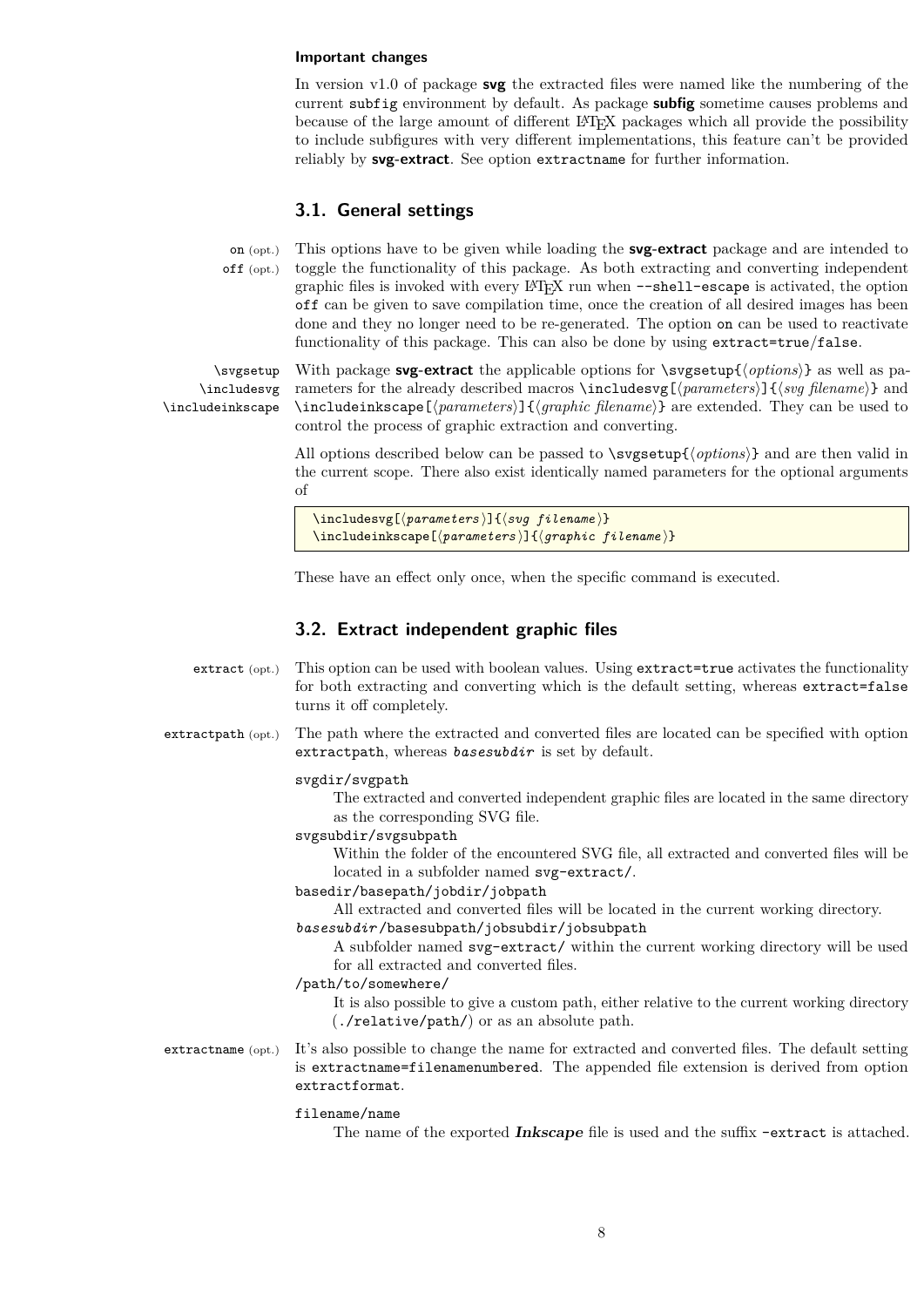### *filenamenumbered* /namenumbered/numberedfilename/numberedname

Same as above, but a prefix with the current enumerated count of SVG files is used instead of the suffix.

numbered/section/numberedsection/sectionnumbered

The file name is composed by the current enumerated count of SVG files and the present outline numbering.

 $\langle$  filename $\rangle$ 

You can use any file name. It's possible to use counters for specifying the name of the extracted file. Repeatedly specifying the same file name will overwrite previously created files.

extractformat (opt.) The included SVG file can be extracted from the document into an independent graphic file of type PDF, EPS or PS. The option can be used with either a single value (extractformat=pdf) or a comma separated list. For example,

\includesvg[extractformat={pdf,eps,ps}]{ $\langle syg \ filename{} \rangle$ }

will extract the SVG file to both PDF and EPS formats and generates two independent graphic files. By default, extractformat=pdf is set unless DVI output was detected. In this case extractformat=eps is the default setting.

extractwidth (opt.) extractheight (opt.) extractdistort (opt.) extractscale (opt.) extractpretex (opt.) extractapptex (opt.)

These options can be used to overwrite the settings given for the appearance of a SVG file within the document. For example, a SVG file should cover the entire text width within the document but be extracted to a fixed width. This can be done with:

\includesvg[width=\textwidth,extractwidth=500pt]{\svg filename}}

Assigning the value inherit to one of these options—which is set by default—leads to the usage of the corresponding option of package **svg** (width/height/scale/pretex/apptex), whereas  $extract...=\relnt{a}x$  can be used to ignore a parent option utterly.

extractpreamble (opt.) extractpreambleend (opt.) Within the included and extracted SVG files any LAT<sub>EX</sub> macro can be used either defined by the user—this should be done in the preamble of the LATEX document in which the SVG file is to be included—or provided by a package which is loaded. As the extraction process of the SVG files needs an auxiliary LAT<sub>EX</sub> file all used packages and commands have to be known within this file. Consequently, the preamble of the current LATEX document is used for the extraction of the SVG file by default.

> However, it is possible to specify a different *preamble file* with the option extractpreamble where the file to use as the preamble is given as the argument—including maybe path, but file name and file extension in any case. The given preamble file is searched similar to SVG files meaning, every path given with \svgpath or \graphicspath is examined. The default definition of extractpreamble is \jobname.tex—more precisely the file extension given by option latexext is used—and should suffice for most cases. The preamble up to the line defined by the option extractpreambleend will be used, which is set to a default with \begin{document}.

\svghidepreamblestart \svghidepreambleend In case, the preamble of the current L<sup>AT</sup>EX document is used, there are maybe packages included or some parts within the preamble, which should not be used within the separate auxiliary LAT<sub>EX</sub> file. These parts can be excluded if they are enclosed by **\svghidepreamblestart** and \svghidepreambleend.

> For example, your current LATEX document uses package **showframe** which causes some problems with the extraction of independent graphic files. So you want to get rid of it within the auxiliary LATEX file. This can be done with:

```
\documentclass{\documentclassname}}
...
\usepackage{svg-extract}
...
\svghidepreamblestart
\usepackage{showframe}
\svghidepreambleend
...
```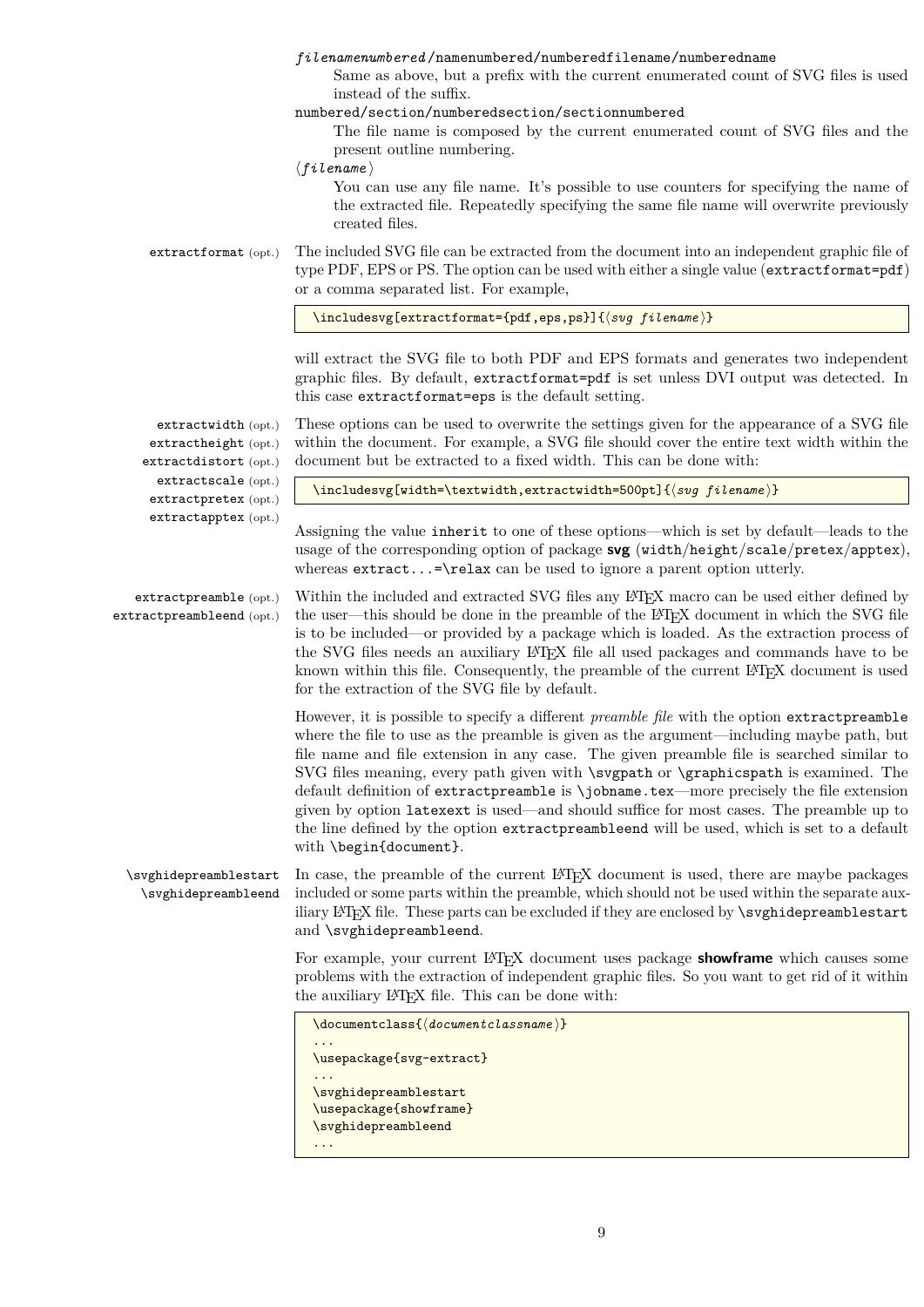| extractruns (opt.)                                                                                   | When extracting independent graphic files by compiling the generated auxiliary L <sup>A</sup> T <sub>F</sub> X file,<br>it's maybe necessary to do multiple LAT <sub>E</sub> X iterations on this. The number of iterations is<br>controlled with option extractruns. It is set to extractruns=2 by default.                                                                                                                                                                                                                                                                                                                                                                                                          |
|------------------------------------------------------------------------------------------------------|-----------------------------------------------------------------------------------------------------------------------------------------------------------------------------------------------------------------------------------------------------------------------------------------------------------------------------------------------------------------------------------------------------------------------------------------------------------------------------------------------------------------------------------------------------------------------------------------------------------------------------------------------------------------------------------------------------------------------|
| latexexe (opt.)<br>latexopt (opt.)<br>latexext (opt.)                                                | For the extraction of an independent graphic file, the L <sup>A</sup> T <sub>F</sub> X program is used which is set by<br>the latexexe option. Depending on the L <sup>A</sup> T <sub>F</sub> X engine used for the current L <sup>A</sup> T <sub>F</sub> X document,<br>it is set to either <i>pdflatex</i> , <i>lualatex</i> , <i>xelatex</i> or <i>latex</i> by default. It's also possible to<br>specify additional flags or switches for the L <sup>A</sup> T <sub>F</sub> X iterations, which are performed during the<br>extraction process by the latexopt option. If you are used to utilize a different extension<br>for IAT <sub>F</sub> X files than .tex, option latexext can be used like latexext=1tx. |
| dvipsopt (opt.)<br>pstoepsopt (opt.)<br>pstopdfopt (opt.)<br>pdftoepsopt (opt.)<br>pdftopsopt (opt.) | Depending on the used LAT <sub>F</sub> X engine, the file type of the extracted graphic differs. In order to<br>create all formats, requested with option extractformat, several converting tools provided<br>by most of the IAT <sub>R</sub> X distributions are maybe invoked. These are dvips, ps2eps, ps2pdf<br>and/or pdf tops and can't be changed. It's only possible to specify additional switches for<br>every single tool with dvipsopt, pstoepsopt, pstopdfopt, pdftoepsopt and pdftopsopt.                                                                                                                                                                                                               |
| clean (opt.)                                                                                         | During the extraction process many files are generated for each SVG file extraction. So<br>it's oftentimes desirable to automatically remove these temporary files. Using the option<br>$clean = true$ will remove any generated files created other than the extracted output format(s)<br>requested. Setting clean=false is useful for debugging and set by default. Additionally,<br>it's possible to use option clean with a list of file extensions in order to specify auxiliary<br>files generated by package <b>svg-extract</b> to be deleted, for example clean={log, aux}.                                                                                                                                  |
| exclude (opt.)                                                                                       | Sometimes it may be necessary to extract and/or convert a SVG file without including it. If<br>the flag exclude is specified, the SVG file will not be rendered in the current L <sup>4</sup> T <sub>F</sub> X document,<br>but will be extracted and/or converted to the requested output format(s).                                                                                                                                                                                                                                                                                                                                                                                                                 |
| \includesvg<br>\includeinkscape                                                                      | As previously mentioned, for extracting independent graphic files it is sufficient to load<br>package svg-extract and afterwards everything necessary is done by just using \includesvg<br>or \includeinkscape.                                                                                                                                                                                                                                                                                                                                                                                                                                                                                                       |
| extractangle (param.)                                                                                | With this additional parameter the graphic is rotated during the extraction process. The<br>value is not inherited from angle if it was given by default. This can be achieved by setting:                                                                                                                                                                                                                                                                                                                                                                                                                                                                                                                            |
|                                                                                                      | \includesvg[angle= $\langle angle\rangle$ , extractangle=inherit]{ $\langle sug\ filename\rangle$ }                                                                                                                                                                                                                                                                                                                                                                                                                                                                                                                                                                                                                   |

### <span id="page-9-0"></span>**3.3. Convert extracted graphic files**

Based on the extraction of independent graphic files, the **svg-extract** packages also provides the possibility to convert these extracted graphics in another format than PDF, EPS or PS with either **ImageMagick**—which is set by default—or **Ghostscript**.

convert (opt.) This option can be used to control the invocation of the conversion process. By default, convert=false is set. For Windows, there exist two different versions of **Ghostscript**, either 64 bit or 32 bit. If it is selected as converting tool the 64 bit executable is set by default. Please note, that option extract has to be activated.

### *false* /off/no

No conversion is done.

true/on/yes

The conversion will be done with the current chosen converting tool.

magick/imagemagick/convert

The conversion is activated and **ImageMagick** is selected.

gs/ghostscript

The conversion is activated and **Ghostscript** is selected.

gs64/ghostscript64

This value activates **Ghostscript** as conversion tool and sets gsexe=gswin64c. On unix-like operating systems, the value for gsexe remains unchanged.

gs32/ghostscript32

The same as for the latter case applies, only option gsexe=gswin32c is set on Windows.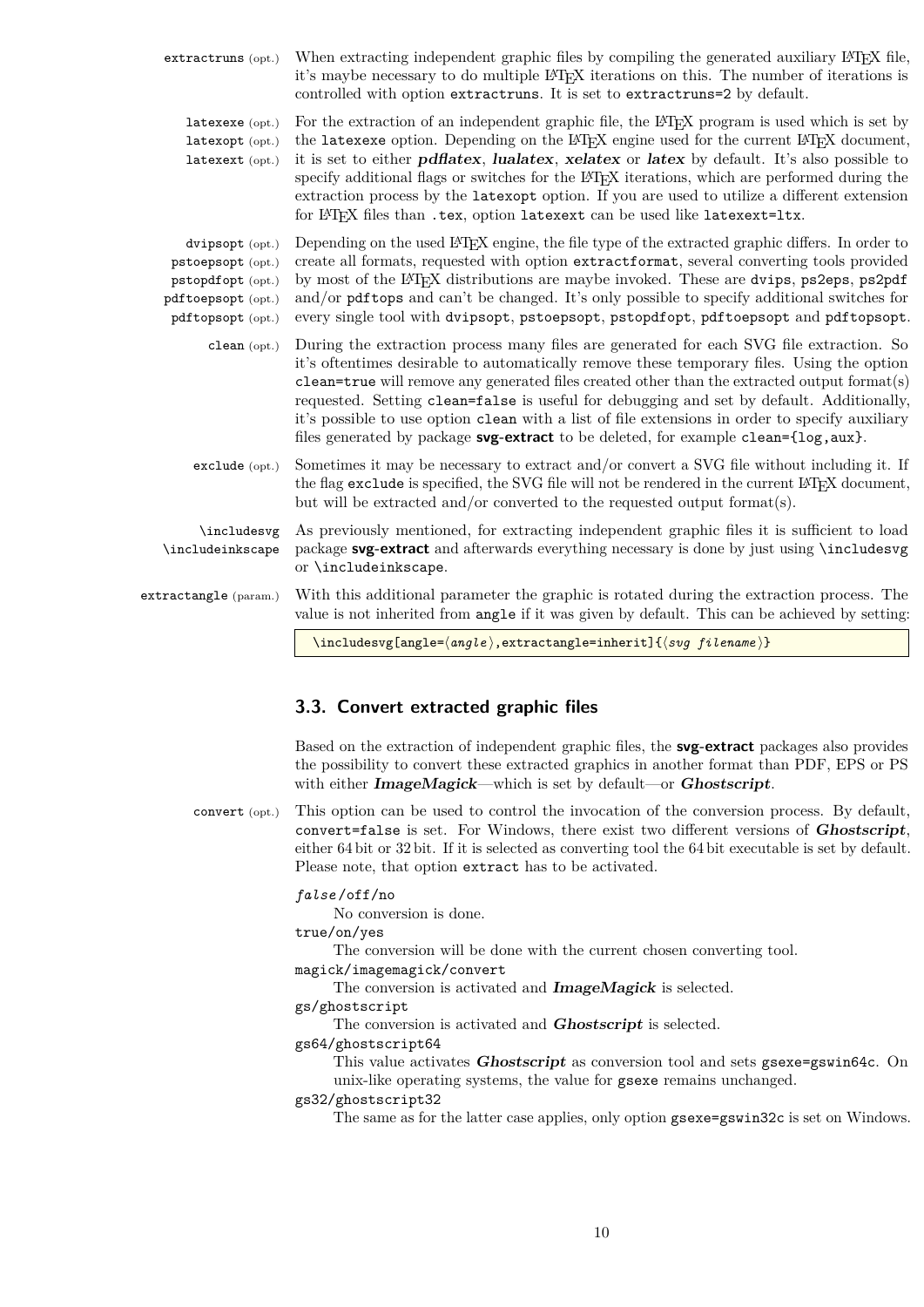convertformat (opt.) With this option, the desired output format(s) can be given. Multiple graphic formats can be specified in a list, for example something like convertformat={png,jpg,tif}. The value specified in extractformat is used as the source format for the conversion. If extractformat itself contains a file list, the first value within this list is considered. If extractformat is defined empty, the file generated anyway during the extraction is used.

### **Settings for specific converting formats**

Maybe it's desired to apply varying settings for different output formats. Therefor some options described below can either be set for all converted files or for a specific output format. In particular, these are the options convertdpi as well as magicksetting, magickoperator, gsdevice and gsopt. All these mentioned options can be used like either  $\langle$ *option* $\rangle = \langle$ *value* $\rangle$ or  $\langle$ *option* $\rangle = {\langle}$ *outputformat* $\rangle = \langle$ *value* $\rangle$ } and even  $\langle$ *option* $\rangle = {\langle}$ *outputformat* $\rangle = {\langle}$ *value* $\rangle$ } where the desired output format is trailed with  $+$  as inner key.

The first variant is applied to all output formats in general. If one of these mentioned options is evaluated and an output format specific value was given like in the second variant, the general setting is overwritten. If the general setting should be used and extended by an additional output format specific settings, then the third variant is to be used. In this case, no output format specific setting (second variant) must not have been used.

If you want to reverse any setting, you only have to use \relax as a value, either for a general option  $(\langle$ *option* $\rangle$ =\relax) or a specific one  $(\langle$ *option* $\rangle$ ={ $\langle$ *outputformat*} [+]=\relax}).

convertdpi (opt.) This option controls the used density for all file formats or a specific one, whether **ImageMagick** or **Ghostscript** is used for the graphic conversion. The desired resolution of the converted file is given in dots per inch (DPI) either as a scalar value (e.g. convertdpi=600) or with different resolutions in x- and y-direction (e.g. convertdpi=600x400).

> As described before, it's also possible to declare a specific resolution for each desired converting format. For example, you want to set different resolution for PNG and JPG formats and something for all other formats:

```
\svgsetup{%
  convertdpi={png=600},%
  convertdpi={jpg=150},%
  convertdpi=300%
\frac{1}{2}%
```
If a setting for a specific output format is given, any unspecific setting is overwritten, when the conversion to this format is done. With convertdpi= $\{outputformat\rangle$ =\relax} a specific setting can be reversed.

Please note that not every graphic format support different resolutions in x- and y-direction. So using a value like convertdpi=600x400 may not necessarily lead to the desired result. However, this is then due to the used conversion tool and not to the processing of the option.

### <span id="page-10-0"></span>**3.3.1. Settings for the invocation of ImageMagick**

magickexe (opt.) magicksetting (opt.) magickoperator (opt.) The conversion with **ImageMagick** via the magick or convert command line interface can be controlled with these options. The option magickexe determines the used executable and is set to magick on Windows and otherwise to convert by default. Additionally, there are the two options magicksetting and magickoperator which can be used to define *settings* and *operators* for the conversion process. As described before, the two options magicksetting and magickoperator can be set for all output formats or a *specific* one either resetting or extending the general settings. For further information see the documentation of **ImageMagick** [command line interface](http://www.imagemagick.org/script/command-line-processing.php)<sup>[6](#page-10-1)</sup>.

<span id="page-10-1"></span><sup>6</sup><http://www.imagemagick.org/script/command-line-processing.php>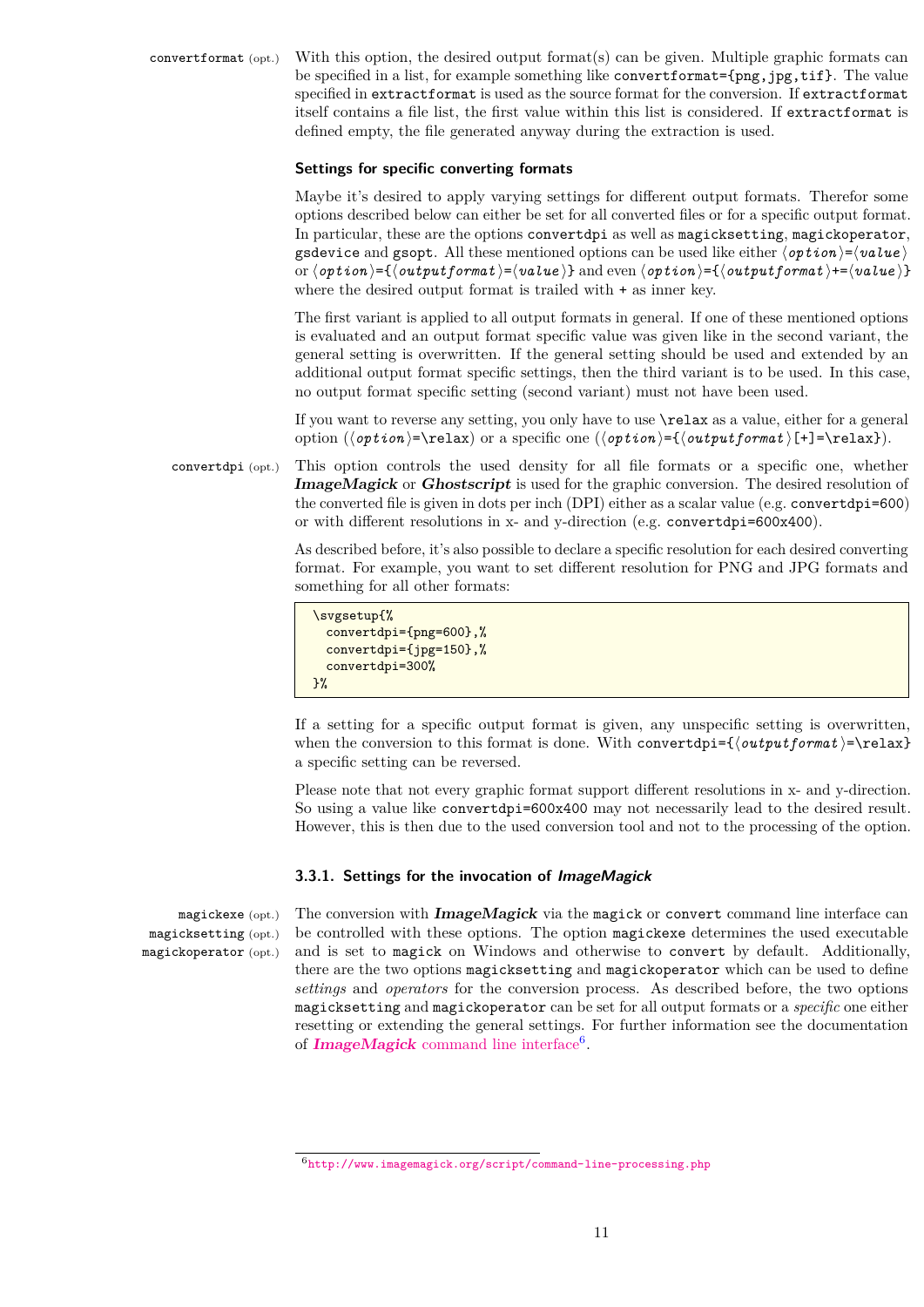### <span id="page-11-0"></span>**3.3.2. Settings for the invocation of Ghostscript**

gsexe (opt.) gsdevice (opt.) gsopt (opt.)

The conversion with **Ghostscript** is done with command line interface gswin64c or gswin32c on Windows and gs on unix-like operating systems. The executable can be changed with option gsexe. Because **Ghostscript** requires the specification of a device, there are some predefined for the most common output formats. These are:

```
\svgsetup{%
 gsdevice={png=png16m},gsdevice={jpeg=jpeg},gsdevice={jpg=jpeg},%
 gsdevice={tif=tiff48nc},gsdevice={tiff=tiff48nc},%
 gsdevice={eps=eps2write},gsdevice={ps=ps2write}%
}%
```
Furthermore, with gsopt additional switches for **Ghostscript** can be set. As described before, both gsdevice and gsopt can be defined in general or for specific output formats. For further information see the documentation of **[Ghostscript](https://ghostscript.com/doc/current/Use.htm)**[7](#page-11-1) .

<span id="page-11-1"></span><sup>7</sup><https://ghostscript.com/doc/current/Use.htm>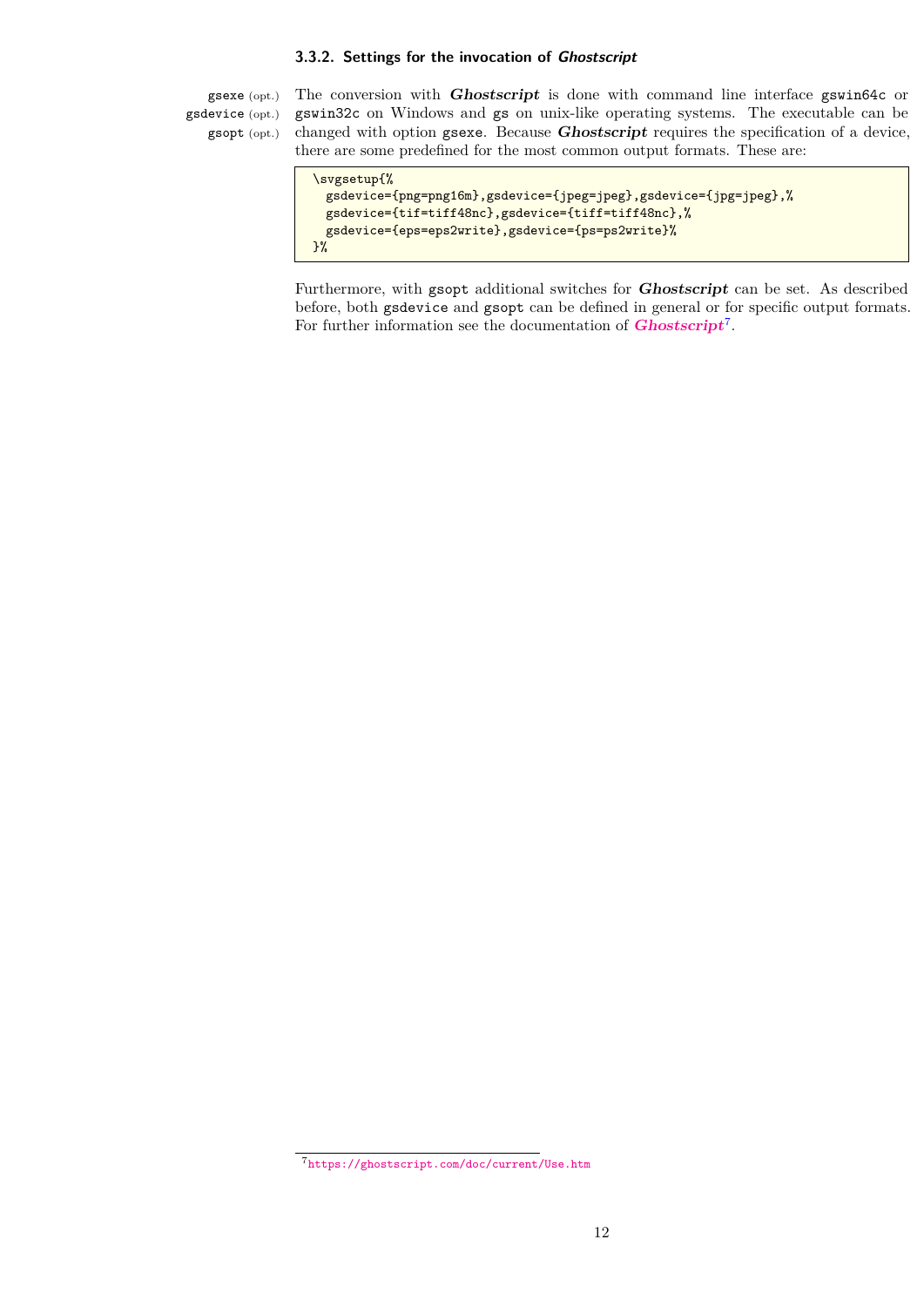<span id="page-12-1"></span>

(a) This text is too large!

(b) This text fits better.

Figure 1: An example figure with L<sup>AT</sup>EX support

# <span id="page-12-0"></span>**4. Example**

As an minimal example<sup>[8](#page-12-2)</sup> take the following lines of code:

```
\documentclass{article}
\usepackage[T1]{fontenc}
\usepackage{svg}
\usepackage[off]{svg-extract}
\svgsetup{clean=true}
%\pdfsuppresswarningpagegroup=1
\usepackage{relsize}
\usepackage{subcaption}
\begin{document}
\begin{figure}
 \begin{minipage}{\dimexpr\linewidth/2\relax}
   \includesvg[width=\linewidth]{svg-example}%
   \subcaption{This text is too large!}%
 \end{minipage}%
 \begin{minipage}{\dimexpr\linewidth/2\relax}
   \includesvg[width=\linewidth,pretex=\relscale{0.6}]{svg-example}%
   \subcaption{This text fits better.}%
 \end{minipage}
\caption{An example figure with \LaTeX~support\label{fig:example}}%
\end{figure}
\begin{figure}\centering
 \includesvg[%
   width=.5\linewidth,inkscapelatex=false,extractformat={pdf,eps}%
 ]{svg-example}%
 \caption{The same example figure without \LaTeX~support}%
\end{figure}
\end{document}
```
The output is shown in [Figure 1](#page-12-1) and [Figure 2.](#page-13-1) Within this example the file svg-example.svg was included three times using the **\includesvg** command.

If you are willing to compile the example, there are two aspects to consider. First, the included SVG file svg-example.svg has to be located in the current folder and is located in  $\texttt{\&term}/\texttt{doc/latex/svg/}.$  Second, you have to run the desired LAT<sub>EX</sub> engine with flag --shell-escape.

As you can see, [Figure 1a](#page-12-1) is created with default settings, except the width specification. The **Inkscape** export with L<sup>AT</sup>EX support is done and the extraction of an independent graphic file in PDF format as the **svg-extract** package was loaded.

<span id="page-12-2"></span><sup>8</sup>The image used here is a slightly modified version of the image used in the initial documentation on how to include a SVG file in LATEX by Johan B. C. Engelen available as package **[svg-inkscape](http://www.ctan.org/pkg/svg-inkscape)** on CTAN.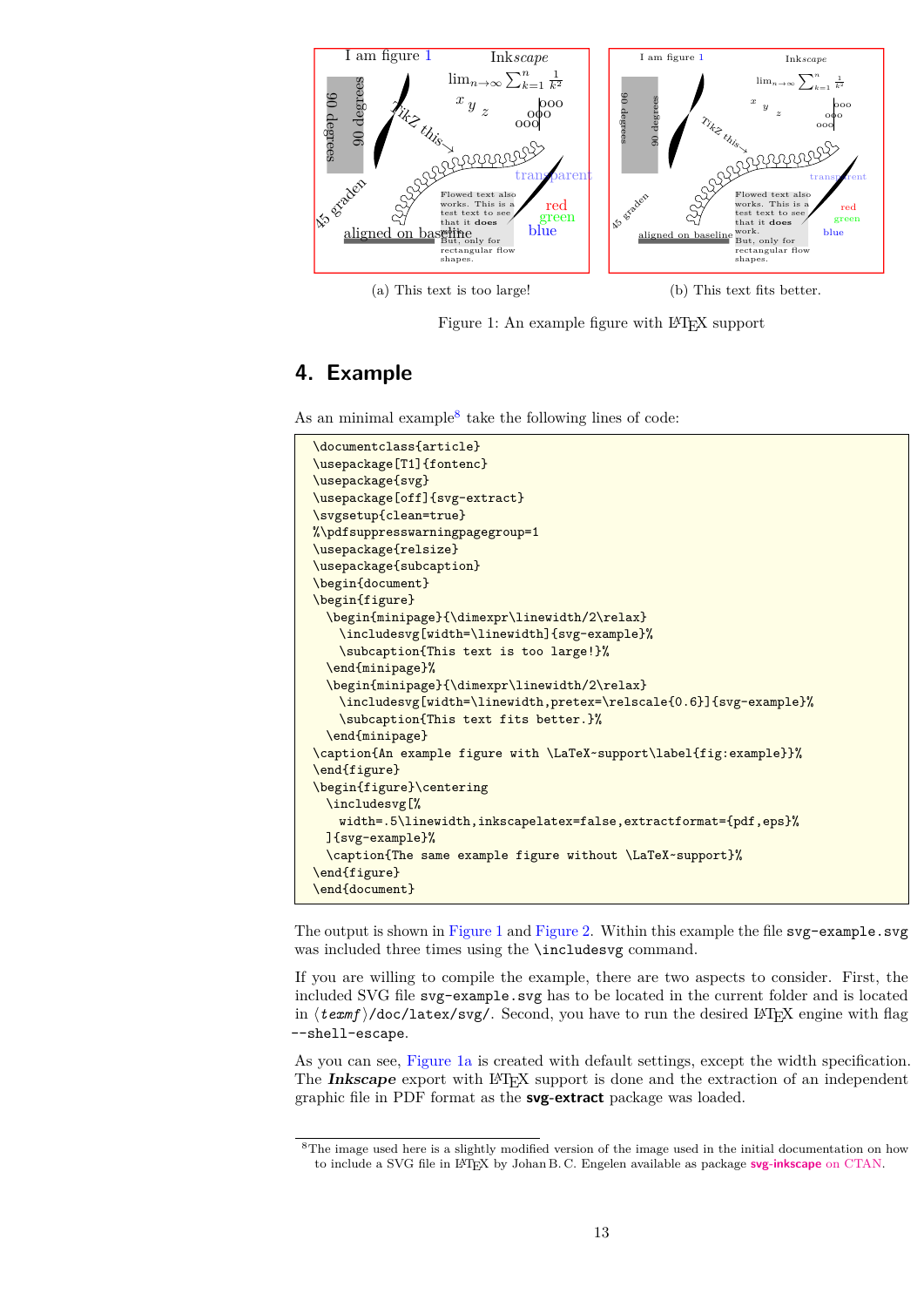<span id="page-13-1"></span>

Figure 2: The same example figure without LAT<sub>EX</sub> support

However, the text is slightly overrunning the margins of the image, and so [Figure 1b—](#page-12-1)which again uses the same **Inkscape** export results—decreases the font size of the text within the image relative using the pretex option together with the \relscale command provided by the **relsize** package.

In [Figure 2](#page-13-1) the same SVG file was used but without the export of a separate LATEX file containing all text elements.

Feel free to use this given example to try out all the options and possibilities described in [section 2](#page-2-0) for package **svg**. Especially if you want to use package **svg-extract** for the automated extraction of independent graphics [\(subsection 3.2\)](#page-7-1) and their conversion to different graphic formats with **ImageMagick** and/or **Ghostscript** [\(subsection 3.3\)](#page-9-0), this example can be easily used for the first steps.

# <span id="page-13-0"></span>**5. Troubleshooting and reporting issues**

When using the packages **svg** and **svg-extract**, the most likely occurring problems will be caused by calling the external programs. For this reason, a short package information is written into the log file right before each call of an external program on shell. If a file should have been created, both packages check after the external call, whether this file exists or not and raise an error or at least a warning, if this file is missing. If you got such a message, please check the log file for lines like:

Package svg Info: or Package svg-extract Info:

Right afterwards, there should appear runsystem(<command>)...excuted. which you should try to execute manually at the terminal in the right directory. In most cases, the problem will be an invalid command call. If something goes wrong during the extraction/ converting process of package **svg-extract**, it would make sense to set option clean=false to not delete any auxiliary files that might be needed.

If you are sure that the problem is not caused by the configuration of your operating system, you can send an error report either via email or create a new issue on GitHub. Both addresses can be found on the title.

### **When using pdfLFFX there are a lot of warnings**

It may happen that several warnings like

pdfTeX warning: pdflatex.exe(file  $\langle file$  and  $\rangle$ .pdf): PDF inclusion: multiple pdfs with page group included in a single page

occur when including the PDF graphics exported with **Inkscape**. This is related to the handling of transparency effects within PDF files. Since pdfT<sub>E</sub>X version 1.40.15 or later,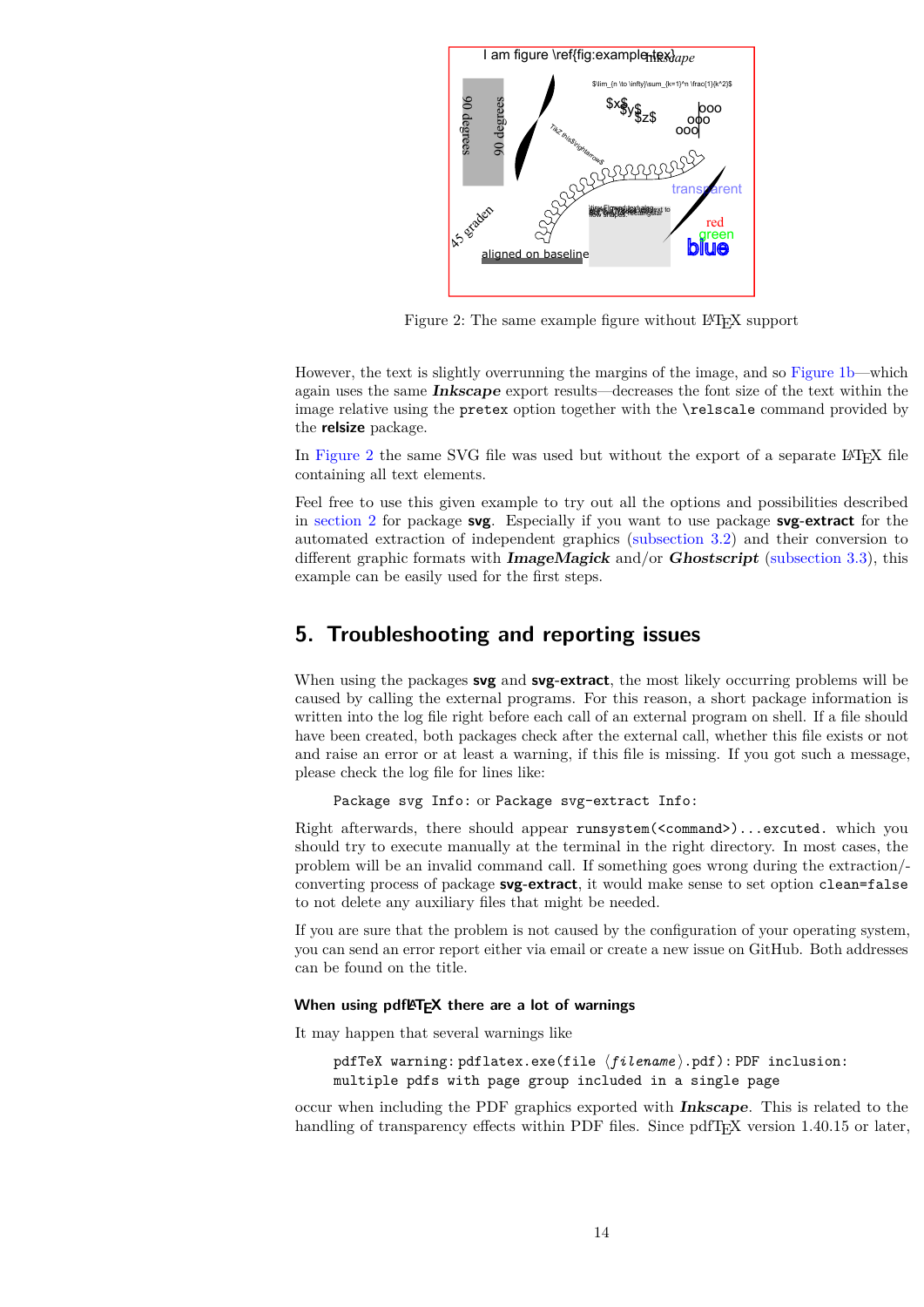you can get rid of these messages by using \pdfsuppresswarningpagegroup=1. See also the discussion on [LaTeX Stack Exchange](http://tex.stackexchange.com/questions/76273/)<sup>[9](#page-14-1)</sup> for more information.

## <span id="page-14-0"></span>**6. Include SVG files created with ROOT**

This section was originally written by Philip Ilten. In the hope that since then nothing has changed fundamentally in the described procedure. This passage remains in the documentation, even if it will almost certainly be relevant to experimental particle physicists only, who frequently use the analysis package **ROOT**.

**ROOT** has the ability to export directly to a SVG file, which means that it is possible to completely by-pass all of **ROOT**'s internal text rendering machinery, and let LAT<sub>EX</sub> handle the text natively. This means that all of the ugly fonts that are rendered by **ROOT** can now be completely avoided, with the additional bonus of being able to add references within plots. So how does one go about using this package with **ROOT**?

1. Create the plot with **ROOT** as normal, but turn off all LAT<sub>EX</sub> interpretation of text strings. This is a bit tricky, but can be accomplished by setting the font in **ROOT** to a precision of zero as described in the documentation for  $\text{TAttFill}^{10}$  $\text{TAttFill}^{10}$  $\text{TAttFill}^{10}$  $\text{TAttFill}^{10}$  $\text{TAttFill}^{10}$ . Remember that the font is set by using the function (TAttFill\*)->SetTextFont(i) with

 $i = (font type) \times 10 + (font precision)$ 

In the following lines of code, a TStyle is defined which sets the font to type "Courier New" with a precision of zero.

```
TStyle *style = new TStyle("style","style"); int FONT = 80;
style->SetTextFont(FONT);
style->SetLabelFont(FONT,"XYZ");
style->SetTitleFont(FONT,"XYZ");
style->SetTitleFont(FONT,"");
gROOT->SetStyle("style");
gROOT->ForceStyle();
```
Now, you can just use the well-known standard LATEX syntax for creating labels, etc. Note however, that backslashes have to be escaped due to interpretation of special characters by **C++**.

2. Print the plot as a SVG file.

gPad->Print("foo.svg");

3. Include the SVG file within the document using this package.

```
\usepackage{svg}
\usepackage{svg-extract}
\svgsetup{clean=true}
...
\includesvg[width=\linewidth]{foo}
```
Consider the following example image produced by **ROOT** in [Figure 3.](#page-15-0) This figure was generated by the **ROOT** macro root. C, provided within  $\langle \text{texf{f}/doc/latex}/svg/$ , which produces the file root.svg when run. The code used to produce this SVG file from within **ROOT** is

```
void root() {
 // Set the style.
 gStyle->SetTextFont(80); gStyle->SetLabelFont(80,"XYZ");
 gStyle->SetTitleFont(80,""); gStyle->SetTitleFont(80,"XYZ");
 gStyle->SetPalette(1); gStyle->SetOptStat(0);
```
<span id="page-14-2"></span><span id="page-14-1"></span><sup>9</sup><http://tex.stackexchange.com/questions/76273/> <sup>10</sup><http://root.cern.ch/root/html/TAttText.html>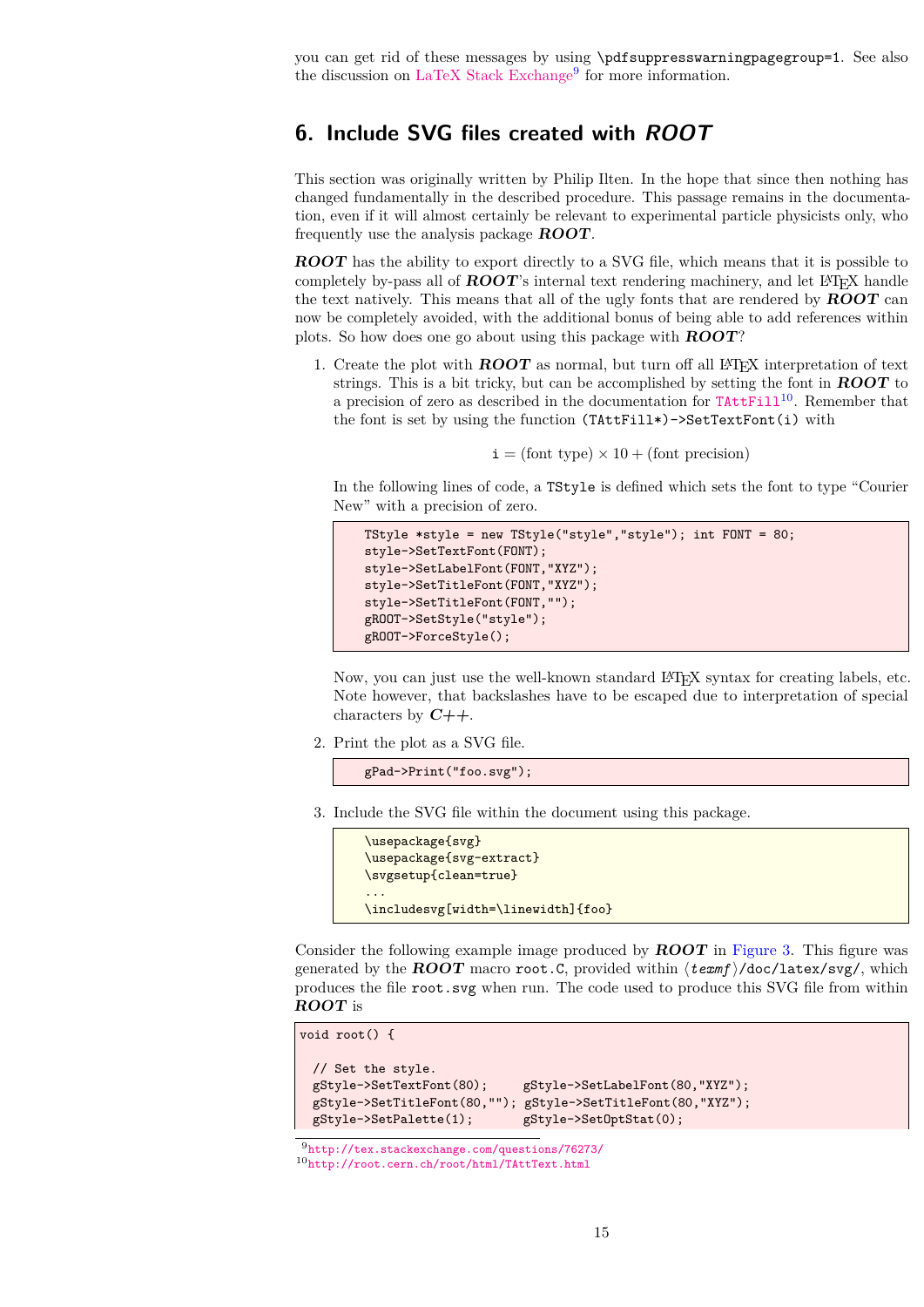<span id="page-15-0"></span>

Figure 3: Rendering of a **ROOT** plot—no more *Comic CERNs*

```
// Draw the plot.
 TH2D *h = new TH2D("", "", 25, 0, 3.9, 25, 0, 3.9); TRandom r;
 for (int i = 0; i < 30000; i++) h->Fill(r.Gaus(2.,1), r.Gaus(2.,1));
 h->GetXaxis()->CenterTitle(); h->GetXaxis()->SetTitleOffset(2.5);
 h->GetYaxis()->CenterTitle(); h->GetYaxis()->SetTitleOffset(2.5);
 h->GetXaxis()->SetTitle("\\larger[2]$x$");
 h->GetYaxis()->SetTitle("\\larger[2]$y$");
 h->Draw("LEGO2");
 // Draw additional text.
 TText *t = new TText(); t->SetTextAlign(31);
 t->DrawText(0.7, 0.9, "\\larger[2]$z(x,y) = \\frac{1}{\\sigma_x\\sigma_y"
              "\\sqrt{4\\pi^2}}\\exp\\left(- \\left(\\frac{(x-\\mu_x)^2}"
              "{2\\sigma_x^2} + \\frac{(y-\\mu_y)^2}{2\\sigma_y^2} \\right)"
              "\\right)$");
 // Print the plot.
 gPad->Print("root.svg");
}
```
where the text produced within the **ROOT** plot is set to a precision of zero.

The plot was then included within this document using the following LATEX code

```
\begin{figure}
 \centering%
 \includesvg[%
   inkscapearea=page,height=6cm,pretex=\tiny,convertformat=png%
 ]{root}%
 \caption{%
   Rendering of a \app{ROOT} plot---no more \emph{Comic CERNs}%
   \label{fig:root}%
 }%
\end{figure}
```
which includes the graphic as well as the L<sup>AT</sup>EX file exported by **Inkscape**, produces the extracted PDF image (root.pdf) and converts this to a PNG image (root.png) by using **ImageMagick**. Enjoy plots from **ROOT** with natively rendered LATEX!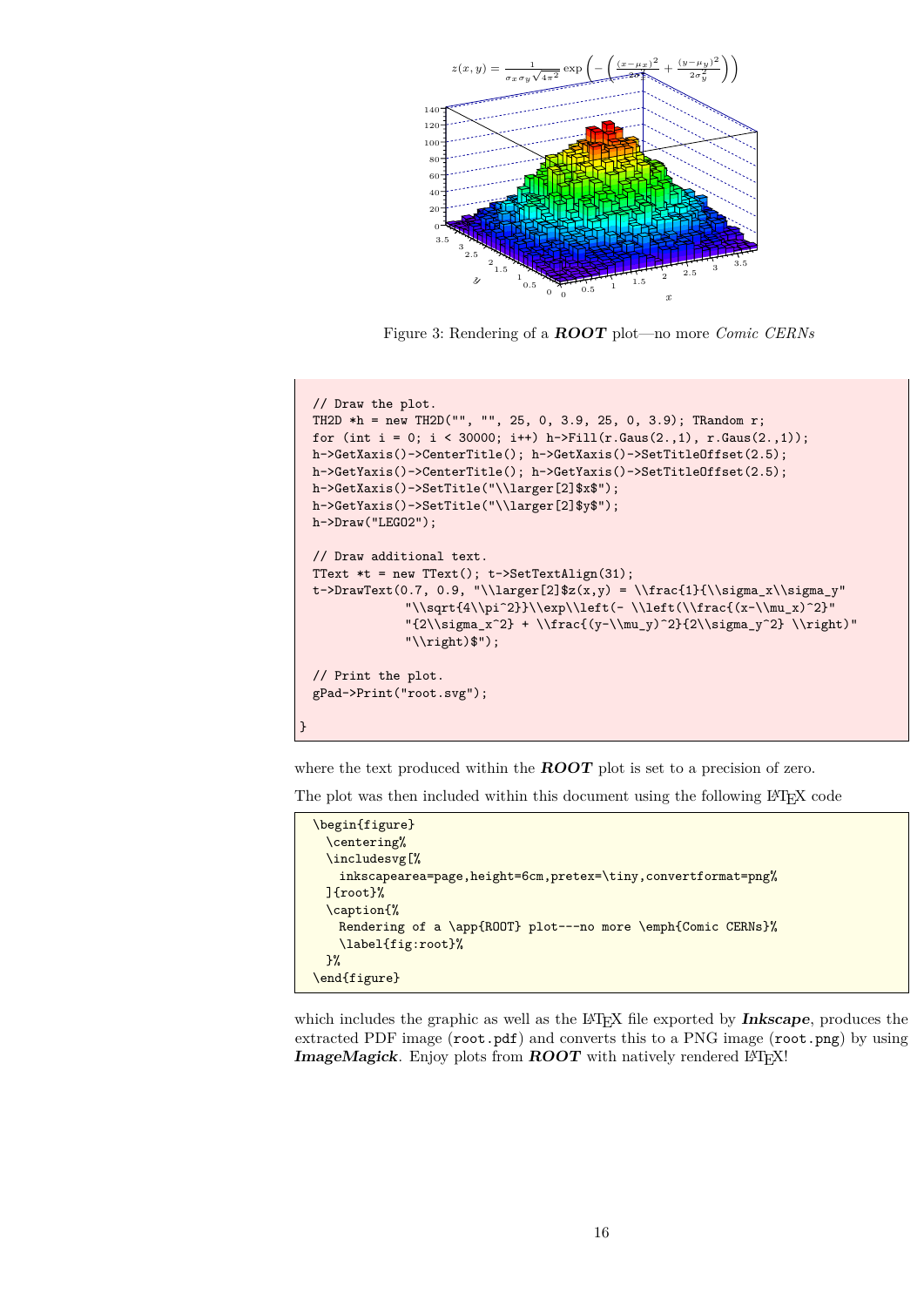# <span id="page-16-0"></span>**Part II. Implementation**

# <span id="page-16-1"></span>**A. Initialization**

# <span id="page-16-2"></span>**A.1. Packages**

The package **svg** mainly requires **scrbase** for options processing and **graphicx** for the inclusion of the exported graphic files.

The packages **iftex** and **pdftexcmds** are needed to detect the used LATEX engine on the one hand and enabling pdfTEX primitives independent of the used LATEX engine on the other hand. Additionally, **trimspaces** is responsible for string manipulation. Both packages **shellesc** and **ifplatform** are used for engine independent access to systems commands and files. The package **svg-extract** only needs package **svg** itself, which is loaded during initialization.

```
1 (*main)
2 \RequirePackage{iftex}[2020/03/06]
3 \RequirePackage{scrbase}[2020/09/21]
4 \RequirePackage{pdftexcmds}[2019/11/24]
5 \RequirePackage{trimspaces}[2009/09/17]
6 \RequirePackage{graphicx}[2019/11/30]
7 \RequirePackage{shellesc}[2019/11/08]
```
In order to do not raise a warning, package **ifplatform** is only used if --shell-escape flag is enabled.

```
8 \ifnum\pdf@shellescape=\@ne\relax
9 \RequirePackage{ifplatform}[2017/10/13]
10 \text{ Yfi}11 \langle /main \rangle
```
# <span id="page-16-3"></span>**A.2. Dealing with catcodes**

The catcode for double quotes are temporarily changed and restored at the very end of both packages.

```
12 \edef\svg@catcodecodes@restore{%
13 \catcode'\noexpand\"\the\catcode'\"\relax%
14 }
15 \@makeother\"%
16 \AtEndOfPackage{\svg@catcodecodes@restore}
```
## <span id="page-16-4"></span>**A.3. General macros**

Internal temporary macros.

\svg@tempa \svg@tempb \if@svg@tempswa

```
17 \newcommand*\svg@tempa{}
18 \newcommand*\svg@tempb{}
19 \newif\if@svg@tempswa
```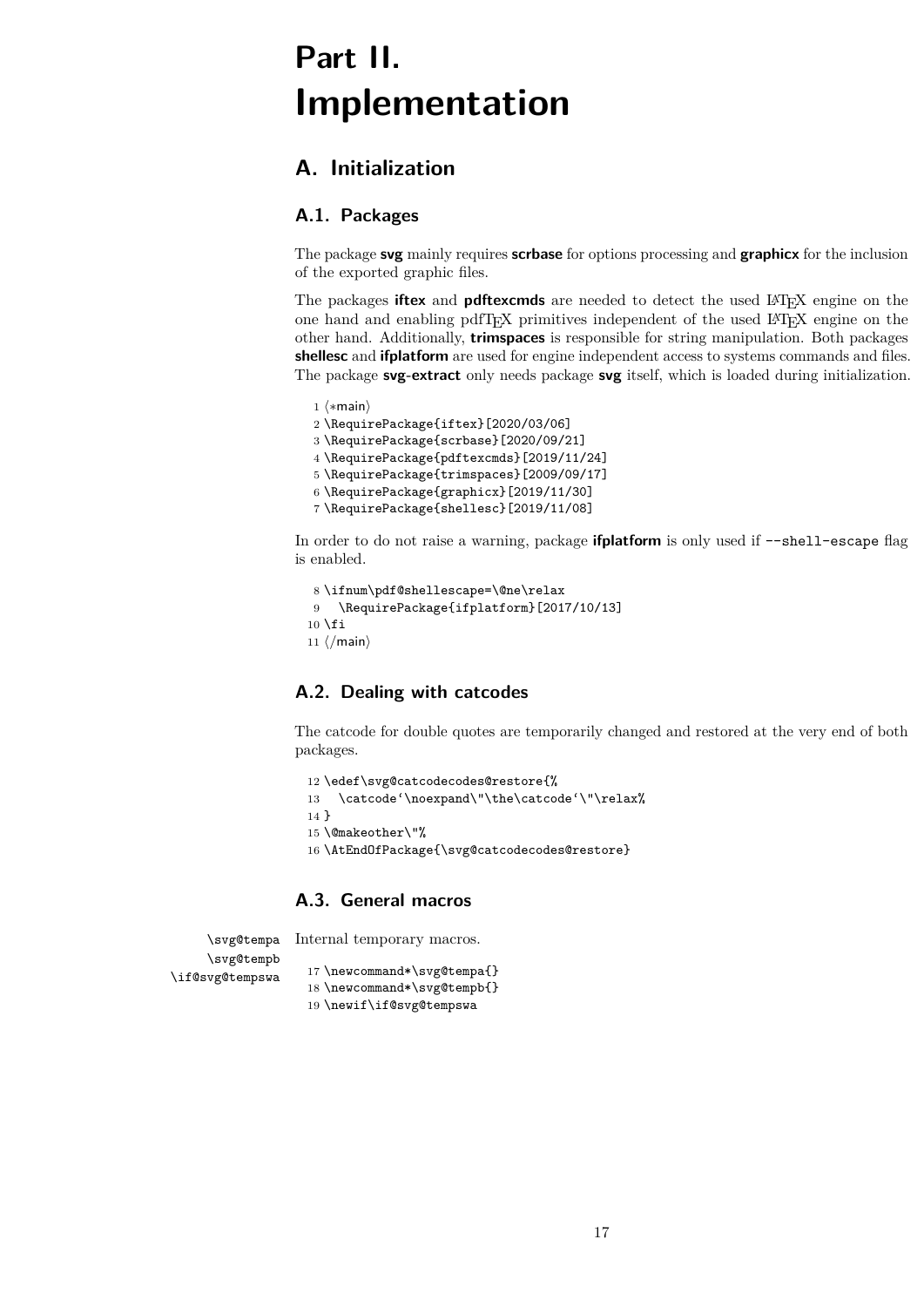#### <span id="page-17-0"></span>**A.3.1. Macros for process control**

\svg@ifwindowsdetected Do some Windows specific stuff if it was detected.

\newcommand\*\svg@ifwindowsdetected{\@secondoftwo}

- \AfterPackage\*{ifplatform}{%
- \renewcommand\*\svg@ifwindowsdetected{%
- \ifwindows%
- \expandafter\@firstoftwo%
- $25 \text{$  \else%
- \expandafter\@secondoftwo%
- 27  $\overline{1}\$
- }%
- }
- \svg@ifvalueisrelax For some keys the usage of \relax as a value should lead to a special reaction, such as restoring to default behavior or resetting the key. Therefore, \svg@ifvalueisrelax checks, whether \relax was used as value or not.

```
30 \newcommand*\svg@ifvalueisrelax[1]{%
31 \begingroup%<br>32 \def\svg@t
```
- \def\svg@tempa{#1}%
- \def\svg@tempb{\relax}%
- \ifx\svg@tempa\svg@tempb%
- \aftergroup\@firstoftwo%
- $36 \text{else}$ %
- \aftergroup\@secondoftwo%
- \fi%
- \endgroup%
- }

\svgx@ifkeyandval It is checked whether a key was given as  $\langle key \rangle = \langle value \rangle$  or like  $\langle key \rangle = \{ \{format \} = \langle value \rangle \}.$ \svgx@@ifkeyandval \newcommand\*\svgx@@ifkeyandval{} \newcommand\*\svgx@ifkeyandval[3]{% \def\svgx@@ifkeyandval##1=##2=##3\@nil{\IfArgIsEmpty{##3}{#3}{#2}}%

- \svgx@@ifkeyandval#1==\@nil%
- }

### <span id="page-17-1"></span>**A.3.2. String manipulation**

Both packages **svg** and **svg-extract** should be able to handle user-defined input and output paths. As there is the possibility for users to provide paths with or without quotes to LATEX, this is taken into account.

\svg@deactivate@dq In order to avoid errors concerning file names with package **babel** and its active double quotes, this command is defined.

```
46 \newcommand*\svg@deactivate@dq{}
47 \AfterAtEndOfPackage*{babel}{%
48 \renewcommand*\svg@deactivate@dq{\bbl@deactivate{"}}%
49 \providecommand*\bbl@deactivate[1]{}%
50 }
```
\svg@sanitize@dq Save expansion of the second argument in the macro from the first argument with deactivated double quotes.

```
51 \newcommand*\svg@sanitize@dq[2]{%
```
- \begingroup%
- \svg@deactivate@dq%
- \edef\svg@tempa{\endgroup\def\noexpand#1{#2}}%
- \svg@tempa%
- }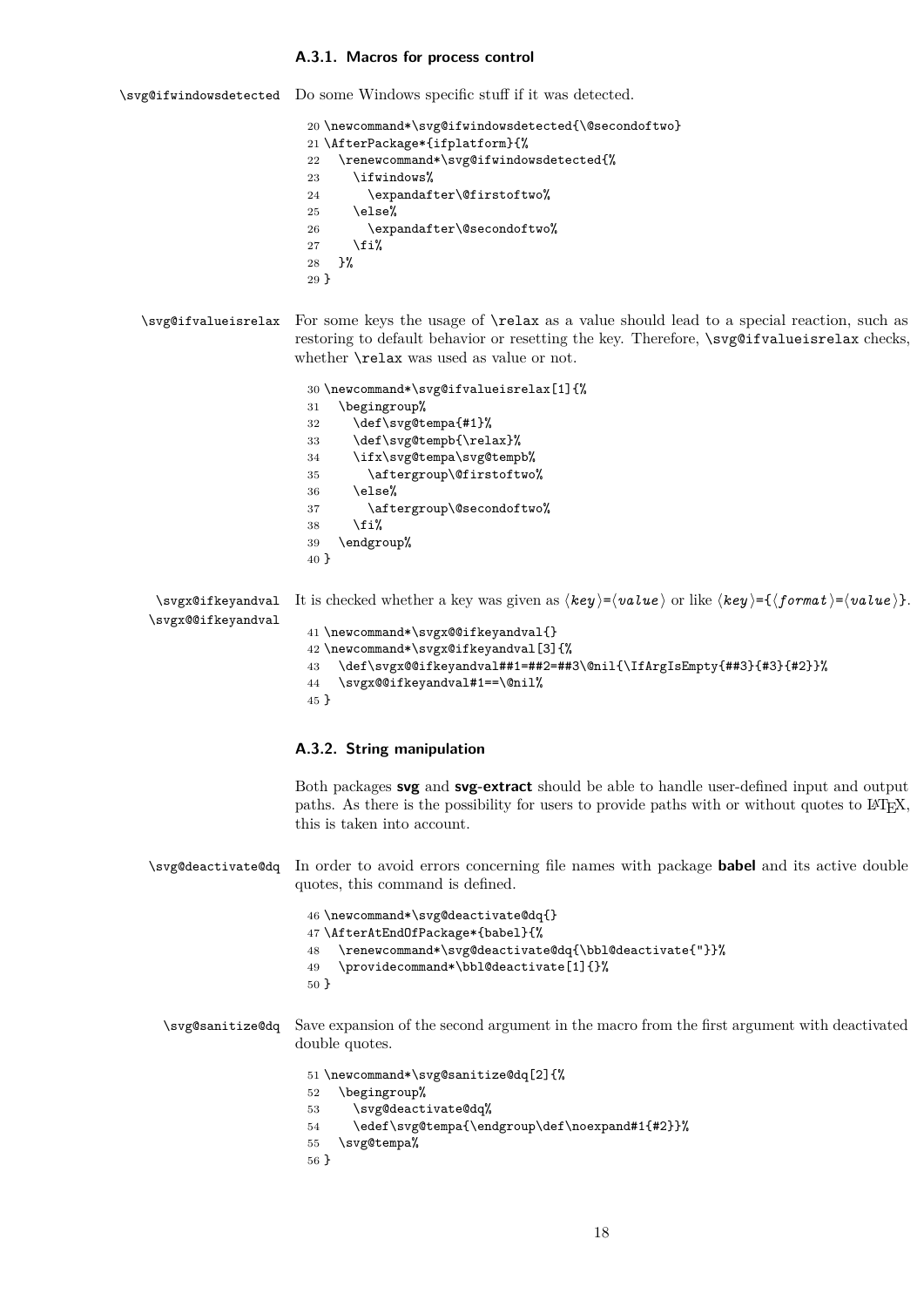\svg@quotes@check During the treatment of paths, it may be necessary to temporarily remove quotes and, if \svg@quotes@@check required, add them again later. For this purpose, the switch \if@svg@quotes@found as \if@svg@quotes@found well as the commands \svg@quotes@check and \svg@quotes@@check, which controls the switch, are defined. As before, the string is passed in a macro to \svg@quotes@check. \newif\if@svg@quotes@found \newcommand\*\svg@quotes@check[1]{% \expandafter\svg@quotes@@check#1"\@nil% } \newcommand\*\svg@quotes@@check{} \def\svg@quotes@@check#1"#2\@nil{% \IfArgIsEmpty{#2}{\@svg@quotes@foundfalse}{\@svg@quotes@foundtrue}% } \svg@quotes@remove \svg@quotes@@remove These two commands are used to remove all occurring quotes within a string. The only argument passed to \svg@quotes@remove is not the string itself but a macro in which a string is stored. \newcommand\*\svg@quotes@remove[2][]{% \begingroup% \IfArgIsEmpty{#1}{\def\svg@tempb{#2}}{\def\svg@tempb{#1}}% \svg@sanitize@dq\svg@tempa{\svg@tempb}% \expandafter\svg@quotes@check\expandafter{\svg@tempa}% \expandafter\svg@quotes@@remove\svg@tempa""\@nil% \edef\svg@tempb{% \endgroup% 73 \def\noexpand#2{\svg@tempa}% \if@svg@quotes@found% 75 \noexpand\@svg@quotes@foundtrue%  $76 \qquad \text{leles } \ell$ 77 \noexpand\@svg@quotes@foundfalse% \fi% }% \svg@tempb% } \newcommand\*\svg@quotes@@remove{} \def\svg@quotes@@remove#1"#2"#3\@nil{% \IfArgIsEmpty{#2}{% \edef\svg@tempa{#1}% }{% \svg@quotes@@remove#1#2#3""\@nil% }% } \svg@remove@leadingchar This command removes the single character in given with the first argument from the expanded macro in the second argument. \newcommand\*\svg@remove@leadingchar[2]{% \begingroup% \svg@sanitize@dq\svg@tempa{#2}% \def\svg@tempb{% \def\svg@tempa####1\@nil{\def\svg@tempa{####1}}% 95 \kernel@ifnextchar#1% {\expandafter\svg@tempa\@gobble}% 97 {\svg@tempa}% }% \expandafter\svg@tempb\svg@tempa\@nil% \edef\svg@tempb{% \endgroup% 102 \def\noexpand#2{\svg@tempa}% 103 }% \svg@tempb%

}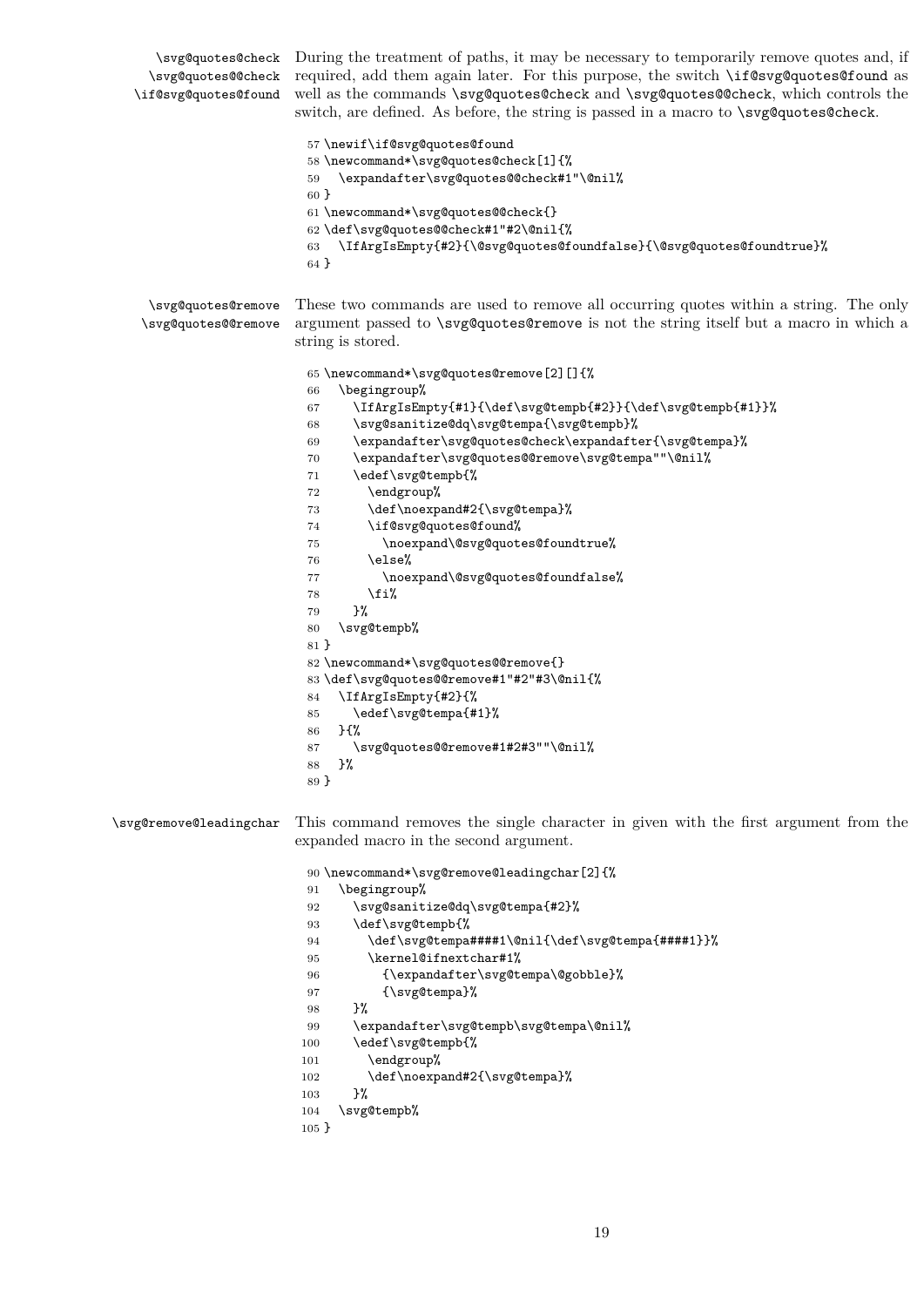#### <span id="page-19-0"></span>**A.3.3. File handling**

\svg@filename@parse As the internal LATEX command \filename@parse is not able to split a given file name containing quotes, \svg@filename@parse is defined to resolve this problem. The optional argument can be used to give a specific file extension, which should be searched within \filename@ext. If found at the very end, the previous part is appended to \filename@base.

```
106 \newcommand*\svg@filename@parse[2][]{%
107 \begingroup%
```
The given path and file is parsed with \filename@parse.

```
108 \svg@sanitize@dq\svg@tempa{#2}%
109 \expandafter\filename@parse\expandafter{\svg@tempa}%
110 % If there are quotes in the file path, the closing one will be found as first
111 % character in \cs{filename@base} as \cs{filename@area} is split at the last
112 % slash. This leading quote is removed from \cs{filename@base} with
113 % \cs{svg@remove@leadingchar}.
114 % \begin{macrocode}
115 \svg@quotes@remove{\filename@area}%
116 \if@svg@quotes@found%
117 \edef\filename@area{"\filename@area"}%
118 \svg@remove@leadingchar"\filename@base%
119 \fi%
```
The found extension is parsed against the optional argument. If a double quote was found within the extension, it actually belongs to \filename@base.

```
120 \ifx\filename@ext\relax\else%
121 \svg@quotes@remove{\filename@ext}%
122 \svg@extension@parse{#1}%
123 \if@svg@quotes@found%
124 \edef\filename@base{\filename@base"}%
125 \overline{\iota}126 \fi%
```
Quotes within \filename@base are normalized.

```
127 \svg@quotes@remove{\filename@base}%
128 \if@svg@quotes@found%
129 \edef\filename@base{"\filename@base"}%
130 \, \text{Vfi}
```
With  $\simeq$  the group is closed and the results are saved in the macros  $\theta$ ...

```
131 \edef\svg@tempa{%
132 \endgroup%
133 \def\noexpand\filename@area{\filename@area}%
134 \def\noexpand\filename@base{\filename@base}%
135 \ifx\filename@ext\relax%
136 \let\noexpand\filename@ext\noexpand\relax%
137 \else%
138 \def\noexpand\filename@ext{\filename@ext}%
139 \quad \text{if } \mathbf{i}140 }%
141 \svg@tempa%
142 }
```
\svg@extension@parse \svg@extension@@parse

These macros are used to permit multiple dots in file names. The content of \filename@ext is split at each occurrence of . and the trailing part is compared against the content of the argument of \svg@extension@parse, which is probably \svg@file@ext. If they are equal, the previous part is appended to \filename@base and \filename@ext is set to the content of the first argument.

```
143 \newcommand*\svg@extension@parse[1]{%
144 \IfArgIsEmpty{#1}{}{%
```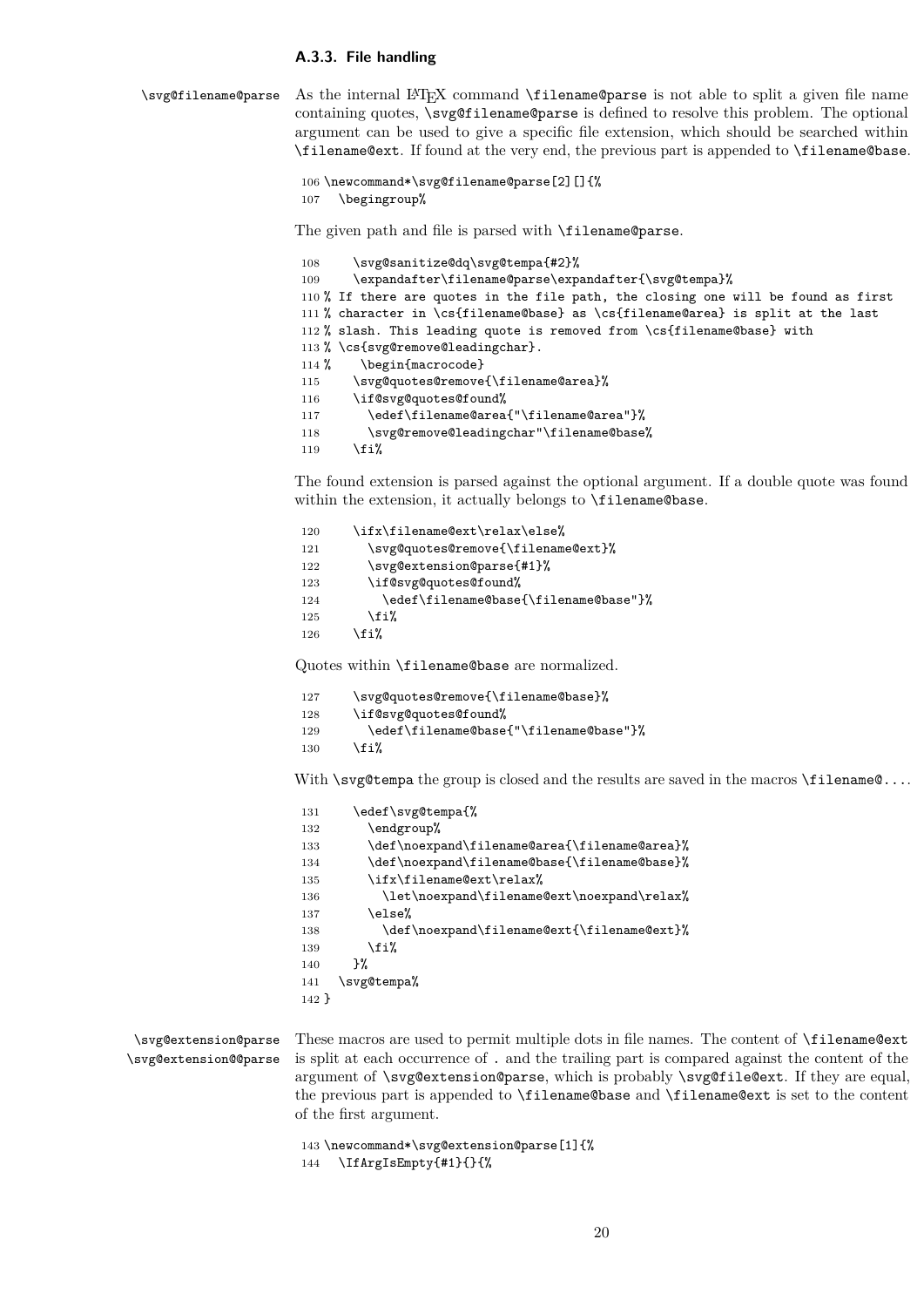| 145 | \@expandtwoargs\Ifstr% |
|-----|------------------------|
|-----|------------------------|

146  ${\detoker}\exp\{ \filenameText}\{ \deter\{\filenameText}\}$ 

147 \begingroup%

Macro \svg@tempa is used to temporarily store anything before the searched extension at the end of \filename@ext and \svg@tempb is set to the actual searched extension if found.

| 148 | \edef\svg@tempa{%                             |
|-----|-----------------------------------------------|
| 149 | \def\noexpand\svg@tempa{}%                    |
| 150 | \let\noexpand\svg@tempb\relax%                |
| 151 | \noexpand\svg@extension@@parse%               |
| 152 | \filename@ext.\noexpand\@nil#1\noexpand\@nil% |
| 153 | ጉ%                                            |
| 154 | \svg@tempa%                                   |
| 155 | \edef\svg@tempa{%                             |
| 156 | \endgroup%                                    |

If the trailing extension was found, \filename@base and \filename@ext are adopted.

```
157 \def\noexpand\filename@base{\filename@base\svg@tempa}%
158 \ifx\svg@tempb\relax%
159 \let\noexpand\filename@ext\relax%
160 \qquad \text{leles } \ell161 \def\noexpand\filename@ext{\svg@tempb}%
162 \quad \text{if } \mathbf{i}163 }%
164 \svg@tempa%
165 }%
166 }%
167 }
```
Macro \svg@extension@@parse is recursively called as long as there are any dots or the searched extension is found.

```
168 \newcommand*\svg@extension@@parse{}
169 \def\svg@extension@@parse#1.#2\@nil#3\@nil{%
170 \edef\svg@tempa{\svg@tempa.#1}%
171 \IfArgIsEmpty{#2}{}{%
172 \Ifstr{\detokenize{#2}}{\detokenize{#3.}}{%
```
If the trailing extension is found, \svg@tempb is defined.

```
173 \edef\svg@tempb{#3}%
174 }{%
175 \svg@extension@@parse#2\@nil#3\@nil%
176 }%
177 }%
178 }
```
\svg@iffilenewer The macro \svg@iffilenewer is used to decide, whether the export with **Inkscape** is necessary due to an updated SVG file. This can only be done, if \pdf@filemoddate or \filemoddate is defined.

```
179 \newcommand*\svg@iffilenewer[2]{\@gobbletwo}
180 \ifx\pdf@filemoddate\@undefined
181 \ifx\filemoddate\@undefined\else
182 \ifx\strcmp\@undefined\else
183 \renewcommand*\svg@iffilenewer[2]{%
184 \begingroup%
185 \edef\svg@tempa{\filemoddate{#1}}%
186 \edef\svg@tempb{\filemoddate{#2}}%
187 \ifnum\strcmp{\svg@tempa}{\svg@tempb}>\z@\relax%
188 \aftergroup\@firstoftwo%
189 \sqrt{9}190 \aftergroup\@secondoftwo%
191 \overline{\} \fi%
```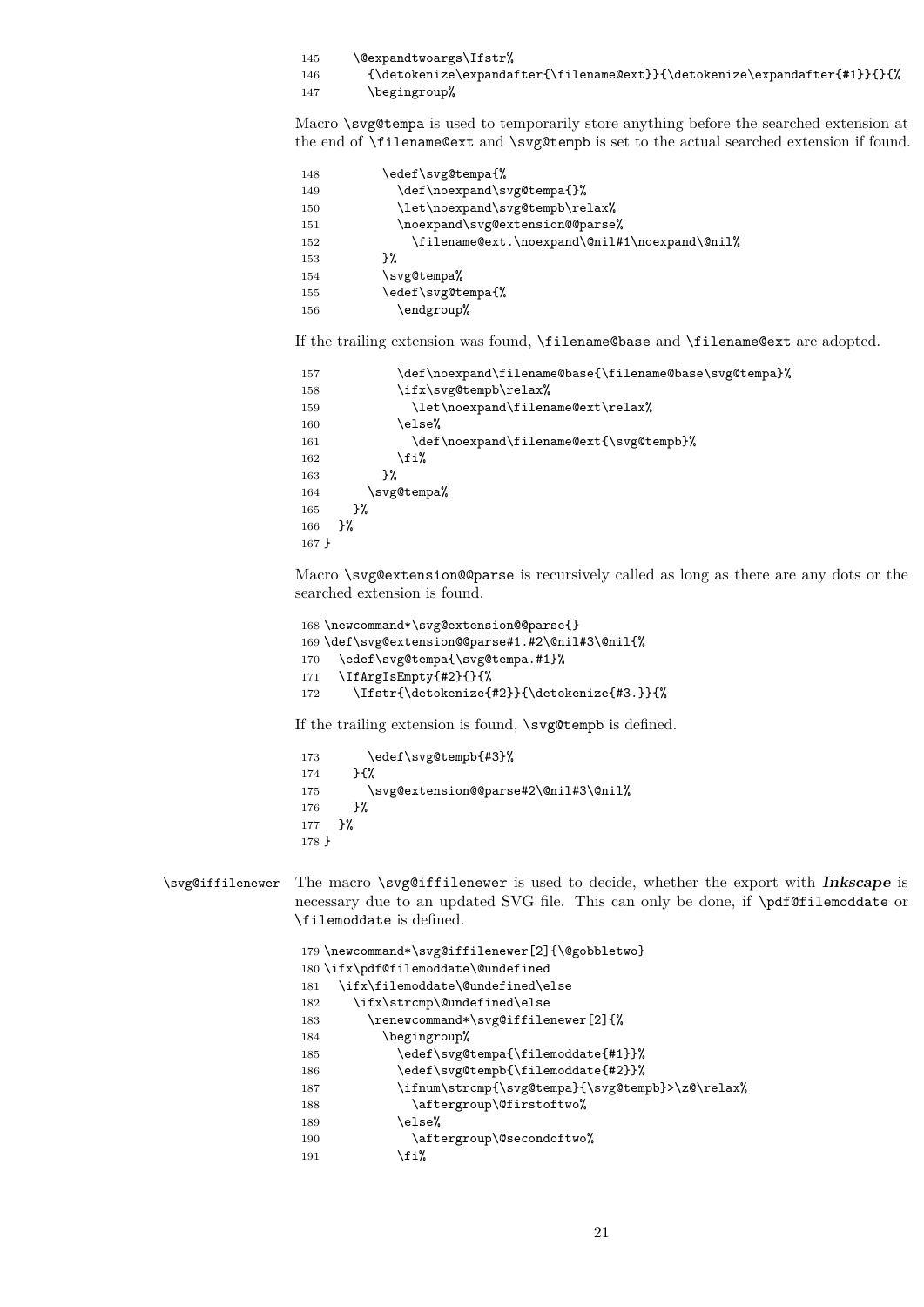```
192 \endgroup%
                       193 }%
                       194 \fi
                       195 \overline{195}196 \else
                       197 \ifx\pdf@strcmp\@undefined\else
                       198 \renewcommand*\svg@iffilenewer[2]{%
                       199 \begingroup%
                       200 \edef\svg@tempa{\pdf@filemoddate{#1}}%
                       201 \edef\svg@tempb{\pdf@filemoddate{#2}}%<br>202 \ifnum\pdf@strcmp{\svg@tempa}{\svg@tem
                                  \ifnum\pdf@strcmp{\svg@tempa}{\svg@tempb}>\z@\relax%
                       203 \aftergroup\@firstoftwo%
                       204 \else%
                       205 \aftergroup\@secondoftwo%
                       206 \fi%
                       207 \endgroup%
                       208 }%
                       209 \overline{\text{fi}}210 \fi
   \svg@shell@mkdir
   \svg@shell@@mkdir
       \svg@shell@mv
      \svg@shell@@mv
       \svg@shell@rm
      \svg@shell@@rm
                      Finally, platform dependent macros for creating directories as well as moving and deleting
                      files are provided.
                       211 \newcommand*\svg@shell@mkdir[1]{%
                       212 \begingroup%
                      A directory should only be created, if it isn't the current working directory.
                       213 \svg@quotes@remove[{#1}]{\svg@tempa}%
                       214 \@svg@tempswatrue%
                       215 \Ifstr{\svg@tempa}{}{\@svg@tempswafalse}{%
                       216 \Ifstr{\svg@tempa}{./}{\@svg@tempswafalse}{%
                       217 }}%
                       218 \if@svg@tempswa%
                       219 \ShellEscape{\svg@shell@@mkdir{\svg@tempa}}%
                       220 \overline{\text{if}'}221 \endgroup%
                       222 }
                       223 \newcommand*\svg@shell@mv[2]{%
                       224 \ShellEscape{\svg@shell@@mv\space"#1"\space"#2"}%
                       225 }
                       226 \newcommand*\svg@shell@rm[1]{%
                       227 \ShellEscape{\svg@shell@@rm\space"#1"}%
                       228 }
                      The platform dependent commands for file access.
                       229 \svg@ifwindowsdetected{%
                       230 \newcommand*\svg@shell@@mkdir[1]{if not exist "#1" mkdir "#1"}%
                       231 \newcommand*\svg@shell@@mv{move}%
                       232 \newcommand*\svg@shell@@rm{del}%
                       233 }{%
                       234 \newcommand*\svg@shell@@mkdir[1]{mkdir -p "#1"}%
                       235 \newcommand*\svg@shell@@mv{mv}%
                       236 \newcommand*\svg@shell@@rm{rm}%
                       237 }
 \svg@normalize@path
If any path is given, a trailing slash is needed. These two macros ensure that this condition is
\svg@normalize@@path
                      fulfilled in any case, even if this is not considered by the user. As before, a macro containing
                      the path string is passed to \svg@normalize@path.
                       238 \newcommand*\svg@normalize@path[1]{%
                       239 \begingroup%
                       240 \svg@quotes@remove[{#1}]{\svg@tempa}%
                       241 \ifx\svg@tempa\@empty\relax%
```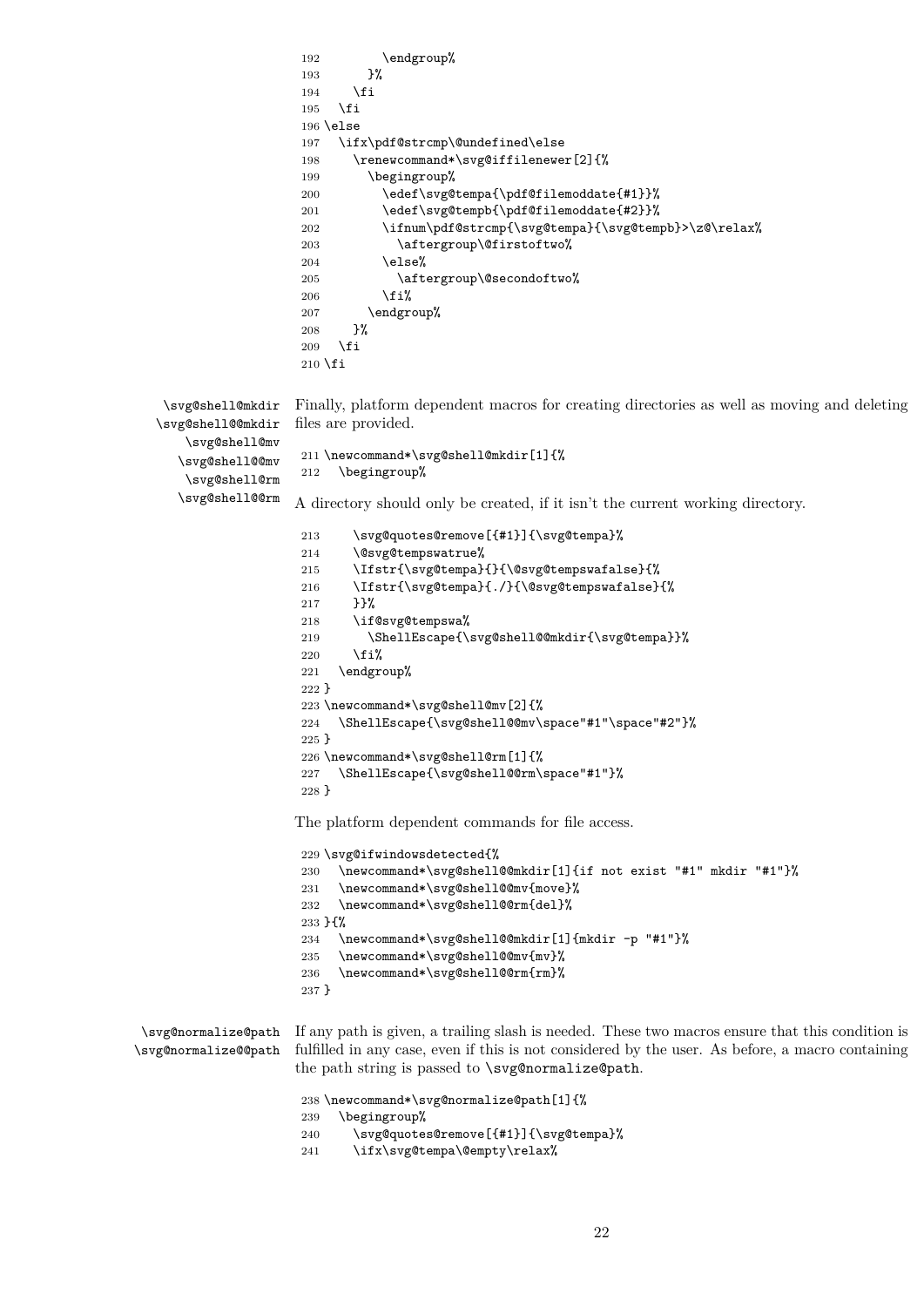242 \def\svg@tempa{./}%  $\overrightarrow{1}$  \expandafter\svg@normalize@@path\svg@tempa//\@nil% \edef\svg@tempb{% \endgroup% \if@svg@quotes@found% 248 \def\noexpand#1{"\svg@tempa"}%  $\text{lelse}$ % 250 \def\noexpand#1{\svg@tempa}%  $\overrightarrow{fi}$  }% \svg@tempb% } \newcommand\*\svg@normalize@@path{} \def\svg@normalize@@path#1/#2/\@nil{% \IfArgIsEmpty{#2}{% \IfArgIsEmpty{#1}{\def\svg@tempa{}}{\def\svg@tempa{#1/}}% }{% \svg@normalize@@path#2/\@nil% \edef\svg@tempa{#1/\svg@tempa}% }% }

### <span id="page-22-0"></span>**A.3.4. List handling**

\svgx@ifinlist Check, if the first argument is included in a comma-separated list in the second argument. Keep in mind that the first argument is not expanded at all, the second one exactly once.

```
264 \newcommand*\svgx@ifinlist[2]{%
265 \begingroup%
266 \def\svg@tempa##1,#1,##2\@nil{%
267 \IfArgIsEmpty{##2}{%
268 \aftergroup\@secondoftwo%
269 }{%
270 \aftergroup\@firstoftwo%
271 }%
272 }%
273 \expandafter\svg@tempa\expandafter,#2,#1,\@nil%
274 \endgroup%
275 }
```
# <span id="page-22-1"></span>**B. Including SVG files with package svg**

### <span id="page-22-2"></span>**B.1. Options**

All options, which are recommended to be set with  $\s_{optif{options}}$  but are also available as package options, as well as the optional parameters for both user commands \includesvg[ $\langle parameters \rangle$ ]{ $\langle sys \overline{file} \rangle$ } and \includeinkscape[ $\langle parameters \rangle$ ]{ $\{file\}$ } are defined with the interface provided by package **scrbase**.

 \DefineFamily{SVG} \DefineFamilyMember{SVG}

\svg@deprecated@key With version v2.00 the whole user-interface was renewed. For reasons of compatibility, outdated options and parameters from version v1.0 are also provided. If an old key was given, a warning is issued and the valid key is used.

```
278 \newcommand*\svg@deprecated@key[3][svg]{%
```

```
279 \PackageWarning{#1}{%
```
The option key '#2' is deprecated. \MessageBreak%

```
281 It's recommended to use '#3'\MessageBreak%
```
instead%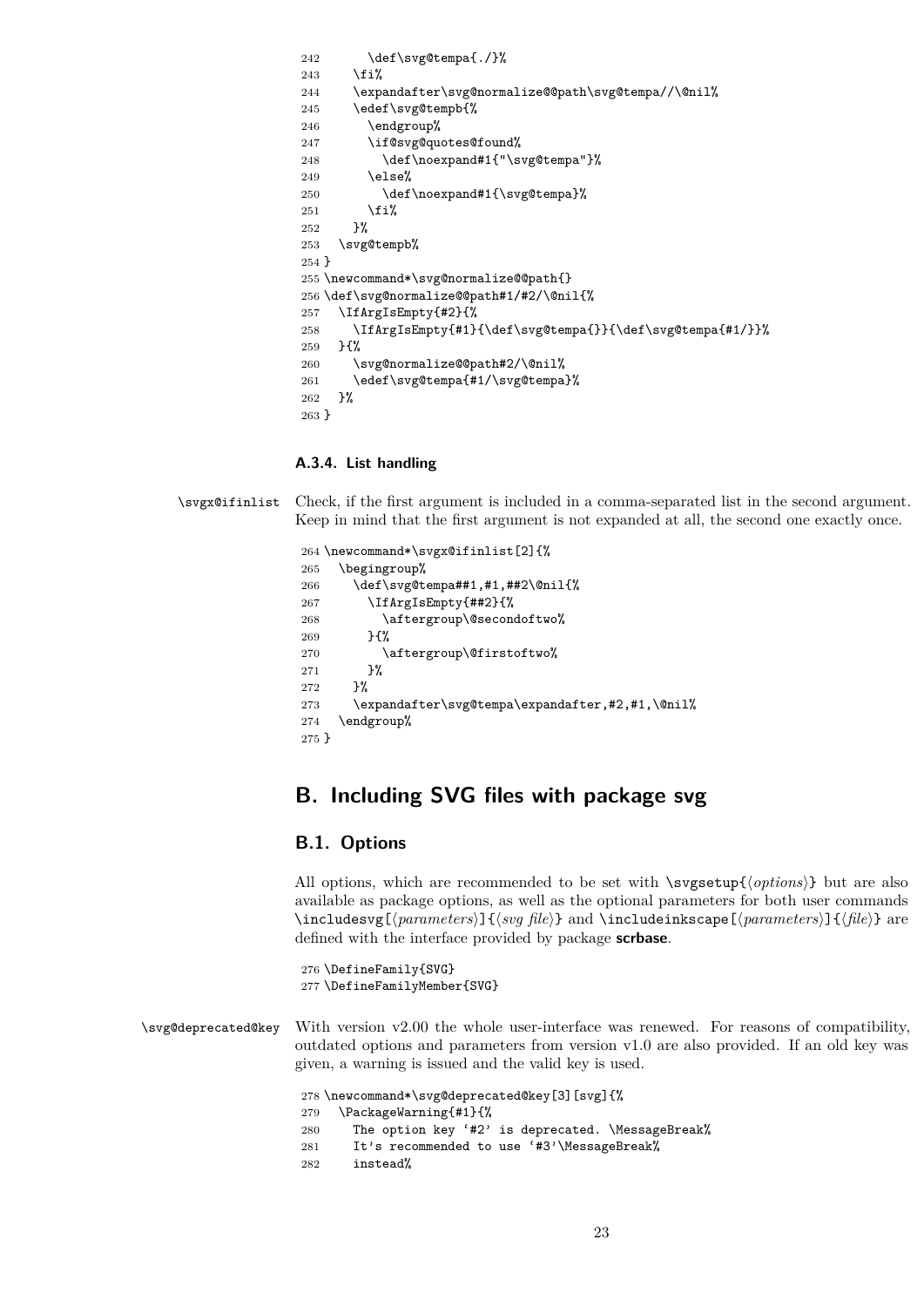283 }% 284 \FamilyOptions{SVG}{#3}% 285 }

Within the exported L<sup>AT</sup>EX files of **Inkscape**, some commands are used out of additional packages. But maybe the user doesn't want to load this packages anyhow.

| $usexcolor(\; opt.)$             | Options for preventing packages <b>xcolor</b> and <b>transparent</b> to be loaded. |
|----------------------------------|------------------------------------------------------------------------------------|
| $\texttt{noxcolor}(\text{opt.})$ |                                                                                    |
| \if@svg@use@xcolor               | 286 \newif\if@svg@use@xcolor                                                       |
| usetransparent (opt.)            | 287 \FamilyBoolKey{SVG}{usexcolor}{@svg@use@xcolor}                                |
|                                  | 288 \Declare0ption{noxcolor}{\Family0ptions{SVG}{usexcolor=false}}                 |
| notransparent (opt.)             | 289 \newif\if@svg@use@transparent                                                  |
| \if@svg@use@transparent          | 290 \FamilyBoolKey{SVG}{usetransparent}{@svg@use@transparent}                      |
|                                  | 291\DeclareOption{notransparent}{\FamilyOptions{SVG}{usetransparent=false}}        |

They are only available during the loading process of package **svg**.

```
292 \AtEndOfPackage{%
293 \RelaxFamilyKey{SVG}{usexcolor}%
294 \RelaxFamilyKey{SVG}{usetransparent}%
295 \if@svg@use@xcolor%
296 \RequirePackage{xcolor}[2016/05/11]%
297 \else%
298 \AfterPackage*{xcolor}{%
299 \PackageWarning{svg}{Package 'xcolor' was loaded anyway}%
300 }%
301 \forallfi%
302 \if@svg@use@transparent%
303 \RequirePackage{transparent}[2019/11/29]%
304 \else%
305 \AfterPackage*{transparent}{%
306 \PackageWarning{svg}{Package 'transparent' was loaded anyway}%
307 }%
308 \fi%
```
There is an issue with package **transparent**, which currently implements an *invalid* check relying on internal commands of package **pgfsys**, whereas these have changed in the latest version.<sup>[11](#page-23-1)</sup>

```
309 \AfterPackage*{transparent}{%
310 \ifcsname Gin@driver\endcsname%
311 \RequirePackage{pgfsys}%
312 \fi%
313 }%
314 }
```
#### <span id="page-23-0"></span>**B.1.1. The invocation of Inkscape**

The Application **Inkscape** is used to create includable graphic files in a desired format (PDF/EPS/PS/PNG) out of files in SVG format, whereas the support of LATEX can optionally be used.

inkscape (opt.) \svg@ink@mode

The intension of option inkscape is to control the running behaviour of **Inkscape**. It can be switched off at all (inkscape=false) or invoked only if necessary (inkscape=true) and even be forced with every LATEX run (inkscape=forced). Additionally, option inkscape can be used as wrapper for options inkscapeformat, inkscapelatex, inkscapearea and inkscapedpi, which are declared later.

315 \newcommand\*\svg@ink@mode{} 316 \DefineFamilyKey{SVG}{inkscape}[true]{% 317 \svg@sanitize@dq\svg@tempb{#1}%

<span id="page-23-1"></span><sup>11</sup><https://github.com/ho-tex/transparent/issues/3>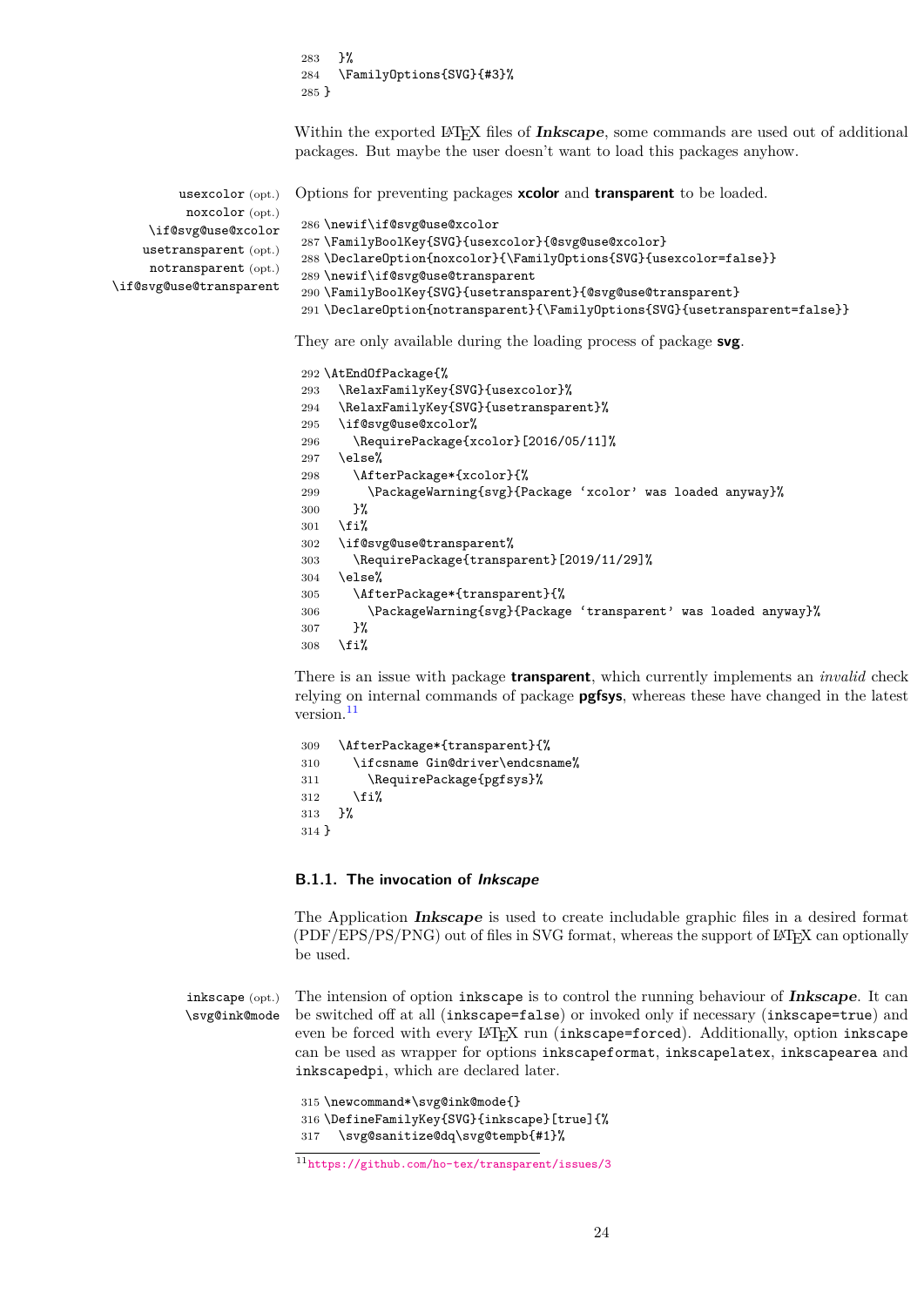```
318 \FamilySetNumerical{SVG}{inkscape}{svg@tempa}{%
319 {false}{0},{off}{0},{no}{0},%
320 {true}{1},{on}{1},{yes}{1},{auto}{1},{onlynewer}{1},{newer}{1},%
321 {forced}{2},{force}{2},{overwrite}{2},%
322 {pdf}{3},{PDF}{3},{eps}{4},{EPS}{4},{ps}{5},{PS}{5},{png}{6},{PNG}{6},%
323 {drawing}{7},{crop}{7},%
324 {page}{8},{nocrop}{8},%
325 {tex}{9},{latex}{9},{exportlatex}{9},{latexexport}{9},%
326 {notex}{10},{nolatex}{10},{noexportlatex}{10},{nolatexexport}{10},%
327 {latexnoexport}{10},{raw}{10},{plain}{10},{simple}{10}%
328 }{\svg@tempb}%
```
\ifx\FamilyKeyState\FamilyKeyStateProcessed%

Setting the mode for invoking **Inkscape**. . .

| 330 | \ifnum\svg@tempa<\thr@@\relax% |
|-----|--------------------------------|
| 331 | \let\svg@ink@mode\svg@tempa%   |
| 332 | \else%                         |

. . . and the part as wrapper for different options.

| 333 | \ifcase\svg@tempa\relax\or\or\or% pdf      |
|-----|--------------------------------------------|
| 334 | \FamilyOptions{SVG}{inkscapeformat=pdf}%   |
| 335 | \or% eps                                   |
| 336 | \FamilyOptions{SVG}{inkscapeformat=eps}%   |
| 337 | \or% ps                                    |
| 338 | \FamilyOptions{SVG}{inkscapeformat=ps}%    |
| 339 | \or% png                                   |
| 340 | \FamilyOptions{SVG}{inkscapeformat=png}%   |
| 341 | \or% drawing                               |
| 342 | \FamilyOptions{SVG}{inkscapearea=drawing}% |
| 343 | \or% page                                  |
| 344 | \FamilyOptions{SVG}{inkscapearea=page}%    |
| 345 | \or% tex                                   |
| 346 | \FamilyOptions{SVG}{inkscapelatex=true}%   |
| 347 | \or% notex                                 |
| 348 | \FamilyOptions{SVG}{inkscapelatex=false}%  |
| 349 | \fi%                                       |
| 350 | \fi%                                       |

It's also possible to set the option inkscapedpi by passing a number followed by dpi like inkscape=300dpi.

```
351 \else% dpi
352 \def\svg@tempa##1dpi##2\@nil{%
353 \Ifstr{##2}{dpi}{\FamilyOptions{SVG}{inkscapedpi=##1}}{}%
354 }%
355 \lowercase{\expandafter\svg@tempa\svg@tempb dpi\@nil}%
```
In version v1.0 the option inkscape was used to set both the executable and options for **Inkscape**. This is taken into account here.

\ifx\FamilyKeyState\FamilyKeyStateProcessed\else% legacy option

Splitting executable from options with delimited macros. After calling \svg@tempa with the given value, the part for the executable is stored in \svg@tempa and the option part—which is recognized by the first - character— in  $\s$ yg@tempb.

```
357 \svg@quotes@remove[{#1}]{\svg@tempb}%
358 \def\svg@tempa##1-##2\@nil{%
359 \IfArgIsEmpty{##2}{\let\svg@tempb\@empty}{%
360 \def\svg@tempa####1-\@nil{\def\svg@tempb{-####1}}%
361 \svg@tempa##2\@nil%
362 }%
363 \edef\svg@tempa{\trim@spaces{##1}}%
364 }%
365 \edef\svg@tempb{%
```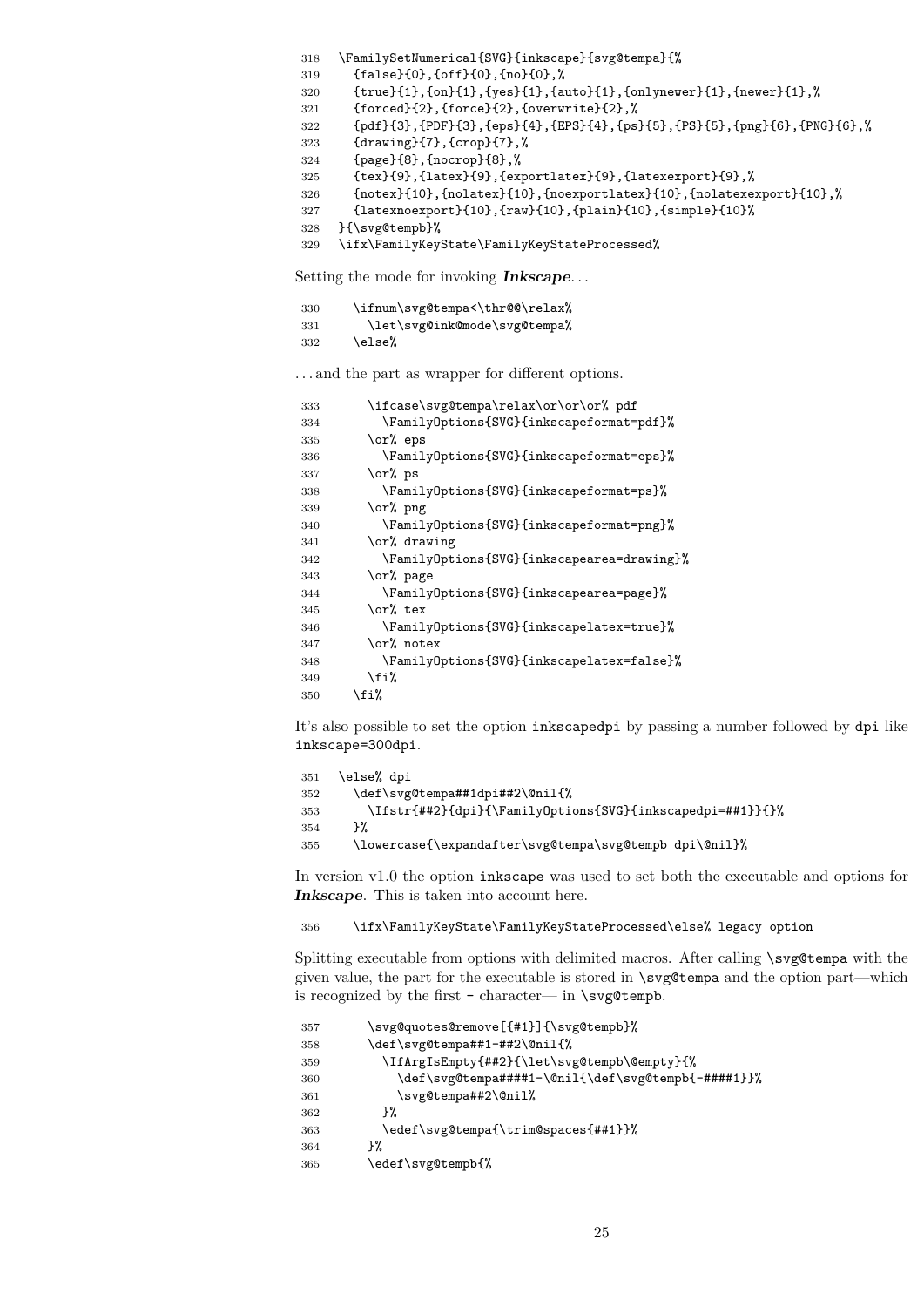```
366 \noexpand\svg@tempa\svg@tempb-\noexpand\@nil%
                     367 }%
                     368 \svg@tempb%
                     369 \if@svg@quotes@found%
                     370 \edef\svg@tempa{"\svg@tempa"}%
                    371 \fi%
                    372 \PackageWarning{svg}{%
                    373 Setting the executable%
                    374 \ifx\svg@tempb\@empty\else%
                    375 \space and associated options%
                     376 \fi%
                     377 \MessageBreak%
                     378 for Inkscape should be done with options\MessageBreak%
                     379 'inkscapeexe=\svg@tempa'%
                     380 \ifx\svg@tempb\@empty\else%
                     381 \MessageBreak and 'inkscapeopt=\svg@tempb'%
                     382 \fi.\MessageBreak%
                     383 Nevertheless, this was done by now anyway%
                    384 }%
                    385 \edef\svg@tempa{%
                    386 \noexpand\FamilyOptions{SVG}{inkscapeexe=\svg@tempa}%
                    387 \ifx\svg@tempb\@empty\else%
                     388 \noexpand\FamilyOptions{SVG}{inkscapeopt=\svg@tempb}%
                     389 \overrightarrow{1}390 }%
                     391 \svg@tempa%
                     392 \fi%
                    393 \fi%
                    394 }
            on (opt.)
          off (opt.)
                    Package options which can be used to switch functionality on or off during the loading of
                    package svg.
                     395 \DeclareOption{on}{\FamilyOptions{SVG}{inkscape=true}}
                    396 \DeclareOption{off}{\FamilyOptions{SVG}{inkscape=false}}
inkscapeversion (opt.)
       \svg@ink@ver
   inkscapeexe (opt.)
       \svg@ink@exe
   inkscapeopt (opt.)
       \svg@ink@opt
                    With these options, the executed command for invoking Inkscape as well as additional
                    options can be defined.
                    397 \newcommand*\svg@ink@ver{\m@ne}
                    398 \DefineFamilyKey{SVG}{inkscapeversion}[true]{%
                     399 \FamilySetNumerical{SVG}{inkscape}{svg@tempa}{%
                     400 {true}{0},{on}{0},{yes}{0},{auto}{0},{detect}{0},{determine}{0},{fetch}{0},%
                     401 {enquire}{0},{identify}{0},{request}{0},{retrieve}{0},{obtain}{0}%
                     402 }{#1}%
                     403 \ifx\FamilyKeyState\FamilyKeyStateProcessed%
                     404 \renewcommand*\svg@ink@ver{\m@ne}%
                     405 \else%
                     406 \def\svg@tempa##1.##2\@nil{%
                     407 \Ifnumber{##1}{%
                     408 \renewcommand*\svg@ink@ver{##1}%
                     409 \FamilyKeyStateProcessed%
                    410 } {}%
                    411 }%
                    412 \svg@tempa#1.\@nil%
                    413 \text{ifi}414 }
                    415 \newcommand*\svg@ink@exe{inkscape}
                    416 \DefineFamilyKey{SVG}{inkscapeexe}{%
                    417 \svg@sanitize@dq\svg@ink@exe{#1}%
                    418 \FamilyKeyStateProcessed%
                    419 }
                    420 \newcommand*\svg@ink@opt{}
                    421 \DefineFamilyKey{SVG}{inkscapeopt}{%
                     422 \renewcommand*\svg@ink@opt{#1}%
```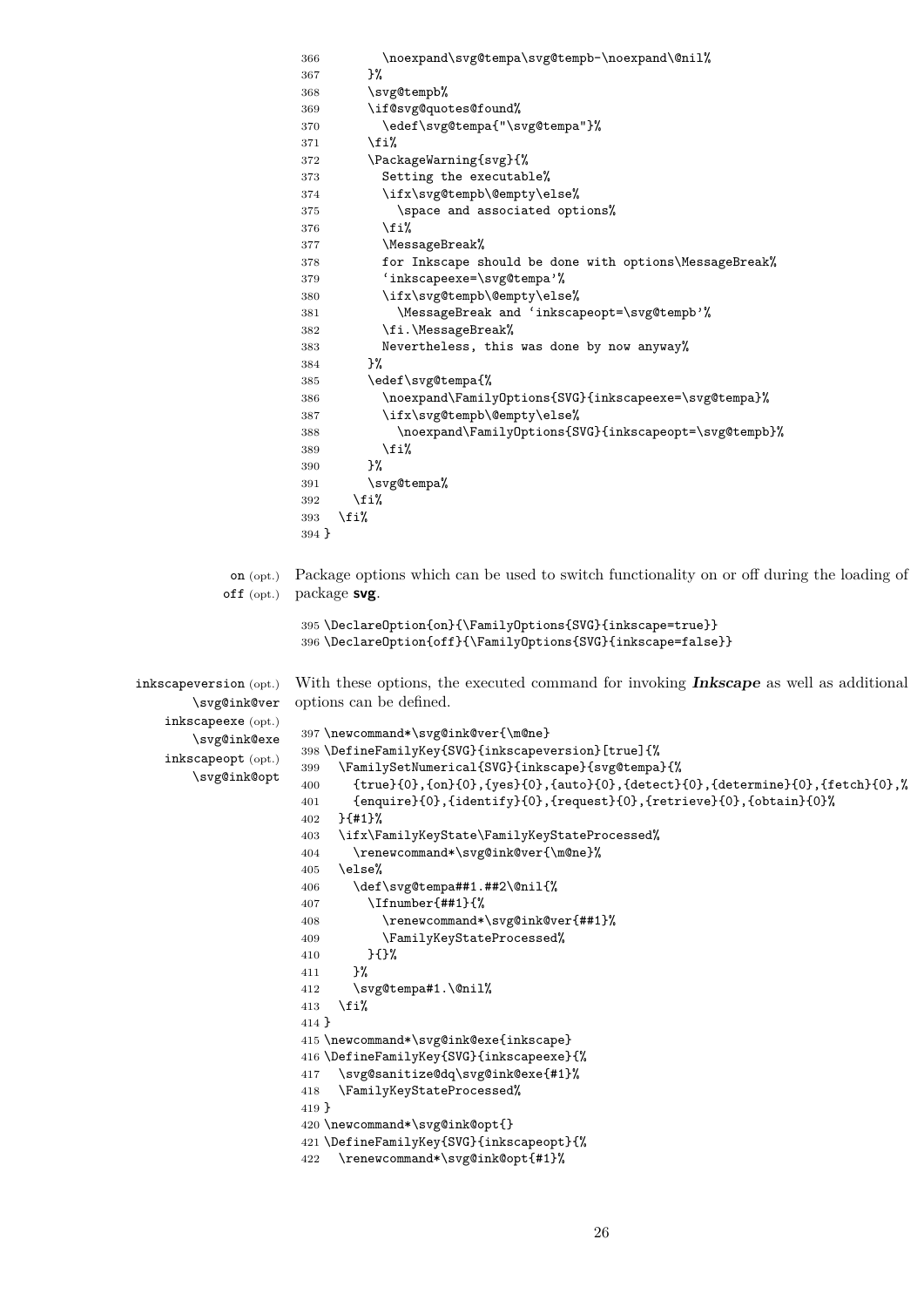\FamilyKeyStateProcessed% }

The two options inkscapeversion and inkscapeexe can only be used within the preamble.

|                                                                | 425 \def\svg@tempa#1{%<br>\AtBeginDocument{%<br>426<br>\DefineFamilyKey[]{SVG}{#1}[]{%<br>427<br>\PackageError{svg}{Option '#1' too late}{%<br>428<br>Option '#1' can only be set within\MessageBreak%<br>429<br>the preamble but you have tried to set it up later.%<br>430<br>}%<br>431<br>\FamilyKeyStateProcessed%<br>432<br>}%<br>433<br>}%<br>434<br>$435$ }<br>436 \svg@tempa{inkscapeexe}<br>437 \svg@tempa{inkscapeversion}                                                                                                                                                                                                                                                                                                      |
|----------------------------------------------------------------|-------------------------------------------------------------------------------------------------------------------------------------------------------------------------------------------------------------------------------------------------------------------------------------------------------------------------------------------------------------------------------------------------------------------------------------------------------------------------------------------------------------------------------------------------------------------------------------------------------------------------------------------------------------------------------------------------------------------------------------------|
| inkscapeformat (opt.)<br>\svg@ink@format                       | With option inkscapeformat the output format of the Inkscape export function, which<br>is called via <i>\ShellEscape</i> , can be configured. It is set to pdf or, if dvi output could be<br>detected, to eps during initialization.                                                                                                                                                                                                                                                                                                                                                                                                                                                                                                      |
|                                                                | 438\newcommand*\svg@ink@format{pdf}<br>439 \ifxetex\else\ifpdf\else<br>\renewcommand*\svg@ink@format{eps}<br>440<br>441 \fi\fi<br>442 \DefineFamilyKey{SVG}{inkscapeformat}{%<br>\FamilySetNumerical{SVG}{inkscapeformat}{svg@tempa}{%<br>443<br>{pdf}{0},{PDF}{0},{eps}{1},{EPS}{1},{ps}{2},{PS}{2},{png}{3},{PNG}{3}%}<br>444<br>$}$ {#1}%<br>445<br>\ifx\FamilyKeyState\FamilyKeyStateProcessed%<br>446<br>\ifcase\svg@tempa\relax% latex<br>447<br>\renewcommand*\svg@ink@format{pdf}%<br>448<br>\or% eps<br>449<br>\renewcommand*\svg@ink@format{eps}%<br>450<br>\or% ps<br>451<br>\renewcommand*\svg@ink@format{ps}%<br>452<br>\or% png<br>453<br>\renewcommand*\svg@ink@format{png}%<br>454<br>\fi%<br>455<br>\fi%<br>456<br>457 } |
| $inkscape\text{late}x$ (opt.)<br>$\texttt{latex}(\text{opt.})$ | This option controls whether the <b>Inkscape</b> export will be invoked with or without the<br>generation of a separate LAT <sub>E</sub> X file.                                                                                                                                                                                                                                                                                                                                                                                                                                                                                                                                                                                          |
| $text{tex}$ (opt.)                                             |                                                                                                                                                                                                                                                                                                                                                                                                                                                                                                                                                                                                                                                                                                                                           |
| \svg@ink@latex                                                 | 458 \newif\if@svg@ink@latex                                                                                                                                                                                                                                                                                                                                                                                                                                                                                                                                                                                                                                                                                                               |
|                                                                | 459 \FamilyBoolKey{SVG}{inkscapelatex}{@svg@ink@latex}                                                                                                                                                                                                                                                                                                                                                                                                                                                                                                                                                                                                                                                                                    |
|                                                                | 460 \FamilyBoolKey{SVG}{latex}{@svg@ink@latex}<br>461 \FamilyBoolKey{SVG}{tex}{@svg@ink@latex}                                                                                                                                                                                                                                                                                                                                                                                                                                                                                                                                                                                                                                            |
| inkscapearea (opt.)<br>\svg@ink@area                           | The exported area for an <b>Inkscape</b> graphic can be set with this option.                                                                                                                                                                                                                                                                                                                                                                                                                                                                                                                                                                                                                                                             |
|                                                                | 462 \newcommand*\svg@ink@area{}                                                                                                                                                                                                                                                                                                                                                                                                                                                                                                                                                                                                                                                                                                           |
|                                                                | 463 \DefineFamilyKey{SVG}{inkscapearea}{%                                                                                                                                                                                                                                                                                                                                                                                                                                                                                                                                                                                                                                                                                                 |
|                                                                | \FamilySetNumerical{SVG}{inkscapearea}{svg@tempa}{%<br>464                                                                                                                                                                                                                                                                                                                                                                                                                                                                                                                                                                                                                                                                                |
|                                                                | {drawing}{0}, {crop}{0},%<br>465<br>{page}{1}, {nocrop}{1}%<br>466                                                                                                                                                                                                                                                                                                                                                                                                                                                                                                                                                                                                                                                                        |
|                                                                | $}$ {#1}%<br>467                                                                                                                                                                                                                                                                                                                                                                                                                                                                                                                                                                                                                                                                                                                          |
|                                                                | \ifx\FamilyKeyState\FamilyKeyStateProcessed%<br>468                                                                                                                                                                                                                                                                                                                                                                                                                                                                                                                                                                                                                                                                                       |
|                                                                | \ifcase\svg@tempa\relax% drawing<br>469                                                                                                                                                                                                                                                                                                                                                                                                                                                                                                                                                                                                                                                                                                   |
|                                                                | \renewcommand*\svg@ink@area{-D}%<br>470                                                                                                                                                                                                                                                                                                                                                                                                                                                                                                                                                                                                                                                                                                   |
|                                                                | \else% page<br>471                                                                                                                                                                                                                                                                                                                                                                                                                                                                                                                                                                                                                                                                                                                        |
|                                                                | \renewcommand*\svg@ink@area{-C}%<br>472                                                                                                                                                                                                                                                                                                                                                                                                                                                                                                                                                                                                                                                                                                   |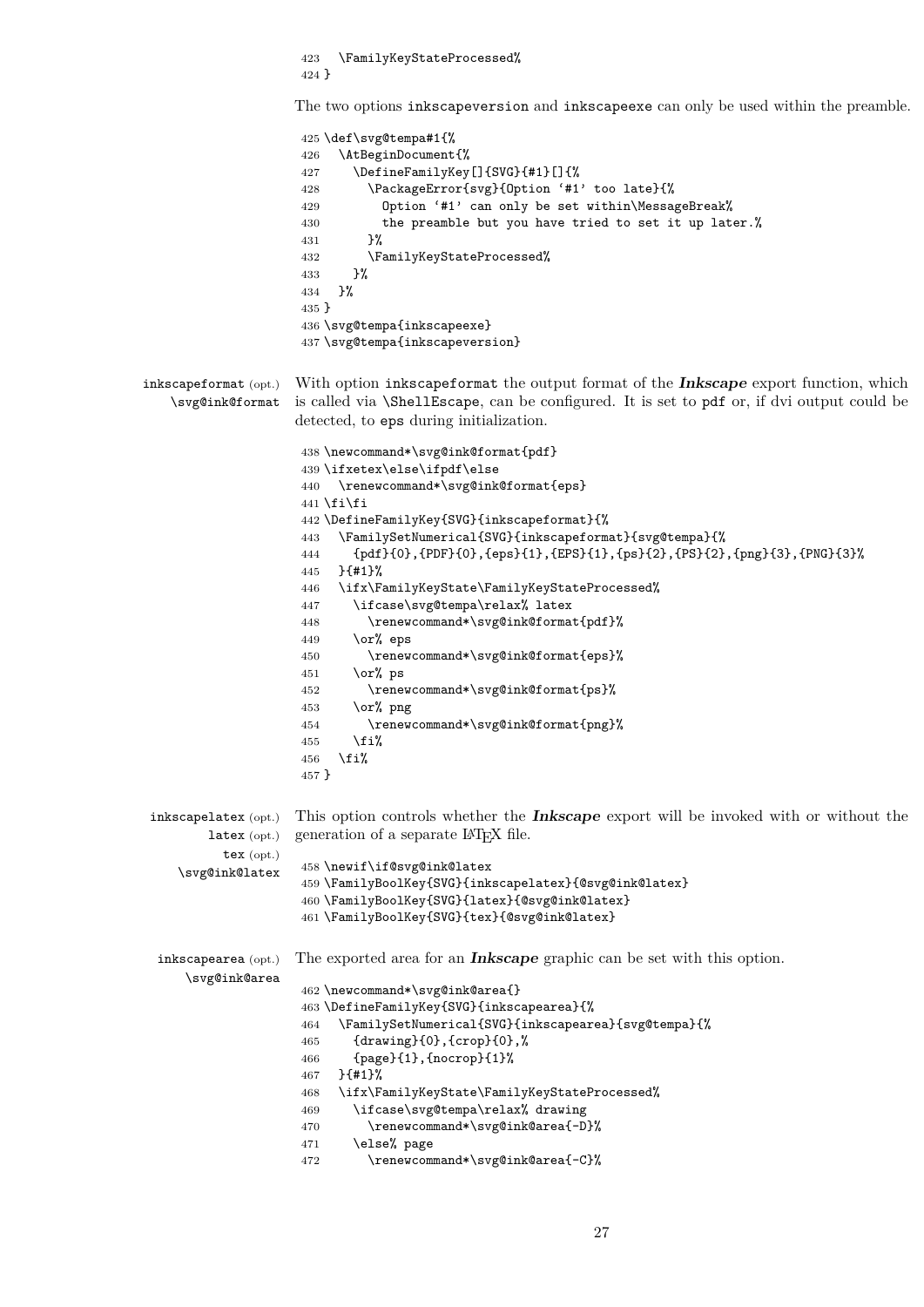473  $\{f_i\}$  \fi% } inkscapedpi (opt.) inkscapedensity (opt.) \svg@ink@dpi A density can be chosen, which is used during export with **Inkscape** for bitmaps and rasterization of filters. \newcommand\*\svg@ink@dpi{} \let\svg@ink@dpi\relax \DefineFamilyKey{SVG}{inkscapedpi}{% \FamilyKeyStateUnknownValue% \svg@ifvalueisrelax{#1}{% \let\svg@ink@dpi\relax% \FamilyKeyStateProcessed% }{% \def\svg@tempa##1dpi##2\@nil{\def\svg@tempa{##1}}% \lowercase{\svg@tempa#1dpi\@nil}% \Ifnumber{\svg@tempa}{% \edef\svg@ink@dpi{\svg@tempa}% \FamilyKeyStateProcessed% }{}% }% } \DefineFamilyKey{SVG}{inkscapedensity}{\FamilyOptions{SVG}{inkscapedpi=#1}} \svg@ink@cmd The actual usage of the **Inkscape** command line interface. \newcommand\*\svg@ink@cmd[2]{%

 \svg@ink@exe\space"#1.\svg@file@ext"\space\svg@ink@area\space% \ifx\svg@ink@dpi\relax\else--export-dpi=\svg@ink@dpi\space\fi% \if@svg@ink@latex--export-latex\space\fi% \ifx\svg@ink@opt\@empty\else\svg@ink@opt\space\fi% \ifcase\svg@ink@ver\relax% 0.x detected --without-gui\space% --export-\svg@ink@format="#2.\svg@ink@format"% \else% 1.x or nothing detected --export-filename="#2.\svg@ink@format"% \fi% }

#### <span id="page-27-0"></span>**B.1.2. Setting input folder and file**

 $505 \times 10^{10}$   $\text{F}$   $\text{F}$   $\text{F}$   $\text{F}$   $\text{F}$   $\text{F}$   $\text{F}$   $\text{F}$   $\text{F}$   $\text{F}$   $\text{F}$   $\text{F}$   $\text{F}$   $\text{F}$   $\text{F}$   $\text{F}$   $\text{F}$   $\text{F}$   $\text{F}$   $\text{F}$   $\text{F}$   $\text{F}$   $\text{F}$   $\text{F}$   $\text{F}$   $\text{F}$ 

svgpath (opt.) In version v1.0 setting the path to SVG files was done via option. So this method is provided as well.

|         | 505 \DerineramilyKey{SVG}{SVgpath}{%                            |
|---------|-----------------------------------------------------------------|
| 506     | \PackageWarning{svg}{%                                          |
| 507     | The key 'svgpath' is deprecated. It's recommended\MessageBreak% |
| 508     | to use '\string\svgpath' instead%                               |
| 509     | ጉ%                                                              |
| 510     | \ifx\svgpath\@undefined%                                        |
| 511     | \AtEndOfPackage{\svgpath{{#1}}}%                                |
| 512     | \else%                                                          |
| 513     | $\sqrt{\text{sypath}({11}}$                                     |
| 514     | \fi%                                                            |
| 515     | \FamilyKeyStateProcessed%                                       |
| $516$ } |                                                                 |
|         |                                                                 |
|         | $\cdots$                                                        |

svgextension (opt.) extension (opt.) ext (opt.) \svg@file@ext This option modifies the expected extension for the input file which is exported with **Inkscape**. It is set to svg by default. \newcommand\*\svg@file@ext{svg} \DefineFamilyKey{SVG}{svgextension}{%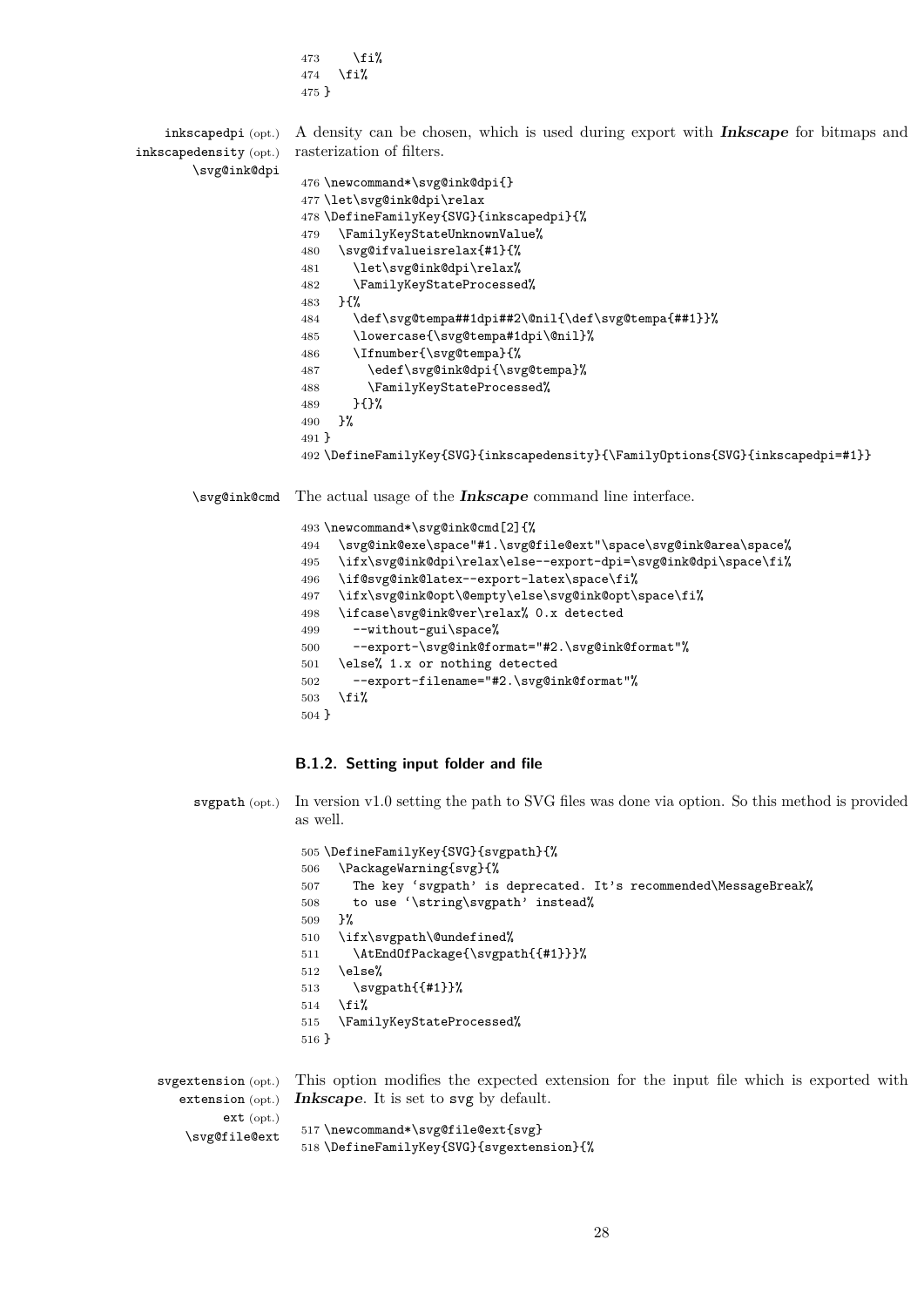The extension should be in lower case letters.

\lowercase{\svg@quotes@remove[{#1}]{\svg@file@ext}}%

Remove leading dots from the extension.

```
520 \svg@remove@leadingchar.\svg@file@ext%
521 }
522 \DefineFamilyKey{SVG}{extension}{\FamilyOptions{SVG}{svgextension=#1}}
523 \DefineFamilyKey{SVG}{ext}{\FamilyOptions{SVG}{svgextension=#1}}
```
#### <span id="page-28-0"></span>**B.1.3. Setting output folder and file**

inkscapepath (opt.) \svg@out@path be located. The option inkscapepath controls, in which folder the results of the **Inkscape** export will

|                     | 524 \newcommand*\svg@out@path{}                                                                                          |
|---------------------|--------------------------------------------------------------------------------------------------------------------------|
|                     | 525 \DefineFamilyKey{SVG}{inkscapepath}{%                                                                                |
|                     | \svg@sanitize@dq\svg@tempb{#1}%<br>526                                                                                   |
|                     | \FamilySetNumerical{SVG}{inkscapepath}{svg@tempa}{%<br>527                                                               |
|                     | $\{sygpath\}(0\}$ , $\{sygdir\}(0\}$ , $\%$<br>528                                                                       |
|                     | $\{syg \text{subpath}\}\{1\}$ , $\{syg \text{subdir}\}\{1\}$ , $\%$<br>529                                               |
|                     | ${basepath}{2}, {basedir}{2}, {jobpath}{2}, {jobdir}{2},$<br>530                                                         |
|                     | $\{base \text{subpath}\{3\}, \{base \text{subdir}\{3\}, \{job \text{subpath}\{3\}, \{job \text{subdir}\{3\}\},\}$<br>531 |
|                     | }{\svg@tempb}%<br>532                                                                                                    |
|                     | \ifx\FamilyKeyState\FamilyKeyStateProcessed%<br>533                                                                      |
|                     | \ifcase\svg@tempa\relax% svgpath<br>534                                                                                  |
|                     | \renewcommand*\svg@out@path{\svg@file@path}%<br>535                                                                      |
|                     | \or% svgsubpath<br>536                                                                                                   |
|                     | \renewcommand*\svg@out@path{\svg@file@path svg-inkscape/}%<br>537                                                        |
|                     | \or% basepath<br>538                                                                                                     |
|                     | \renewcommand*\svg@out@path{./}%<br>539                                                                                  |
|                     | \or% basesubpath<br>540                                                                                                  |
|                     | \renewcommand*\svg@out@path{./svg-inkscape/}%<br>541                                                                     |
|                     | \fi%<br>542                                                                                                              |
|                     | \else%<br>543                                                                                                            |
|                     | \edef\svg@out@path{\svg@tempb}%<br>544                                                                                   |
|                     | \svg@normalize@path{\svg@out@path}%<br>545                                                                               |
|                     | \FamilyKeyStateProcessed%<br>546                                                                                         |
|                     | \fi%<br>547                                                                                                              |
|                     | $548$ }                                                                                                                  |
|                     |                                                                                                                          |
| inkscapename (opt.) | With option inkscapename the name of the exported file can be changed.                                                   |
| \svg@out@name       |                                                                                                                          |
| \svg@out@base       | 549 \newcommand*\svg@out@name{\svg@file@name\svg@file@suffix}                                                            |
|                     | 550\newcommand*\svg@out@base{\svg@out@path\svg@out@name.\svg@ink@format}<br>551 \DefineFamilyKey{SVG}{inkscapename}{%    |
|                     |                                                                                                                          |

```
552 \renewcommand*\svg@out@name{#1\svg@file@suffix}%
```

```
553 \FamilyKeyStateProcessed%
```
}

\svg@param@scale

#### <span id="page-28-1"></span>**B.1.4. Options for the inclusion of graphics**

After the graphic export with **Inkscape**, the inclusion of those graphics can be controlled with the following options.

width (opt.) \svg@param@width height (opt.) \svg@param@width distort (opt.) keepaspectratio (opt.) \if@svg@param@distort scale (opt.) These options determine the size of the included graphics. The usage of \relax as value resets the respective option to the default behavior. \newcommand\*\svg@param@width{\z@} \DefineFamilyKey{SVG}{width}{% \FamilyKeyStateUnknownValue% \svg@ifvalueisrelax{#1}{%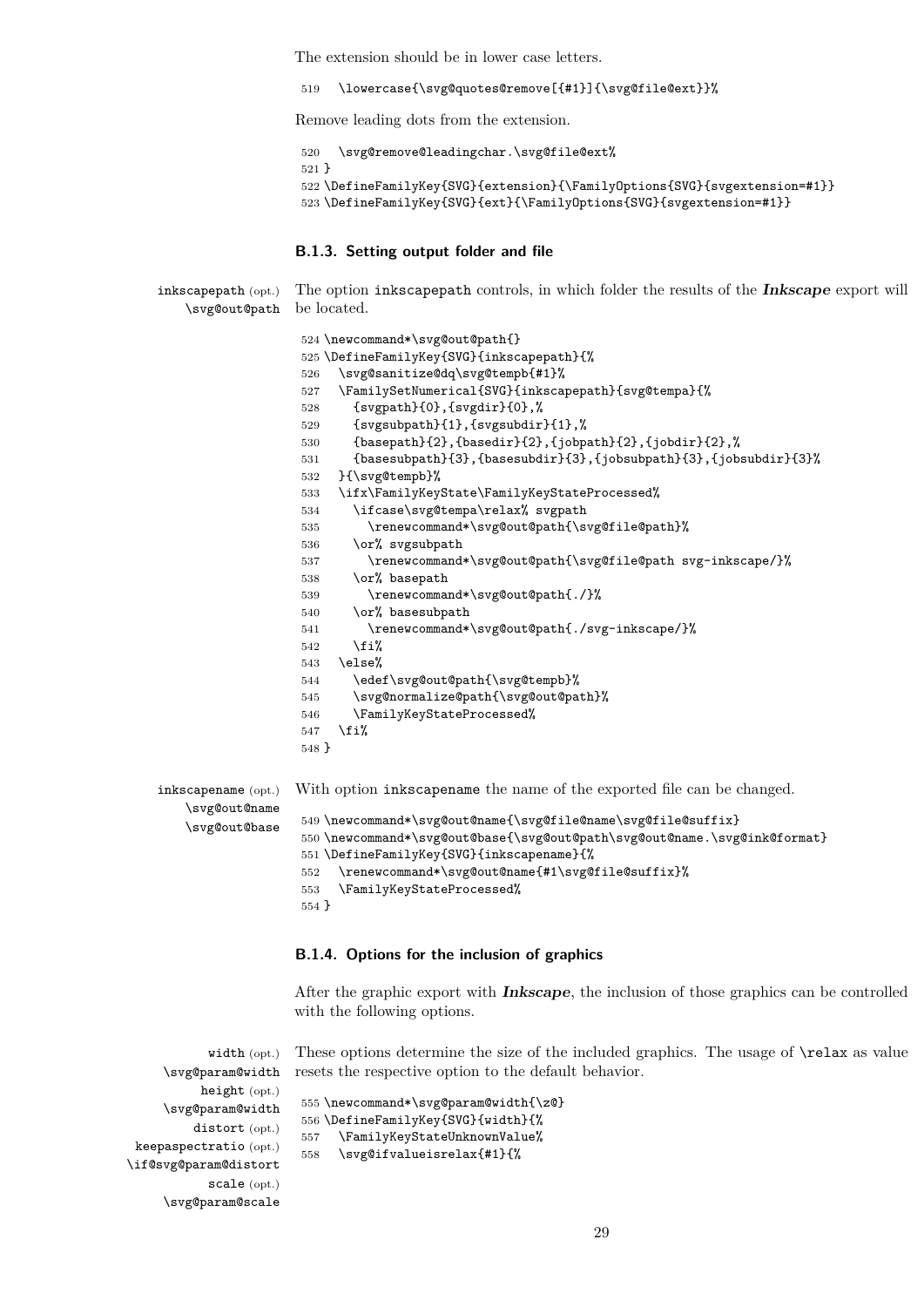\renewcommand\*\svg@param@width{\z@}% \FamilyKeyStateProcessed% }{% \FamilySetLengthMacro{SVG}{width}{\svg@param@width}{#1}% \ifx\FamilyKeyState\FamilyKeyStateProcessed% \ifdim\svg@param@width<\z@\relax% \FamilyKeyStateUnknownValue% \fi% 567 \fi% }% } \newcommand\*\svg@param@height{\z@} \DefineFamilyKey{SVG}{height}{% \FamilyKeyStateUnknownValue% \svg@ifvalueisrelax{#1}{% \renewcommand\*\svg@param@height{\z@}% \FamilyKeyStateProcessed% }{% \FamilySetLengthMacro{SVG}{height}{\svg@param@height}{#1}% \ifx\FamilyKeyState\FamilyKeyStateProcessed% \ifdim\svg@param@height<\z@\relax% \FamilyKeyStateUnknownValue%  $\overrightarrow{fi}$  \fi% }% } \newif\if@svg@param@distort \FamilyBoolKey{SVG}{distort}{@svg@param@distort} \DefineFamilyKey{SVG}{keepaspectratio}[true]{% \FamilySetBool{SVG}{keepaspectratio}{@svg@tempswa}{#1}% \ifx\FamilyKeyState\FamilyKeyStateProcessed% \if@svg@tempswa% \FamilyExecuteOptions[.svg.sty]{SVG}{distort=false}% \else% \FamilyExecuteOptions[.svg.sty]{SVG}{distort=true}% 594  $\text{Y}$  \fi% } \newcommand\*\svg@param@scale{1} \DefineFamilyKey{SVG}{scale}{% \FamilyKeyStateUnknownValue% \svg@ifvalueisrelax{#1}{% \renewcommand\*\svg@param@scale{1}% \FamilyKeyStateProcessed% }{% \Ifisdimension{#1\p@}{% \ifdim\dimexpr#1\p@\relax>\z@\relax% \renewcommand\*\svg@param@scale{#1}% \FamilyKeyStateProcessed% \fi% }{}% }% }

pretex (opt.) For executing code right before or after the graphic inclusion, two hooks are defined.

```
\svg@param@pretex
      apptex (opt.)
\svg@param@apptex
      postex (opt.)
                    612 \newcommand*\svg@param@pretex{}
                    613 \let\svg@param@pretex\relax
                    614 \DefineFamilyKey{SVG}{pretex}{%
                    615 \svg@ifvalueisrelax{#1}{%
                    616 \let\svg@param@pretex\relax%
                    617 }{%
                    618 \def\svg@param@pretex{#1}%
                    619 }%
                    620 \FamilyKeyStateProcessed%
```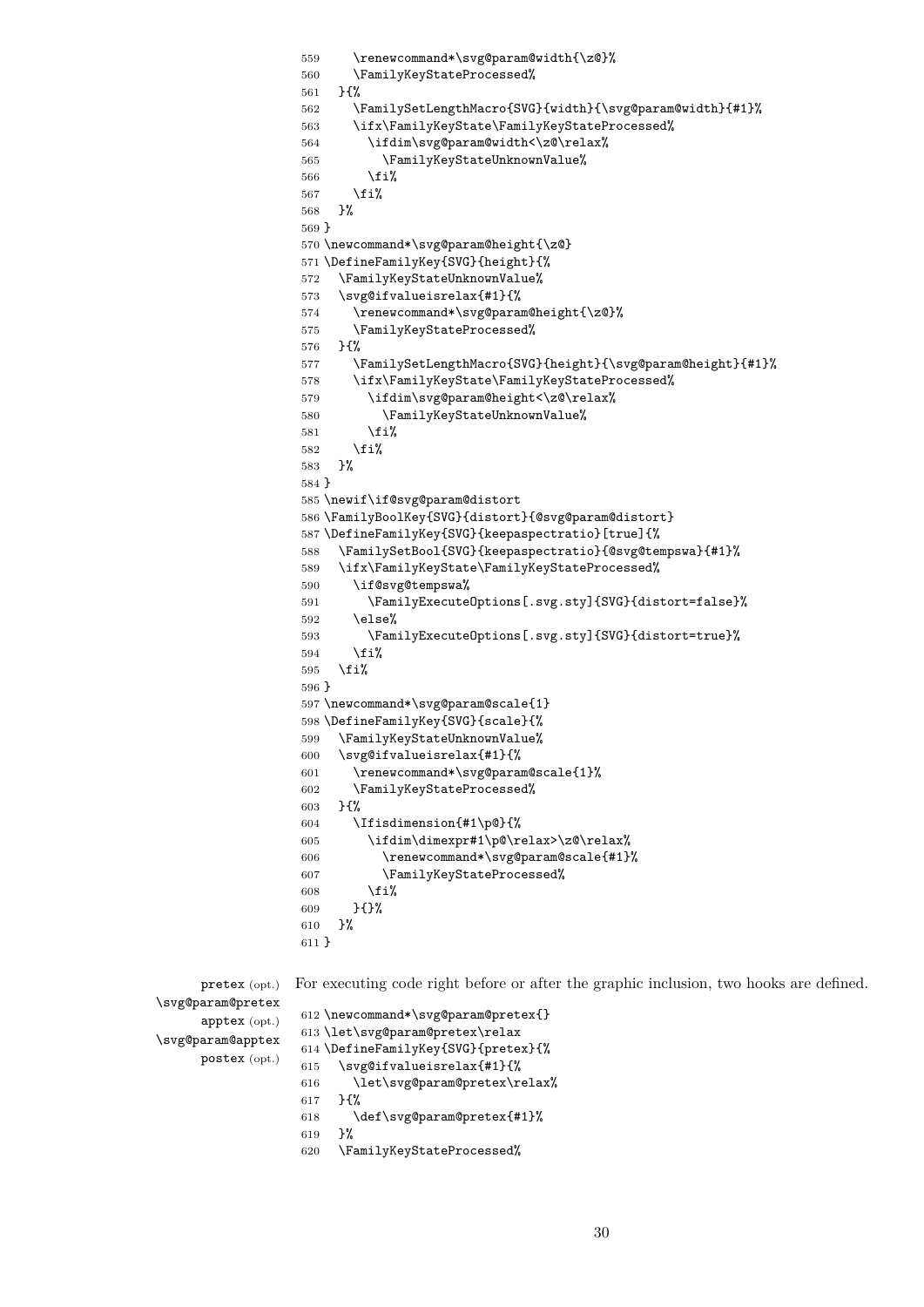```
621 }
                          622 \newcommand*\svg@param@apptex{}
                          623 \let\svg@param@apptex\relax
                          624 \DefineFamilyKey{SVG}{apptex}{%
                          625 \svg@ifvalueisrelax{#1}{%
                          626 \let\svg@param@apptex\relax%
                          627 }{%
                          628 \def\svg@param@apptex{#1}%
                          629 }%
                          630 \FamilyKeyStateProcessed%
                          631 }
                          632 \DefineFamilyKey{SVG}{postex}{%
                          633 \svg@deprecated@key{postex=#1}{apptex=#1}%
                          634 }
           lastpage (opt.)
svg@param@lastpage (counter)
                         For Inkscapehttps://bugs.
                          launchpad.net/ubuntu/+source/inkscape/+bug/1417470). Sometimes the LATEX file cre-
                          ated by Inkscape tries to include more pages than actually are present in the PDF file. To
                          work around this problem, a patch is provided. For this purpose, the total page number is
                          read from the PDF file.
                          635 \newcounter{svg@param@lastpage}
```

```
636 \DefineFamilyKey{SVG}{lastpage}[true]{%
637 \FamilySetNumerical{SVG}{lastpage}{svg@tempa}{%
638 {false}{0},{off}{0},{no}{0},{ignore}{0},%
639 {true}{1},{on}{1},{yes}{1},{auto}{1}%
640 }{#1}%
641 \ifx\FamilyKeyState\FamilyKeyStateProcessed%
642 \ifcase\svg@tempa\relax% false
643 \FamilySetCounter{SVG}{lastpage}{svg@param@lastpage}{\m@ne}%
644 \qquad \text{or\% true}645 \FamilySetCounter{SVG}{lastpage}{svg@param@lastpage}{\z@}%
646 \fi%
647 \fi%
648 }
```
draft (opt.) The option draft has the same effect as the eponymous option of package **graphicx**.

```
\if@svg@draft
```

```
649 \newif\if@svg@draft
650 \FamilyBoolKey{SVG}{draft}{@svg@draft}
651 \AfterPackage*{graphicx}{\ifGin@draft\@svg@drafttrue\fi}
```
### <span id="page-30-0"></span>**B.2. User commands**

### <span id="page-30-1"></span>**B.2.1. Optional parameters for user commands**

The family member is defined for both **svg** and **svg-extract**.

652  $\langle *package & body \rangle$ 653 \DefineFamilyMember[.param]{SVG} 654  $\langle$ /package & body)

```
\svg@local@param@def
\svg@local@param@use
\svg@local@param@set
```
Most of the package options can also be used as optional parameters for \includesvg or \includeinkscape. Some of them are overloaded for the usage as optional argument and there are some keys, which *only* can be used as optional parameters. This is realized in such a way that \svg@local@param@use is extended with \svg@local@param@def by the definition of local keys during the loading of package **svg**.

```
655 \newcommand*\svg@local@param@use{}
656 \newcommand*\svg@local@param@def[1]{%
657 \edef\svg@local@param@use{%
658 \unexpanded\expandafter{\svg@local@param@use}\unexpanded{#1}%
659 }%
```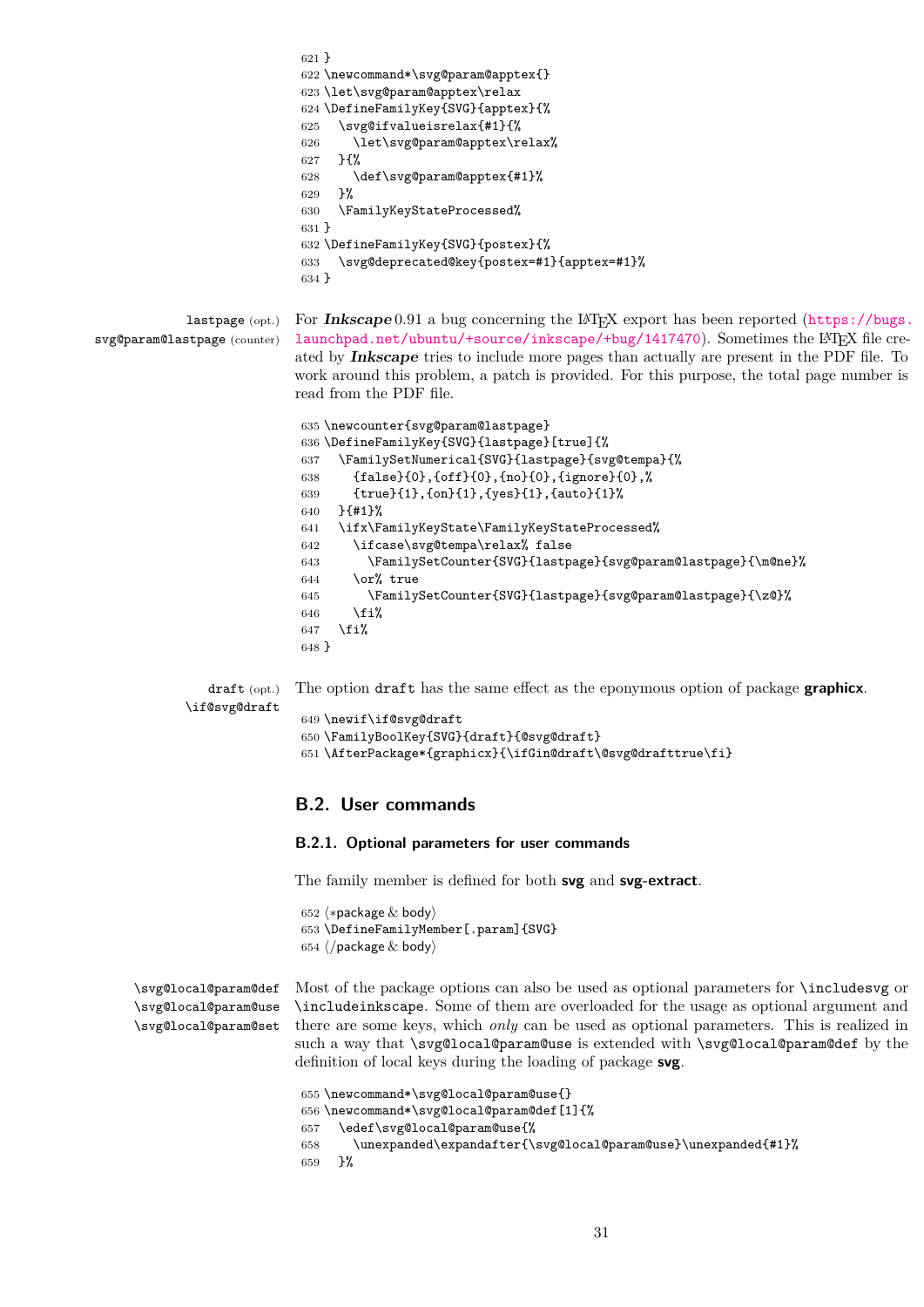|                       | $660$ }                                                                                                                                                                                                              |
|-----------------------|----------------------------------------------------------------------------------------------------------------------------------------------------------------------------------------------------------------------|
|                       | 661 \newcommand*\svg@local@param@set[1]{%                                                                                                                                                                            |
|                       | \svg@local@param@use%<br>662                                                                                                                                                                                         |
|                       | \FamilyOptions{SVG}{#1}%<br>663                                                                                                                                                                                      |
|                       | As \svg@local@param@set is always used in a local group, it is possible to set inkscapelatex                                                                                                                         |
|                       | to false, if the output format was set to png with option inkscapeformat.                                                                                                                                            |
|                       | \Ifstr{\svg@ink@format}{png}{\Family0ptions{SVG}{inkscapelatex=false}}{}%<br>664                                                                                                                                     |
|                       | Using distort=true is only reasonable, if height and width are given.                                                                                                                                                |
|                       | \@svg@tempswatrue%<br>665                                                                                                                                                                                            |
|                       | \ifdim\svg@param@width>\z@\relax\ifdim\svg@param@height>\z@\relax%<br>666                                                                                                                                            |
|                       | \@svg@tempswafalse%<br>667                                                                                                                                                                                           |
|                       | \fi\fi%<br>668                                                                                                                                                                                                       |
|                       | \if@svg@tempswa%<br>669                                                                                                                                                                                              |
|                       | \FamilyExecuteOptions[.svg.sty]{SVG}{distort=false}%<br>670                                                                                                                                                          |
|                       | \fi%<br>671                                                                                                                                                                                                          |
|                       | $672 \}$                                                                                                                                                                                                             |
| \svg@deprecated@param | This macro checks, if <i>svgwidth</i> or <i>svgscale</i> are defined. In this case, the given values<br>are passed to the correlating parameters and a warning is raised.<br>673 \newcommand*\svg@deprecated@param{% |
|                       | \@svg@tempswafalse%<br>674                                                                                                                                                                                           |
|                       | \ifx\svgwidth\@undefined\else%<br>675                                                                                                                                                                                |
|                       | \edef\svg@tempa{\noexpand\FamilyOptions{SVG}{width=\svgwidth}}%<br>676                                                                                                                                               |
|                       | \svg@tempa%<br>677                                                                                                                                                                                                   |
|                       | \@svg@tempswatrue%<br>678                                                                                                                                                                                            |
|                       | \fi%<br>679                                                                                                                                                                                                          |
|                       | \ifx\svgscale\@undefined\else%<br>680                                                                                                                                                                                |
|                       | \edef\svg@tempa{\noexpand\FamilyOptions{SVG}{scale=\svgscale}}%<br>681                                                                                                                                               |
|                       | \svg@tempa%<br>682                                                                                                                                                                                                   |
|                       | \@svg@tempswatrue%<br>683                                                                                                                                                                                            |
|                       | \fi%<br>684                                                                                                                                                                                                          |
|                       | \if@svg@tempswa%<br>685                                                                                                                                                                                              |
|                       | \PackageWarning{svg}{%<br>686                                                                                                                                                                                        |
|                       | You should specify the image size with parameters\MessageBreak%<br>687                                                                                                                                               |
|                       | 'width' and 'height' or 'scale' instead of using\MessageBreak%<br>688                                                                                                                                                |
|                       | 689<br>'\string\svgscale' or '\string\svgwidth'%                                                                                                                                                                     |
|                       | }%<br>690                                                                                                                                                                                                            |
|                       | \let\svgwidth\@undefined%<br>691                                                                                                                                                                                     |
|                       | \let\svgscale\@undefined%<br>692                                                                                                                                                                                     |
|                       | 693<br>\fi%                                                                                                                                                                                                          |
|                       | $694$ }                                                                                                                                                                                                              |
|                       |                                                                                                                                                                                                                      |
|                       | B.2.2. Definition of user commands                                                                                                                                                                                   |
|                       |                                                                                                                                                                                                                      |
|                       |                                                                                                                                                                                                                      |

<span id="page-31-0"></span>\svgsetup The macro \svgsetup{\*options*} can be used to change options after loading packages \setsvg **svg** or **svg-extract** both in preamble and the document body. For compatibility reasons, \setsvg is also defined.

```
695 \newcommand*\svgsetup{\FamilyOptions{SVG}}
696 \newcommand*\setsvg{\FamilyOptions{SVG}}
```
\svgpath \svg@input@path With \svgpath the user can give several root paths to SVG files in the same way as \graphicspath is used. The only difference is that a missing slash is added at the end of the path, if needed.

> \newcommand\*\svg@input@path{} \let\svg@input@path\input@path \newcommand\*\svgpath[1]{% \def\svg@tempa##1\@nil{%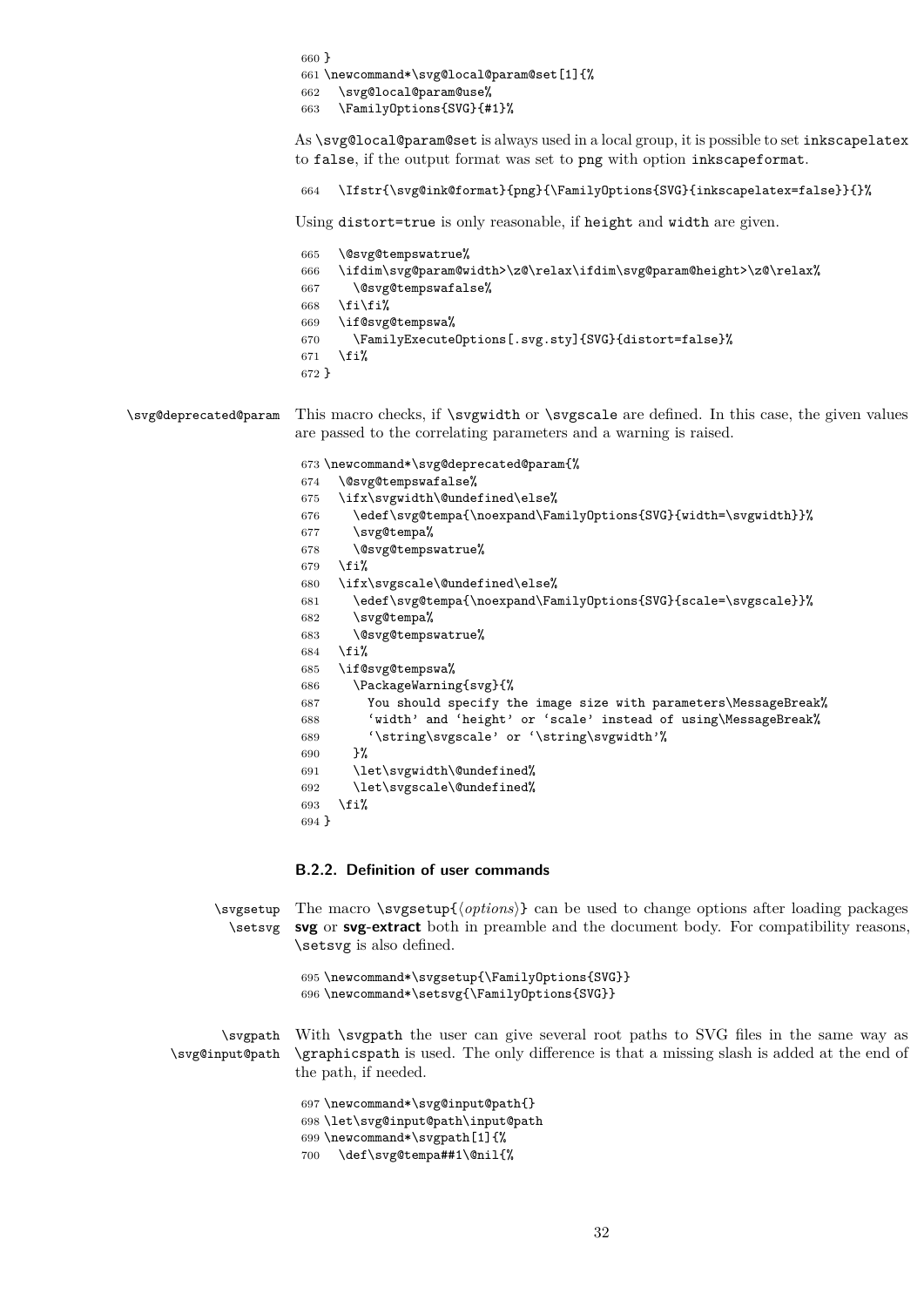|                                                 | \ifx\svg@tempb\bgroup%<br>701<br>\def\svg@input@path{#1}%<br>702<br>\else%<br>703<br>\def\svg@input@path{{#1}}%<br>704<br>\fi%<br>705<br>}%<br>706                                      |
|-------------------------------------------------|-----------------------------------------------------------------------------------------------------------------------------------------------------------------------------------------|
|                                                 | \futurelet\svg@tempb\svg@tempa#1\@nil%<br>707<br>708 }                                                                                                                                  |
|                                                 | \includesvg For the inclusion of SVG files the command \includesvg is defined.                                                                                                          |
|                                                 | 709 \newcommand*\includesvg[2][]{%<br>\begingroup%<br>710                                                                                                                               |
|                                                 | Checking for deprecated commands \svgwidth and \svgscale.                                                                                                                               |
|                                                 | \svg@deprecated@param%<br>711                                                                                                                                                           |
| inkscape (param.)                               | Most of the optional parameters have the same effect as the identically named options.                                                                                                  |
| inkscapeformat (param.)                         | Only parameter last page is extended (see below). Moreover, there are some additional                                                                                                   |
| inkscapelatex (param.)<br>inkscapearea (param.) | parameters, which can only be used as optional argument for <i>includesvg</i> (angle and<br>origin) but not as an option. Now all parameters are set in local context (within a group). |
| inkscapedpi (param.)                            |                                                                                                                                                                                         |
| inkscapeopt (param.)                            | \svg@local@param@set{#1}%<br>712                                                                                                                                                        |
| svgextension (param.)                           |                                                                                                                                                                                         |
| width (param.)                                  | The file suffix used by both packages svg and svg-extract.                                                                                                                              |
| height (param.)                                 | \if@svg@ink@latex%<br>713                                                                                                                                                               |
| distort (param.)                                | \edef\svg@file@suffix{_\svg@file@ext-tex}%<br>714                                                                                                                                       |
| scale (param.)                                  | \else%<br>715                                                                                                                                                                           |
| pretex (param.)                                 | \edef\svg@file@suffix{_\svg@file@ext-raw}%<br>716                                                                                                                                       |
| apptex (param.)                                 | \fi%<br>717                                                                                                                                                                             |
| $draff$ (param.)                                | \@onelevel@sanitize\svg@file@suffix%<br>718                                                                                                                                             |

Searching all given paths for the relevant SVG file.

| 719 | \svg@get@path{#2}{}% |
|-----|----------------------|
| 720 | \if@svg@file@found%  |

Running the export with **Inkscape** (if necessary) and checking the required files for graphic inclusion.

```
721 \svg@ink@run%
722 \IfFileExists{\svg@out@base}{}{%
723 \@svg@file@foundfalse%
724 \svg@file@missing{\svg@out@base}{\svg@file@base.\svg@file@ext}%
725 }%
726 \if@svg@ink@latex%
727 \IfFileExists{\svg@out@base_tex}{}{%
728 \@svg@file@foundfalse%
729 \svg@file@missing{\svg@out@base_tex}{\svg@file@base.\svg@file@ext}%<br>730 }%
730
731 \overleftrightarrow{f}i%
```
Include the resulting graphic file and maybe extract independent files.

| 732 | \if@svg@file@found%          |
|-----|------------------------------|
| 733 | \svg@input{\svg@out@base}%   |
| 734 | \svg@extract{\svg@out@base}% |
| 735 | \fi%                         |
| 736 | \else%                       |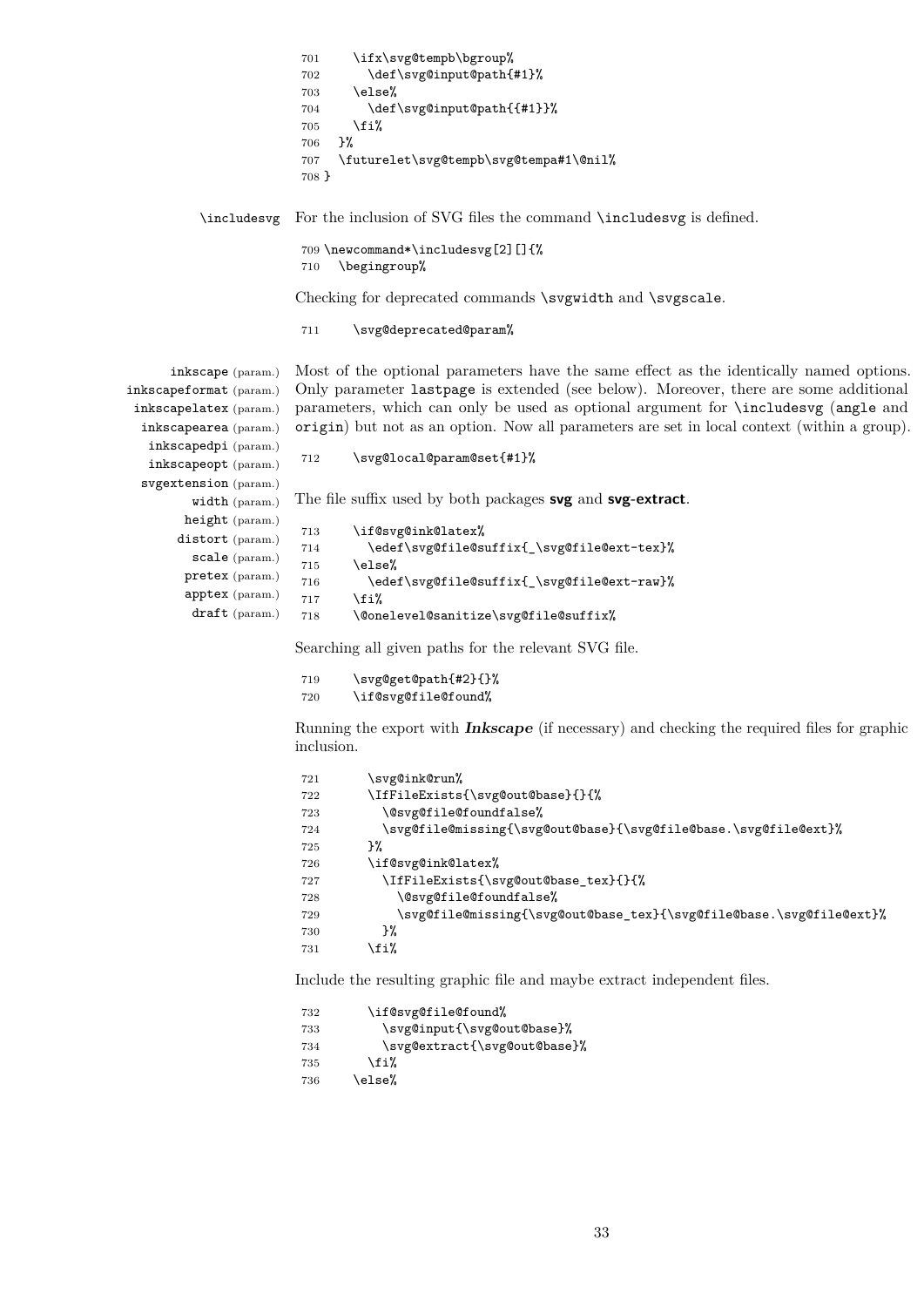Raise an error, if the requested SVG file wasn't found.

 \svg@file@missing[\svg@file@ext]{\svg@file@base}{}% \fi% \endgroup% }

lastpage (param.) In addition to the automatic finding of the last page, which is included, it can also be given directly as parameter.

```
741 \svg@local@param@def{%
742 \FamilyCounterKey[.param]{SVG}{lastpage}{svg@param@lastpage}%
743 }
```
angle (param.) origin (param.) The parameters angle and origin are defined as pendants to the keys provided by \includegraphics.

```
744 \newcommand*\svg@param@angle{0}
745 \svg@local@param@def{%
746 \DefineFamilyKey[.param]{SVG}{angle}{%
747 \FamilyKeyStateUnknownValue%
748 \Ifisdimension{#1\p@}{%
749 \renewcommand*\svg@param@angle{#1}%
750 \FamilyKeyStateProcessed%
751 }{}%
752 }%
753 }
754 \newcommand*\svg@param@origin{c}
755 \svg@local@param@def{%
756 \DefineFamilyKey[.param]{SVG}{origin}[c]{%
757 \renewcommand*\svg@param@origin{#1}%
758 \FamilyKeyStateProcessed%
759 }%
760 }
```
\includeinkscape The command \includeinkscape can be used for including the export results of **Inkscape**, if this part of the job was done in another way.

```
761 \newcommand*\includeinkscape[2][]{%
762 \begingroup%
```
Checking for deprecated commands \svgwidth and \svgscale.

763 \svg@deprecated@param%

The given file extension is examined, where a known extension overwrites the current setting for inkscapeformat. If there's a suffix \_tex, the option inkscapelatex is set to true by default.

```
764 \svg@filename@parse{#2}%
765 \ifx\filename@ext\relax\else%
766 \svg@quotes@remove{\filename@ext}%
767 \expandafter\lowercase\expandafter{%
768 \expandafter\def\expandafter\filename@ext\expandafter{\filename@ext}%
769 }%
770 \def\svg@tempb##1_tex##2\@nil{%
771 \IfArgIsEmpty{##1}{}{\def\filename@ext{##1}}%
772 \Ifstr{##2}{_tex}{\@svg@tempswatrue}{\@svg@tempswafalse}%
773 }%
774 \@svg@tempswafalse%
775 \@tfor\svg@tempa:={pdf}{eps}{ps}{png}\do{%
776 \begingroup%
777 \expandafter\svg@tempb\filename@ext_tex\@nil%
778 \svg@extension@parse{\svg@tempa}%
779 \ifx\filename@ext\relax%
```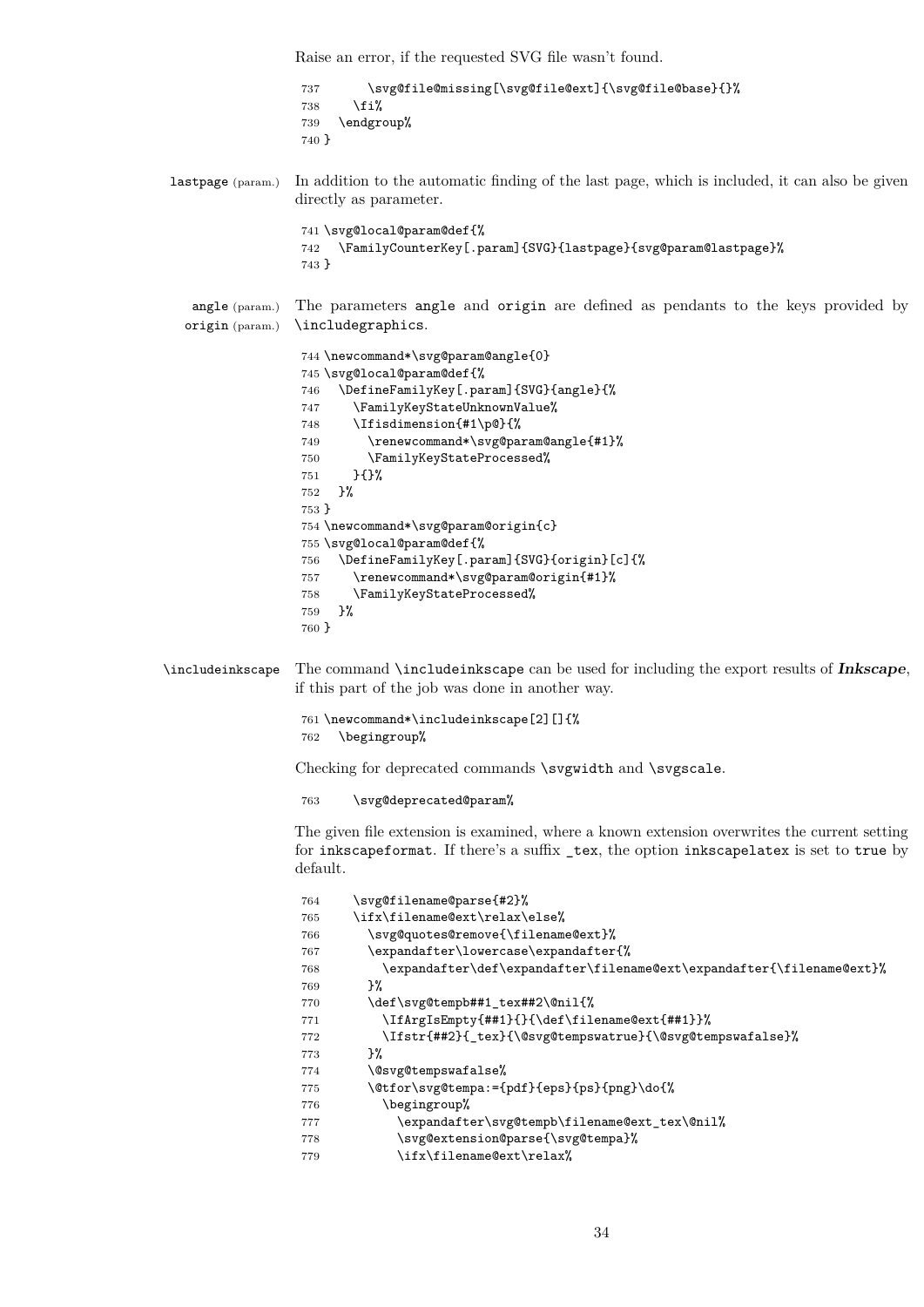| 780 | \def\svg@tempb{\endgroup}%                               |
|-----|----------------------------------------------------------|
| 781 | \else%                                                   |
| 782 | \edef\svg@tempb{%                                        |
| 783 | \endgroup%                                               |
| 784 | \noexpand\FamilyOptions{SVG}{inkscapeformat=\svg@tempa}% |
| 785 | \if@svg@tempswa%                                         |
| 786 | \noexpand\FamilyOptions{SVG}{inkscapelatex=true}%        |
| 787 | \fi%                                                     |
| 788 | \def\noexpand\filename@base{\filename@base}%             |
| 789 | \def\noexpand\filename@ext{\filename@ext}%               |
| 790 | \noexpand\@svg@tempswatrue%                              |
| 791 | }%                                                       |
| 792 | \fi%                                                     |
| 793 | \svg@tempb%                                              |

Break for loop, if valid extension was found.

```
794 \if@svg@tempswa%
795 \@break@tfor%
796 \overline{1}\797 }%
```
If no valid extension was found, it is set to the specified format and the actual found one is appended to cssvg.dtx@base.

```
798 \if@svg@tempswa\else%
799 \svg@extension@parse{\svg@ink@format}%
800 \fi%
801 \fi%
```

```
inkscapeformat (param.)
 inkscapelatex (param.)
          width (param.)
         height (param.)
        distort (param.)
          scale (param.)
         pretex (param.)
         apptex (param.)
          draft (param.)
      lastpage (param.)
          angle (param.)
         origin (param.)
```
Parameters, which are supported by \includesvg, can also be used with \includeinkscape even if some of them—more precisely those that control the export with **Inkscape**—don't have an effect at all. Nevertheless, they are set right now in local context (within a group).

```
802 \svg@local@param@set{#1}%
```
Searching all given paths for the relevant PDF/EPS file.

803 \svg@get@path[\svg@ink@format]{\filename@area\filename@base}{\svg@out@path}% 804 \if@svg@file@found%

Checking the required files for graphic inclusion.

```
805 \edef\svg@out@name{\svg@file@name}%
806 \edef\svg@out@base{\svg@file@path\svg@file@name.\svg@ink@format}%
807 \if@svg@ink@latex%
808 \IfFileExists{\svg@out@base_tex}{}{%
809 \@svg@file@foundfalse%
810 \svg@file@missing{\svg@out@base_tex}{\svg@out@base}%
811 }%
812 \fi%
```
Include the resulting graphic file and maybe extract independent files.

```
813 \if@svg@file@found%
814 \svg@input{\svg@out@base}%
815 \svg@extract{\svg@out@base}%
816 \fi%
817 \else%
```
Raise an error, if the requested PDF/EPS file wasn't found.

```
818 \svg@file@missing[\svg@ink@format]{\svg@file@base}{\svg@out@path}%
819 \fi%
820 \endgroup%
821 }
```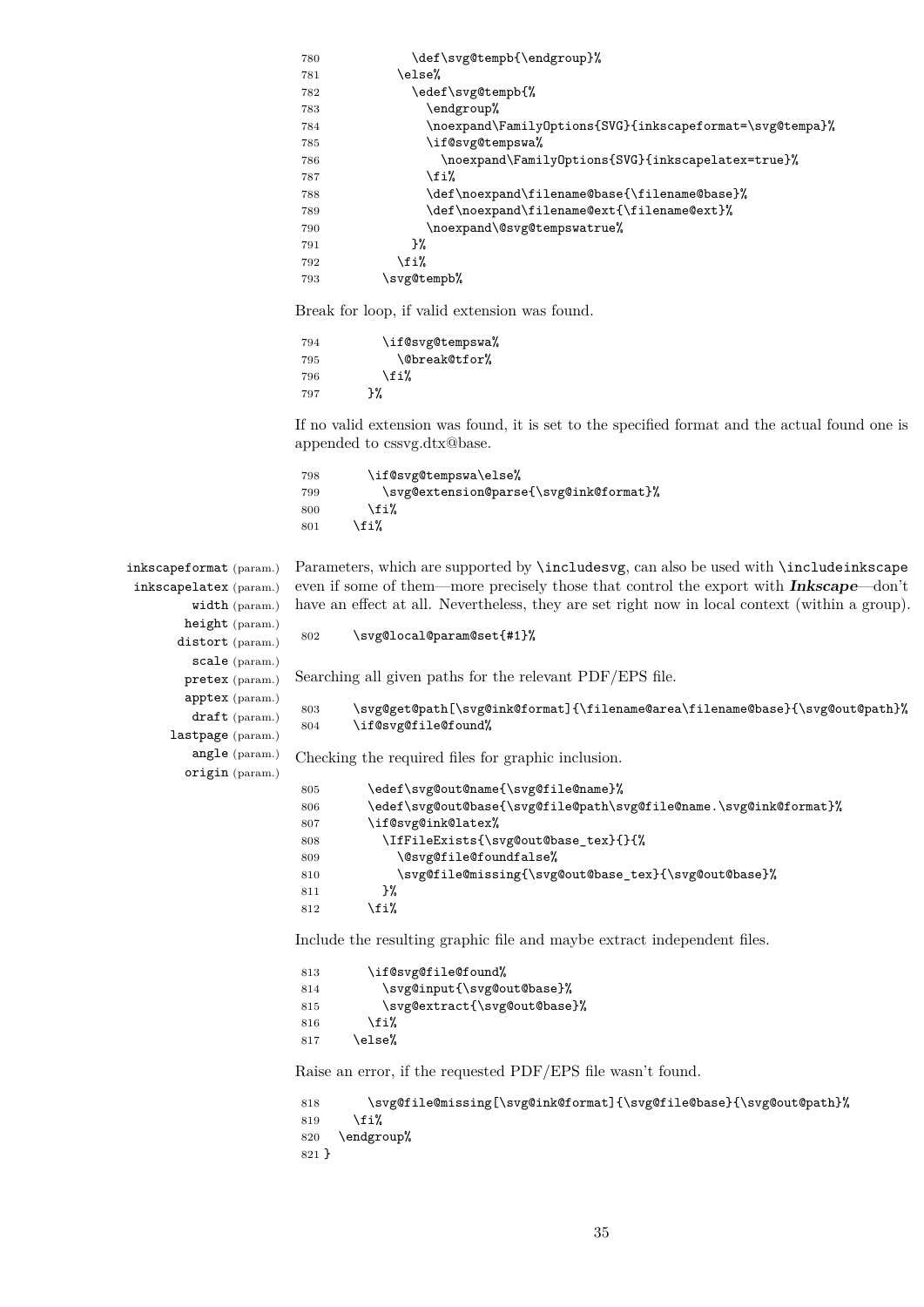### <span id="page-35-0"></span>**B.3. Auxiliary macros**

\svg@ink@run \if@svg@ink@run

 \newif\if@svg@ink@run \newcommand\*\svg@ink@run{% \ifnum\svg@ink@mode>\z@\relax% \begingroup%

If the mode for inkscape was set to forced, **Inkscape** will be called in any case. Otherwise, some checks are performed to detect, if a run of **Inkscape** is actually necessary.

The command, which performs the call of **Inkscape** via \ShellEscape.

```
826 \@svg@ink@runtrue%
827 \ifnum\svg@ink@mode=\tw@\relax\else%
```
This is the case when the SVG file is newer than the corresponding exported file, or if the latter isn't present at all.

```
828 \svg@iffilenewer{\svg@file@base.\svg@file@ext}{\svg@out@base}{}{%
829 \@svg@ink@runfalse%
830 }%
```
The same is true, when the associated IATEX file is missing. But when this file already exists, maybe the user did some changes to this file. In this case, overwriting this file is maybe not intended.

| 831 | \if@svg@ink@latex%                                             |
|-----|----------------------------------------------------------------|
| 832 | \IfFileExists{\svg@out@base_tex}{%                             |
| 833 | \ifnum\pdf@shellescape=\@ne\relax\if@svg@ink@run%              |
| 834 | \svg@iffilenewer{\svg@out@base_tex}{\svg@out@base}{%           |
| 835 | \@svg@ink@runfalse%                                            |
| 836 | \svg@quotes@remove[\svg@out@base]{\svg@tempa}%                 |
| 837 | \PackageWarning{svg}{%                                         |
| 838 | Since the encountered filedate of file\MessageBreak%           |
| 839 | '\svg@tempa_tex' is newer than \MessageBreak%                  |
| 840 | '\svg@tempa' it's supposed that\MessageBreak%                  |
| 841 | you customized this file. To avoid an accidental\MessageBreak% |
| 842 | overwriting of this file, the Inkscape export\MessageBreak%    |
| 843 | won't be done. If you want to overwrite the\MessageBreak%      |
| 844 | existing file please choose the parameter\MessageBreak%        |
| 845 | 'inkscape=force'%                                              |
| 846 | }‰                                                             |
| 847 | H                                                              |
| 848 | \fi\fi%                                                        |
| 849 | }{\@svg@ink@runtrue}%                                          |
| 850 | \fi%                                                           |
| 851 | \fi%                                                           |
|     |                                                                |

If all checks were positive, the export with **Inkscape** can be done in case flag --shell-escape is used.

| 852 | \if@svg@ink@run%                   |
|-----|------------------------------------|
| 853 | \ifnum\pdf@shellescape=\@ne\relax% |

For exporting PNG files, the used density is set to 300dpi, if no value was given.

| 854 | \ifx\svg@ink@dpi\relax%                   |
|-----|-------------------------------------------|
| 855 | \Ifstr{\svg@ink@format}{png}{%            |
| 856 | \FamilyOptions{SVG}{inkscapedpi=300}%     |
| 857 | H                                         |
| 858 | \fi%                                      |
| 859 | \PackageInfo{svg}{%                       |
| 860 | Calling Inkscape%                         |
| 861 | \ifx\svg@ink@opt\@empty\else%             |
| 862 | \space with added options '\svg@ink@opt'% |
| 863 | \fi%                                      |
| 864 | ን%                                        |
|     |                                           |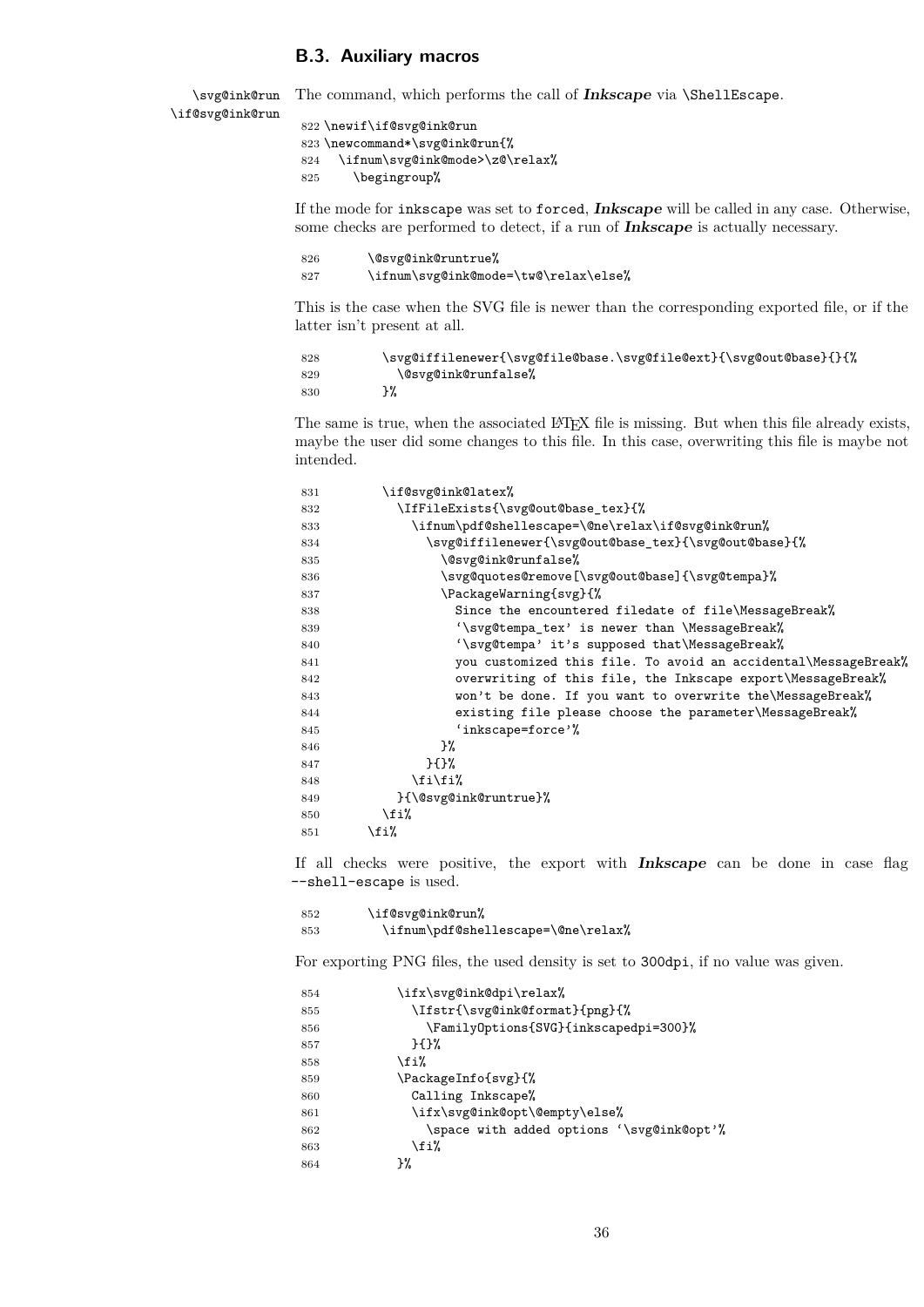Executing **Inkscape** on shell. Afterwards, the export results are moved into the given output path.

| 865 | \svg@quotes@remove[\svg@file@base]{\svg@tempa}% |
|-----|-------------------------------------------------|
| 866 | \svg@quotes@remove[\svg@out@name]{\svg@tempb}%  |

The last try to detect the version automatically, if this wasn't successful until now.

| -867 | \ifnum\svg@ink@ver=\m@ne\relax%                              |
|------|--------------------------------------------------------------|
| 868  | \svg@ink@ver@explore{\svg@tempa}{\svg@tempb}{\svg@out@name}% |
| 869  | \fi%                                                         |

Now it's time to actually create the desired graphic.

| 870 | \ShellEscape{\svg@ink@cmd{\svg@tempa}{\svg@tempb}}%             |
|-----|-----------------------------------------------------------------|
| 871 | \IfFileExists{\svg@out@name.\svg@ink@format}{%                  |
| 872 | \edef\svg@tempb{\svg@tempb.\svg@ink@format}%                    |
| 873 | \svg@quotes@remove{\svg@out@base}%                              |
| 874 | \svg@shell@mkdir{\svg@out@path}%                                |
| 875 | \svg@shell@mv{\svg@tempb}{\svg@out@base}%                       |
| 876 | \if@svg@ink@latex%                                              |
| 877 | \svg@shell@mv{\svg@tempb_tex}{\svg@out@base_tex}%               |
| 878 | \fi%                                                            |
| 879 | $H^{\prime\prime}$                                              |
| 880 | \gdef\svg@ink@ver{\m@ne}%                                       |
| 881 | \PackageWarning{svg}{%                                          |
| 882 | The export with Inkscape failed for file\MessageBreak%          |
| 883 | '\svg@tempa.\svg@file@ext'\MessageBreak%                        |
| 884 | Troubleshooting: Please check in the log file how\MessageBreak% |
| 885 | the invocation of Inkscape took place and try to\MessageBreak%  |
| 886 | execute it yourself in the terminal%                            |
| 887 | }‰                                                              |
| 888 | }%                                                              |
|     |                                                                 |

If --shell-escape wasn't enabled, a warning is issued.

| 889     | else%)                                                            |
|---------|-------------------------------------------------------------------|
| 890     | \svg@quotes@remove[\svg@file@base]{\svg@tempa}%                   |
| 891     | \PackageWarning{svg}{%                                            |
| 892     | You didn't enable 'shell escape' (or 'write18') \MessageBreak%    |
| 893     | so it wasn't possible to launch the Inkscape export\MessageBreak% |
| 894     | for '\svg@tempa.\svg@file@ext'%                                   |
| 895     | }‰                                                                |
| 896     | \fi%                                                              |
| 897     | \fi%                                                              |
| 898     | \endgroup%                                                        |
| 899     | \fi%                                                              |
| $900$ } |                                                                   |

```
\svg@@input
   \svg@box
```
\svg@input With \svg@@input the export results of **Inkscape** are included. The macro \svg@input is defined in order to realize the option exclude for package **svg-extract**. The macro \svg@set@input@path is called to support commands like \input{h*tex filename*i} within SVG files.

> \newsavebox\svg@box \newcommand\*\svg@input{\svg@@input} 903 \newcommand\*\svg@@input[2][]{% \IfArgIsEmpty{#1}{}{\svg@local@param@set{#1}}% \svg@set@input@path%

If the export with **Inkscape** was done with LATEX support enabled, the corresponding file will be used together with \input. The necessary patches to environment picture as well as command \includegraphics are made beforehand with \svg@patches.

 \@svg@tempswatrue% \if@svg@draft%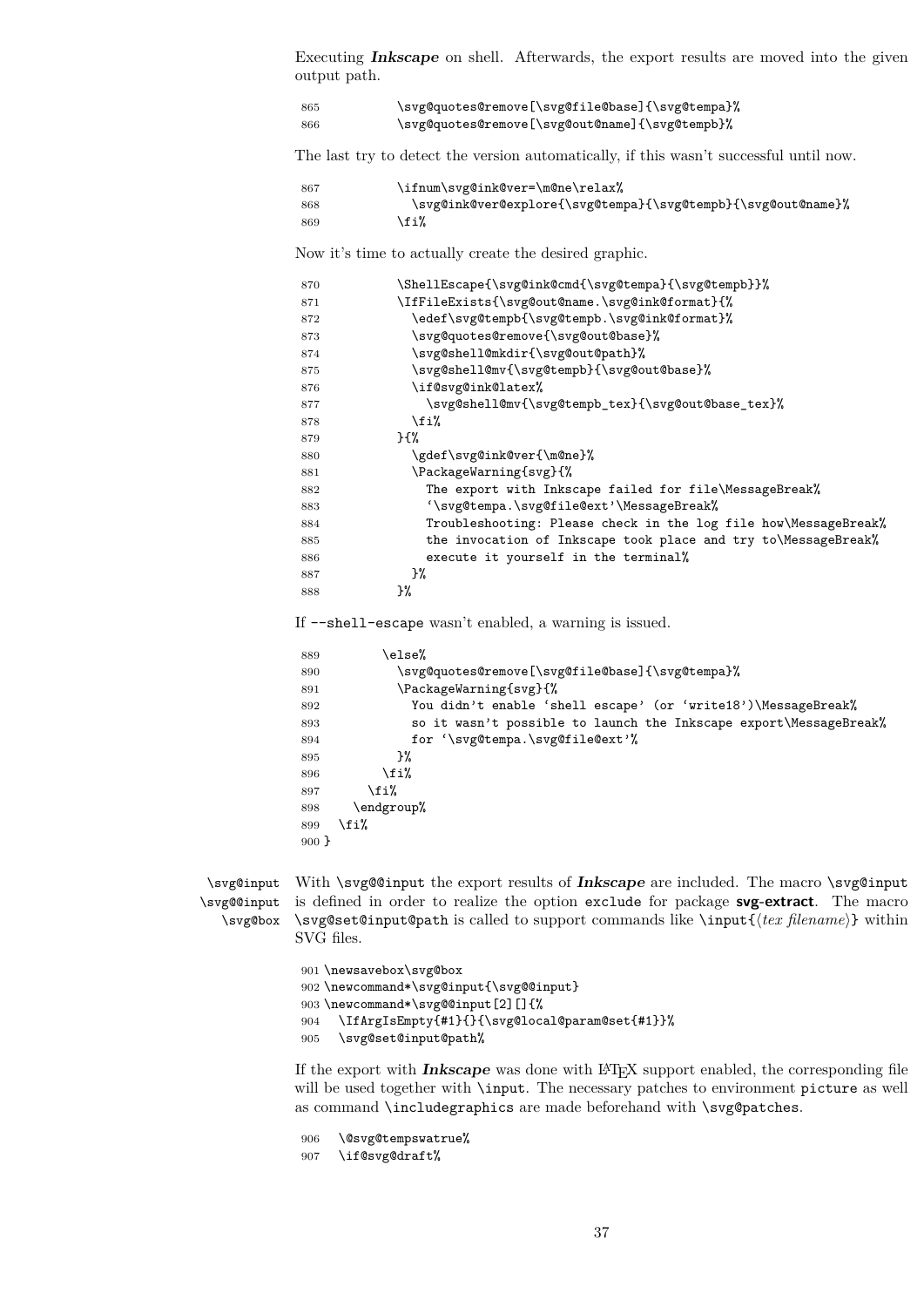```
908 \@svg@tempswafalse%
909 \fi%
910 \if@svg@ink@latex\else%
911 \@svg@tempswafalse%
912 \fi%
913 \edef\svg@tempa{#2}%
914 \if@svg@tempswa%
915 \svg@patches{\svg@tempa}%
916 \ifnum\value{svg@param@lastpage}=\z@\relax%
917 \expandafter\svg@get@lastpage\expandafter{\svg@tempa}%
918 \fi%
919 \edef\svg@tempa{%
920 \ifx\svg@param@pretex\relax\else%
921 \noexpand\svg@param@pretex%
922 \fi%
923 \noexpand\input{\svg@tempa_tex}%
924 \ifx\svg@param@apptex\relax\else%
925 \noexpand\svg@param@apptex%
926 \fi%
927 }%
```
If distort=true is desired, the input is resized with \resizebox\*.

```
928 \if@svg@param@distort%
929 \def\svg@tempb{\resizebox*{\svg@param@width}{\svg@param@height}}%
930 \else%
931 \let\svg@tempb\@firstofone%
932 \fi%
933 \sbox\svg@box{\svg@tempb{\svg@tempa}}%
```
If a rotation angle was given, the input is done within \rotatebox.

```
934 \ifdim\dimexpr\svg@param@angle\p@\relax=\z@\relax%
935 \let\svg@tempb\@firstofone%
936 \else%
937 \edef\svg@tempb{%
938 \noexpand\rotatebox[origin=\svg@param@origin]{\svg@param@angle}%
939 \frac{12}{3}940 \overline{\text{f}i\text{}}941 \svg@tempb{\usebox\svg@box}%
942 \text{ kg}
```
If the export with **Inkscape** was done without LATEX support, the resulting graphic file will be included with \includegraphics.

```
943 \svg@wrn@scale%
944 \edef\svg@tempb{%
945 draft\if@svg@draft\else=false\fi,%
946 scale=\svg@param@scale,%
947 keepaspectratio\if@svg@param@distort=false\fi%
948 }%
949 \ifdim\svg@param@height>\z@\relax%
950 \edef\svg@tempb{\svg@tempb,height=\svg@param@height}%
951 \fi%
952 \ifdim\svg@param@width>\z@\relax%
953 \edef\svg@tempb{\svg@tempb,width=\svg@param@width}%
954 \fi%
955 \ifdim\dimexpr\svg@param@angle\p@\relax=\z@\relax\else%
956 \edef\svg@tempb{%
957 \svg@tempb,origin=\svg@param@origin,angle=\svg@param@angle%
958 }%
959 \fi<sup>9</sup>
960 \expandafter\includegraphics\expandafter[\svg@tempb]{\svg@tempa}%
961 \quad \text{If } 1\%962 }
```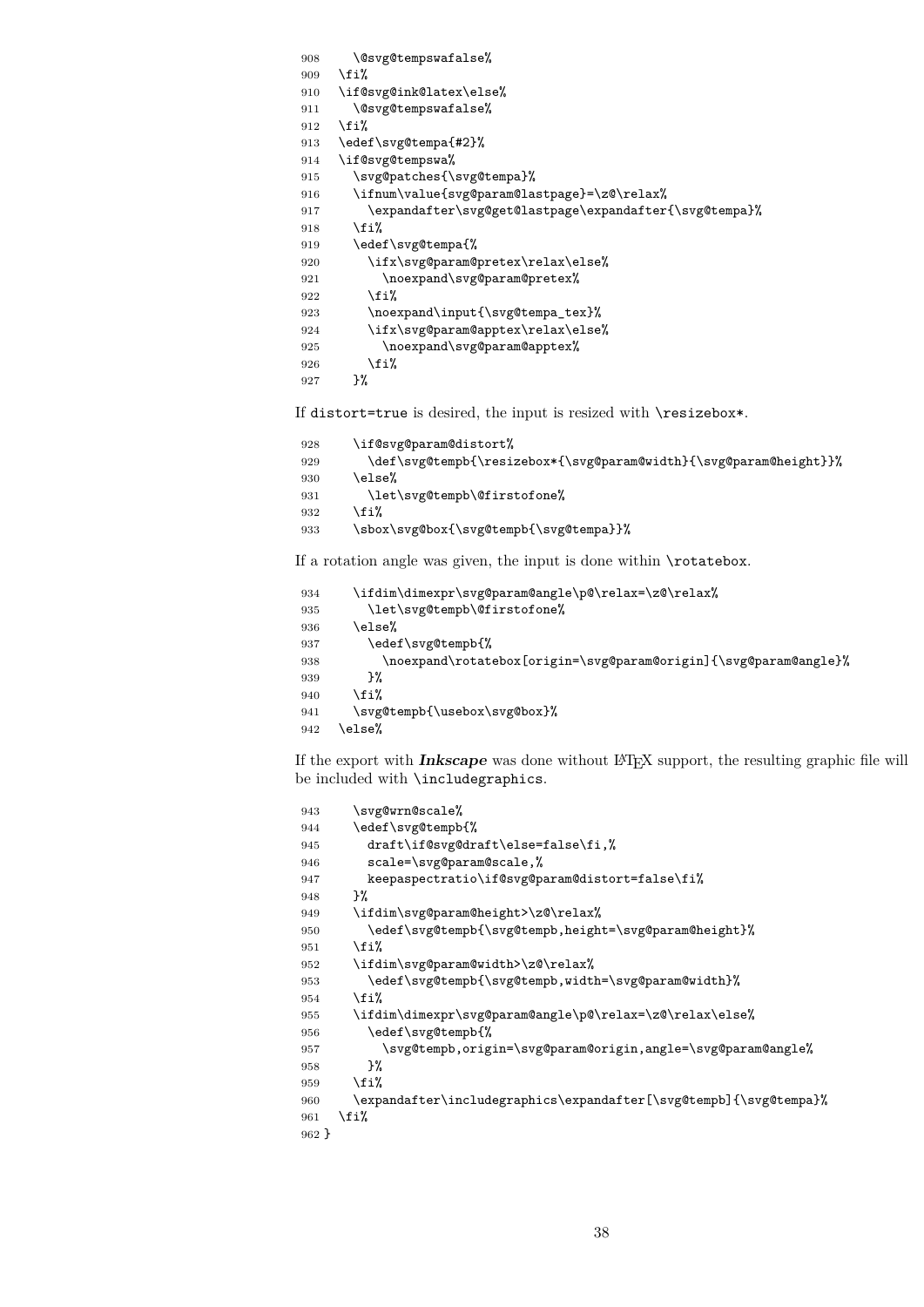\svg@wrn@scale The option scale respectively the parameter scale is only considered if the size was not specified.

> 963 \newcommand\*\svg@wrn@scale{% 964 \ifdim\dimexpr\svg@param@scale\p@\relax=\p@\relax\else% 965 \@svg@tempswafalse% 966 \ifdim\svg@param@width>\z@\relax% 967 \@svg@tempswatrue% 968 \fi% 969 \ifdim\svg@param@height>\z@\relax% 970 \@svg@tempswatrue% 971 \fi% 972 \if@svg@tempswa% 973 \PackageWarning{svg}{% 974 The parameter 'scale' is only considered if neither\MessageBreak% 975 'width' nor 'height' are specified% 976 }%  $977$  \fi% 978 \fi% 979 }

\svg@get@lastpage This macro is used to circumvent the multiple pages bug for PDF files of **Inkscape** 0.91, when the the L<sup>AT</sup>EX export was enabled. For this purpose, the total page number is read from the PDF file.

> 980 \newcommand\*\svg@get@lastpage[1]{% 981 \Ifstr{\svg@ink@format}{pdf}{% 982 \begingroup% 983 \@tempcnta=\m@ne\relax% 984 \ifx\XeTeXpdfpagecount\@undefined% 985 \ifpdf% 986 \ifx\pdfximage\@undefined% 987 \ifx\saveimageresource\@undefined\else% 988 \saveimageresource{#1}% 989 \@tempcnta=\lastsavedimageresourcepages\relax% 990  $\overline{\text{if}}$ 991 \else% 992 \pdfximage{#1}% 993 \@tempcnta=\pdflastximagepages\relax% 994  $\overrightarrow{f_1}$ 995  $\overline{\text{f}i\text{}}$ 996 \else% 997 \@tempcnta=\XeTeXpdfpagecount#1\relax% 998  $\overline{\text{f}i}$ 999 \ifnum\@tempcnta=\m@ne\relax% 1000 \PackageWarning{svg}{% 1001 It wasn't possible to detect the last page\MessageBreak% 1002 of '#1'% 1003 }% 1004 \else% 1005 \PackageInfo{svg}{Last page of '#1' is \the\@tempcnta}%  $1006$  \fi% 1007 \edef\svg@tempa{% 1008 \endgroup% 1009 \noexpand\FamilyOptions{SVG}{lastpage=\the\@tempcnta}%<br>1010 }%  $1010$ 1011 \svg@tempa% 1012 }{}% 1013 }

\svg@file@missing The error message, which is raised, if a file is missing either after the export with **Inkscape** or in general.

> 1014 \newcommand\*\svg@file@missing[3][]{% 1015 \begingroup%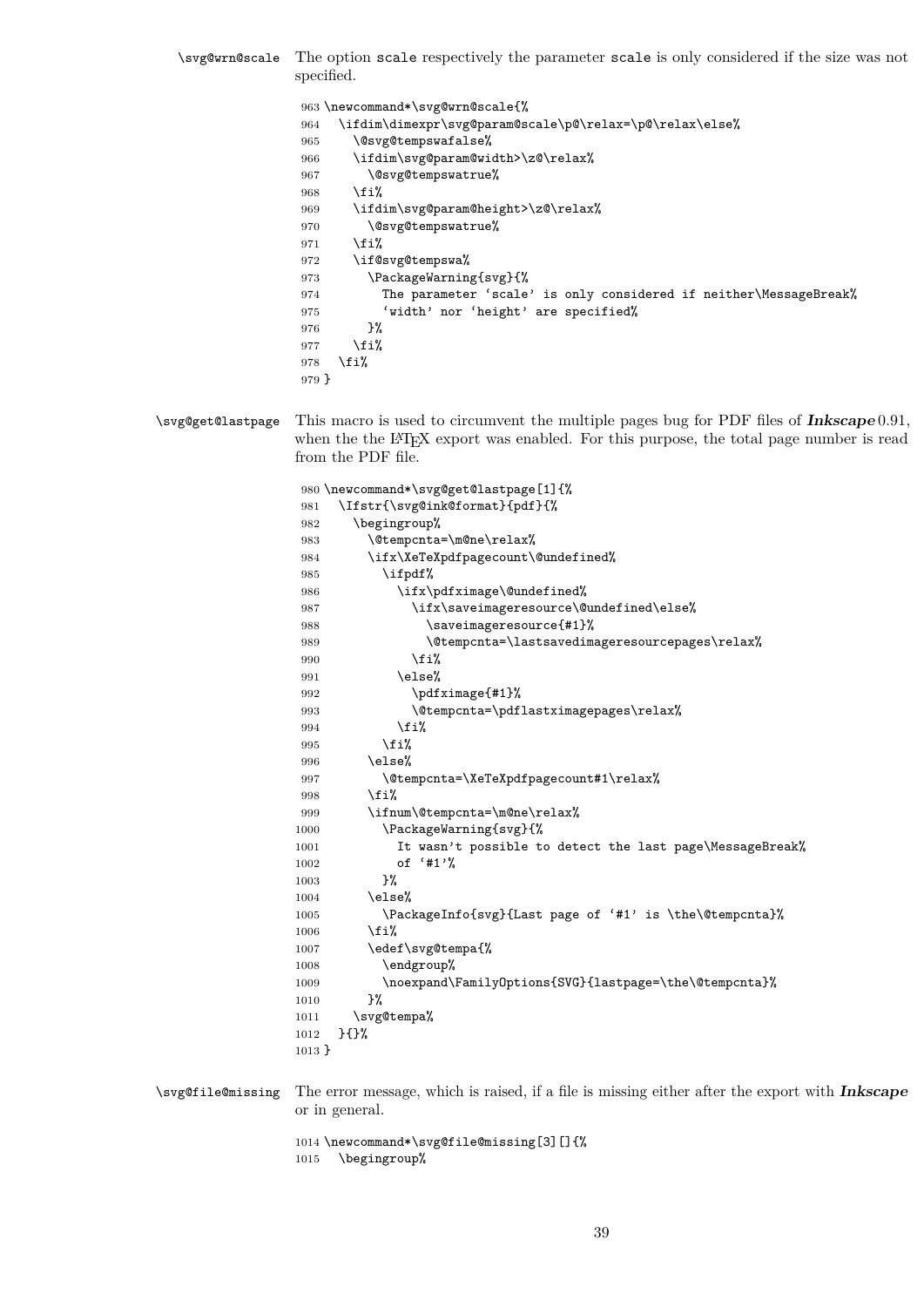\svg@quotes@remove[{#2}]{\svg@tempa}% \svg@filename@parse[{#1}]{\svg@tempa}% \IfArgIsEmpty{#1}{% \svg@quotes@remove[{#3}]{\svg@tempb}% 1020 \def\svg@tempa{% 1021 Did you run the export with Inkscape? There's no file\MessageBreak% '\filename@area\filename@base.\filename@ext'\MessageBreak% although '\svg@tempb' was found.% 1024 }% }{% \edef\filename@ext{#1}% \Ifstr{\filename@area}{./}{\let\filename@area\@empty}{}%

Collecting all considered path for the error message.

| 1028 | \edef\svg@tempb{#3}%                                                |
|------|---------------------------------------------------------------------|
| 1029 | \Ifstr{\svg@tempb}{./}{\let\svg@tempb\@empty}{}%                    |
| 1030 | \ifx\svg@tempb\@empty%                                              |
| 1031 | \svg@set@input@path%                                                |
| 1032 | \else%                                                              |
| 1033 | \svg@set@input@path[\svg@tempb]%                                    |
| 1034 | \fi%                                                                |
| 1035 | \ifx\input@path\@undefined%                                         |
| 1036 | \def\svg@tempb{No additional path was given.}%                      |
| 1037 | \else%                                                              |
| 1038 | \def\svg@tempb{Following folders have additionally been searched:}% |
| 1039 | \expandafter\@tfor\expandafter\svg@tempa\expandafter:\expandafter=% |
| 1040 | \input@path\do{%                                                    |
| 1041 | \edef\svg@tempb{\svg@tempb\noexpand\MessageBreak\svg@tempa}%        |
| 1042 | }‰                                                                  |
| 1043 | \fi%                                                                |

The error message itself.

```
1044 \def\svg@tempa{%
1045 There's no file '\filename@base.\filename@ext'\MessageBreak%
1046 \ifx\filename@area\@empty%
1047 neither in the current directory nor any other searched\MessageBreak%
1048 path given by \string\svgpath\space or \string\graphicspath. %
1049 \MessageBreak\svg@tempb%
1050 \text{e} \text{se} \text{\%}1051 in folder '\filename@area'. %
1052 \fi%
1053 }%
1054 }%
1055 \PackageError{svg}{%
1056 File '\filename@base.\filename@ext' is missing%
1057 }{\svg@tempa}%
1058 \endgroup%
1059 }
```
\svg@ink@ver@settings \svg@ink@ver@detect \svg@@ink@ver@detect \if@svg@ink@ver@detect

As the command line interface of **Inkscape** has changed between versions 0.x and 1.x, option inkscapeversion=detect allows to detect the used version of **Inkscape** in order to define the calling macro \svg@ink@cmd. The obtained version is stored in \svg@ink@ver, whereas the following meanings are applied:

**-1** version check has not be done or **Inkscape** could not be found/executed

**Inkscape** version 0.x was found

**Inkscape** version 1.x or later was found

All necessary information are stored within \svg@ink@ver@settings as three arguments, whereas the first one is the manually set version, the second is the used inkscapeexe for automatic detection and the third one is the detected version itself.

1060\newcommand\*\svg@ink@ver@settings{{\svg@ink@ver}{\svg@ink@exe}{\m@ne}}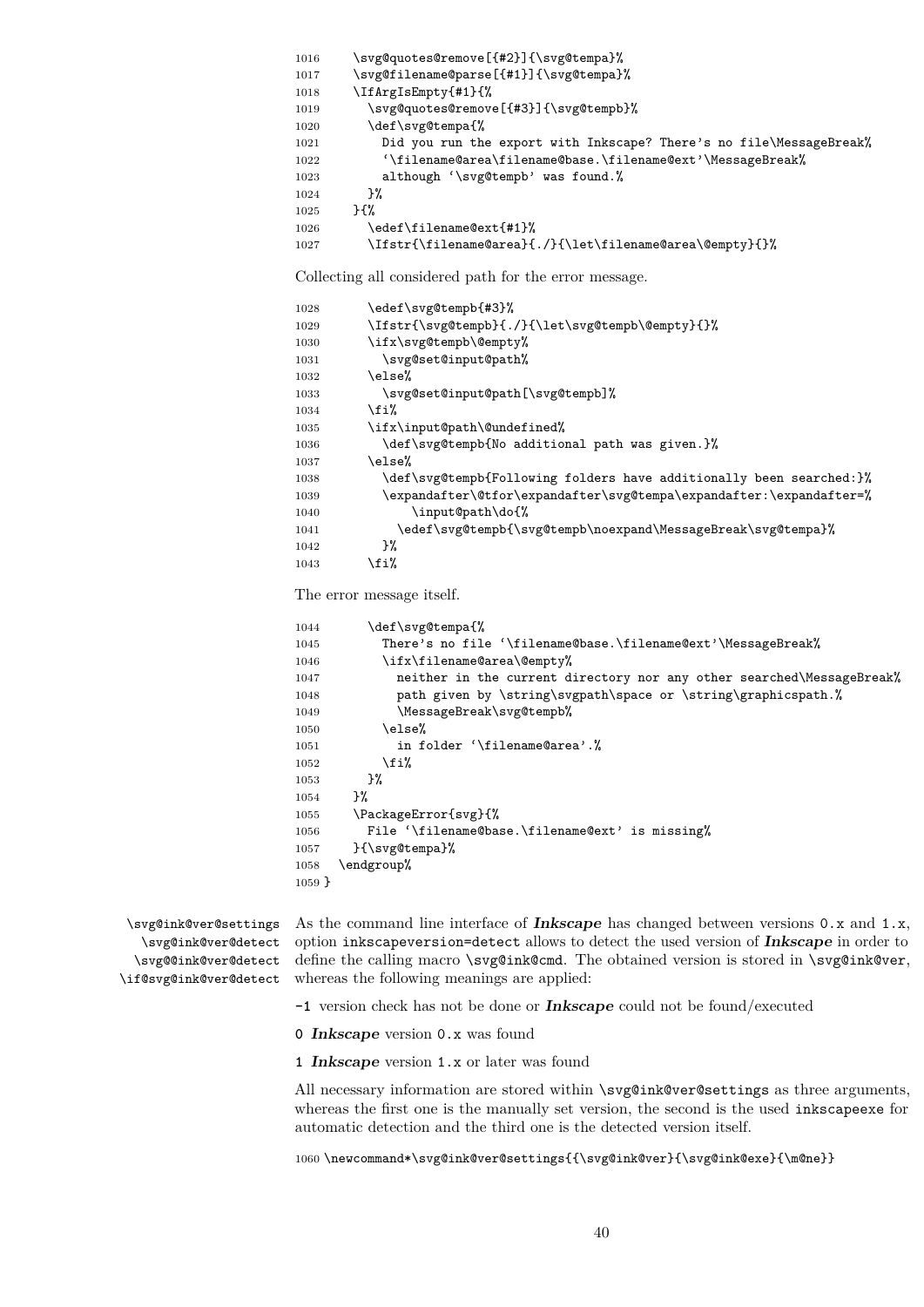#### 1061 \newif\if@svg@ink@ver@detect

In order to run the check for **Inkscape** version at the beginning of the document only if needed, changes of both inkscapeversion—at this point stored in \svg@ink@ver— as well as inkscapeexe are detected and are triggering the version check. After evaluating the triggers, the current values set are stored as two tokens in \svg@ink@ver@settings. If a check has been triggered, the detected version will be evaluated further on and is stored in the third token of \svg@ink@ver@settings.

1062 \newcommand\*\svg@ink@ver@detect[3]{% 1063 \@svg@ink@ver@detectfalse% 1064 \ifnum\pdf@shellescape=\@ne\relax%

1065 \ifnum\svg@ink@ver=\m@ne\relax%

If inkscapeexe was not changed. . .

| 1066 | \svg@sanitize@dq\svg@tempa{#2}% |
|------|---------------------------------|
| 1067 | \ifx\svg@tempa\svg@ink@exe%     |

. . . then enforce the check after a change of mode to detect. . .

| 1068 | \ifnum#1>\m@ne\relax%     |
|------|---------------------------|
| 1069 | \@svg@ink@ver@detecttrue% |

. . . or if detection was never invoked, do so.

| 1070 | \else%                    |  |
|------|---------------------------|--|
| 1071 | \ifnum#3=\m@ne\relax%     |  |
| 1072 | \@svg@ink@ver@detecttrue% |  |
| 1073 | \fi%                      |  |
| 1074 | \fi%                      |  |

Enforce the check after a change of inkscapeexe.

```
1075 \else%
1076 \@svg@ink@ver@detecttrue%
1077 \fi%
1078 \fi%
1079 \fi%
```
After evaluating the last settings and maybe setting the trigger for version detection, the current settings are stored in the main aux file. The detected version will be expanded during the write to the aux file.

```
1080 \edef\svg@ink@ver@settings{%
1081 {\svg@ink@ver}{\svg@ink@exe}{\noexpand\svg@ink@ver}%
1082 }%
```
Run detection if necessary and store the result in  $\s\sqrt{\frac{g_{ink}\overline{g}}{g_{mk}\overline{g}}$ 

```
1083 \if@svg@ink@ver@detect%
1084 \svg@@ink@ver@detect%
1085 \else%
```
. . . or otherwise set previous detected version in automatic mode.

```
1086 \ifnum\svg@ink@ver=\m@ne\relax%
1087 \def\svg@ink@ver{#3}%
1088 \fi%
1089 \fi%
1090 }
```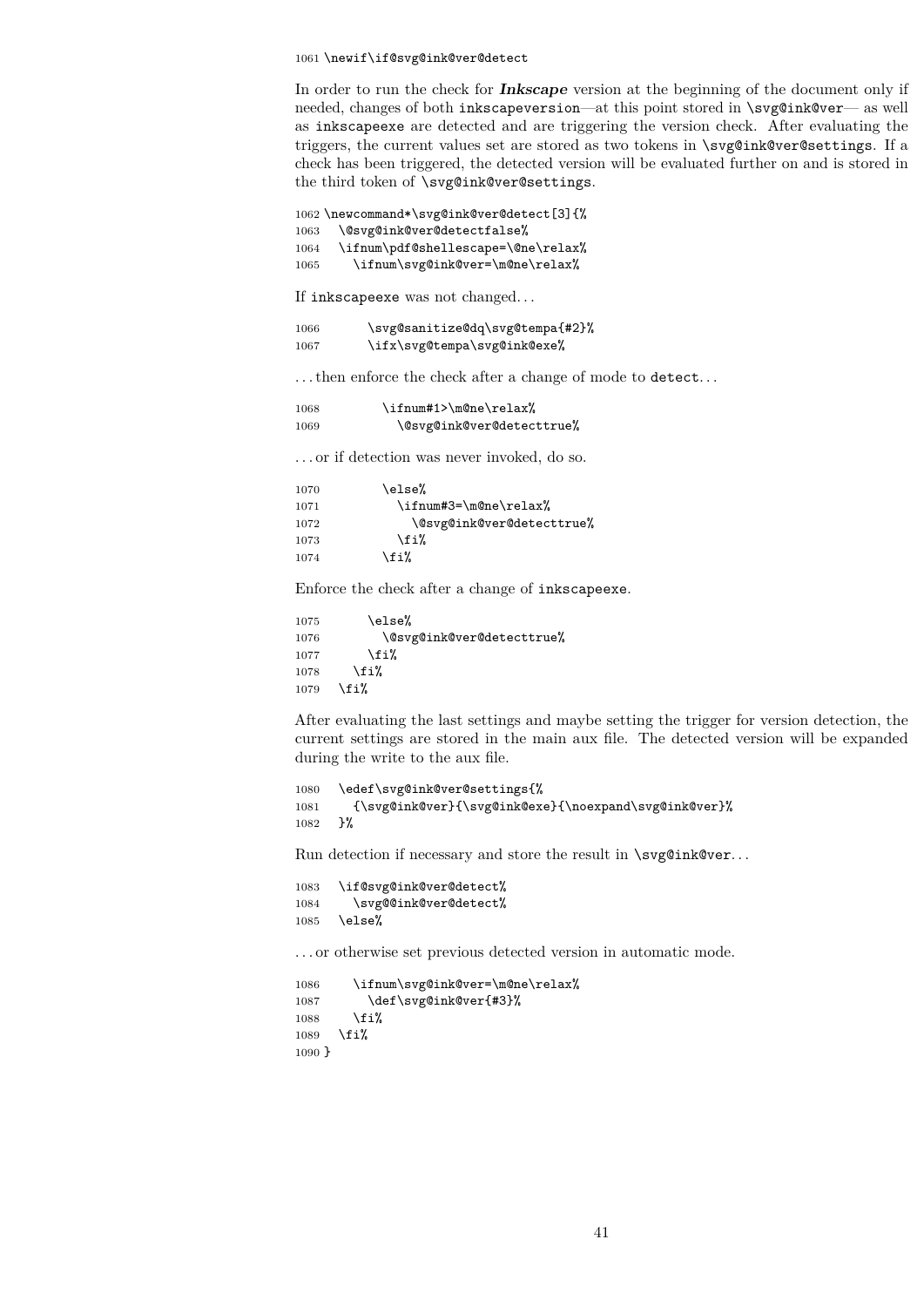If the switch \if@svg@ink@ver@detect was set by \svg@ink@ver@detect during the evaluation of \svg@ink@settings, which holds the settings of the last run, this macro is invoked. The call of **Inkscape** stored in \svg@ink@exe is done with \@@input|"'...' -V" in order to read from stdout.

 \newcommand\*\svg@@ink@ver@detect{% \begingroup% 1093 \@makeother\|% 1094 \@makeother\&% 1095 \everyeof{\noexpand}% \svg@quotes@remove{\svg@ink@exe}%

Keep in mind, that **Inkscape** uses stderr [sic] to report the used version of Pango, but as MiKT<sub>E</sub>X has been fixed by now, **svg** does not have to consider anymore.

| 1097 | \edef\svg@tempa{%                                                     |
|------|-----------------------------------------------------------------------|
| 1098 | ጉ%<br>\edef\noexpand\svg@tempa{\noexpand\@@input "'\svg@ink@exe' -V " |
| 1099 |                                                                       |
| 1100 | \svg@tempa%                                                           |
| 1101 | \trim@spaces@in\svg@tempa%                                            |

The found version is stored in \svg@tempa and parsed afterwards.

```
1102 \long\def\svg@tempb ##1Inkscape ##2.##3\@nil{%
1103 \gdef\svg@ink@ver{##2}%
```
If no version was detected, a warning is written.

| 1104     | \ifnum\svg@ink@ver=\m@ne\relax%                                                |
|----------|--------------------------------------------------------------------------------|
| 1105     | \PackageWarning{svg}{%                                                         |
| 1106     | No version of Inkscape was detected by invoking\MessageBreak%                  |
| 1107     | '\svg@ink@exe\space-V'\MessageBreak%                                           |
| 1108     | so the Inkscape export will fail quite sure as the\MessageBreak%               |
| 1109     | command is probably unknown to your OS. You could set\MessageBreak%            |
| 1110     | 'inkscapeversion= <version>' manually but this is very\MessageBreak%</version> |
| 1111     | unlikely to work%                                                              |
| 1112     | ጉ%                                                                             |
| 1113     | \fi%                                                                           |
| 1114     | ጉ%                                                                             |
| 1115     | \expandafter\svg@tempb\svg@tempa Inkscape \m@ne.\@nil%                         |
| 1116     | \endgroup%                                                                     |
| $1117$ } |                                                                                |
|          |                                                                                |

Comparing the stored settings from last the last run with current settings.

\AtBeginDocument{\expandafter\svg@ink@ver@detect\svg@ink@ver@settings}

Writing \svg@ink@exe and \svg@ink@ver to the main aux-file.

```
1119 \BeforeClosingMainAux{%
1120 \if@filesw%
1121 \immediate\write\@mainaux{%
1122 \string\gdef\string\svg@ink@ver@settings{\svg@ink@ver@settings}%
1123 }%
1124 \fi%
1125 }
```
\svg@ink@ver@explore If detecting the used version automatically with inkscape -V was not successful, it is tried to explore this by calling **Inkscape** through its command line interface with all known variations. If the desired file was created the used version is stored in \svg@ink@ver.

```
1126 \newcommand*\svg@ink@ver@explore[3]{%
```

```
1127 \begingroup%
```

```
1128 \@svg@tempswafalse%
```

```
1129 \@tfor\svg@ink@ver:={1}{0}\do{%
```

```
1130 \ShellEscape{\svg@ink@cmd{#1}{#2}}%
```

```
1131 \IfFileExists{#3.\svg@ink@format}{\@svg@tempswatrue}{}%
```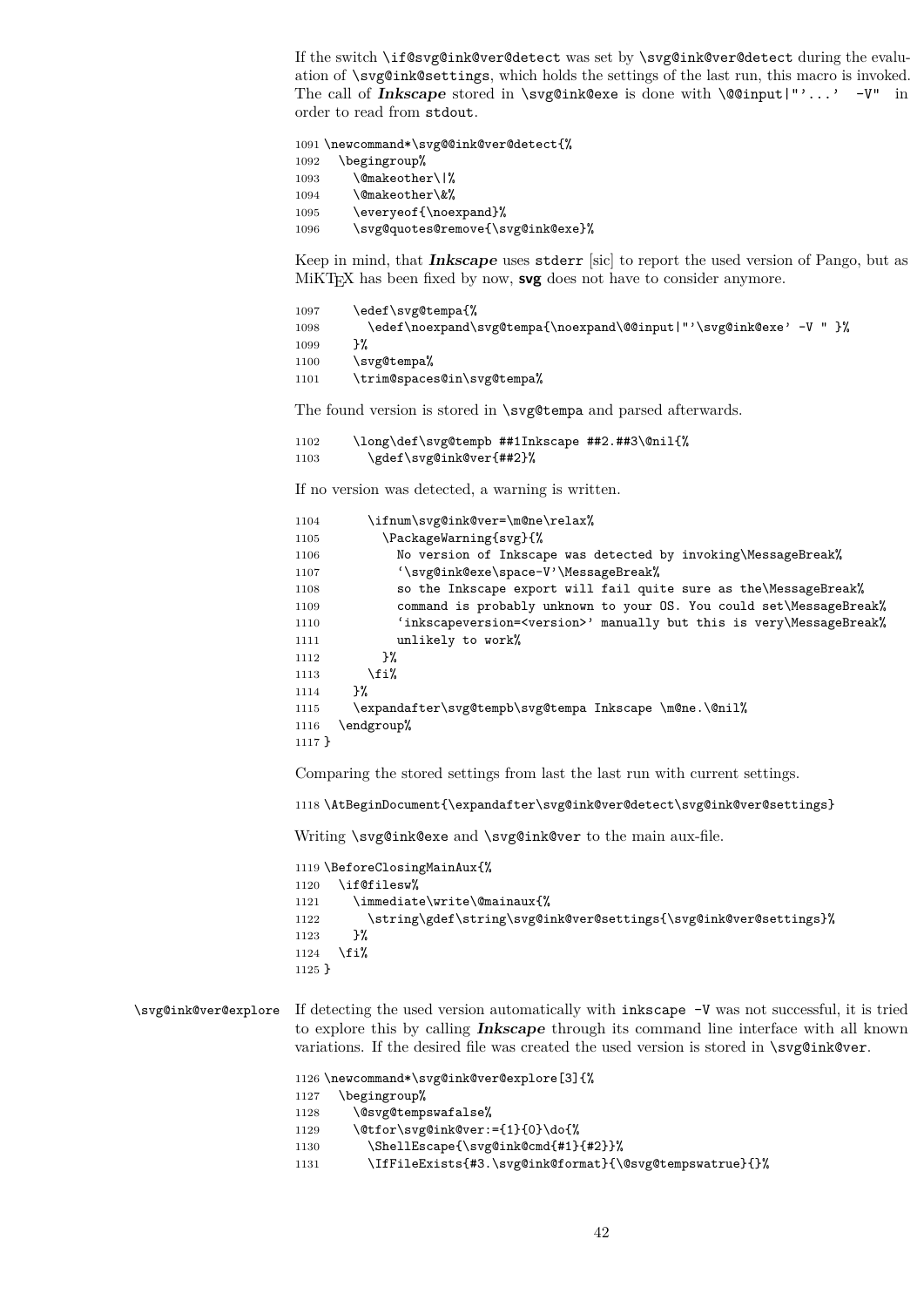An output file was found, break loop.

1132 \if@svg@tempswa% 1133 \@break@tfor% 1134  $\overrightarrow{134}$ 1135 }%

If even this attempt fails, an error message is shown.

```
1136 \if@svg@tempswa%
1137 \xdef\svg@ink@ver{\svg@ink@ver}%
1138 \else<sup>%</sup>
1139 \PackageError{svg}{Inkscape version not detected}{%
1140 It was tried to invoke '\svg@ink@exe'\MessageBreak%
1141 for file "#1.\svg@file@ext"\MessageBreak%
1142 but no result was produced. Check the log file\MessageBreak%
1143 and set 'inkscapeversion=<version>' manually.%
1144 }%
1145 \overline{1145}1146 \endgroup%
1147 }
```
## **B.4. Handling path and file names**

\svg@set@input@path \svg@append@input@path

In order to import SVG files from different folders, \svg@set@input@path evaluates several macros, which are supposed to be used for holding different search folders. Any given path will be handled by \svg@normalize@path. The optional argument can be used to append an additional search path.

```
1148 \newcommand*\svg@set@input@path[1][]{%
1149 \begingroup%
1150 \svg@deactivate@dq%
```
If a path was already found and stored within \svg@file@path, it is searched first and wrapped in curly braces. This is necessary for using commands like  $\infty$  filename) within SVG files.

```
1151 \ifx\svg@file@path\@empty\else%
1152 \svg@normalize@path{\svg@file@path}%
1153 \edef\svg@file@path{{\svg@file@path}}%
1154 \overline{154}
```
Afterwards, several search paths are appended. If \svgpath was used, it is searched next. If nothing was found, \graphicspath is considered if defined followed by a path given in the third argument. If nothing was found yet, the standard \input@path is searched last.

```
1155 \svg@append@input@path{\svg@file@path}{\svg@input@path}%
1156 \svg@append@input@path{\svg@file@path}{\Ginput@path}%
1157 \IfArgIsEmpty{#1}{}{\svg@append@input@path{\svg@file@path}{{#1}}}%
1158 \svg@append@input@path{\svg@file@path}{\input@path}%
```
Finally, \input@path is set.

```
1159 \edef\svg@tempa{%
1160 \endgroup%
1161 \ifx\svg@file@path\@empty\else%
1162 \def\noexpand\input@path{\svg@file@path}%
1163 \fi%
1164 }%
1165 \svg@tempa%
1166 }
```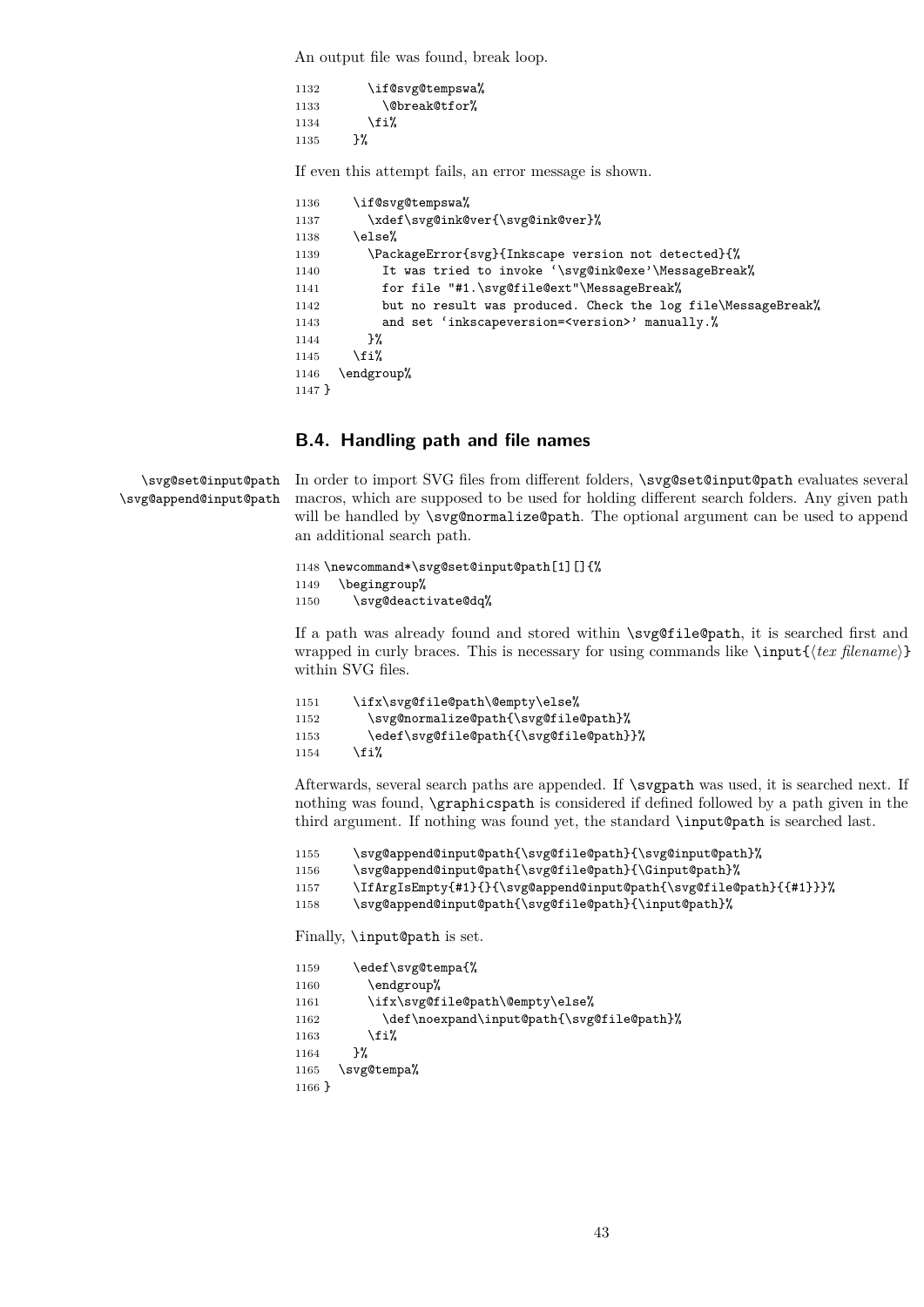Only, if a certain search path is defined, it is added. The paths given in the first argument are compared to each path in the second argument and only new ones are added.

 \newcommand\*\svg@append@input@path[2]{% \ifx#2\@undefined\else% \edef\svg@tempb{#2}% \expandafter\@tfor\expandafter\svg@tempa\expandafter:\expandafter=% 1171 \svg@tempb\do{%

Passing each new path to \svg@normalize@path. If a path already exists, switch \if@svg@tempswa is set to false.

```
1172 \ifx\svg@tempa\@empty\else%
1173 \@svg@tempswatrue%
1174 \svg@normalize@path{\svg@tempa}%
1175 \expandafter\@tfor\expandafter\svg@tempb\expandafter:\expandafter=%
1176 #1\do{%
1177 \ifx\svg@tempa\svg@tempb%
1178 \@svg@tempswafalse%
1179 \\@break@tfor%
1180 \quad \text{if } \lambda1181 }%
1182 \if@svg@tempswa%
1183 \edef#1{#1{\svg@tempa}}%
1184 \fi%
1185 \fi%
1186 }%
1187 \fi%
1188 }
```

```
\svg@get@path
\if@svg@file@found
    \svg@file@path
    \svg@file@name
    \svg@file@base
```
\svg@file@suffix is saved in \svg@file@base. The command \svg@get@path tries to find a given SVG file. If the searched file wasn't found in the current path, all paths given with \svgpath are evaluated. If there was no appropriate file again, all paths given by \graphicspath are examined. In the last step, a given path within the second mandatory argument is browsed. The results for file path and name are stored in \svg@file@path and \svg@file@name as well as the compound of both

```
1189 \newif\if@svg@file@found
1190 \newcommand*\svg@file@path{}
1191 \newcommand*\svg@file@name{}
1192 \newcommand*\svg@file@base{}
1193 \newcommand*\svg@file@suffix{}
1194 \newcommand*\svg@get@path[3][\svg@file@ext]{%
1195 \begingroup%
1196 \svg@filename@parse[{#1}]{#2}%
1197 \IfArgIsEmpty{#1}{%
1198 \edef\svg@tempa{\filename@area\filename@base.\filename@ext}%
1199 }\{%
1200 \edef\svg@tempa{\filename@area\filename@base.#1}%
1201 }%
```
After calling \svg@set@input@path, all search paths are stored in \input@path, a single path given in the third argument will also be considered.

1202 \svg@set@input@path[{#3}]%

The specified file is searched with \IfFileExists. If the file search was successful, the macro \svg@filename@parse is called with the result.

| 1203 | \@svg@tempswafalse%                                    |
|------|--------------------------------------------------------|
| 1204 | \expandafter\IfFileExists\expandafter{\svg@tempa}{%    |
| 1205 | \expandafter\svg@quotes@check\expandafter{\svg@tempa}% |
| 1206 | \if@svg@quotes@found\else%                             |
| 1207 | \svg@quotes@remove{\@filef@und}%                       |
| 1208 | \fi%                                                   |
| 1209 | \@svg@tempswatrue%                                     |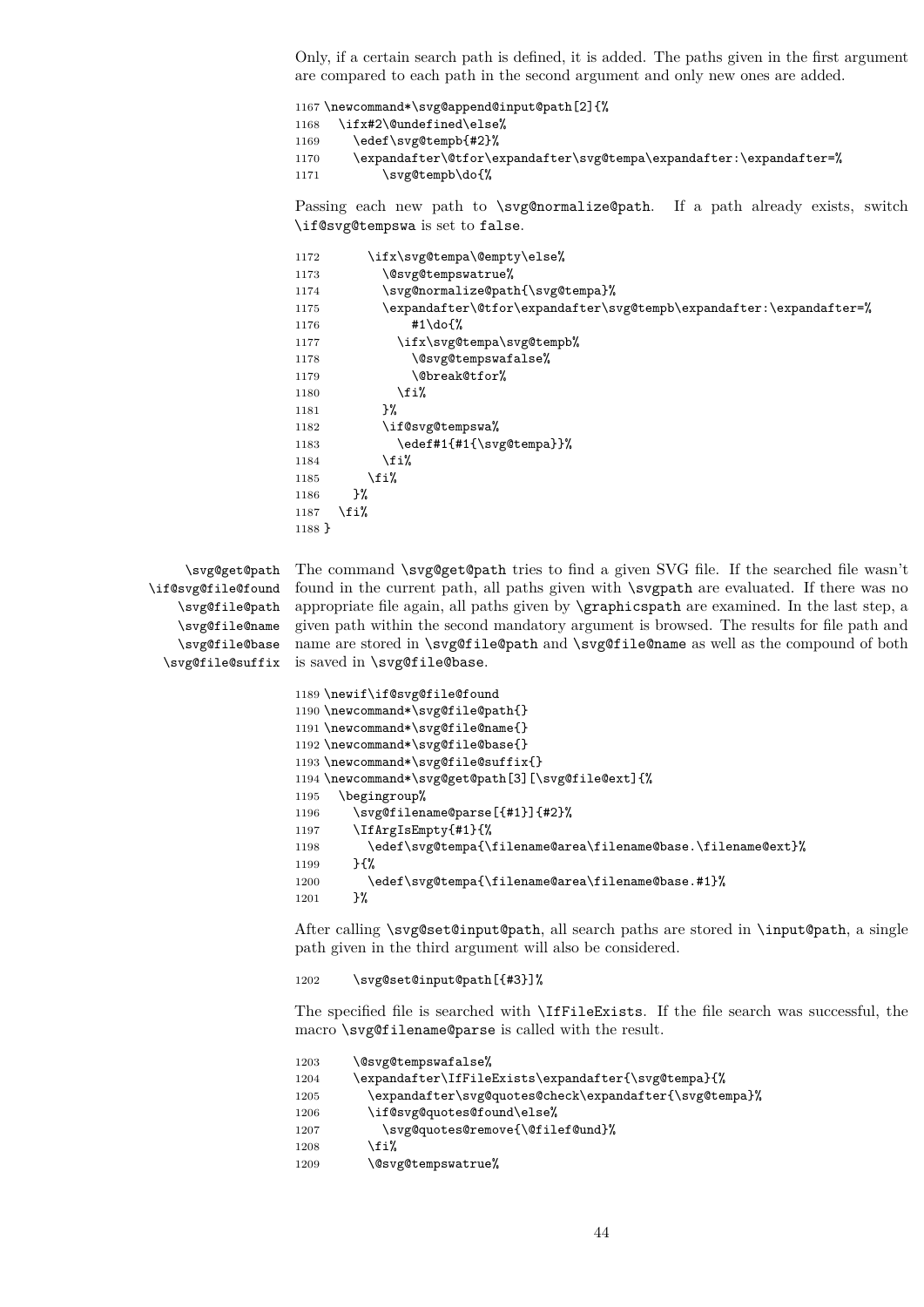| 1210     | \edef\@filef@und{\expandafter\trim@spaces\expandafter{\@filef@und}}% |
|----------|----------------------------------------------------------------------|
| 1211     | \svg@filename@parse[{#1}]{\@filef@und}%                              |
| 1212     | }{}%                                                                 |
| 1213     | \edef\svg@tempa{%                                                    |
| 1214     | \endgroup%                                                           |
| 1215     | \if@svg@tempswa%                                                     |
| 1216     | \noexpand\@svg@file@foundtrue%                                       |
| 1217     | \def\noexpand\svg@file@path{\filename@area}%                         |
| 1218     | \def\noexpand\svg@file@name{\filename@base}%                         |
| 1219     | \def\noexpand\svg@file@base{\filename@area\filename@base}%           |
| 1220     | \else%                                                               |
| 1221     | \noexpand\@svg@file@foundfalse%                                      |
| 1222     | \def\noexpand\svg@file@path{}%                                       |
| 1223     | \def\noexpand\svg@file@name{#2}%                                     |
| 1224     | \def\noexpand\svg@file@base{#2}%                                     |
| 1225     | \fi%                                                                 |
| 1226     | }‰                                                                   |
| 1227     | \svg@tempa%                                                          |
| $1228$ } |                                                                      |

# **B.5. Patches**

```
\svg@patches
        \svg@picture@saved
\svg@includegraphics@saved
                            For including the export results from Inkscape with L<sup>AT</sup>EX support enabled, there are some
                            patches necessary for environment picture and \includegraphics. These patches are done
                            with \svg@patches.
                            1229 \newcommand*\svg@picture@saved{}
                            1230 \let\svg@picture@saved\picture
                            1231 \newcommand*\svg@includegraphics@saved{}
                            1232 \let\svg@includegraphics@saved\includegraphics
                            1233 \newcommand*\svg@patches[1]{%
                            1234 \let\picture\svg@picture@patched%
                            1235 \let\includegraphics\svg@includegraphics@patched%
                            1236 \edef\svg@includegraphics@file{#1}%
                            1237 }
      \svg@picture@patched
In order to provide the possibility specify the desired width of a graphic, the appropriate
       \svg@pictur@patched
                            \unitlength is calculated at the beginning of the picture environment.
                            1238 \newcommand*\svg@picture@patched{}
                            1239 \newcommand*\svg@pictur@patched{}
                            1240 \long\def\svg@picture@patched#1{\svg@pictur@patched@#1}
                            1241 \def\svg@pictur@patched@(#1,#2){%
                            1242 \svg@wrn@scale%
                            If a desired height is present, the resulting \unitlength is calculated with the ratio of the
                            coordinates of the picture environment given as arguments for x- and y-direction by using
                            \Gscale@div. With this factor, \unitlength—which is connected to the x-coordinate—can
                            be scaled in a suitable manner.
                            1243 \ifdim\svg@param@height>\z@\relax%
                            1244 \Gscale@div\svg@tempa{#1\p@}{#2\p@}%
                            1245 \setlength\unitlength{\svg@param@height}%
                            1246 \setlength\unitlength{\svg@tempa\unitlength}%
                            1247 \ifdim\svg@param@width>\z@\relax%
                            1248 \ifdim\unitlength>\svg@param@width\relax%
                            1249 \setlength\unitlength{\svg@param@width}%
                            1250 \fi%
                            1251 \fi%
                            1252 \else%
                            If no height is given, \unitlength can be set easily.
                            1253 \ifdim\svg@param@width>\z@\relax%
```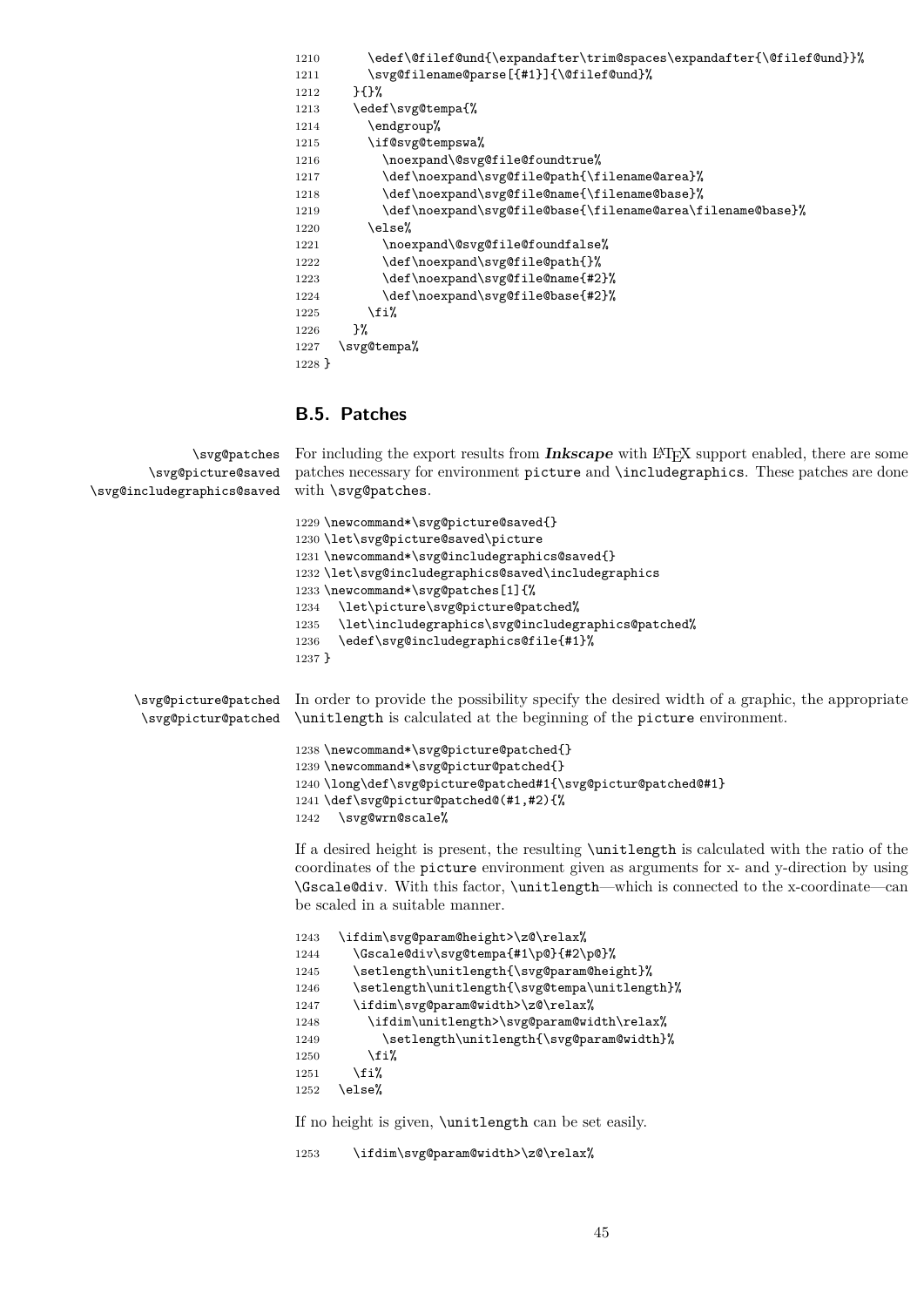|                                                           | \setlength\unitlength{\svg@param@width}%<br>1254<br>\else%<br>1255<br>\setlength\unitlength{\svg@param@scale\unitlength}%<br>1256<br>\fi%<br>1257<br>\fi%<br>1258                                                                                                                                                                                                                                                                            |
|-----------------------------------------------------------|----------------------------------------------------------------------------------------------------------------------------------------------------------------------------------------------------------------------------------------------------------------------------------------------------------------------------------------------------------------------------------------------------------------------------------------------|
|                                                           | After setting \unitlength, the picture environment can be called with its original definition.                                                                                                                                                                                                                                                                                                                                               |
|                                                           | \svg@picture@saved(#1,#2)%<br>1259<br>1260 }                                                                                                                                                                                                                                                                                                                                                                                                 |
| \svg@includegraphics@patched<br>\svg@includegraphics@file | The patch to <b>\includegraphics</b> is meant to dissolve the <b>Inkscape</b> bug concerning the<br>inclusion of more PDF pages than actually are existing.                                                                                                                                                                                                                                                                                  |
|                                                           | The given optional parameters to <i>includegraphics</i> are processed and the counter<br>svg@param@currpage is set to the value of a given page. The value of parameter width is<br>ignored.                                                                                                                                                                                                                                                 |
|                                                           | 1261 \DefineFamily{SVGpatch}<br>1262 \DefineFamilyMember{SVGpatch}<br>1263 \newcounter{svg@param@currpage}<br>1264 \setcounter{svg@param@currpage}{\m@ne}<br>1265 \FamilyCounterKey{SVGpatch}{page}{svg@param@currpage}<br>1266 \DefineFamilyKey{SVGpatch}{width}{\FamilyKeyStateProcessed}<br>1267 \newcommand*\svg@includegraphics@file{}<br>1268 \newcommand*\svg@includegraphics@patched[2][]{%<br>\FamilyOptions{SVGpatch}{#1}%<br>1269 |
|                                                           | If option last page was set to false, each page is included—even if it doesn't exist, which<br>may cause errors.                                                                                                                                                                                                                                                                                                                             |
|                                                           | \ifnum\value{svg@param@lastpage}<\z@\relax%<br>1270<br>\FamilySetCounter{SVGpatch}{page}{svg@param@currpage}{%<br>1271<br>\the\value{svg@param@lastpage}%<br>1272<br>}%<br>1273<br>\fi%<br>1274                                                                                                                                                                                                                                              |
|                                                           | Only if counter svg@param@lastpage is smaller than svg@param@currpage, pages are in-<br>cluded, where svg@param@lastpage was either given as a number with parameter lastpage<br>or was automatically calculated with \svg@get@lastpage.                                                                                                                                                                                                     |
|                                                           | \ifnum\value{svg@param@currpage}>\value{svg@param@lastpage}\relax\else%<br>1275                                                                                                                                                                                                                                                                                                                                                              |
|                                                           | A page is included with the original definition of <b>\includegraphics</b> . All optional parameters<br>are passed.                                                                                                                                                                                                                                                                                                                          |
|                                                           | \svg@includegraphics@saved[{#1}]{\svg@includegraphics@file}%<br>1276<br>\fi%<br>1277<br>1278 }                                                                                                                                                                                                                                                                                                                                               |
|                                                           | C. Extracting independent graphic files with svg-extract                                                                                                                                                                                                                                                                                                                                                                                     |

# **C.1. Options**

For package **svg-extract** the user-interface of package **svg** is extended. The following options can either be set with \svgsetup or be used as optional parameters for \includesvg and \includeinkscape.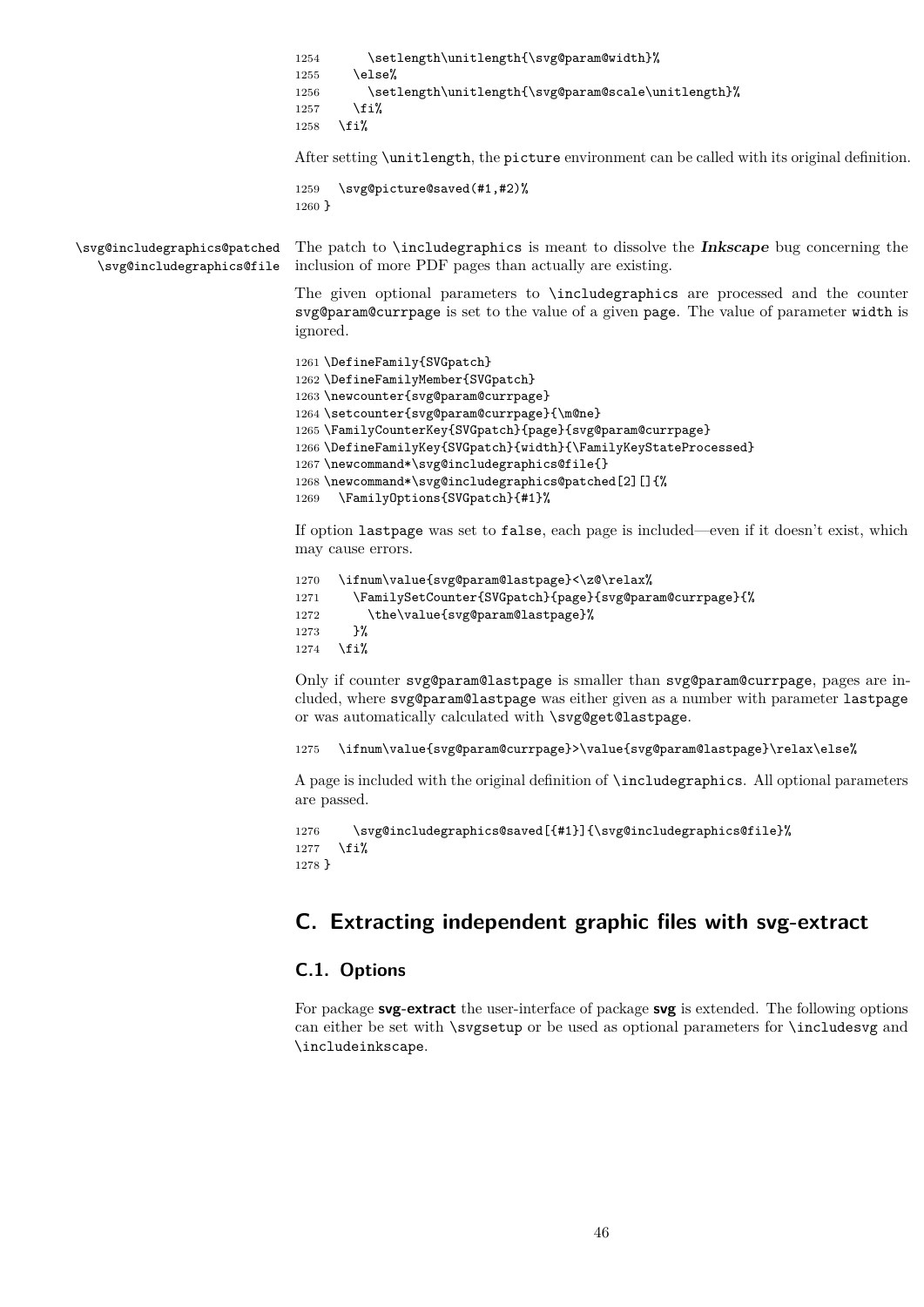\svg@dummy@key If package **svg-extract** wasn't loaded, the following options are defined for package **svg** in order to raise a warning message. Primarily this is done for compatibility reasons.

```
1279 \langle *main \rangle1280 \DefineFamilyMember[.dummy]{SVG}
1281 \newcommand*\svg@dummy@key[2][]{%
1282 \@ifpackageloaded{svg-extract}{}{%
1283 \IfArgIsEmpty{#1}{%
1284 \DefineFamilyKey[.dummy]{SVG}{#2}{%
1285 \PackageWarning{svg}{%
1286 The option key '#2' can only\MessageBreak%
1287 be used with package 'svg-extract', but\MessageBreak%
1288 you didn't load it%
1289 }%
1290 \FamilyKeyStateProcessed%
1291 }%
1292 }{%
1293 \DefineFamilyKey[.dummy]{SVG}{#2}[{#1}]{%
1294 \PackageWarning{svg}{%
1295 The option key '#2' can only\MessageBreak%
1296 be used with package 'svg-extract', but\MessageBreak%
1297 you didn't load it%
1298 }%
1299 \FamilyKeyStateProcessed%
1300 }%
1301 }%
```
Before package **svg-extract** the given key #2 of family member .dummy is relaxed.

```
1302 \AfterPackage{svg-extract}{\RelaxFamilyKey[.dummy]{SVG}{#2}}%<br>1303 }%
1303
1304 }
1305 \langle/main\rangle
```
## **C.1.1. Controlling the extract process**

extract (opt.) \if@svgx@run With option extract it can be controlled, if the extraction of independent graphic files should be done.

```
1306 (*main)
1307 \svg@dummy@key[true]{extract}
1308 (/main)
1309 (*extract)
1310 \newif\if@svgx@run
1311 \DefineFamilyKey{SVG}{extract}[true]{%
1312 \lowercase{\def\svg@tempa{#1}}%
1313 \FamilySetNumerical{SVG}{extract}{svg@tempa}{%
1314 {false}{0}, {off}{0}, {no}{0},%
1315 {true}{1},{on}{1},{yes}{1},{onlynewer}{1},{newer}{1},%
1316 {overwrite}{1}, {force}{1}, {forced}{1},%
1317 {pdf}{2},{eps}{3},{ps}{4}%
1318 }{\svg@tempa}%
1319 \ifx\FamilyKeyState\FamilyKeyStateProcessed%
1320 \ifcase\svg@tempa\relax% false
1321 \@svgx@runfalse%
1322 \or\ true
1323 \@svgx@runtrue%
1324 \or% pdf
1325 \FamilyOptions{SVG}{extractformat=pdf}%
1326 \or% eps
1327 \FamilyOptions{SVG}{extractformat=eps}%
1328 \or% ps
1329 \FamilyOptions{SVG}{extractformat=ps}%
1330 \fi%
1331 \fi%
```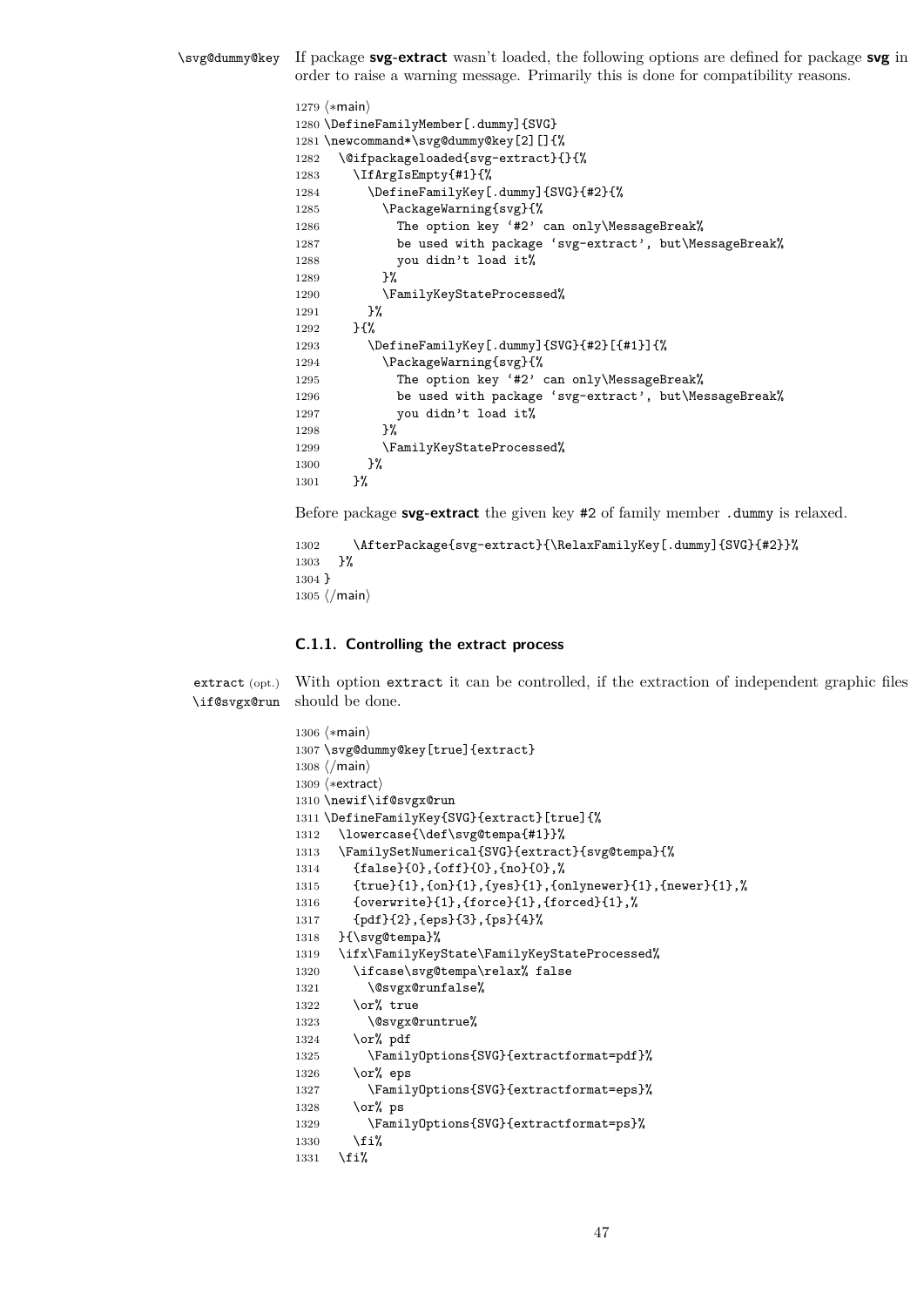```
1332 }
                         1333 \langle/extract\rangleon (opt.)
               off (opt.)
                         Package options which can be used to switch functionality on or off during the loading of
                         package svg-extract.
                         1334 (*extract)
                         1335 \DeclareOption{on}{\FamilyOptions{SVG}{extract=true}}
                         1336 \DeclareOption{off}{\FamilyOptions{SVG}{extract=false}}
                         1337 (/extract)
    extractformat (opt.)
           \svgx@format
               pdf (opt.)
               eps (opt.)
                         Option extractformat controls the output format (pdf/eps/ps). It is set to pdf or, if dvi
                         output could be detected, to eps during initialization.
                         1338 (*main)
                         1339 \svg@dummy@key{extractformat}
                         1340 \svg@dummy@key[true]{pdf}
                         1341 \svg@dummy@key[true]{eps}
                         1342 \langle/main)
                         1343 (*extract)
                         1344 \newcommand*\svgx@format{pdf}
                         1345 \ifxetex\else\ifpdf\else
                         1346 \renewcommand*\svgx@format{eps}
                         1347 \fi\fi
                         1348 \DefineFamilyKey{SVG}{extractformat}{%
                         1349 \lowercase{\edef\svgx@format{#1}}%
                         1350 \FamilyKeyStateProcessed%
                         1351 }
                         1352 \DefineFamilyKey{SVG}{pdf}[true]{%
                         1353 \FamilySetBool{SVG}{pdf}{@svg@tempswa}{#1}%
                         1354 \ifx\FamilyKeyState\FamilyKeyStateProcessed%
                         1355 \if@svg@tempswa%
                         1356 \svgx@ifinlist{pdf}{\svgx@format}{}{%
                         1357 \edef\svgx@format{\svgx@format,pdf}%
                         1358 }%
                         1359 \svg@deprecated@key{pdf}{extractformat={\svgx@format}}%
                         1360 \qquad \text{leless}1361 \FamilyKeyStateUnknownValue%
                         1362 \{f_i\}1363 \fi%
                         1364 }
                         1365 \DefineFamilyKey{SVG}{eps}[true]{%
                         1366 \FamilySetBool{SVG}{eps}{@svg@tempswa}{#1}%
                         1367 \ifx\FamilyKeyState\FamilyKeyStateProcessed%
                         1368 \if@svg@tempswa%
                         1369 \svgx@ifinlist{eps}{\svgx@format}{}{%
                         1370 \edef\svgx@format{\svgx@format,eps}%
                         1371 }%
                         1372 \svg@deprecated@key{eps}{extractformat={\svgx@format}}%
                         1373 \text{delse}%
                         1374 \FamilyKeyStateUnknownValue%
                         1375 \fi%
                         1376 \fi%
                         1377 }
                         1378 \langle/extract)
  extractpreamble (opt.)
         preamble (opt.)
        \svgx@preamble
extractpreambleend (opt.)
               end (opt.)
     \svgx@endpreamble
                         For the extraction process, a preamble is necessary for a separate auxiliary LATEX file.
                         By default, the preamble of the main document is used, which end is detected at
                         \begin{document}.
                         1379 (*main)
                         1380 \svg@dummy@key{extractpreamble}
                         1381 \svg@dummy@key{preamble}
                         1382 \svg@dummy@key{extractpreambleend}
```

```
1383 \svg@dummy@key{end}
```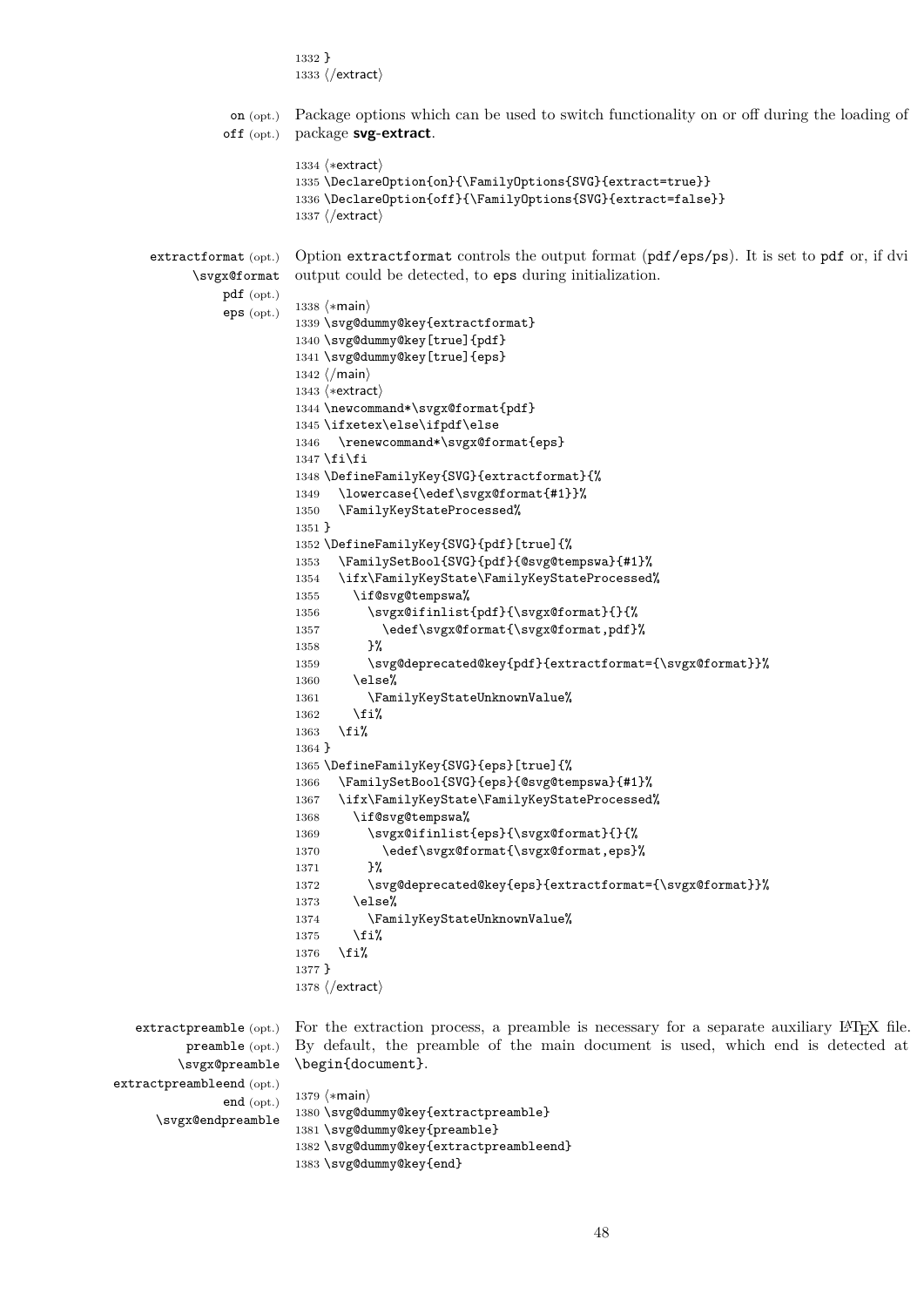```
1384 (/main)
                    1385 (*extract)
                    1386 \newcommand*\svgx@preamble{\jobname.\svgx@latex@ext}%
                    1387 \DefineFamilyKey{SVG}{extractpreamble}{%
                    1388 \renewcommand*\svgx@preamble{#1}%
                    1389 \FamilyKeyStateProcessed%
                    1390 }
                    1391 \DefineFamilyKey{SVG}{preamble}{%
                    1392 \svg@deprecated@key[svg-extract]{preamble=#1}{extractpreamble=#1}%
                    1393 }
                    1394 \newcommand*\svgx@endpreamble{}
                    1395 \expandafter\def\expandafter\svgx@endpreamble\expandafter{%
                    1396 \csname begin\endcsname{document}%
                    1397 }
                    1398 \DefineFamilyKey{SVG}{extractpreambleend}{%<br>1399 \renewcommand*\svgx@endpreamble{#1}%
                         \renewcommand*\svgx@endpreamble{#1}%
                    1400 \FamilyKeyStateProcessed%
                    1401 }
                    1402 \DefineFamilyKey{SVG}{end}{%
                    1403 \svg@deprecated@key[svg-extract]{end=#1}{extractpreambleend=#1}%
                    1404 }
                    1405 \langle/extract\rangleextractruns (opt.)
svgx@runs (counter)
                   With this option, the number of LAT<sub>EX</sub> runs for the separate auxiliary file can be set.
                    1406 \langle \ast \text{main} \rangle1407 \svg@dummy@key{extractruns}
                    1408 \langle/main\rangle1409 (*extract)
                    1410 \newcounter{svgx@runs}
                    1411 \DefineFamilyKey{SVG}{extractruns}{%
                    1412 \FamilySetCounter{SVG}{extractruns}{svgx@runs}{#1}%
                    1413 \ifx\FamilyKeyState\FamilyKeyStateProcessed%
                    1414 \ifnum\value{svgx@runs}<\@ne\relax%
                    1415 \PackageWarning{svg-extract}{%
                    1416 The count for runs has to be at least one%
                    1417 }%
                    1418 \FamilySetCounter{SVG}{extractruns}{svgx@runs}{\@ne}%
                    1419 \fi%
                   1420 \fi%
                   1421 }
                    1422 (/extract)
   latexexe (opt.)
   pdflatex (opt.)
 \svgx@latex@exe
   latexext (opt.)
 \svgx@latex@ext
   latexopt (opt.)
 \svgx@latex@opt
                   The command and facultative options for the LATEX call of the separate auxiliary file. The
                   default is set according to the currently used engine.
                   1423 (*main)
                   1424 \svg@dummy@key{latexexe}
                    1425 \svg@dummy@key{pdflatex}
                   1426 \svg@dummy@key{latexext}
                   1427 \svg@dummy@key{latexopt}
                    1428 \langle/main\rangle1429 \langle*extract\rangle1430 \ifxetex
                    1431 \newcommand*\svgx@latex@exe{xelatex}
                    1432 \else\ifluatex
                    1433 \ifpdf
                    1434 \newcommand*\svgx@latex@exe{lualatex}
                    1435 \else
                    1436 \newcommand*\svgx@latex@exe{lualatex --output-format=dvi}
                    1437 \fi
                    1438 \else\ifpdf
                    1439 \newcommand*\svgx@latex@exe{pdflatex}
                    1440 \else
                    1441 \newcommand*\svgx@latex@exe{latex}
```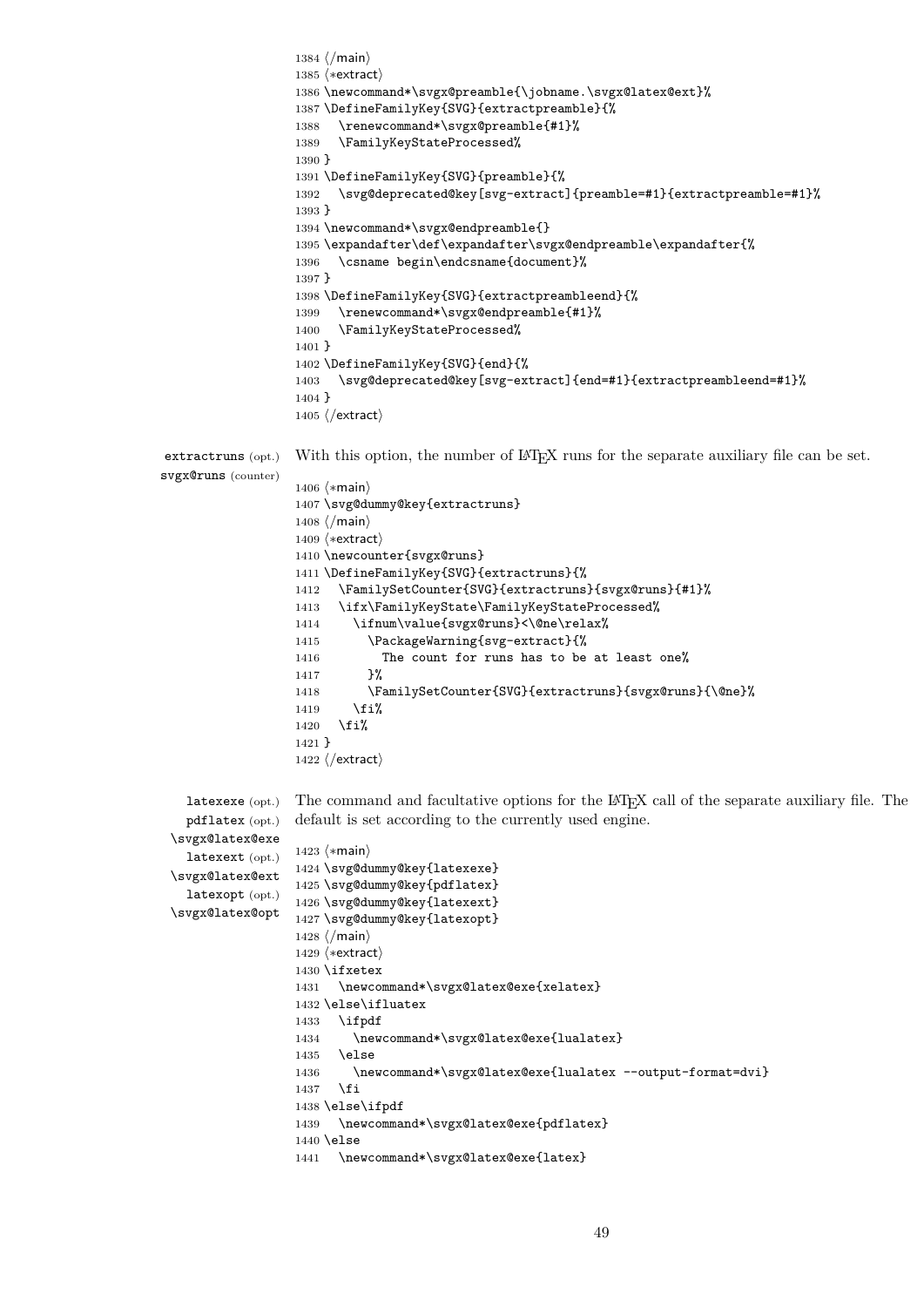```
1442 \if\ifnextchar[{\@model{12}{1442}}\if\ifnextchar[{\@model{12}{1442}}\if\ifnextchar[{\@model{12}{1442}}\if\ifnextchar[{\@model{12}{1442}}\if\ifnextchar[{\@model{12}{1442}}\if\ifnextchar[{\@model{12}{1442}}\if\ifnextchar[{\@model{12}{1442}}\if\ifnextchar[{\@model{12}{1442}}\if\ifnextchar[{\@model{12}{1442}}\if\ifnextchar[{\@model{12}{1442}}\if\ifnextchar[{\@model{12}{1442}}\if\ifnextchar[1443 \DefineFamilyKey{SVG}{latexexe}{%
1444 \renewcommand*\svgx@latex@exe{#1}%
1445 \FamilyKeyStateProcessed%
1446 }
1447 \DefineFamilyKey{SVG}{pdflatex}{%
1448 \svg@deprecated@key[svg-extract]{pdflatex=#1}{latexexe=#1}%
1449 }
1450 \newcommand*\svgx@latex@ext{tex}
1451 \DefineFamilyKey{SVG}{latexext}{%
1452 \renewcommand*\svgx@latex@ext{#1}%
1453 \FamilyKeyStateProcessed%
1454 }
1455 \newcommand*\svgx@latex@opt{}
1456 \DefineFamilyKey{SVG}{latexopt}{%
1457 \renewcommand*\svgx@latex@opt{#1}%
1458 \FamilyKeyStateProcessed%
1459 }
1460 \langle/extract\rangle
```

```
dvipsopt (opt.)
  \svgx@dvips@exe
  \svgx@dvips@opt
   pstoepsopt (opt.)
\svgx@pstoeps@exe
\svgx@pstoeps@opt
  pstopdfopt (opt.)
\svgx@pstopdf@exe
\svgx@pstopdf@opt
 pdftoepsopt (opt.)
\svgx@pdftoeps@exe
\svgx@pdftoeps@opt 1469 \*extract
  pdftopsopt (opt.)
\svgx@pdftops@exe
\svgx@pdftops@opt
      pdftops (opt.)
```
Options and macros for calling convert commands, which are supplied by most LATEX distributions. These are used to generate all files, which are supported by option extractformat, as they don't need an additional application.

```
1461 \langle *main \rangle1462 \svg@dummy@key{dvipsopt}
1463 \svg@dummy@key{pstoepsopt}
1464 \svg@dummy@key{pstopdfopt}
1465 \svg@dummy@key{pdftoepsopt}
1466 \svg@dummy@key{pdftopsopt}
1467 \svg@dummy@key{pdftops}
1468 (/main)
1470 \newcommand*\svgx@dvips@exe{dvips}
1471 \newcommand*\svgx@dvips@opt{}
1472 \DefineFamilyKey{SVG}{dvipsopt}{%
1473 \renewcommand*\svgx@dvips@opt{#1}%
1474 \FamilyKeyStateProcessed%
1475 }
1476 \newcommand*\svgx@pstoeps@exe{ps2eps}
1477 \newcommand*\svgx@pstoeps@opt{-B -C}
1478 \DefineFamilyKey{SVG}{pstoepsopt}{%
1479 \renewcommand*\svgx@pstoeps@opt{#1}%
1480 \FamilyKeyStateProcessed%
1481 }
1482 \newcommand*\svgx@pstopdf@exe{ps2pdf}
1483 \newcommand*\svgx@pstopdf@opt{}
1484 \DefineFamilyKey{SVG}{pstopdfopt}{%
1485 \renewcommand*\svgx@pstopdf@opt{#1}%
1486 \FamilyKeyStateProcessed%
1487 }
1488 \newcommand*\svgx@pdftoeps@exe{pdftops -eps}
1489 \newcommand*\svgx@pdftoeps@opt{}
1490 \DefineFamilyKey{SVG}{pdftoepsopt}{%
1491 \renewcommand*\svgx@pdftoeps@opt{#1}%
1492 \FamilyKeyStateProcessed%
1493 }
1494 \newcommand*\svgx@pdftops@exe{pdftops}
1495 \newcommand*\svgx@pdftops@opt{}
1496 \DefineFamilyKey{SVG}{pdftopsopt}{%
1497 \renewcommand*\svgx@pdftops@opt{#1}%
1498 \FamilyKeyStateProcessed%
1499 }
1500 \DefineFamilyKey{SVG}{pdftops}{%
1501 \PackageWarning{svg-extract}{%
```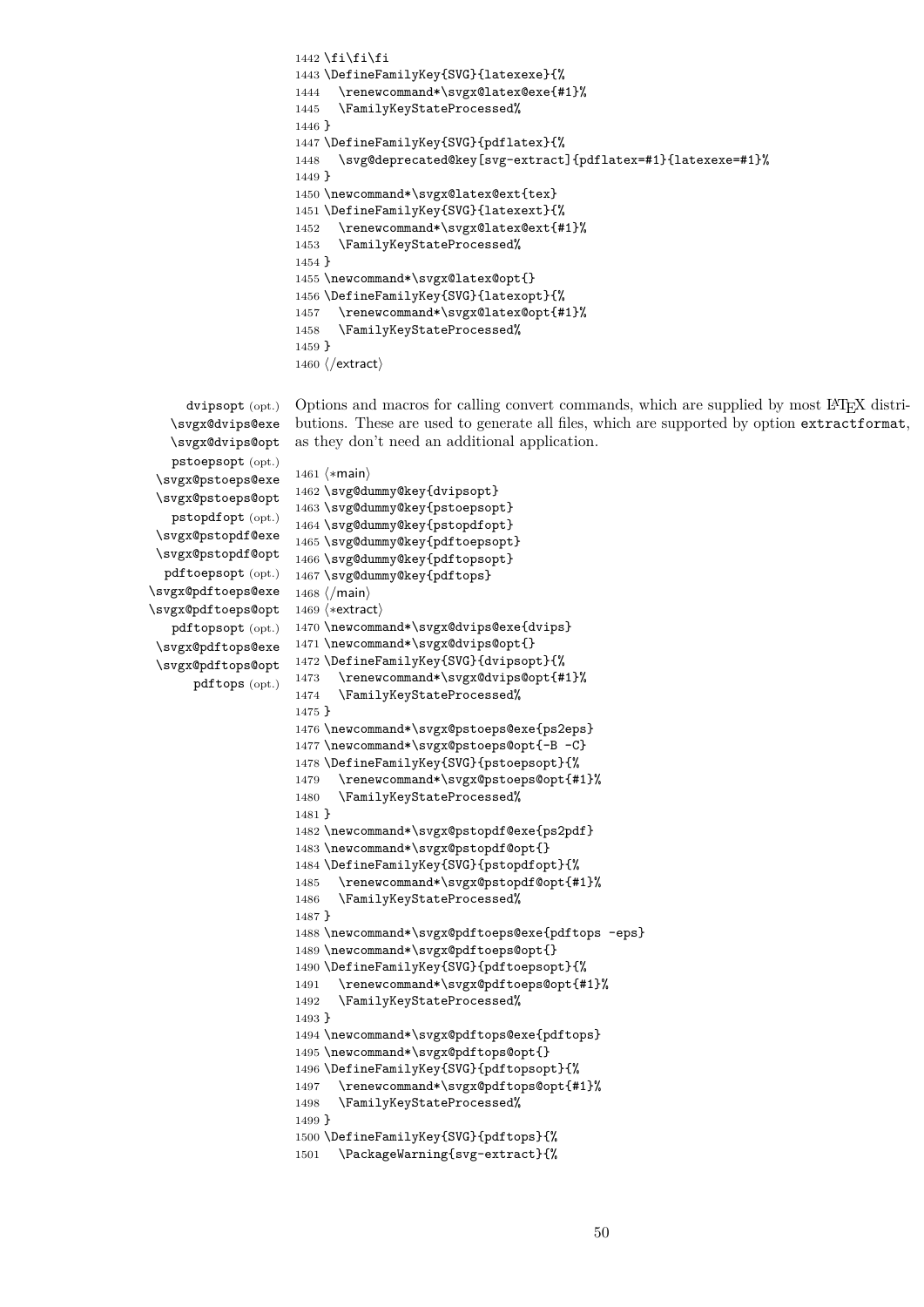```
1502 The option key 'pdftops' is deprecated. \MessageBreak%
1503 You should use either 'pdftoepsopt' or\MessageBreak%
1504 'pdftopsopt' instead. See the manual for\MessageBreak%
1505 more. Nothing was done%
1506 }%
1507 \FamilyKeyStateProcessed%
1508 }
1509 \langle/extract\rangle
```
#### **C.1.2. Invoking external application for graphic conversion**

Besides the use of a conversion tool supplied by the LATEX distribution, the applications **ImageMagick** and **Ghostscript** can be used for converting graphics.

convert (opt.) \if@svgx@cnv@run The option convert can be used to define, which of both applications should be use. **ImageMagick** is set by default.

```
\svgx@cnv@cmd
              1510 (*main)
              1511 \svg@dummy@key[true]{convert}
              1512 \langle/main)
              1513 (*extract)
              1514 \newif\if@svgx@cnv@run
              1515 \newcommand*\svgx@cnv@cmd{}
              1516 \DefineFamilyKey{SVG}{convert}[true]{%
              1517 \FamilySetNumerical{SVG}{convert}{svg@tempa}{%
              1518 {false}{0},{off}{0},{no}{0},%
              1519 {true}{1},{on}{1},{yes}{1},{onlynewer}{1},{newer}{1},%
              1520 {overwrite}{1},{force}{1},{forced}{1},%
              1521 {magick}{2},{imagemagick}{2},{convert}{2},%
              1522 {gs}{3},{ghostscript}{3},%
              1523 {gs64}{4},{ghostscript64}{4},%
              1524 {gs32}{5},{ghostscript32}{5}%
              1525 }{#1}%
              1526 \ifx\FamilyKeyState\FamilyKeyStateProcessed%
              1527 \ifcase\svg@tempa\relax% false
              1528 \@svgx@cnv@runfalse%
              1529 \qquad \text{or\% true}1530 \@svgx@cnv@runtrue%
              1531 \or% magick
              1532 \@svgx@cnv@runtrue%
              1533 \renewcommand*\svgx@cnv@cmd{\svgx@magick@cmd}%
              1534 \or% gs
              1535 \@svgx@cnv@runtrue%
              1536 \renewcommand*\svgx@cnv@cmd{\svgx@gs@cmd}%
              1537 \or% gs64
              1538 \@svgx@cnv@runtrue%
              1539 \renewcommand*\svgx@cnv@cmd{\svgx@gs@cmd}%
              1540 \svg@ifwindowsdetected{%
              1541 \renewcommand*\svgx@gs@exe{gswin64c}%
              1542 }{}%
              1543 \or% gs32
              1544 \@svgx@cnv@runtrue%
              1545 \renewcommand*\svgx@cnv@cmd{\svgx@gs@cmd}%
              1546 \svg@ifwindowsdetected{%
              1547 \renewcommand*\svgx@gs@exe{gswin32c}%
              1548 }{}%
              1549 \fi%
```
In version v1.0 the option convert was used to set both the executable and options for the conversion application, meant for the usage of **ImageMagick**. This is taken into account here.

```
1550 \else% legacy option
```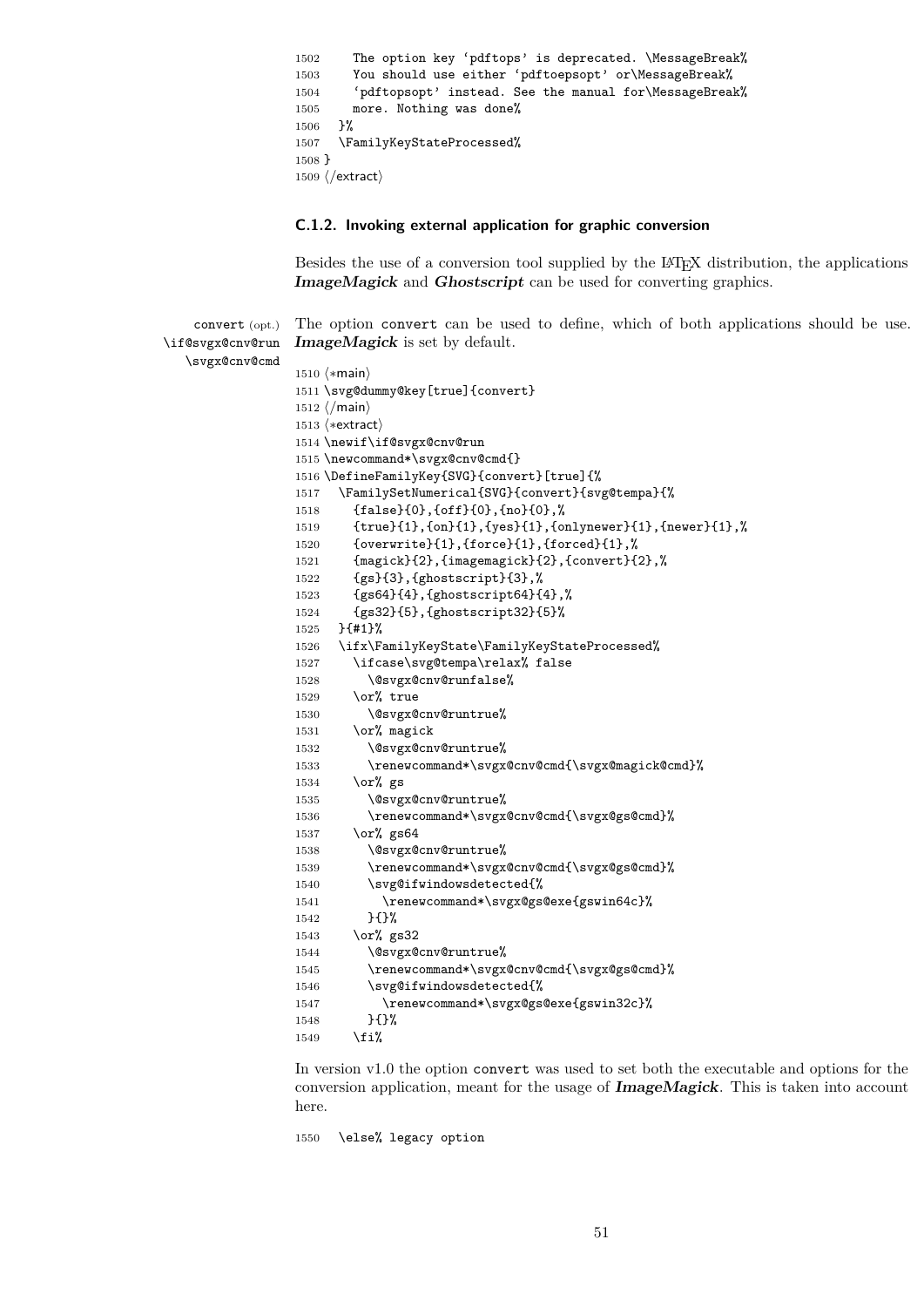Same doing like with legacy part of option inkscape.

|                      | \def\svg@tempa##1-##2\@nil{%<br>1551                                                      |
|----------------------|-------------------------------------------------------------------------------------------|
|                      | \IfArgIsEmpty{##2}{\def\svg@tempb{}}{%<br>1552                                            |
|                      | \def\svg@tempa##1####1\@nil{\def\svg@tempb{####1}}%<br>1553                               |
|                      | \svg@tempa#1\@nil%<br>1554                                                                |
|                      | }%<br>1555                                                                                |
|                      | \def\svg@tempa{##1}%<br>1556                                                              |
|                      | }%<br>1557                                                                                |
|                      | \svg@tempa#1-\@nil%<br>1558                                                               |
|                      | \PackageWarning{svg-extract}{%<br>1559                                                    |
|                      | Setting the executable%<br>1560                                                           |
|                      | \ifx\svg@tempb\@empty\else%<br>1561                                                       |
|                      | \space and associated options%<br>1562                                                    |
|                      | \fi%                                                                                      |
|                      | 1563                                                                                      |
|                      | \MessageBreak%<br>1564                                                                    |
|                      | for ImageMagick should be done with options\MessageBreak%<br>1565                         |
|                      | 'magickexe=\svg@tempa'%<br>1566                                                           |
|                      | \ifx\svg@tempb\@empty\else%<br>1567                                                       |
|                      | \MessageBreak and 'magicksetting' and/or 'magickoperator'%<br>1568                        |
|                      | \fi.\MessageBreak%<br>1569                                                                |
|                      | Nevertheless, this was done by now%<br>1570                                               |
|                      | \ifx\svg@tempb\@empty\else%<br>1571                                                       |
|                      | , whereby \MessageBreak 'magicksetting=\svg@tempb' was used%<br>1572                      |
|                      |                                                                                           |
|                      | \fi%<br>1573                                                                              |
|                      | }%<br>1574                                                                                |
|                      | \FamilyOptions{SVG}{convert=magick}%<br>1575                                              |
|                      | \edef\svg@tempa{%<br>1576                                                                 |
|                      | \noexpand\FamilyOptions{SVG}{magickexe=\svg@tempa}%<br>1577                               |
|                      | \ifx\svg@tempb\@empty\else%<br>1578                                                       |
|                      | \noexpand\FamilyOptions{SVG}{magicksetting=\svg@tempb}%<br>1579                           |
|                      | \fi%<br>1580                                                                              |
|                      | }%<br>1581                                                                                |
|                      | \svg@tempa%<br>1582                                                                       |
|                      | \fi%<br>1583                                                                              |
|                      | $1584$ }                                                                                  |
|                      |                                                                                           |
|                      | $1585 \; \langle$ /extract $\rangle$                                                      |
|                      |                                                                                           |
| convertformat (opt.) | Option convert format controls the output format for converted files. It is set to png by |
| \svgx@cnv@format     | default.                                                                                  |
| $png$ (opt.)         |                                                                                           |
|                      | $1586 \;$ (*main)                                                                         |
|                      | 1587 \svg@dummy@key{convertformat}                                                        |
|                      | 1588 \svg@dummy@key[true]{png}                                                            |
|                      | $1589 \; \langle / \text{main} \rangle$                                                   |
|                      | $1590$ $\langle$ *extract $\rangle$                                                       |
|                      | 1591 \newcommand*\svgx@cnv@format{png}                                                    |
|                      | 1592 \DefineFamilyKey{SVG}{convertformat}{%                                               |
|                      |                                                                                           |
|                      | \lowercase{\edef\svgx@cnv@format{#1}}%<br>1593                                            |
|                      | \ifx\svgx@cnv@format\@empty\else%<br>1594                                                 |
|                      | \@svgx@cnv@runtrue%<br>1595                                                               |
|                      | \fi%<br>1596                                                                              |
|                      | \FamilyKeyStateProcessed%<br>1597                                                         |
|                      | $1598$ }                                                                                  |
|                      | 1599 \DefineFamilyKey{SVG}{png}[true]{%                                                   |
|                      | \FamilySetBool{SVG}{png}{@svg@tempswa}{#1}%<br>1600                                       |
|                      | \ifx\FamilyKeyState\FamilyKeyStateProcessed%<br>1601                                      |
|                      | \if@svg@tempswa%<br>1602                                                                  |
|                      | \svgx@ifinlist{png}{\svgx@cnv@format}{}{%<br>1603                                         |
|                      |                                                                                           |
|                      | \edef\svgx@cnv@format{\svgx@cnv@format,png}%<br>1604                                      |
|                      | }%<br>1605                                                                                |
|                      | \svg@deprecated@key{png}{convertformat={\svgx@cnv@format}}%<br>1606                       |
|                      | \else%<br>1607                                                                            |
|                      | \FamilyKeyStateUnknownValue%<br>1608                                                      |
|                      | \fi%<br>1609                                                                              |
|                      | \fi%<br>1610                                                                              |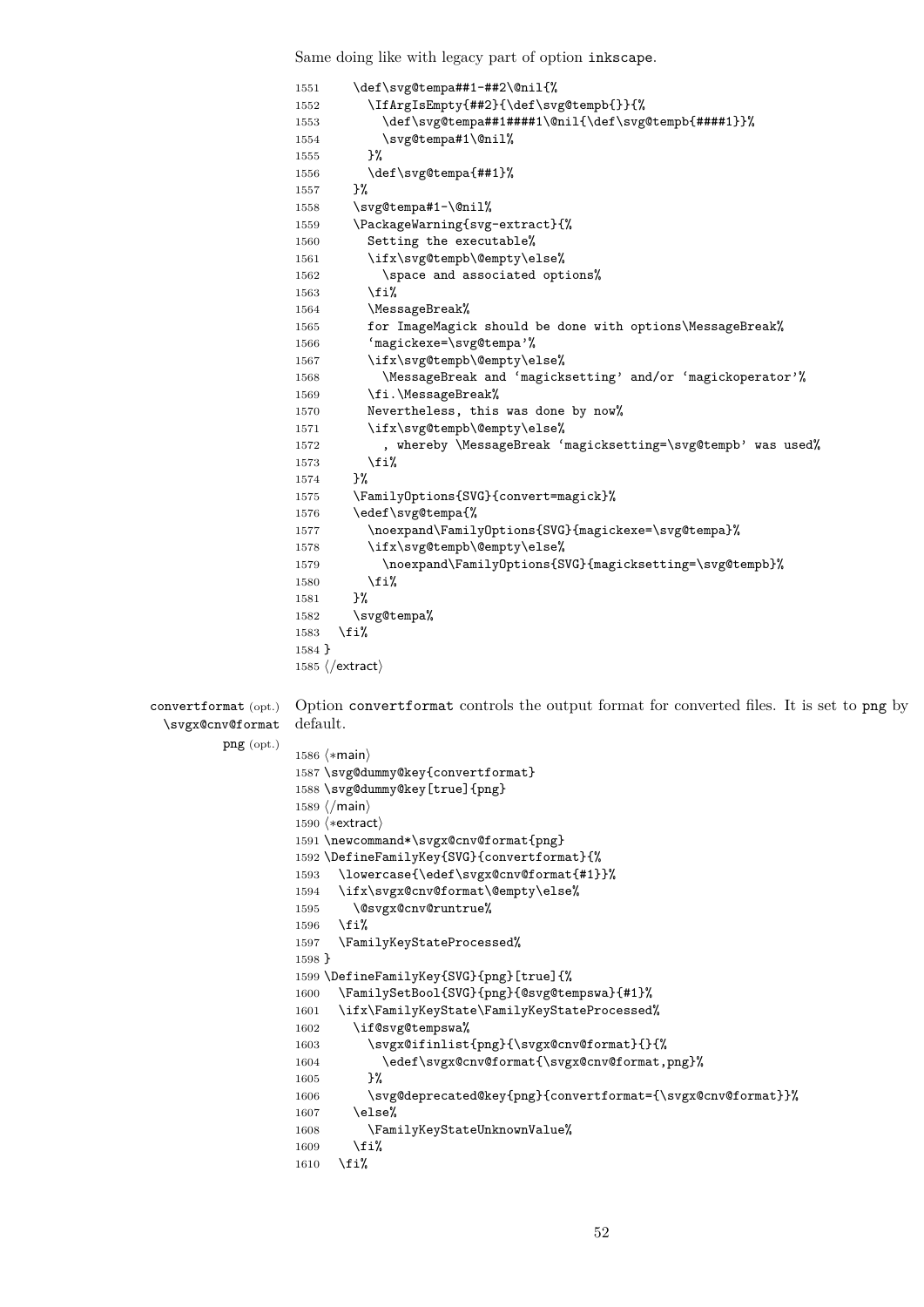1611 } 1612  $\langle$ /extract $\rangle$ 

convertdpi (opt.) convertdensity (opt.) \svgx@cnv@dpi \svgx@cnv@get@dpi

The option convertdpi is meant to define the used density during the conversion process. It can be set either for all designated output formats or targeted for a specific format. It's also possible to use something like 500x300. Given values are resolved by \svgx@cnv@get@dpi. It's used like convertdpi=300 or convertdpi={png=600} If the option is used for a specific or for all output formats is recognized by \svgx@ifkeyandval.

```
1613 (*main)
1614 \svg@dummy@key{convertdpi}
1615 \svg@dummy@key{convertdensity}
1616 (/main)
1617 \langle*extract\rangle1618 \newcommand*\svgx@cnv@dpi{}
1619 \let\svgx@cnv@dpi\relax
1620 \DefineFamilyKey{SVG}{convertdpi}{%
1621 \FamilyKeyStateUnknownValue%
1622 \svgx@ifkeyandval{#1}{%
1623 \svgx@cnv@get@dpi{##2}%
1624 \ifx\svg@tempa\relax\else%
1625 \expandafter\edef\csname svgx@cnv@dpi@##1\endcsname{\svg@tempa}%
1626 \FamilyKeyStateProcessed%
1627 \fi%
1628 }{%
1629 \svgx@cnv@get@dpi{##1}%
1630 \ifx\svg@tempa\relax\else%
1631 \edef\svgx@cnv@dpi{\svg@tempa}%
1632 \FamilyKeyStateProcessed%
1633 \fi%
1634 }%
1635 }
1636 \DefineFamilyKey{SVG}{convertdensity}{\FamilyOptions{SVG}{convertdpi=#1}}
```
This macro is used to resolve a given value to set the density for the conversion. The delimited macros \svg@tempa and \svg@tempb are defined to first crop any given suffix dpi and second to split two numbers at x, if present. Pay attention how both macros are invoked. In the end, a passed value in any of the forms 300, 300dpi, 300x400 or 300x400dpi and even 300dpix400dpi is possible. The result is stored in \svg@tempa.

```
1637 \newcommand*\svgx@cnv@get@dpi[1]{%
1638 \begingroup%
1639 \def\svg@tempa##1dpi##2x##3dpi##4\@nil{%
1640 \edef\svg@tempa{##1}%
```
Switch \if@svg@tempswa as \iftrue means, a valid value was found.

1641 \@svg@tempswafalse%

If only the first argument is a number and third is empty, a single number was given and there's nothing more to do. If the argument is something like 300dpix400dpi, the third argument is the second number.

```
1642 \Ifnumber{##1}{%
1643 \IfArgIsEmpty{##3}{\@svg@tempswatrue}{%
1644 \Ifnumber{##3}{\edef\svg@tempa{##1x##3}}{}%
1645 }%
1646 }{}%
1647 \if@svg@tempswa\else%
1648 \expandafter\svg@tempb\svg@tempa xx\@nil%
1649 \{f_i\}1650 }%
```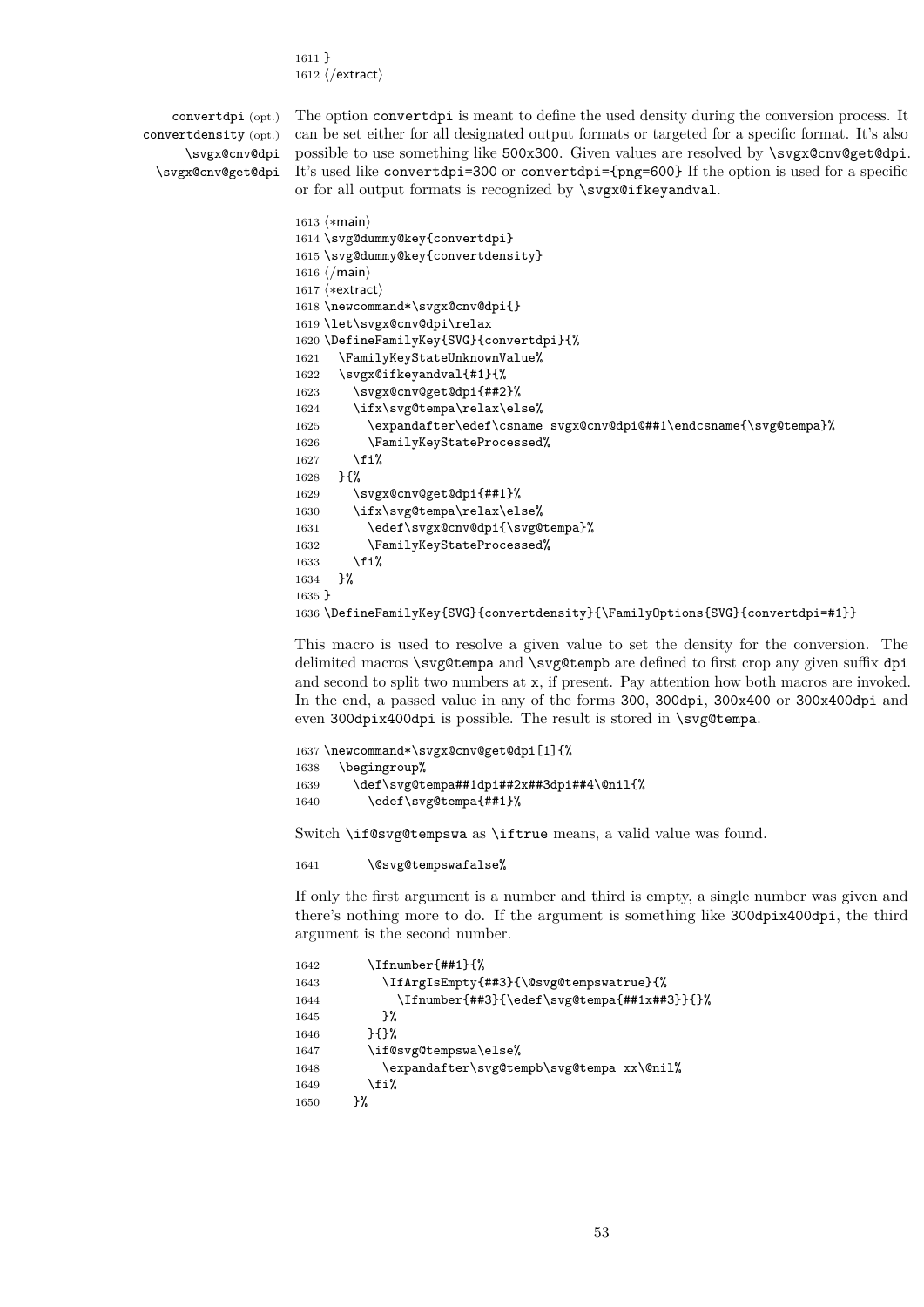Macro \svg@tempb splits at x and checks, if something valid like 300x400 was given. If true, the value is stored in \svg@tempa.

```
1651 \def\svg@tempb##1x##2x##3\@nil{%
                   1652 \Ifstr{##3}{x}{%
                   1653 \@svg@tempswatrue%
                   1654 \IfArgIsEmpty{##1}{\@svg@tempswafalse}{%
                   1655 \Ifnumber{##1}{}{\@svg@tempswafalse}%
                   1656 }%
                   1657 \IfArgIsEmpty{##2}{\@svg@tempswafalse}{%
                   1658 \Ifnumber{##2}{}{\@svg@tempswafalse}%
                   1659 }%
                   1660 \if@svg@tempswa%
                   1661 \edef\svg@tempa{##1x##2}%
                   1662 \fi%
                   1663 }{}%
                   1664 }%
                   1665 \IfArgIsEmpty{#1}{%
                   1666 \let\svg@tempa\@empty%
                   1667 }{%
                   1668 \lowercase{\svg@tempa#1dpi#1xdpi\@nil}%
                   1669 \if@svg@tempswa\else%
                   1670 \let\svg@tempa\relax%
                   1671 \{f_i\}1672 }%
                   1673 \edef\svg@tempb{%
                   1674 \endgroup%
                   1675 \ifx\svg@tempa\relax%
                   1676 \let\noexpand\svg@tempa\noexpand\relax%
                   1677 \else%
                   1678 \def\noexpand\svg@tempa{\svg@tempa}%
                   1679 \fi%
                   1680 }%
                   1681 \svg@tempb%
                   1682 }
                   1683 \langle/extract\rangle\svgx@setformatkey
\svgx@useformatkey
                   With \svgx@setformatkey the—maybe output format depend—keys for the conversion
                   tools are set. First argument contains the value given to a key, second the command sequence
                   name of the macro, to whom the value shall be allocated.
                   1684 \newcommand*\svgx@setformatkey[2]{%
                   A key of the form \langle key \rangle = {\langle format \rangle} = \langle value \rangle is given. The desired output format can be
                   accessed with \#41, the value with \#42 within the arguments of \svgx@ifkeyandval.
                   1685 \svgx@ifkeyandval{#1}{%
                   1686 \svg@ifvalueisrelax{##2}{%
                   1687 \expandafter\let\csname #2@##1\endcsname\relax%
                   1688 }{%
                   1689 \@namedef{#2@##1}{##2}%
                   1690 }%
                   A key of the form \langle key \rangle = \{ \langle format \rangle = \langle value \rangle \} is given. The value can be used with ##1.
                   1691 }{%
                   1692 \svg@ifvalueisrelax{##1}{%
                   1693 \expandafter\let\csname #2\endcsname\relax%
                   1694 }{%
                   1695 \@namedef{#2}{##1}%
                   1696 }%
                   1697 }%
                   1698 }
```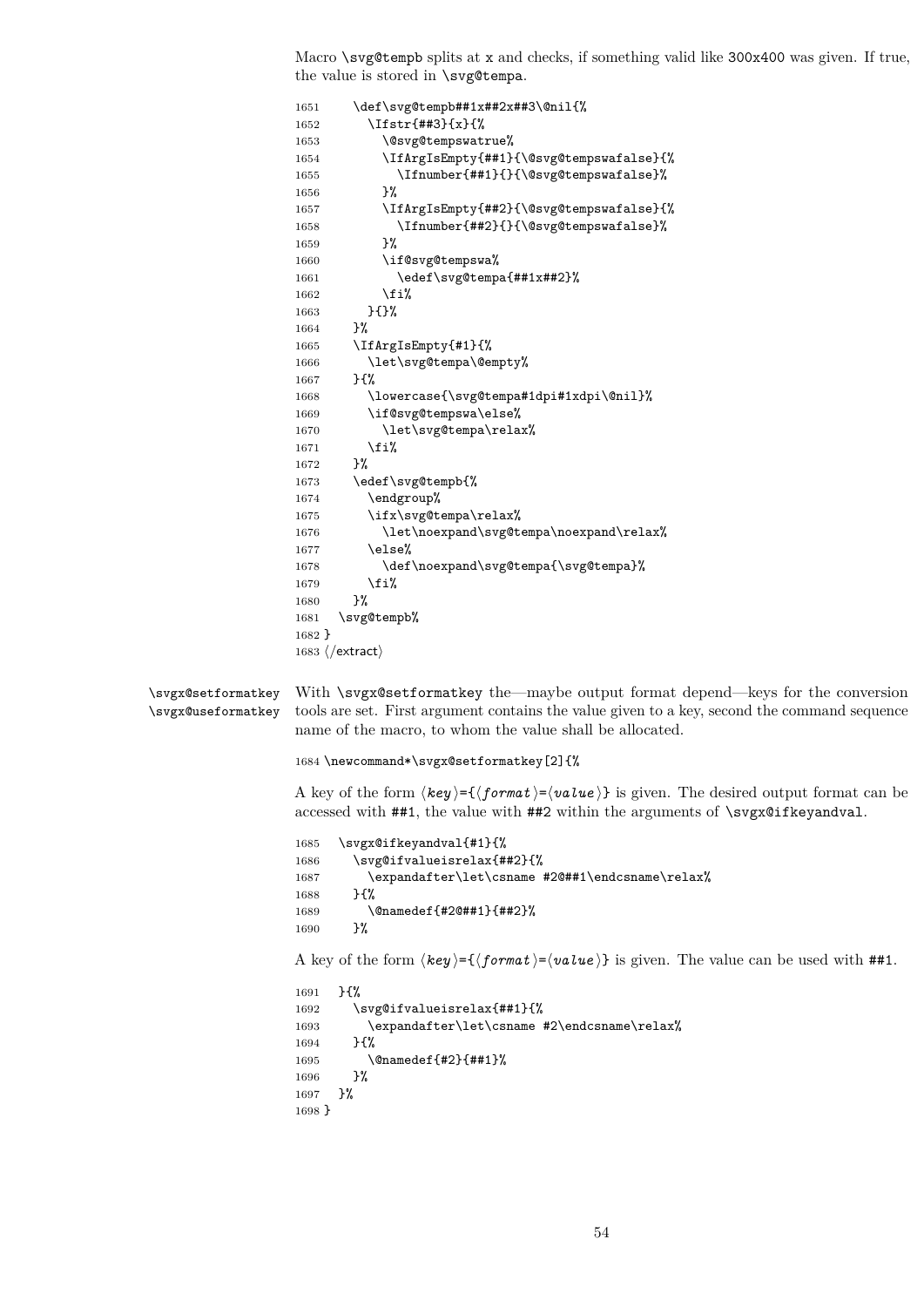The command \svgx@useformatkey checks, if a format specific key was defined with \svgx@setformatkey, whereas the format is given in the second argument. If this is not the case, the setting for all output formats is used. After that, a specific key appended with a + can be used to do some additional stuff.

```
1699 \newcommand*\svgx@useformatkey[3]{%
1700 \scr@ifundefinedorrelax{#1@#2}{%
1701 \scr@ifundefinedorrelax{#1}{}{%
1702 \expandafter\ifx\csname #1\endcsname\@empty\else%
1703 #3\@nameuse{#1}\space%
1704 \fi%
1705 }%
1706 \scr@ifundefinedorrelax{#1@#2+}{}{%
1707 \expandafter\ifx\csname #1@#2+\endcsname\@empty\else%
1708 #3\@nameuse{#1@#2+}\space%
1709 \fi%
1710 }%
1711 }{%
```
If a format specific key was definded, it is used.

```
1712 \expandafter\ifx\csname #1@#2\endcsname\@empty\else%
1713 #3\@nameuse{#1@#2}\space%
1714 \fi%
1715 }%
1716 }
```
magickexe (opt.) \svgx@magick@exe magicksetting (opt.) \svgx@magick@set magickoperator (opt.) \svgx@magick@opr \svgx@magick@cmd

Setting the command including maybe the path to **ImageMagick**. The keys magicksetting and magickoperator should be used to add optional arguments before (*Settings*) or after (*Operators*) the input file. They can either be set for all or a specific output format as like option convertdpi. For this \svgx@setformatkey is used.

```
1717 (*main)
1718 \svg@dummy@key{magickexe}
1719 \svg@dummy@key{magicksetting}
1720 \svg@dummy@key{magickoperator}
1721 \langle/main)
1722 (*extract)
1723 \svg@ifwindowsdetected{%
1724 \newcommand*\svgx@magick@exe{magick}%
1725 }{%
1726 \newcommand*\svgx@magick@exe{convert}%
1727 }
1728 \DefineFamilyKey{SVG}{magickexe}{%
1729 \renewcommand*\svgx@magick@exe{#1}%
1730 \FamilyKeyStateProcessed%
1731 }
1732 \newcommand*\svgx@magick@set{}
1733 \DefineFamilyKey{SVG}{magicksetting}{%
1734 \svgx@setformatkey{#1}{svgx@magick@set}%
1735 \FamilyKeyStateProcessed%
1736 }
1737 \newcommand*\svgx@magick@opr{}
1738 \DefineFamilyKey{SVG}{magickoperator}{%
1739 \svgx@setformatkey{#1}{svgx@magick@opr}%
1740 \FamilyKeyStateProcessed%
1741 }
1742 \newcommand*\svgx@magick@cmd[3]{%
1743 \svgx@magick@exe\space%
1744 \svgx@useformatkey{svgx@cnv@dpi}{#3}{-density }%
1745 \svgx@useformatkey{svgx@magick@set}{#3}{}%
1746 "#1.#2"\space%
1747 \svgx@useformatkey{svgx@magick@opr}{#3}{}%
1748 "#1.#3"%
1749 }
1750 \langle/extract)
```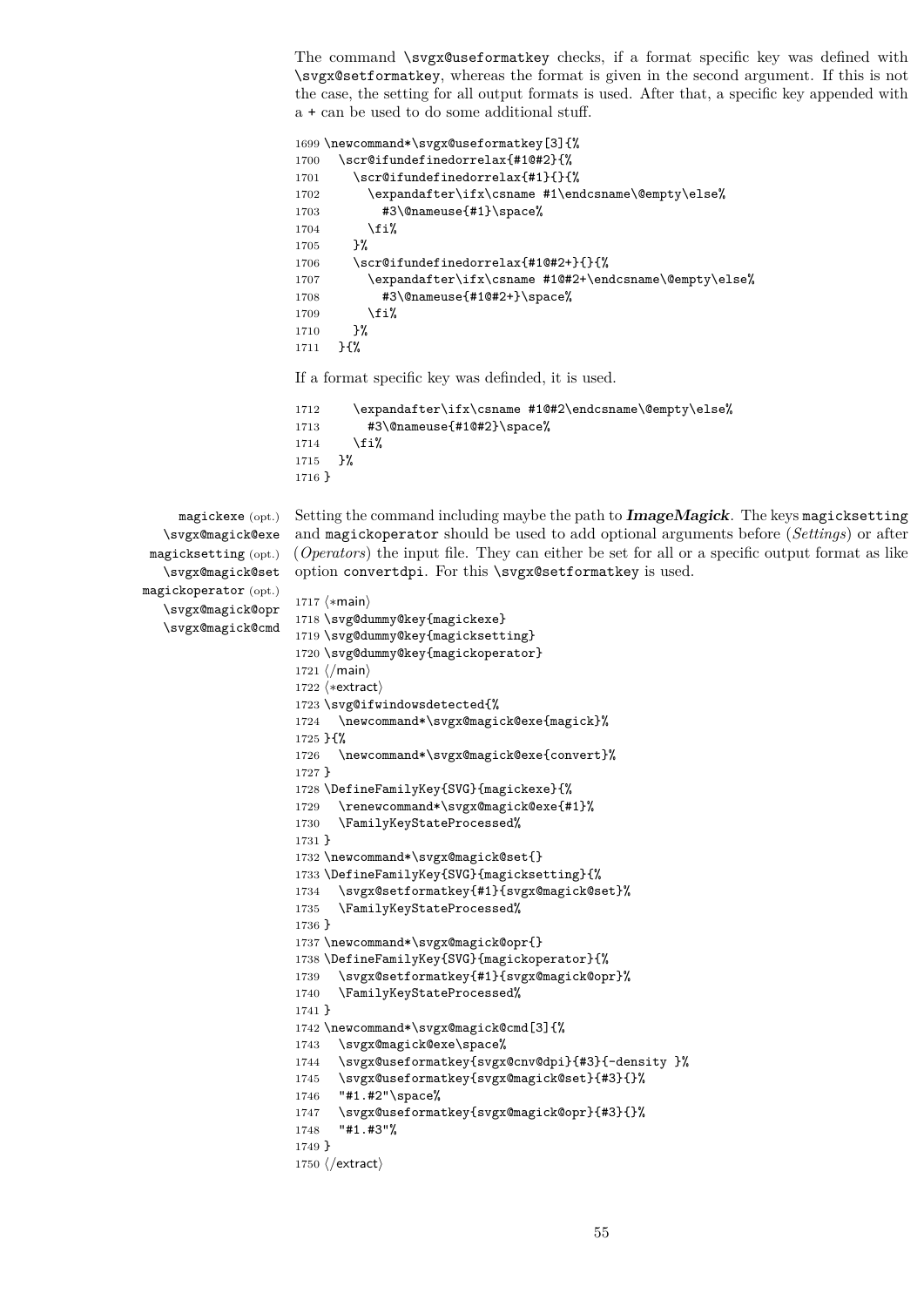gsexe (opt.) \svgx@gs@exe gsopt (opt.) \svgx@gs@opt gsdevice (opt.) \svgx@gs@device \svgx@gs@cmd Options to set the command including maybe the path to **Ghostscript**. As **Ghostscript** needs a specific device defined for different output formats, the option gsdevice can be used. It can either be set for all or a specific output format just like gsopt in the same manner like option convertdpi. 1751 (\*main) \svg@dummy@key{gsexe} \svg@dummy@key{gsopt} \svg@dummy@key{gsdevice} 1755  $\langle$ /main $\rangle$ 1756 (\*extract) \svg@ifwindowsdetected{% \newcommand\*\svgx@gs@exe{gswin64c}% }{% \newcommand\*\svgx@gs@exe{gs}% } \DefineFamilyKey{SVG}{gsexe}{% \renewcommand\*\svgx@gs@exe{#1}% \FamilyKeyStateProcessed% } \newcommand\*\svgx@gs@opt{} \DefineFamilyKey{SVG}{gsopt}{% \svgx@setformatkey{#1}{svgx@gs@opt}% \FamilyKeyStateProcessed% } \newcommand\*\svgx@gs@device{} \DefineFamilyKey{SVG}{gsdevice}{% \svgx@setformatkey{#1}{svgx@gs@device}% \FamilyKeyStateProcessed% } \newcommand\*\svgx@gs@cmd[3]{% \svgx@gs@exe\space-dSAFER -dBATCH -dNOPAUSE\space% \svgx@useformatkey{svgx@gs@device}{#3}{-sDEVICE=}% \svgx@useformatkey{svgx@cnv@dpi}{#3}{-r}% \svgx@useformatkey{svgx@gs@opt}{#3}{}%

- -sOutputFile="#1.#3"\space"#1.#2"%
- } 1783  $\langle$ /extract $\rangle$

## **C.1.3. Setting output folder**

| $\mathtt{extractpath}$ (opt.) | The option extract path controls, in which folder the results both of the extraction as well |
|-------------------------------|----------------------------------------------------------------------------------------------|
| path (opt.)                   | as the conversion of <b>ImageMagick</b> or <b>Ghostscript</b> will be located.               |
| \svgx@out@path                |                                                                                              |
|                               | 1784 $\langle \ast \text{main} \rangle$                                                      |
|                               | 1785 \svg@dummy@key{extractpath}                                                             |
|                               | 1786 \svg@dummy@key{path}                                                                    |
|                               | $1787 \; \langle / \text{main} \rangle$                                                      |
|                               | $1788$ $\langle$ *extract $\rangle$                                                          |
|                               | 1789 \newcommand*\svgx@out@path{}                                                            |
|                               | 1790 \DefineFamilyKey{SVG}{extractpath}{%                                                    |
|                               | \svg@sanitize@dq\svg@tempb{#1}%<br>1791                                                      |
|                               | \FamilySetNumerical{SVG}{extractpath}{svg@tempa}{%<br>1792                                   |
|                               | $\{sygpath\}(0), \{sygdir\}(0),\%$<br>1793                                                   |
|                               | {svgsubpath}{1}, {svgsubdir}{1},%<br>1794                                                    |
|                               | ${basepath}{2}, {basedir}{2}, {jobpath}{2}, {jobobdir}{2},$<br>1795                          |
|                               | ${base subpath}{3}, {base subdir}{3}, {job subpath}{3}, {job subpath}{3}$<br>1796            |
|                               | }{\svg@tempb}%<br>1797                                                                       |
|                               | \ifx\FamilyKeyState\FamilyKeyStateProcessed%<br>1798                                         |
|                               | \ifcase\svg@tempa\relax% svgpath<br>1799                                                     |
|                               | \renewcommand*\svgx@out@path{\svg@file@path}%<br>1800                                        |
|                               | \or% svgsubpath<br>1801                                                                      |
|                               | \renewcommand*\svgx@out@path{\svg@file@path svg-extract/}%<br>1802                           |
|                               | \or% basepath<br>1803                                                                        |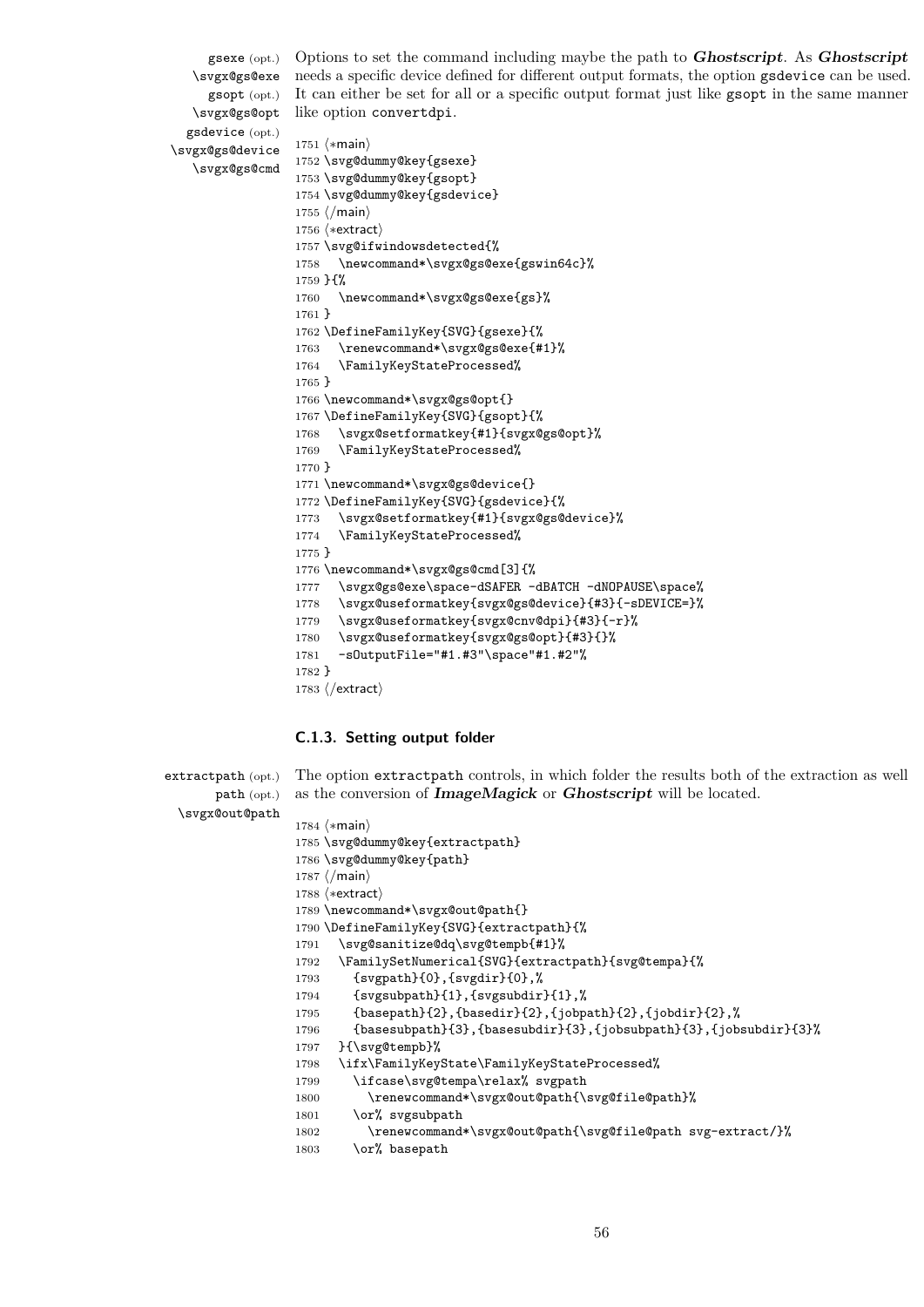```
1804 \renewcommand*\svgx@out@path{./}%
                       1805 \or% basesubpath
                       1806 \renewcommand*\svgx@out@path{./svg-extract/}%
                       1807 \fi%
                       1808 \else%
                       1809 \edef\svgx@out@path{\svg@tempb}%
                       1810 \svg@normalize@path{\svgx@out@path}%
                       1811 \FamilyKeyStateProcessed%
                       1812 \fi%
                       1813 }
                       1814 \DefineFamilyKey{SVG}{path}{%
                       1815 \svg@deprecated@key[svg-extract]{path=#1}{extractpath=#1}%
                       1816 }
                       1817 (/extract)
     extractname (opt.)
            name (opt.)
       \svgx@out@name
     \if@svgx@out@sec
svgx@out@count (counter)
        \svgx@out@sec
                       With option extractname the name of the extracted and maybe converted file itself can be
                       changed.
                       1818 \langle \ast \text{main} \rangle1819 \svg@dummy@key{extractname}
                       1820 \svg@dummy@key{name}
                       1821 \langle /main \rangle1822 (*extract)
                       1823 \newcommand*\svgx@out@name{}
                       1824 \newif\if@svgx@out@sec
                       1825 \newcounter{svgx@out@count}
                       1826 \newcommand*\svgx@out@sec{unknown}
                       1827 \DefineFamilyKey{SVG}{extractname}{%
                       1828 \svg@quotes@remove[{#1}]{\svg@tempb}%
                       1829 \FamilySetNumerical{SVG}{extractname}{svg@tempa}{%
                       1830 {filename}{0},{name}{0},%
                       1831 {filenamenumbered}{1},{namenumbered}{1},%
                       1832 {numberedfilename}{1},{numberedname}{1},%
                       1833 {numbered}{2},{section}{2},{numberedsection}{2},{sectionnumbered}{2}%
                       1834 }{\svg@tempb}%
                       1835 \@svgx@out@secfalse%
                       1836 \ifx\FamilyKeyState\FamilyKeyStateProcessed%
                       1837 \ifcase\svg@tempa\relax% filename
                       1838 \renewcommand*\svgx@out@name{\svg@out@name-extract}%
                       1839 \or% filenamenumbered
                       1840 \renewcommand*\svgx@out@name{\the\value{svgx@out@count}-\svg@out@name}%
                       1841 \or% numbered
                       1842 \renewcommand*\svgx@out@name{\the\value{svgx@out@count}-\svgx@out@sec}%
                       1843 \@svgx@out@sectrue%
                       1844 \fi%
                       1845 \else%
                       1846 \if@svg@quotes@found%
                       1847 \edef\svgx@out@name{"\svg@tempb"}%
                       1848 \else%
                       1849 \edef\svgx@out@name{\svg@tempb}%
                       1850 \, \text{Vf} i
                       1851 \FamilyKeyStateProcessed%
                       1852 \fi%
                       1853 }
                       1854 \DefineFamilyKey{SVG}{name}{%
                       1855 \svg@deprecated@key[svg-extract]{name=#1}{extractname=#1}%
                       1856 }
                       1857 \langle/extract\rangle
```
#### **C.1.4. Options for the extraction of graphics**

extractwidth (opt.) For graphic extraction, the given settings regarding the size for inclusion can be overwritten with these options. Using  $\text{relax}$  as value leads to resetting an option as unset, regardless of

\svgx@param@width extractheight (opt.) \svgx@param@width extractdistort (opt.) extractkeepaspectratio (opt.) \svgx@param@distort extractscale (opt.) \svgx@param@scale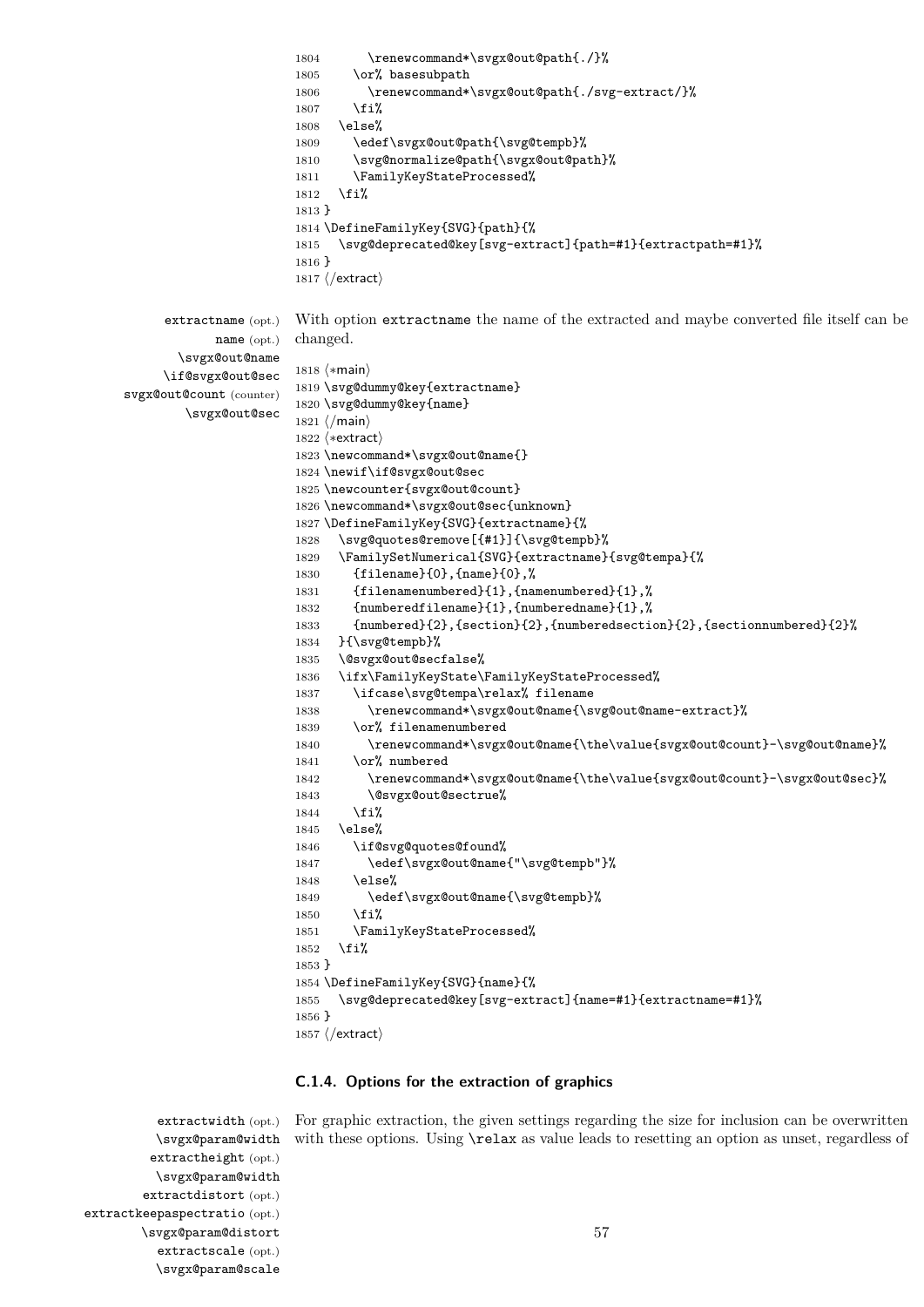what was previously given. The value inherit means, that the actual option for including is used for extraction as well. This is the default setting.

```
1858 \langle ∗main \rangle1859 \svg@dummy@key{extractwidth}
1860 \svg@dummy@key{extractheight}
1861 \svg@dummy@key{extractdistort}
1862 \svg@dummy@key{extractkeepaspectratio}
1863 \svg@dummy@key{extractscale}
1864 \langle/main\rangle1865 (*extract)
1866 \newcommand*\svgx@param@width{\svg@param@width}
1867 \DefineFamilyKey{SVG}{extractwidth}{%
1868 \FamilyKeyStateUnknownValue%
1869 \svg@ifvalueisrelax{#1}{%
1870 \renewcommand*\svgx@param@width{\z@}%
1871 \FamilyKeyStateProcessed%
1872 }{%
1873 \Ifstr{#1}{inherit}{%
1874 \renewcommand*\svgx@param@width{\svg@param@width}%
1875 \FamilyKeyStateProcessed%
1876 }{%
1877 \FamilySetLengthMacro{SVG}{extractwidth}{\svgx@param@width}{#1}%
1878 \ifx\FamilyKeyState\FamilyKeyStateProcessed%
1879 \ifdim\svgx@param@width<\z@\relax%
1880 \FamilyKeyStateUnknownValue%
1881 \fi%
1882 \fi%
1883 }%
1884 }%
1885 }
1886 \newcommand*\svgx@param@height{\svg@param@height}
1887 \DefineFamilyKey{SVG}{extractheight}{%
1888 \FamilyKeyStateUnknownValue%
1889 \svg@ifvalueisrelax{#1}{%
1890 \renewcommand*\svgx@param@height{\z@}%
1891 \FamilyKeyStateProcessed%
1892 }{%
1893 \Ifstr{#1}{inherit}{%
1894 \renewcommand*\svgx@param@height{\svg@param@height}%
1895 \FamilyKeyStateProcessed%
1896 }{%
1897 \FamilySetLengthMacro{SVG}{extractheight}{\svgx@param@height}{#1}%
1898 \ifx\FamilyKeyState\FamilyKeyStateProcessed%
1899 \ifdim\svgx@param@height<\z@\relax%
1900 \FamilyKeyStateUnknownValue%
1901 \quad \lambda \text{fi}%
1902 \fi%<br>1903 }%
1903
1904 }%
1905 }
1906 \newif\if@svgx@param@distort
1907 \DefineFamilyKey{SVG}{extractdistort}[true]{%
1908 \FamilyKeyStateUnknownValue%
1909 \svg@ifvalueisrelax{#1}{%
1910 \@svgx@param@distortfalse%
1911 \FamilyKeyStateProcessed%
1912 }{%
1913 \Ifstr{#1}{inherit}{%
1914 \renewcommand*\if@svgx@param@distort{\if@svg@param@distort}%
1915 \FamilyKeyStateProcessed%
1916 }{%
1917 \FamilySetBool{SVG}{extractdistort}{@svgx@param@distort}{#1}%
1918 }%
1919 }%
1920 }
```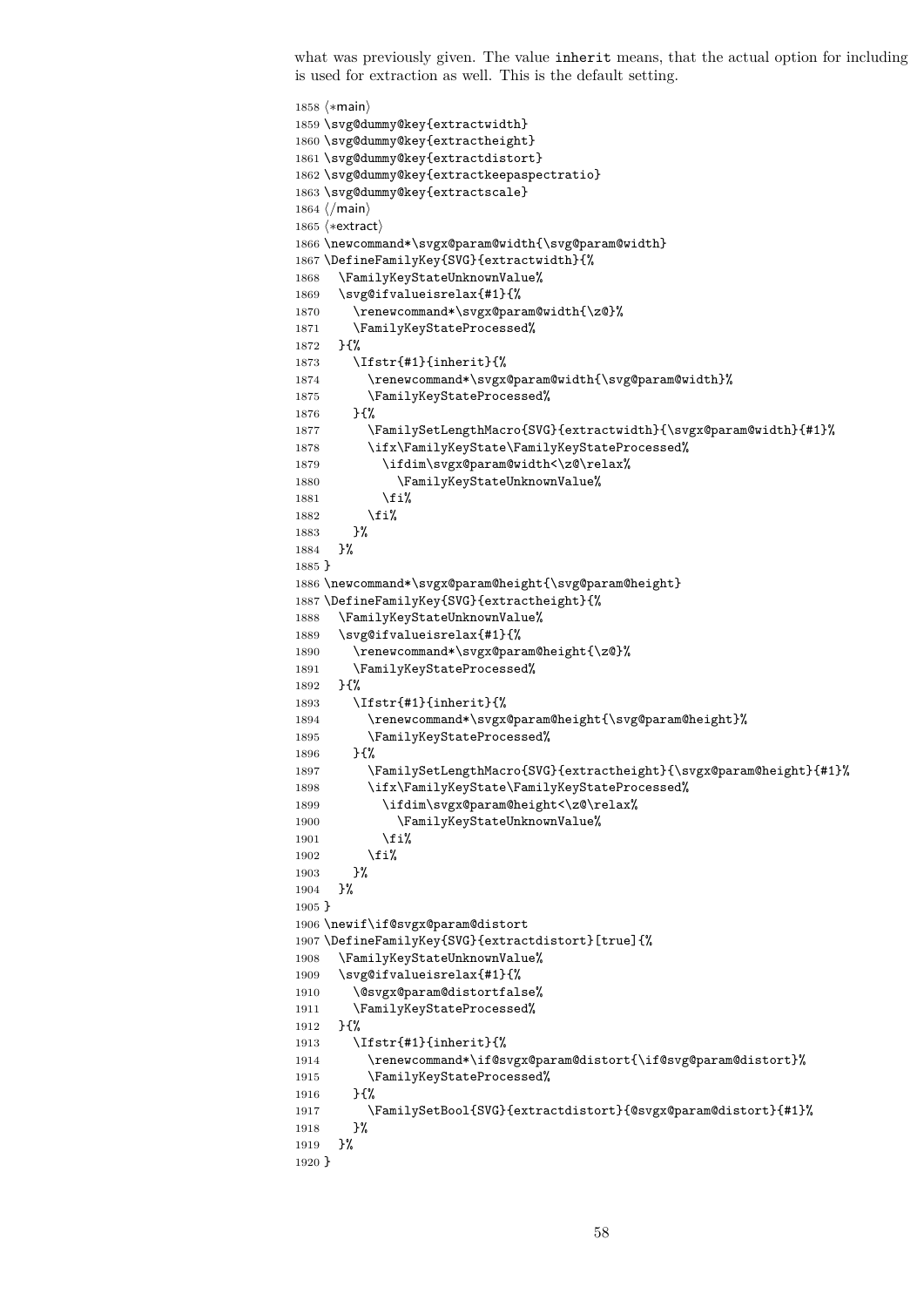```
1921 \DefineFamilyKey{SVG}{extractkeepaspectratio}[true]{%
                   1922 \FamilySetBool{SVG}{extractkeepaspectratio}{@svg@tempswa}{#1}%
                   1923 \ifx\FamilyKeyState\FamilyKeyStateProcessed%
                   1924 \if@svg@tempswa%
                   1925 \FamilyOptions{SVG}{extractdistort=false}%
                   1926 \else%
                   1927 \FamilyOptions{SVG}{extractdistort=true}%
                   1928 \fi%
                   1929 \else%
                   1930 \FamilyOptions{SVG}{extractdistort=#1}%<br>1931 \fi%
                         \frac{1}{2}1932 }
                   1933 \newcommand*\svgx@param@scale{\svg@param@scale}
                   1934 \DefineFamilyKey{SVG}{extractscale}{%
                   1935 \FamilyKeyStateUnknownValue%
                   1936 \svg@ifvalueisrelax{#1}{%
                   1937 \renewcommand*\svgx@param@scale{1}%
                   1938 \FamilyKeyStateProcessed%
                   1939 }{%
                   1940 \Ifstr{#1}{inherit}{%
                   1941 \renewcommand*\svgx@param@scale{\svg@param@scale}%
                   1942 \FamilyKeyStateProcessed%
                   1943 }{%
                   1944 \Ifisdimension{#1\p@}{%
                   1945 \ifdim\dimexpr#1\p@\relax>\z@\relax%
                   1946 \renewcommand*\svgx@param@scale{#1}%
                   1947 \FamilyKeyStateProcessed%
                   1948 \overrightarrow{12}1949 }{}%
                   1950 }?
                   1951 }%
                   1952 }
                   1953 (/extract)
extractpretex (opt.)
\svgx@param@pretex
extractapptex (opt.)
\svgx@param@apptex
extractpostex (opt.)
                   The similar hooks for executing code right before or after the graphic extraction.
                   1954 (*main)
                   1955 \svg@dummy@key{extractpretex}
                   1956 \svg@dummy@key{extractapptex}
                   1957 \svg@dummy@key{extractpostex}
                   1958 \langle/main\rangle1959 (*extract)
                   1960 \newcommand*\svgx@param@pretex{\svg@param@pretex}
                   1961 \DefineFamilyKey{SVG}{extractpretex}{%
                   1962 \svg@ifvalueisrelax{#1}{%
                   1963 \let\svgx@param@pretex\relax%
                   1964 }{%
                   1965 \Ifstr{#1}{inherit}{%
                   1966 \renewcommand*\svgx@param@pretex{\svg@param@pretex}%
                   1967 }{%
                   1968 \renewcommand*\svgx@param@pretex{#1}%
                   1969 }%
                   1970 }%
                   1971 \FamilyKeyStateProcessed%
                   1972 }
                   1973 \newcommand*\svgx@param@apptex{\svg@param@apptex}
                   1974 \DefineFamilyKey{SVG}{extractapptex}{%
                   1975 \svg@ifvalueisrelax{#1}{%
                   1976 \let\svgx@param@apptex\relax%
                   1977 }{%
                   1978 \Ifstr{#1}{inherit}{%
                   1979 \renewcommand*\svgx@param@apptex{\svg@param@apptex}%
                   1980 75%1981 \renewcommand*\svgx@param@apptex{#1}%
                   1982 }%
```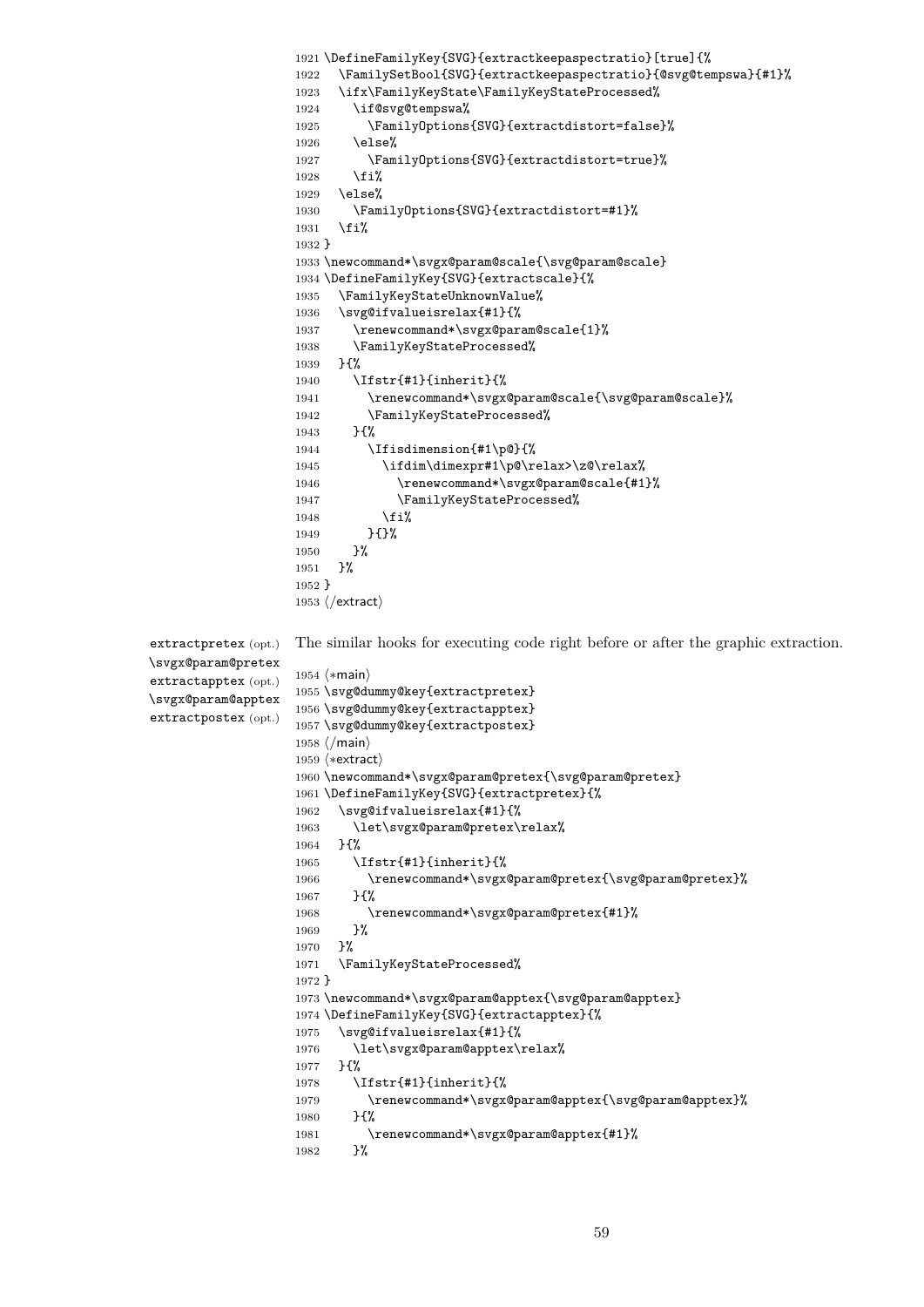1983 }% 1984 \FamilyKeyStateProcessed% 1985 } 1986 \DefineFamilyKey{SVG}{extractpostex}{% 1987 \svg@deprecated@key[svg-extract]{extractpostex=#1}{extractapptex=#1}% 1988 } 1989  $\langle$ /extract $\rangle$ 

#### **C.1.5. Miscellaneous options**

clean (opt.) clear (opt.) \svgx@clean be given. With option clean files generated during the extraction process can be deleted. Setting true will remove all files, false won't clear any file. Additionally, a specific file list of suffixes can

```
1990 (*main)
               1991 \svg@dummy@key[true]{clean}
               1992 \svg@dummy@key[true]{clear}
               1993 \langle/main)
               1994 \langle*extract\rangle1995 \newcommand*\svgx@clean{}
               1996 \DefineFamilyKey{SVG}{clean}[true]{%
               1997 \FamilySetBool{SVG}{clean}{@svg@tempswa}{#1}%
               1998 \ifx\FamilyKeyState\FamilyKeyStateProcessed%
               1999 \if@svg@tempswa%
              2000 \renewcommand*\svgx@clean{log,aux,dvi,out,ps,eps,pdf,\svgx@latex@ext}%
              2001 \else%
              2002 \renewcommand*\svgx@clean{}%
               2003 \fi%
               2004 \else%
               2005 \renewcommand*\svgx@clean{#1}%
              2006 \FamilyKeyStateProcessed%
              2007 \fi%
              2008 }
              2009 \DefineFamilyKey{SVG}{clear}[true]{\FamilyOptions{SVG}{clean=#1}}
              2010 \langle/extract\rangleexclude (opt.) If it is desired not to include but only extract graphics with package svg-extract, option
               exclude can be used.
              2011 \langle *main \rangle2012 \svg@dummy@key[true]{exclude}
               2013 \langle/main\rangle
```

```
2014 (*extract)
2015 \DefineFamilyKey{SVG}{exclude}[true]{%
2016 \FamilySetBool{SVG}{exclude}{@svg@tempswa}{#1}%
2017 \ifx\FamilyKeyState\FamilyKeyStateProcessed%
2018 \if@svg@tempswa%
2019 \renewcommand*\svg@input[2][]{%
2020 \if@svgx@run\else%
2021 \PackageWarning{svg-extract}{%
2022 The image '##2' was\MessageBreak%
2023 neither extracted nor included%
2024 }%
2025 \overline{\forall}2026 }%
2027 \else%
2028 \renewcommand*\svg@input{\svg@@input}%
2029 \fi%
2030 \overline{\text{if}}2031 }
2032 (/extract)
```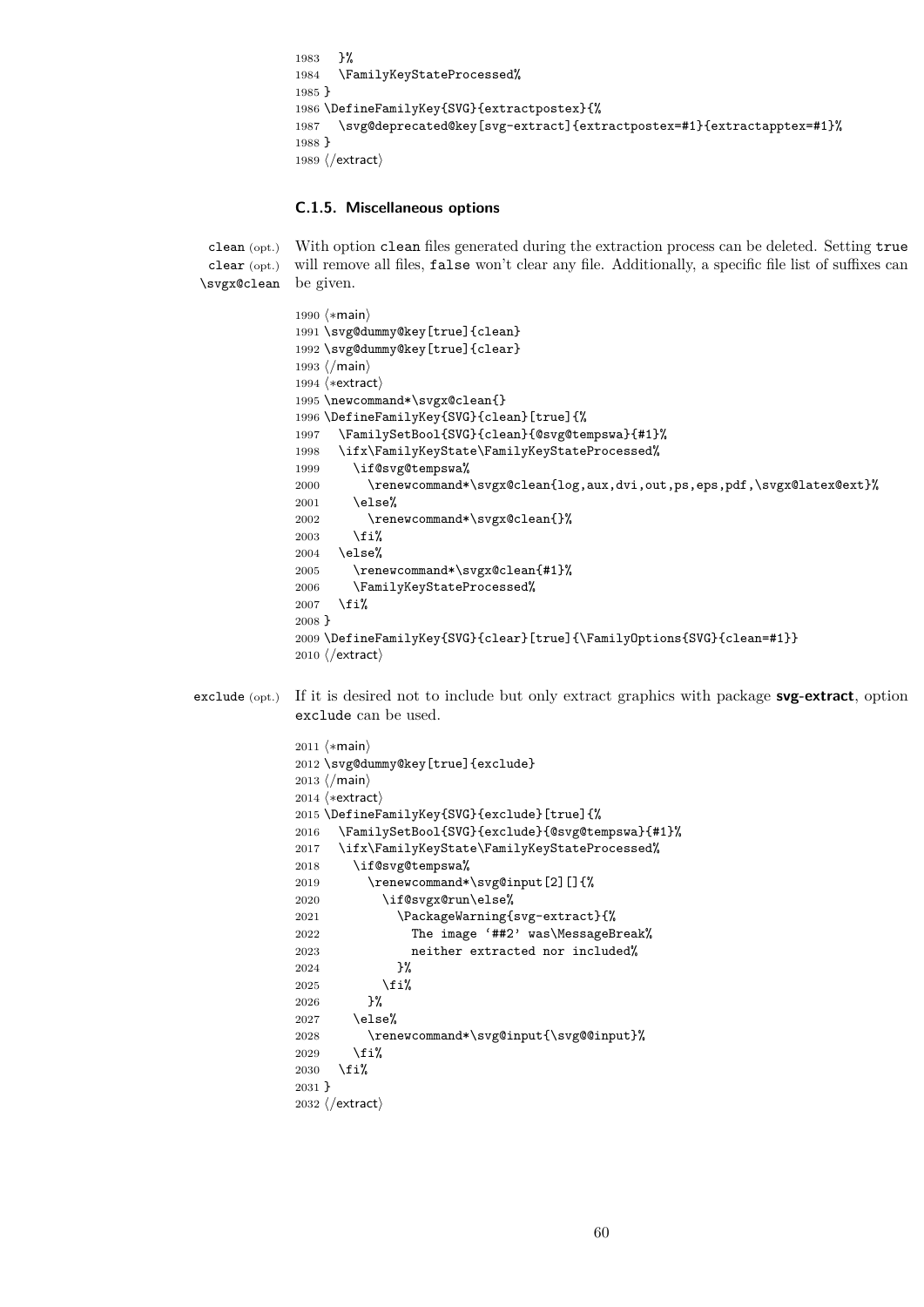# **C.2. User commands**

\includesvg extract (param.) extractpreamble (param.) extractformat (param.) extractwidth (param.) extractheight (param.) extractdistort (param.) extractscale (param.) extractangle (param.) extractpretex (param.) extractapptex (param.) extractruns (param.) latexexe (param.) latexopt (param.) latexext (param.) dvipsopt (param.) pstoepsopt (param.) pstopdfopt (param.) pdftoepsopt (param.) pdftopsopt (param.) convert (param.) convertformat (param.) convertdpi (param.) magicksetting (param.) magickoperator (param.) \svghidepreamblestart \svghid**@pPPamDleend** gsdevice (param.) clean (param.) exclude (param.) \includeinkscape extract (param.) extractpreamble (param.) extractformat (param.) extractwidth (param.) extractheight (param.) extractdistort (param.) extractscale (param.) extractangle (param.) extractpretex (param.) extractapptex (param.) extractruns (param.) latexexe (param.) latexopt (param.) latexext (param.) dvipsopt (param.) The parameters angle and origin are defined as pendants to the keys provided by \includegraphics. 2033 (\*extract) 2034 \newcommand\*\svgx@param@angle{0} 2035 \svg@local@param@def{% 2036 \DefineFamilyKey[.param]{SVG}{extractangle}{% 2037 \FamilyKeyStateUnknownValue% 2038 \svg@ifvalueisrelax{#1}{% 2039 \renewcommand\*\svgx@param@angle{0}% 2040 \FamilyKeyStateProcessed% 2041 }{% 2042 \Ifstr{#1}{inherit}{% 2043 \renewcommand\*\svgx@param@angle{\svg@param@angle}% 2044 \FamilyKeyStateProcessed% 2045 }{% 2046 \Ifisdimension{#1\p@}{% 2047 \renewcommand\*\svgx@param@angle{#1}% 2048 \FamilyKeyStateProcessed% 2049 }{}% 2050 }%  $2051$  }% 2052 }% 2053 } 2054  $\langle$ /extract $\rangle$ Some dummys for package **svg**. 2055  $\langle \ast \text{main} \rangle$ 2056 \newcommand\*\svghidepreamblestart{% 2057 \PackageWarning{svg}{% 2058 The macro '\string\svghidepreamblestart' is only meant\MessageBreak% 2059 to be used together with package 'svg-extract'. \MessageBreak% 2060 Nevertheless, nothing will happen% 2061 }% 2062 } 2063 \newcommand\*\svghidepreambleend{% 2064 \PackageWarning{svg}{% 2065 The macro '\string\svghidepreambleend' is only meant\MessageBreak% 2066 to be used together with package 'svg-extract'. \MessageBreak% 2067 Nevertheless, nothing will happen% 2068 }% 2069 } 2070  $\langle$ /main $\rangle$ These two macros can be used to hide some parts of the preamble during reading the preamble of the main document.

```
pstoepsopt (param.)
 pstopdfopt (param.)
pdftoepsopt (param.)
                       2071 (*extract)
                       2072 \let\svghidepreamblestart\relax
                       2073 \let\svghidepreambleend\relax
                       2074 \langle/extract\rangle
```
## **C.3. Auxiliary macros**

pdftopsopt (param.) convert (param.) convertformat (param.) convertdpi (param.) magicksetting (param.) magickoperator (param.)

gsopt (param.)

The macro  $\succeq$   $\searrow$  The macro  $\searrow$  The actual job of both extracting and converting independent graphic files. Since it is necessary to run it with --shell-escape enabled, the command raises a warning if it is not activated. Afterwards, the package is finished.

```
gsdevice (param.)
   clean (param.)
 exclude (param.)
                     2075 (*main)
                     2076 \newcommand*\svg@extract[1]{}
                    2077 \langle/main\rangle
```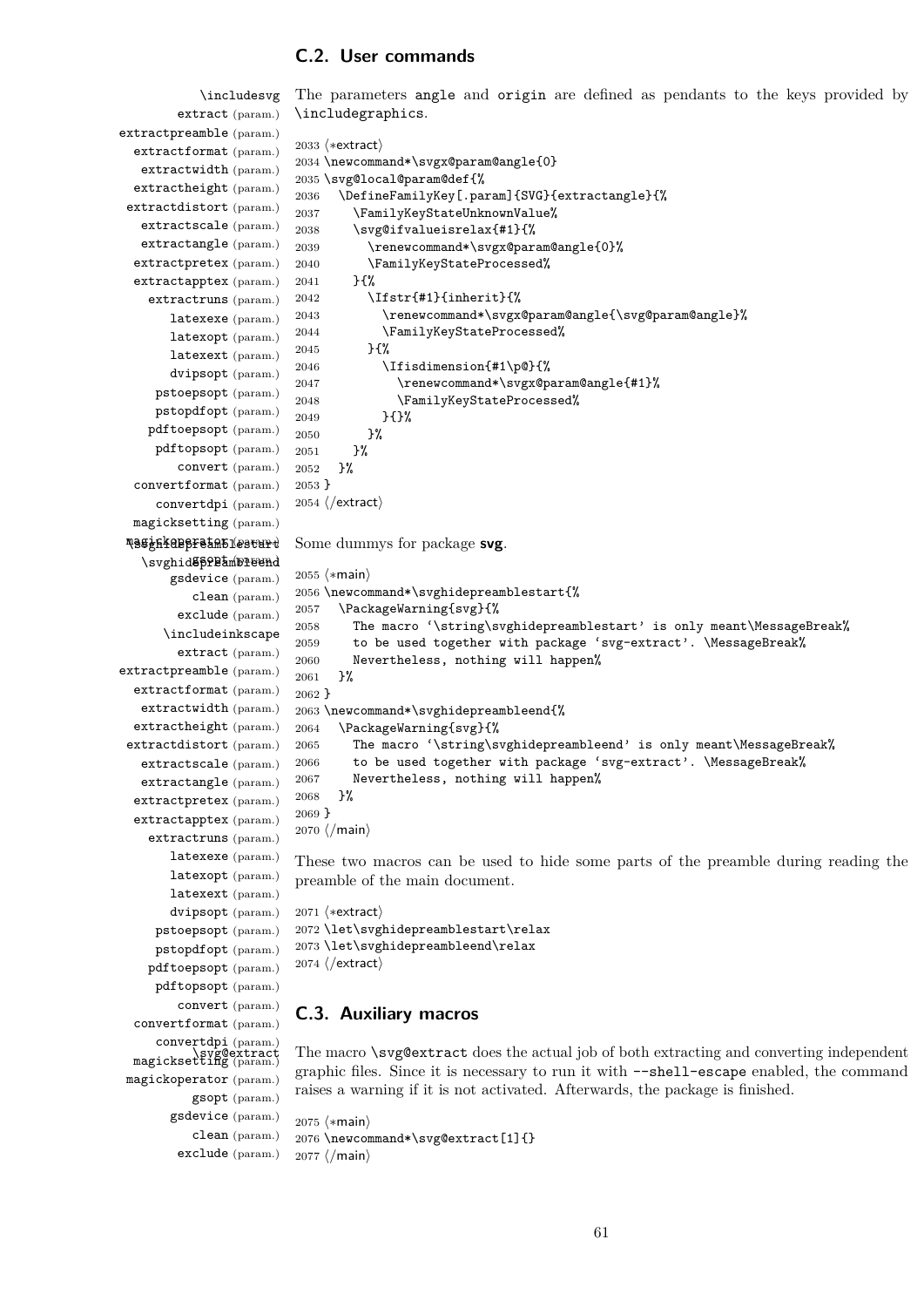```
2078 (*extract)
                        2079 \ifnum\pdf@shellescape=\@ne\relax\else%
                        2080 \renewcommand*\svg@extract[1]{%
                        2081 \if@svgx@run%
                        2082 \begingroup%
                        2083 \edef\svg@tempa{#1}%
                        2084 \svg@quotes@remove{\svg@tempa}%
                        2085 \PackageWarning{svg-extract}{%
                        2086 You didn't enable 'shell escape' (or 'write18')\MessageBreak%
                        2087 so it wasn't possible to run the extraction for\MessageBreak%
                        2088 file '\svg@tempa'\MessageBreak%
                        2089 }%
                        2090 \endgroup%
                        2091 \overline{if'_s}2092 }%
                        2093 \expandafter\endinput%
                        2094 \fi
                        2095 \langle/extract\rangle\svgx@stream@in
       \svgx@read@line
      \svgx@stream@out
\if@svgx@preamble@write
                        Both an input stream and an output stream are necessary for this as well as a token register,
                        which is used to store all commands which should be executed on shell.
                        2096 \newread\svgx@stream@in
                        2097 \newcommand*\svgx@read@line{}
                        2098 \newwrite\svgx@stream@out
                        2099 \newif\if@svgx@preamble@write
          \svg@extract If flag --shell-escape is enabled, the command is defined with its intended functionality.
                        It runs all necessary processes to extract and convert graphic files.
                        2100 \renewcommand*\svg@extract[1]{%
                        If option extract is enabled. . .
                        2101 \if@svgx@run%
                        . . . the macro \svgx@get@out@sec is used to get the current level numbering within the
                        document and the counter for extracted graphics is stepped. After that, a separate auxiliary
                        LATEX file is created for extracting independent graphic files. The macro \svgx@get@out@sec
                        is used to get the current level numbering within the document. The specified preamble is
                        read for this task, if it exists. It is first searched in the same folder as the SVG file and if it
                        wasn't found, in any other valid folder for SVG files.
                        2102 \if@svgx@out@sec%
                        2103 \svgx@get@out@sec%
                        2104 \fi%
                        2105 \stepcounter{svgx@out@count}%
                        2106 \begingroup%
                        2107 \def\svg@tempa##1.##2\@nil{%
                        2108 \IfArgIsEmpty{##2}{\edef\svgx@preamble{##1.\svgx@latex@ext}}{}%
                        2109 }%
                        2110 \expandafter\svg@tempa\svgx@preamble.\@nil%
                        2111 \IfFileExists{\svg@file@path\svgx@preamble}{%
                        2112 \@svg@file@foundtrue%
                        2113 }{%
                        2114 \svg@get@path[]{\svgx@preamble}{\svg@out@path}%
                        2115 \def\svg@tempa####1.####2\@nil{%
                        2116 \edef\svgx@preamble{\svg@file@name.####2}%
                        2117 }%
                        2118 \expandafter\svg@tempa\svgx@preamble\@nil%
```

```
2119 }%
2120 \edef\svg@tempa{%
```

```
2121 \endgroup%
2122 \if@svg@file@found%
```

```
2123 \ifx\svg@file@path\@empty%
```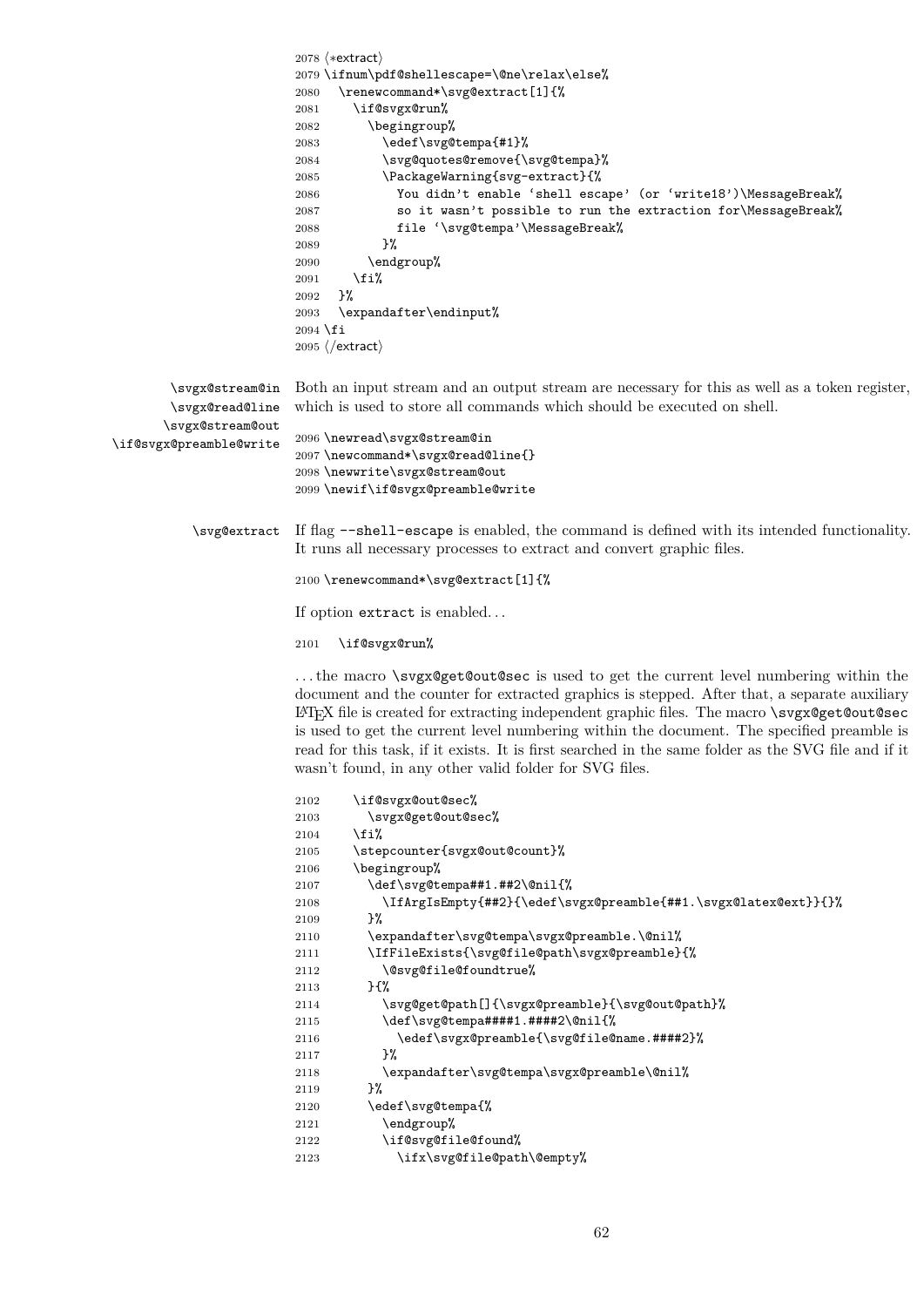| 2124 | \def\noexpand\svgx@preamble{./\svgx@preamble}%                 |
|------|----------------------------------------------------------------|
| 2125 | \else%                                                         |
| 2126 | \def\noexpand\svgx@preamble{\svg@file@path\svgx@preamble}%     |
| 2127 | \fi%                                                           |
| 2128 | \fi%                                                           |
| 2129 | ጉ%                                                             |
| 2130 | \svg@tempa%                                                    |
| 2131 | \begingroup%                                                   |
| 2132 | \endlinechar=\m@ne%                                            |
| 2133 | \IfFileExists{\svgx@preamble}{%                                |
| 2134 | \PackageInfo{svg-extract}{%                                    |
| 2135 | The preamble file '\svgx@preamble'\MessageBreak%               |
| 2136 | is used for the generation of the auxiliary file\MessageBreak% |
| 2137 | '\svgx@out@name.\svgx@latex@ext'%                              |
| 2138 | }%                                                             |

The catcodes for # need to be changed to prevent doubling when reading the line.

| 2139 | \catcode'\#=12\relax%                                              |
|------|--------------------------------------------------------------------|
| 2140 | \immediate\openout\svgx@stream@out=\svgx@out@name.\svgx@latex@ext% |
| 2141 | \immediate\openin\svgx@stream@in=\svgx@preamble%                   |
| 2142 | \@svg@tempswatrue%                                                 |
| 2143 | \@svgx@preamble@writetrue%                                         |
| 2144 | \def\svgx@read@line{}%                                             |

The given preamble file is read line by line and written to the separate auxiliary LATEX file \svgx@out@name.\svgx@latex@ext via the output stream.

| 2145 | \@whilesw\if@svg@tempswa\fi{%                     |
|------|---------------------------------------------------|
| 2146 | \immediate\read\svgx@stream@in to\svgx@read@line% |
| 2147 | \ifx\svgx@read@line\@empty%                       |
| 2148 | \ifeof\svgx@stream@in\@svg@tempswafalse\fi%       |
| 2149 | \else%                                            |

With \svghidepreamblestart and \svghidepreambleend it is possible for the user to omit certain parts of the preamble. Therefor the two macros \svgx@read@preamble@till and \svgx@read@preamble@from are toggling the switch \if@svgx@preamble@write

| 2150 | \svgx@read@preamble@till{\svghidepreamblestart}{}% |
|------|----------------------------------------------------|
| 2151 | \svgx@read@preamble@from{\svghidepreambleend}{}%   |

If the desired end of the preamble (\svgx@endpreamble) was found, the readout is terminated by switching \if@svg@tempswa to false.

| 2152 | \svgx@read@preamble@till{\svgx@endpreamble}{\@svg@tempswafalse}% |
|------|------------------------------------------------------------------|
| 2153 | \if@svgx@preamble@write%                                         |

During the readout process, it is searched with \svgx@documentclass for the appearance of \documentclass and \if@svgx@classfound is set to true if it was found.

| 2154 | \if@svgx@classfound\else%                         |
|------|---------------------------------------------------|
| 2155 | \expandafter\svgx@documentclass%                  |
| 2156 | \svgx@read@line\documentclass\documentclass\@nil% |
| 2157 | ∖fi%                                              |

Writing out the—maybe manipulated—read in line.

| 2158 | \ifx\svgx@read@line\@empty\else%          |
|------|-------------------------------------------|
| 2159 | \immediate\write\svgx@stream@out{%        |
| 2160 | \unexpanded\expandafter{\svgx@read@line}% |
| 2161 | }‰                                        |
| 2162 | \fi%                                      |
| 2163 | \fi%                                      |
| 2164 | \fi%                                      |
| 2165 | ን%                                        |
| 2166 | \immediate\closein\svgx@stream@in%        |
| 2167 | \immediate\closeout\svgx@stream@out%      |
| 2168 | \catcode'\#=6\relax%                      |
|      |                                           |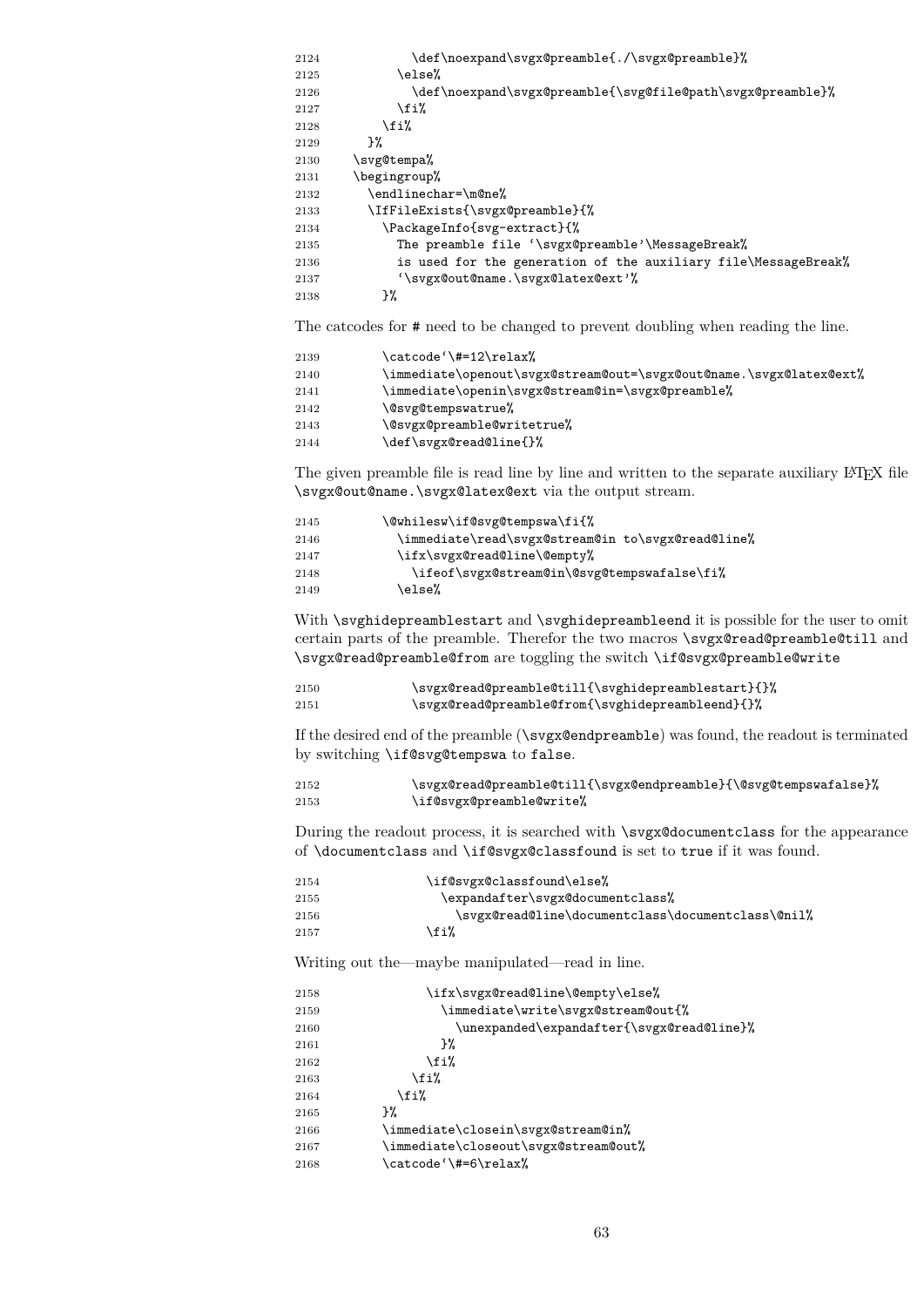Once the separate auxiliary LATEX file is written, it is read in again and its content is stored in \svg@tempa, since it is necessary to prepend some stuff to the preamble, for example a maybe not existent document class.

| 2169 | \immediate\openin\svgx@stream@in=\svgx@out@name.\svgx@latex@ext% |
|------|------------------------------------------------------------------|
| 2170 | \def\svg@tempa{}%                                                |
| 2171 | \loop\unless\ifeof\svgx@stream@in%                               |
| 2172 | \readline\svgx@stream@in to\svgx@read@line%                      |
| 2173 | \ifx\svgx@read@line\@empty\else%                                 |
| 2174 | \edef\svg@tempa{%                                                |
| 2175 | \unexpanded\expandafter{\svg@tempa}%                             |
| 2176 | \unexpanded\expandafter{\svgx@read@line}^^J%                     |
| 2177 | }‰                                                               |
| 2178 | \fi%                                                             |
| 2179 | $\verb \repeat '$                                                |
| 2180 | \immediate\closein\svgx@stream@in%                               |
| 2181 | ን {%                                                             |

If a file was given that doesn't exist, a warning is issued.

| 2182 | \svg@quotes@remove{\svgx@preamble}%              |
|------|--------------------------------------------------|
| 2183 | \ifx\svgx@preamble\@empty\else%                  |
| 2184 | \PackageWarning{svg-extract}{%                   |
| 2185 | The preamble file '\svgx@preamble'\MessageBreak% |
| 2186 | does not exist%                                  |
| 2187 | ን%                                               |
| 2188 | \fi%                                             |
| 2189 | \def\svg@tempa{}%                                |
| 2190 | }%                                               |

After the preamble was read in and stored in  $\simeq$   $\epsilon$  and  $\epsilon$  are separate auxiliary LATEX file is written again. Some information are written right at the beginning of the file.

| 2191 | \immediate\openout\svgx@stream@out=\svgx@out@name.\svgx@latex@ext%       |
|------|--------------------------------------------------------------------------|
| 2192 | \immediate\write\svgx@stream@out{%                                       |
| 2193 | \@percentchar\@percentchar\space This file was generated by package      |
| 2194 | 'svg-extract' <sup>--</sup> J%                                           |
| 2195 | \@percentchar\@percentchar\space from source '\jobname'^^J%              |
| 2196 | \@percentchar\@percentchar\space It's intended to be compiled with       |
| 2197 | '\svgx@latex@exe\ifx\svgx@latex@opt\@empty\else\space\svgx@latex@opt\fi' |
| 2198 | ኑ%                                                                       |

With the intention of passing the correct paper dimensions, the calculating of the paper size is executed with \AtBeginDocument even before the document class, so that this is definitely the first thing to happen at the beginning of the document. Additionally, it is ensured that the \special command is definitely used with the correct paper size, when creating a DVI file.

| 2199 | \immediate\write\svgx@stream@out{%                    |
|------|-------------------------------------------------------|
| 2200 | \string\AtBeginDocument{\@percentchar^^J%             |
| 2201 | \space\space\string\svgxsetpapersize\@percentchar^^J% |
| 2202 | \ifxetex\else\ifpdf\else%                             |
| 2203 | \space\space\string\AtBeginDvi{\string\special{%      |
| 2204 | papersize=\string\the\string\paperwidth,%             |
| 2205 | \string\the\string\paperheight%                       |
| 2206 | }}\@percentchar^^J%                                   |
| 2207 | \fi\fi%                                               |
| 2208 | $\uparrow$ $\hat{ }$ $\uparrow$ $\mathcal{I}$         |
| 2209 | \string\Pass0ptionsToPackage{hidelinks}{hyperref}%    |
| 2210 | ን%                                                    |
|      |                                                       |

If no document class was found during reading the preamble file, then class \article is used.

| 2211 | \if@svgx@classfound\else%                                         |
|------|-------------------------------------------------------------------|
| 2212 | \immediate\write\svgx@stream@out{\string\documentclass{article}}% |
| 2213 | \fi%                                                              |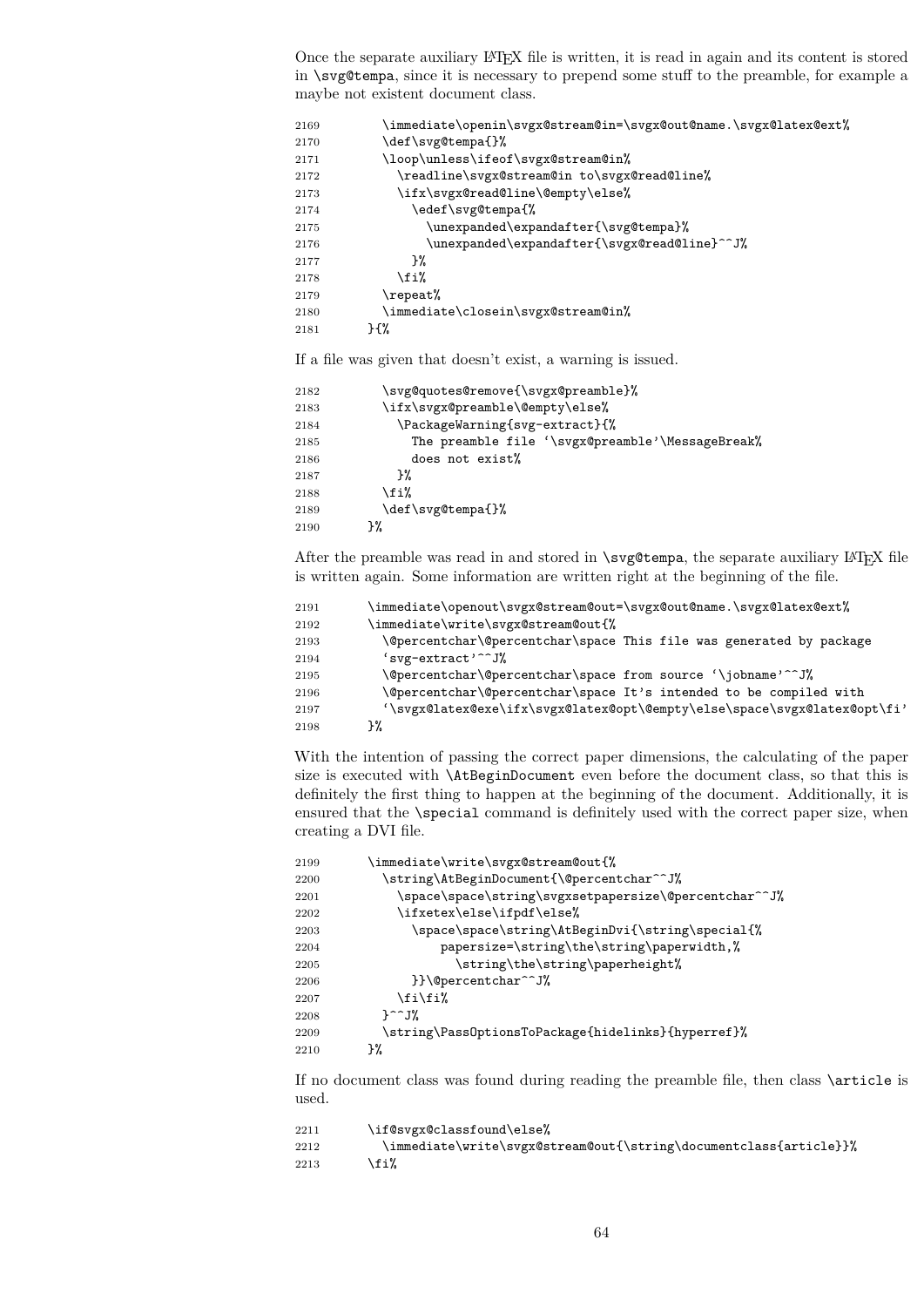And now the stored preamble.

2214 \ifx\svg@tempa\@empty\else%<br>2215 \immediate\write\svgx@str \immediate\write\svgx@stream@out{\unexpanded\expandafter{\svg@tempa}}% 2216  $\overline{\text{f}i}$ 

After the given preamble was written, package **svg-extract** will be loaded in case it was forgotten.

```
2217 \immediate\write\svgx@stream@out{\string\usepackage{svg-extract}}%
```
Now all parameters relevant for the extraction are evaluated and appended.

| 2218 | \def\svg@tempa##1{%                                             |
|------|-----------------------------------------------------------------|
| 2219 | \immediate\write\svgx@stream@out{\string\svgsetup{##1}}%        |
| 2220 | }‰                                                              |
| 2221 | \if@svg@ink@latex\else%                                         |
| 2222 | \svg@tempa{inkscapelatex=false}%                                |
| 2223 | \fi%                                                            |
| 2224 | \ifdim\svgx@param@width>\z@\relax%                              |
| 2225 | \svg@tempa{width=\svgx@param@width}%                            |
| 2226 | \fi%                                                            |
| 2227 | \ifdim\svgx@param@height>\z@\relax%                             |
| 2228 | \svg@tempa{height=\svgx@param@height}%                          |
| 2229 | \fi%                                                            |
| 2230 | \if@svgx@param@distort%                                         |
| 2231 | \svg@tempa{distort=true}%                                       |
| 2232 | \fi%                                                            |
| 2233 | \ifdim\dimexpr\svgx@param@scale\p@\relax=\p@\relax\else%        |
| 2234 | \svg@tempa{scale=\svgx@param@scale}%                            |
| 2235 | \fi%                                                            |
| 2236 | \def\svg@tempb{\svg@param@pretex}%                              |
| 2237 | \ifx\svgx@param@pretex\svg@tempb\relax%                         |
| 2238 | \let\svgx@param@pretex\svg@param@pretex%                        |
| 2239 | \fi%                                                            |
| 2240 | \ifx\svgx@param@pretex\relax\else%                              |
| 2241 | \svg@tempa{pretex=\unexpanded\expandafter{\svgx@param@pretex}}% |
| 2242 | \fi%                                                            |
| 2243 | \def\svg@tempb{\svg@param@apptex}%                              |
| 2244 | \ifx\svgx@param@apptex\svg@tempb\relax%                         |
| 2245 | \let\svgx@param@apptex\svg@param@apptex%                        |
| 2246 | \fi%                                                            |
| 2247 | \ifx\svgx@param@apptex\relax\else%                              |
| 2248 | \svg@tempa{apptex=\unexpanded\expandafter{\svgx@param@apptex}}% |
| 2249 | \fi%                                                            |
|      |                                                                 |

Parameter lastpage is only considered for including PDF files with L<sup>AT</sup>EX support.

| 2250 | \let\svg@tempa\@empty%                                    |
|------|-----------------------------------------------------------|
| 2251 | \if@svg@ink@latex%                                        |
| 2252 | \Ifstr{\svg@ink@format}{pdf}{%                            |
| 2253 | \ifnum\value{svg@param@lastpage}>\z@\relax%               |
| 2254 | \edef\svg@tempa{lastpage=\the\value{svg@param@lastpage}}% |
| 2255 | \else%                                                    |
| 2256 | \ifnum\value{svg@param@lastpage}=\z@\relax%               |
| 2257 | \def\svg@tempa{lastpage=true}%                            |
| 2258 | \else%                                                    |
| 2259 | \def\svg@tempa{lastpage=false}%                           |
| 2260 | \fi%                                                      |
| 2261 | \fi%                                                      |
| 2262 | $}$                                                       |
| 2263 | \fi%                                                      |

The rotation angle, if given.

| 2264 | \ifdim\dimexpr\svgx@param@angle\p@\relax=\z@\relax\else% |
|------|----------------------------------------------------------|
| 2265 | \edef\svg@tempa{%                                        |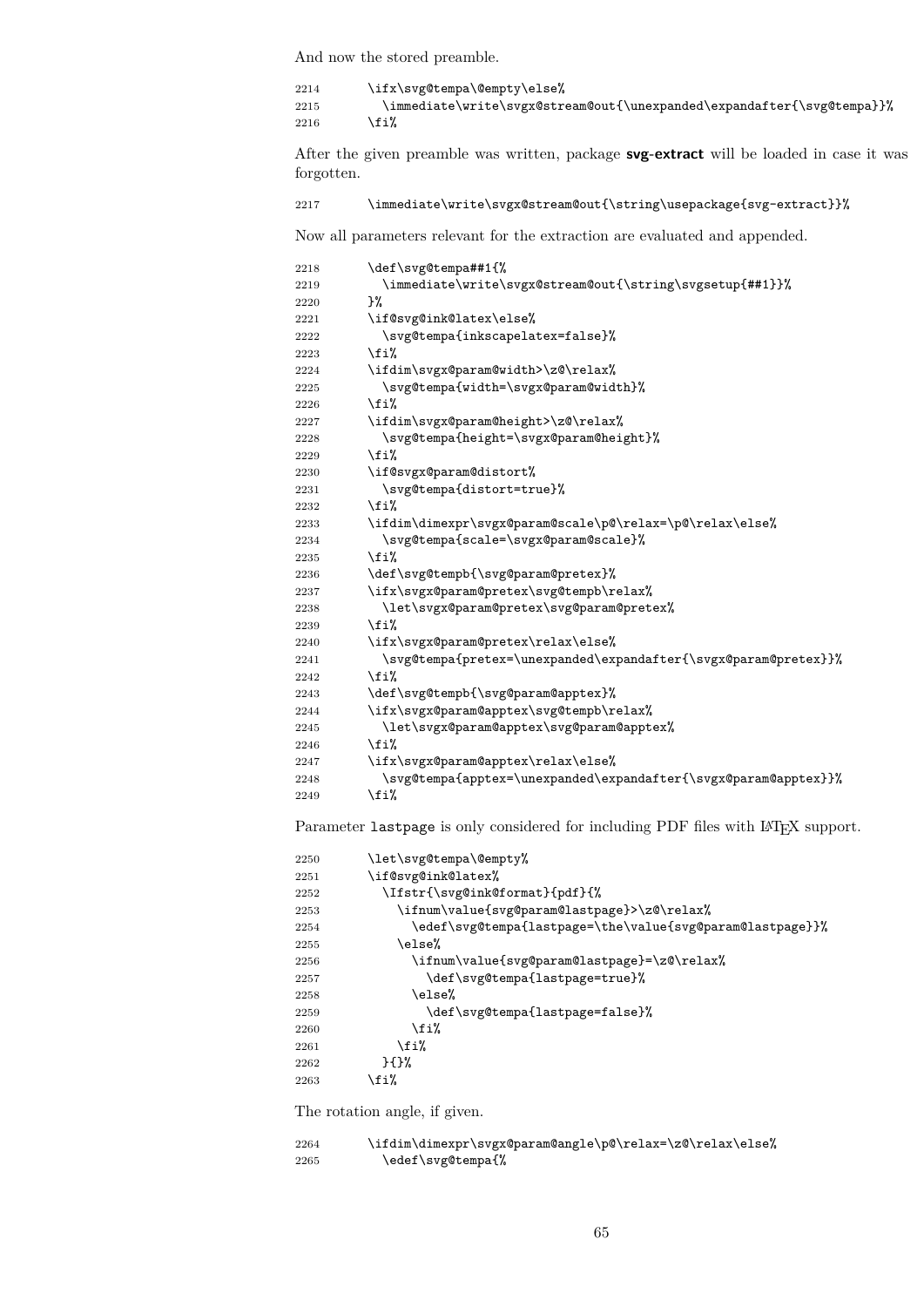```
2266 angle=\svgx@param@angle\ifx\svg@tempa\@empty\else,\svg@tempa\fi%
2267 }%
2268 \overrightarrow{1}
```
As this is now the end of the preamble and just before the beginning of the document, the paper dimension are set again to make sure, that these settings are active at the end of the preamble. Additionally, it is executed again at the very end of \AtBeginDocument to ensure, that no other package used this hook for manipulating the paper size.

```
2269 \ifx\svg@tempa\@empty%
2270 \def\svg@tempa{\string\svgxsetbox{#1}}%
2271 \else%
2272 \edef\svg@tempa{\noexpand\string\noexpand\svgxsetbox[\svg@tempa]{#1}}%
2273 \{f_i\}2274 \immediate\write\svgx@stream@out{\svg@tempa}%
```
Package **xr** is used to evaluate possible labels within the included **Inkscape** L<sup>A</sup>T<sub>E</sub>X file.

```
2275 \if@svg@ink@latex%
2276 \IfFileExists{xr.sty}{%
2277 \immediate\write\svgx@stream@out{%
2278 \string\usepackage{xr}^^J%
2279 \string\externaldocument{\jobname}^^J%
2280 }%
2281 }{}%
2282 \overrightarrow{fi}2283 \immediate\write\svgx@stream@out{%
2284 \string\begin{document}^^J%
2285 \string\pagestyle{empty}^^J%
2286 \string\svgxoutputbox\@percentchar^^J%
2287 \string\end{document}%
2288 }%
2289 \immediate\closeout\svgx@stream@out%
2290 \endgroup%
```
After creating the separate auxiliary LATEX file, the actual extraction and conversion can be done.

```
2291 \Ifstr{\svgx@format\svgx@cnv@format}{}{%
2292 \PackageWarning{svg-extract}{%
2293 Both keys 'extractformat' and 'convertformat' are\MessageBreak%
2294 empty, so nothing to do so far%
2295 }%
2296 }{%
```
As the extraction maybe needs to include the main auxiliary file with \externaldocument provided by package **xr** it is necessary to do all related stuff after the main auxiliary file was written. This is done with \AfterReadingMainAux provided by package **scrlfile**.

```
2297 \svg@quotes@remove{\svgx@out@path}%
2298 \svg@quotes@remove{\svgx@out@name}%
```
All generated files will be moved to the desired output folder, which is given by option extractpath. Therefor, this folder is created.

```
2299 \edef\svg@tempb{%
2300 \noexpand\svg@shell@mkdir{\svgx@out@path}%
2301 }%
2302 \expandafter\AfterReadingMainAux\expandafter{\svg@tempb}%
```
First of all the separate auxiliary LATEX file is compiled with the detected LATEX engine (\svgx@latex@exe) as often as defined by counter option extractruns.

| 2303 | \edef\svg@tempb{%                                       |
|------|---------------------------------------------------------|
| 2304 | \noexpand\PackageInfo{svg-extract}{%                    |
| 2305 | Running LaTeX (\svgx@latex@exe) for graphic extraction% |
| 2306 | \ifx\svgx@latex@opt\@empty\else%                        |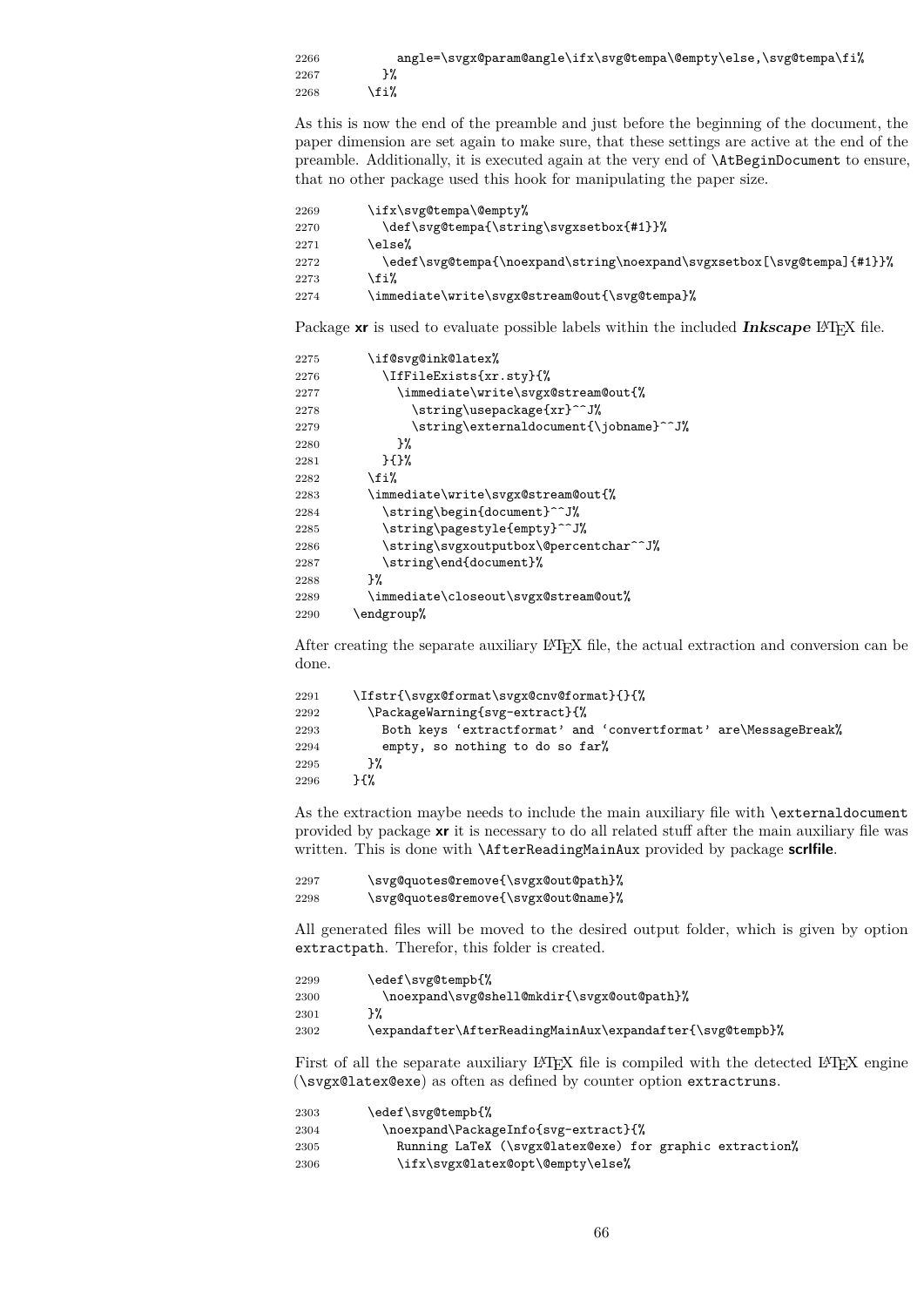| 2307 | \MessageBreak with added options '\svgx@latex@opt'%\      |
|------|-----------------------------------------------------------|
| 2308 | \fi%                                                      |
| 2309 | }‰                                                        |
| 2310 | ጉ%                                                        |
| 2311 | \expandafter\AfterReadingMainAux\expandafter{\svg@tempb}% |
| 2312 | \edef\svg@tempb{%                                         |
| 2313 | \noexpand\ShellEscape{%                                   |
| 2314 | \svgx@latex@exe\space\svgx@latex@opt\space%               |
| 2315 | "\svgx@out@name.\svgx@latex@ext"%                         |
| 2316 | }‰                                                        |
| 2317 | ጉ%                                                        |
| 2318 | \loop\ifnum\value{svgx@runs}>\z@\relax%                   |
| 2319 | \expandafter\AfterReadingMainAux\expandafter{\svg@tempb}% |
| 2320 | \advance\c@svgx@runs\m@ne%                                |
| 2321 | \repeat%                                                  |
|      |                                                           |

All files requested with option extractformat are created with internal conversion tools supplied by most  $\LaTeX{}$  distributions if necessary.

| 2322 | \def\svg@tempa##1##2##3{%                                            |
|------|----------------------------------------------------------------------|
| 2323 | \edef\svg@tempb{%                                                    |
| 2324 | \noexpand\ShellEscape{%                                              |
| 2325 | \@nameuse{svgx@##1@exe}\space\@nameuse{svgx@##1@opt}\space%          |
| 2326 | "\svgx@out@name.##2"%                                                |
| 2327 | }‰                                                                   |
| 2328 | }‰                                                                   |
| 2329 | \AfterReadingMainAux{\PackageInfo{svg-extract}{Running ##1}}%        |
| 2330 | \expandafter\AfterReadingMainAux\expandafter{\svg@tempb}%            |
| 2331 | }%                                                                   |
| 2332 | \@svg@tempswafalse%                                                  |
| 2333 | \ifxetex\else\ifpdf\else%                                            |
| 2334 | \@svg@tempswatrue%                                                   |
| 2335 | \fi\fi%                                                              |
| 2336 | \if@svg@tempswa%                                                     |
| 2337 | \svg@tempa{dvips}{dvi}{ps}%                                          |
| 2338 | \svgx@ifinlist{eps}{\svgx@format}{\svg@tempa{pstoeps}{ps}{eps}}{}%   |
| 2339 | \svgx@ifinlist{pdf}{\svgx@format}{\svg@tempa{pstopdf}{ps}{pdf}}{}%   |
| 2340 | \else%                                                               |
| 2341 | \svgx@ifinlist{eps}{\svgx@format}{\svg@tempa{pdftoeps}{pdf}{eps}}{}% |
| 2342 | \svgx@ifinlist{ps}{\svgx@format}{\svg@tempa{pdftops}{pdf}{ps}}{}%    |
| 2343 | \fi%                                                                 |
|      |                                                                      |

Now the desired conversion tool is invoked if requested.

## \if@svgx@cnv@run%

If no density was given at all, the density for PNG files is set to 300dpi by default.

| 2345 | \ifx\svgx@cnv@dpi\relax%          |
|------|-----------------------------------|
| 2346 | \ifx\svgx@cnv@dpi@png\@undefined% |
| 2347 | \def\svgx@cnv@dpi@png{300}%       |
| 2348 | \fi%                              |
| 2349 | \fi%                              |

The first given file type with option extractformat is used as source for the conversion process.

\expandafter\svgx@cnv@get@informat\expandafter{\svgx@format}%

The conversion is done for each desired file type given in a list by option convertformat.

| 2351 | \@for\svg@tempa:=\svgx@cnv@format\do{%                             |
|------|--------------------------------------------------------------------|
| 2352 | \ifx\svg@tempa\@empty\else%                                        |
| 2353 | \expandafter\svgx@ifinlist\expandafter{\svg@tempa}{\svgx@format}{% |
| 2354 | \PackageWarning{svg-extract}{%                                     |
| 2355 | File type '\svg@tempa' was specified for option\MessageBreak%      |
| 2356 | 'extractformat' (\svgx@format) as well as for \MessageBreak%       |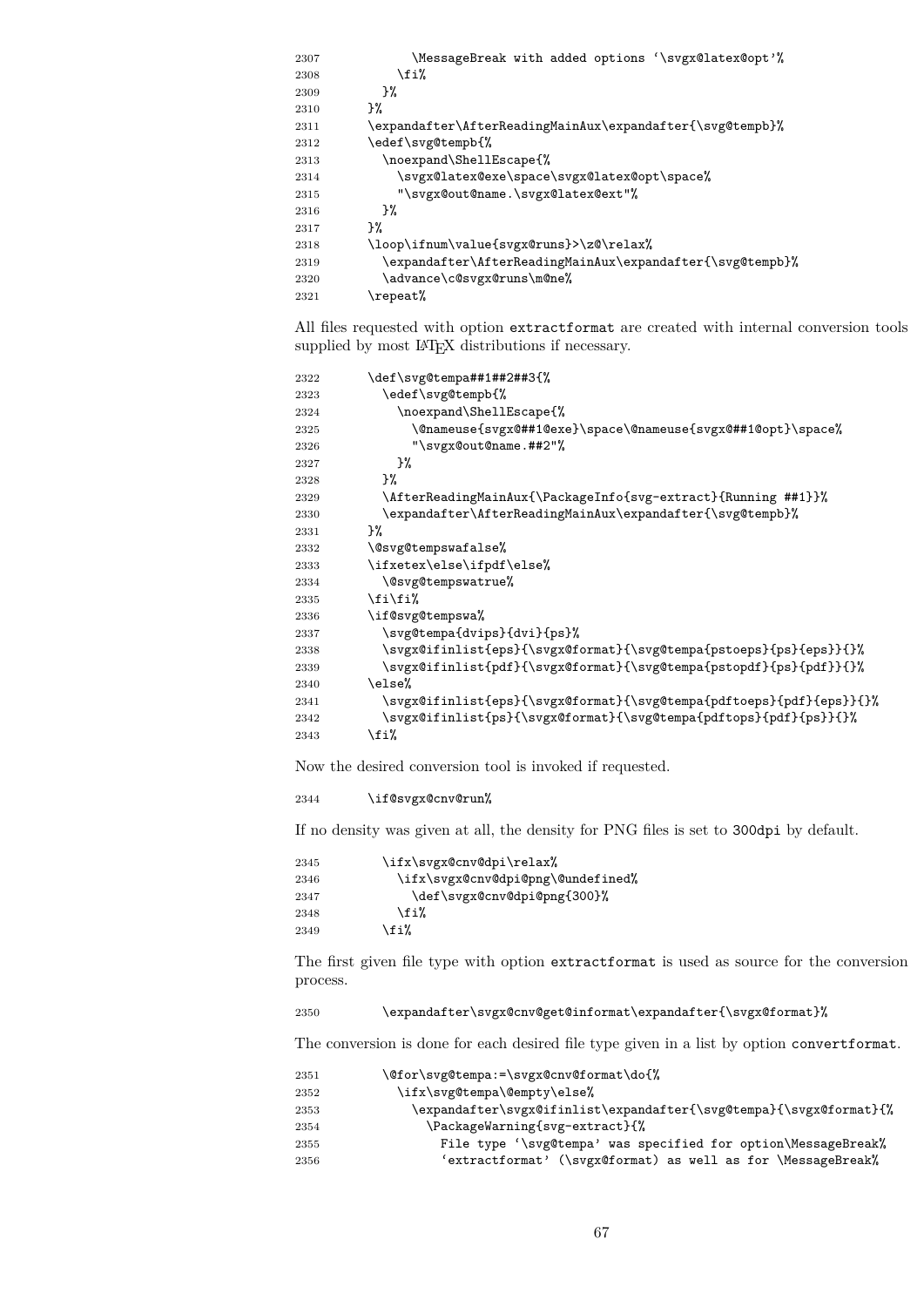| 2357 | option 'convertformat' (\svgx@cnv@format) so the\MessageBreak% |
|------|----------------------------------------------------------------|
| 2358 | conversion won't be done%                                      |
| 2359 | }‰                                                             |
| 2360 | ን የአ                                                           |
| 2361 | \edef\svg@tempb{%                                              |
| 2362 | \noexpand\PackageInfo{svg-extract}{%                           |
| 2363 | Converting '\svgx@out@name.\svgx@cnv@informat'\MessageBreak%   |
| 2364 | to '\svgx@out@name.\svg@tempa'%                                |
| 2365 | }%                                                             |
| 2366 | }‰                                                             |
| 2367 | \expandafter\AfterReadingMainAux\expandafter{\svg@tempb}%      |
| 2368 | \edef\svg@tempb{%                                              |
| 2369 | \noexpand\ShellEscape{%                                        |
| 2370 | \svgx@cnv@cmd{\svgx@out@name}{\svgx@cnv@informat}{\svg@tempa}% |
| 2371 | }‰                                                             |
| 2372 | ን%                                                             |
| 2373 | \expandafter\AfterReadingMainAux\expandafter{\svg@tempb}%      |
| 2374 | }%                                                             |
| 2375 | \fi%                                                           |
| 2376 | }%                                                             |
| 2377 | \fi%                                                           |
|      |                                                                |

As both extraction and conversion are done, all files are moved to the desired output folder (extractpath).

| 2378 | \edef\svg@tempa{\svgx@format\if@svgx@cnv@run,\svgx@cnv@format\fi}% |
|------|--------------------------------------------------------------------|
| 2379 | \@for\svg@tempb:=\svg@tempa\do{%                                   |
| 2380 | \ifx\svg@tempb\@empty\else%                                        |
| 2381 | \edef\svg@tempb{%                                                  |
| 2382 | \noexpand\svgx@move{\svgx@out@name}{\svg@tempb}{\svgx@out@path}%   |
| 2383 | ን%                                                                 |
| 2384 | \expandafter\AfterReadingMainAux\expandafter{\svg@tempb}%          |
| 2385 | \fi%                                                               |
| 2386 | ን%                                                                 |

At the very end, all unwanted auxiliary files are deleted.

| 2387     | \@for\svg@tempa:=\svgx@clean\do{%                                  |
|----------|--------------------------------------------------------------------|
| 2388     | \expandafter\svgx@ifinlist\expandafter{\svg@tempa}{\svg@tempb}{}{% |
| 2389     | \edef\svg@tempb{%                                                  |
| 2390     | \noexpand\IfFileExists{"\svgx@out@name".\svg@tempa}{%              |
| 2391     | \noexpand\svg@shell@rm{\svgx@out@name.\svg@tempa}%                 |
| 2392     | ን የአየ                                                              |
| 2393     | ን%                                                                 |
| 2394     | \expandafter\AtEndDocument\expandafter{%                           |
| 2395     | \expandafter\AfterReadingMainAux\expandafter{\svg@tempb}%          |
| 2396     | }‰                                                                 |
| 2397     | ን%                                                                 |
| 2398     | }‰                                                                 |
| 2399     | ን%                                                                 |
| 2400     | \fi%                                                               |
| $2401$ } |                                                                    |

\svgx@get@out@sec The macro \svgx@get@out@sec reads all sectioning counters in order to get the numbering of the current sectioning level. The value is stored in \svgx@out@sec.

> \newcommand\*\svgx@get@out@sec{% \begingroup% \def\svg@tempa{}% \@for\svg@tempb:={%  $2406 \qquad \qquad \texttt{part}, \texttt{chapter}, \texttt{section}, \texttt{subswitch}, \texttt{subsearch}, \texttt{subparam} \texttt{path},$  }\do{% 2408 \ifx\svg@tempb\@empty\else%  $2409 \qquad \quad \backslash \texttt{scrQ} \texttt{line} \texttt{line} \texttt{line} \texttt{line} \texttt{line} \texttt{line} \texttt{line} \texttt{line} \texttt{line} \texttt{line} \texttt{line} \texttt{line} \texttt{line} \texttt{line} \texttt{line} \texttt{line} \texttt{line} \texttt{line} \texttt{line} \texttt{line} \texttt{line} \texttt{line} \texttt{line} \texttt{line} \texttt{line} \texttt{line} \texttt{line} \texttt{line} \texttt{line} \texttt{line} \texttt{line} \texttt{line} \texttt{line} \texttt$ 2410 \ifnum\value{\svg@tempb}>\z@\relax% 2411 \edef\svg@tempa{\svg@tempb}%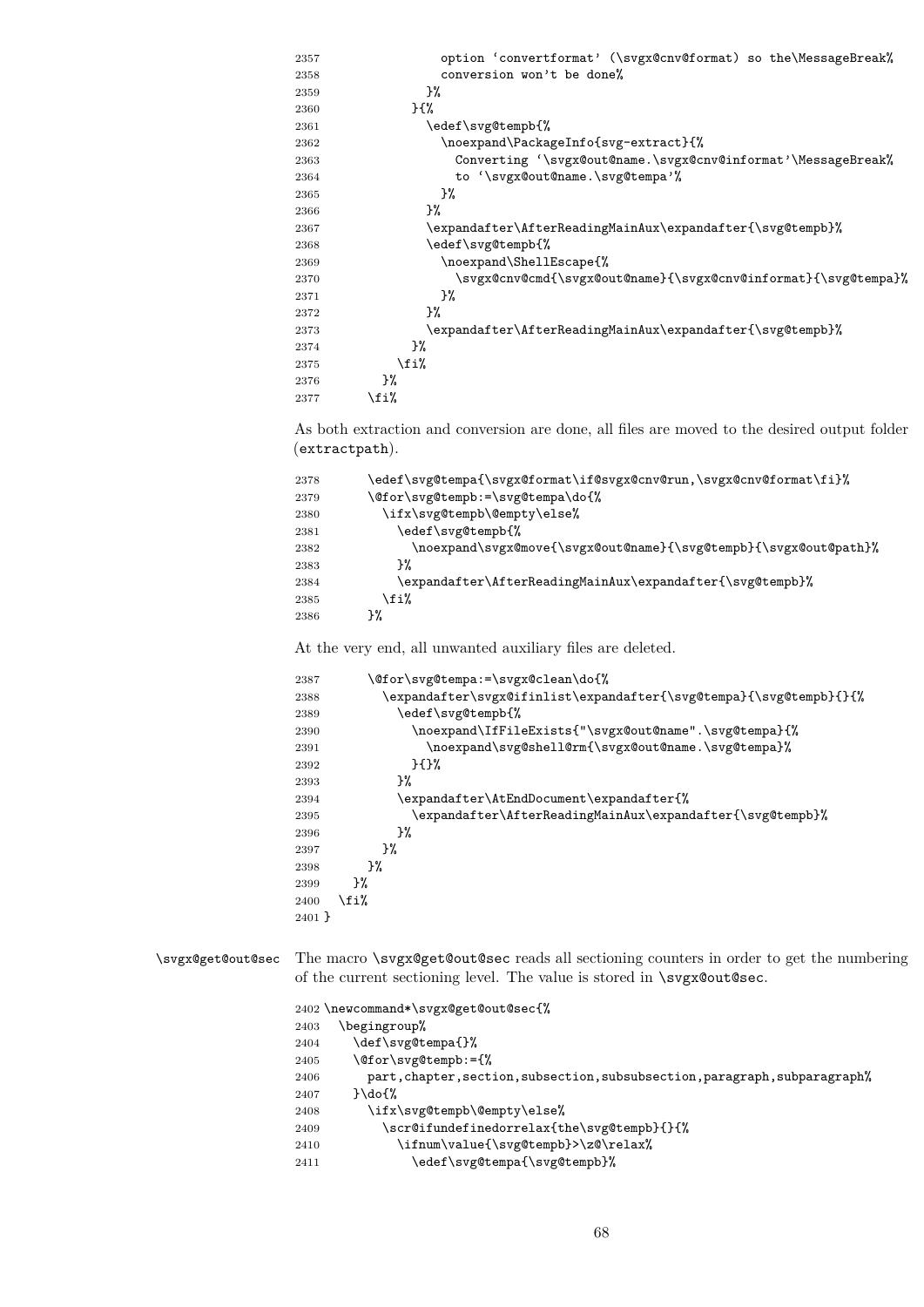```
2412 \overrightarrow{1}2413 }%
                         2414 \overrightarrow{1}2415 }%
                        2416 \edef\svg@tempb{%
                        2417 \endgroup%
                        2418 \ifx\svg@tempa\@empty\else%
                        2419 \def\noexpand\svgx@out@sec{\csname the\svg@tempa\endcsname}%
                        2420 \overrightarrow{1}2421 }%<br>2422 \svg
                              \svg@tempb%
                         2423 }
    \svgx@documentclass
    \if@svgx@classfound
                        This delimited macro is used to find the occurrence of \documentclass within a read in
                        line. The delimiter \documentclass is used twice in order to ignore the possible occurrence
                         of white space or anything else right before \documentclass.
                         2424 \newif\if@svgx@classfound
                        2425 \newcommand*\svgx@documentclass{}
                        2426 \def\svgx@documentclass#1\documentclass#2\documentclass#3\@nil{%
                         2427 \IfArgIsEmpty{#2}{}{\@svgx@classfoundtrue}%
                         2428 }
\svgx@read@preamble@till
\svgx@read@preamble@from
\svgx@read@preamble@skip
                        These macros are used to skip some parts of a read in preamble file.
                         2429 \newcommand*\svgx@read@preamble@till[2]{%
                         2430 \svgx@read@preamble@skip#1\@nil{till}{#2}%
                         2431 }
                        2432 \newcommand*\svgx@read@preamble@from[2]{%
                        2433 \svgx@read@preamble@skip#1\@nil{from}{#2}%
                        2434 }
                        In principle, the functionality is the same as for \svgx@documentclass.
                         2435 \newcommand*\svgx@read@preamble@skip{}
                         2436 \def\svgx@read@preamble@skip#1\@nil#2#3{%
                         A given token is used to create the macro \svg@tempa delimited by the token itself which is
                         used twice to get any stuff right before or after the occurrence.
                         2437 \def\svg@tempa##1{%
                         2438 \def\svg@tempa####1##1####2##1####3\@nil{%
                         2439 \IfArgIsEmpty{####3}{}{%
                        Write everything which was found right before the macro which starts hiding area to the
                        output stream and stop writing with \if@svgx@preamble@write.
                        2440 \Ifstr{#2}{till}{%
                         2441 \IfArgIsEmpty{####1}{}{%
                         2442 \immediate\write\svgx@stream@out{####1}%
                         2443 }%
                        2444 \@svgx@preamble@writefalse%
                        2445 }{%
                        Write everything which was found right after the macro which ends the hiding area and
                        start writing again with \if@svgx@preamble@write.
                        2446 \Ifstr{#2}{from}{%
                        2447 \IfArgIsEmpty{####2}{%
                        2448 \def\svgx@read@line{}%
                        2449 }{%
                        2450 \def\svgx@read@line{####2}%
                         2451 }%
                         2452 \@svgx@preamble@writetrue%
                         2453 }{}%
```
2454 }%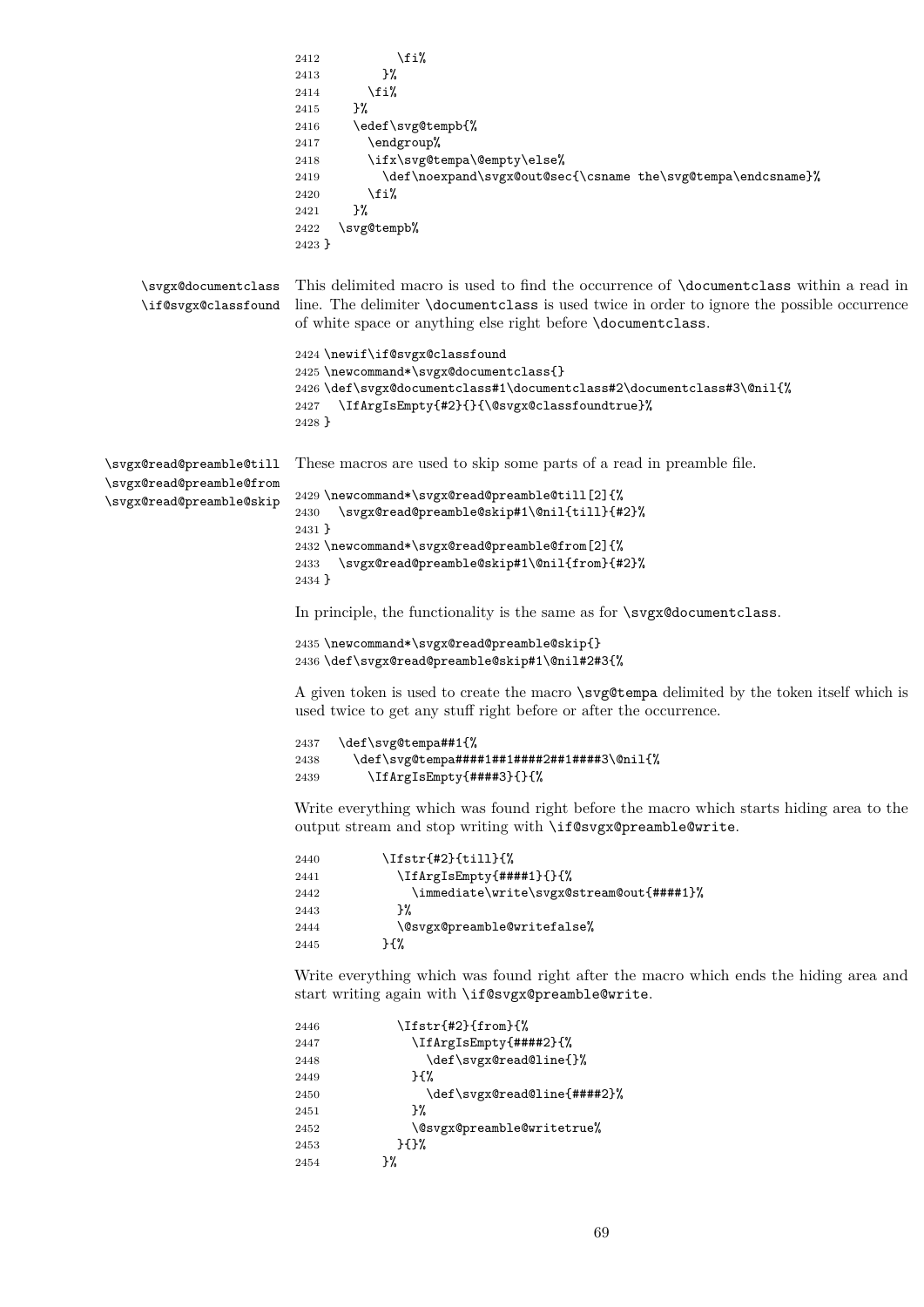Additonal stuff which should be done. 2455 #3% 2456 }% 2457 }% 2458 }% Creating the macro \svg@tempa delimited by the first argument. 2459 \edef\svg@tempb{\expandafter\detokenize\expandafter{#1}}% 2460 \expandafter\svg@tempa\expandafter{\svg@tempb}% Calling the created macro. 2461 \edef\svg@tempb{% 2462 \expandafter\detokenize\expandafter{\svgx@read@line}\svg@tempb\svg@tempb%<br>2463 }% 2463 2464 \expandafter\svg@tempa\svg@tempb\@nil% 2465 } \svgx@cnv@informat \svgx@cnv@get@informat The first list entry from argument (\svgx@format) is extracted by \svgx@cnv@get@informat. 2466 \newcommand\*\svgx@cnv@informat{} 2467 \newcommand\*\svgx@cnv@get@informat[1]{% 2468 \begingroup% 2469 \def\svg@tempa##1,##2\@nil{% 2470 \def\svg@tempa{##1}% 2471 }% 2472 \svg@tempa#1,\@nil% 2473 \edef\svg@tempa{% 2474 \endgroup% 2475 \def\noexpand\svgx@cnv@informat{\svg@tempa}% 2476 }% 2477 \svg@tempa% If the first argument (\svgx@format) was empty, \svgx@cnv@informat is set to the a file type, which is generated anyway. 2478 \ifx\svgx@cnv@informat\@empty% 2479 \renewcommand\*\svgx@cnv@informat{pdf}% 2480 \ifxetex\else\ifpdf\else% 2481 \renewcommand\*\svgx@cnv@informat{ps}% 2482  $\{f_i\}_i$ 2483 \fi% 2484 } \svgx@move If the file doesn't exist 2485 \newcommand\*\svgx@move[3]{% 2486 \begingroup% 2487 \IfFileExists{"#1".#2}{% 2488 \svg@shell@mv{#1.#2}{#3#1.#2}% 2489 }{% 2490 \edef\svg@tempa{#2}% 2491 \@svg@tempswafalse%  $2492 \qquad \verb|\expandafter\sygy@ifinlist\sxpandafter\sxyg0tempab\sxyggx@cnv@format}{\xyy@cnv@format}$ 2493 \@svg@tempswatrue% 2494 \def\svg@tempb{conversion}% 2495 }{% 2496 \expandafter\svgx@ifinlist\expandafter{\svg@tempa}{pdf,ps,eps}{% 2497 \@svg@tempswatrue% 2498 \def\svg@tempb{extraction}% 2499 }{}% 2500 }% 2501 \if@svg@tempswa%

2502 \edef\svg@tempb{%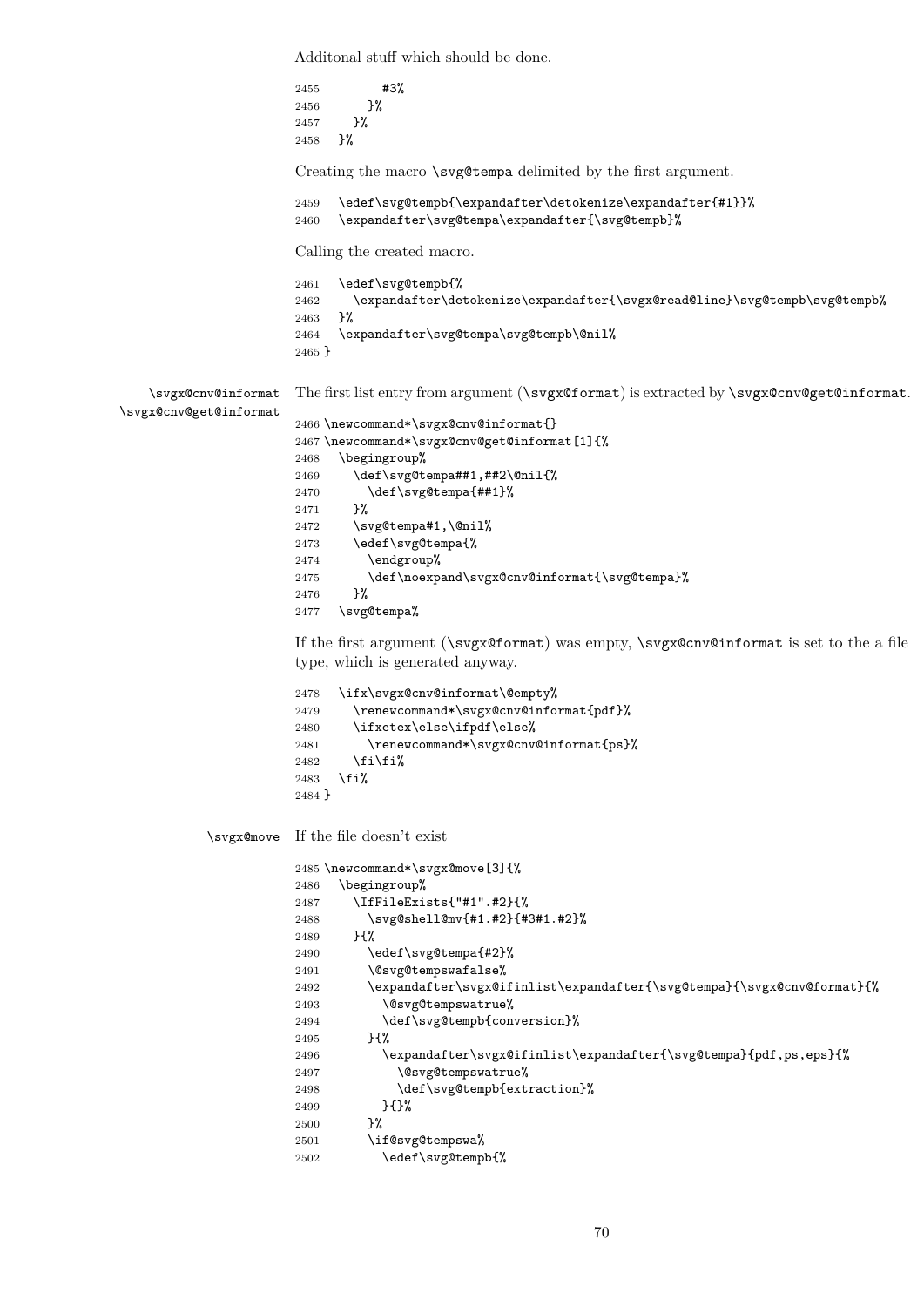```
2503 The graphic file \svg@tempb\space failed\MessageBreak%
2504 for '#1.#2'\MessageBreak%
2505 Troubleshooting: Please check the log file how\MessageBreak%
2506 the invocation of the extraction took place and\MessageBreak%
2507 try to execute it yourself in the terminal%
2508 }%
2509 \else%
2510 \def\svg@tempb{%
2511 The extraction to format '#2' failed\MessageBreak%
2512 for '#1.#2'\MessageBreak%
2513 Only file types 'pdf,ps,eps' are supported for\MessageBreak%
2514 key 'exportformat'%
2515 }%
2516 \fi%
2517 \PackageWarning{svg-extract}{\svg@tempb}%
2518 }%
2519 \endgroup%
2520 }
```
# **C.4. Commands for the separate auxiliary LATEX-file**

For the extraction of independent graphics, an auxiliary LATEX file is needed. Within this file, the following commands are used to include the desired graphic.

\svgxsetbox \svgx@setbox \if@svgx@standalone Within the preamble of the auxiliary LAT<sub>EX</sub> file, the desired graphic is used to setup a box, which is used both to define the papersize as well as for the output itself. The macro \svgx@setbox is executed twice, the first time in the preamble and the second time at the very end of \AtBeginDocument if package **etoolbox** was loaded.

> The switch \if@svgx@standalone is defined for enabling classes to implement a different behaviour for **svg-extract** in standalone mode. for example, TUD-Script-classes are using this switch.

```
2521 \newif\if@svgx@standalone
2522 \newcommand*\svgxsetbox[2][]{%
2523 \@svgx@standalonetrue%
2524 \svgx@setbox{#1}{#2}%
2525 \scr@ifundefinedorrelax{AtEndPreamble}{%
2526 \let\svg@tempa\@firstofone%
2527 }{%
2528 \def\svg@tempa{\AtEndPreamble}%
2529 }%
2530 \svg@tempa{\AtBeginDocument{\svgx@setbox{#1}{#2}}}%
2531 }
2532 \newcommand*\svgx@setbox[2]{%
2533 \sbox\svg@box{\svg@@input[{#1},draft=false]{#2}}%
2534 \svgxsetpapersize%
2535 }
```
\svgxsetpapersize This macro sets all well known length macros for defining the paper size as well as the type area to the size of \svg@box.

```
2536 \newcommand*\svgxsetpapersize{%
2537 \setlength\paperwidth{\the\wd\svg@box}%
```
Due to the fact, that the lengths for stock- and mediasizes are maybe set to **\relax**, these macros are checked with \scr@ifundefinedorrelax.

```
2538 \scr@ifundefinedorrelax{stockwidth}{}{%
2539 \setlength\stockwidth{\paperwidth}%
2540 }%
2541 \scr@ifundefinedorrelax{mediawidth}{}{%
2542 \setlength\mediawidth{\paperwidth}%
2543 }%
```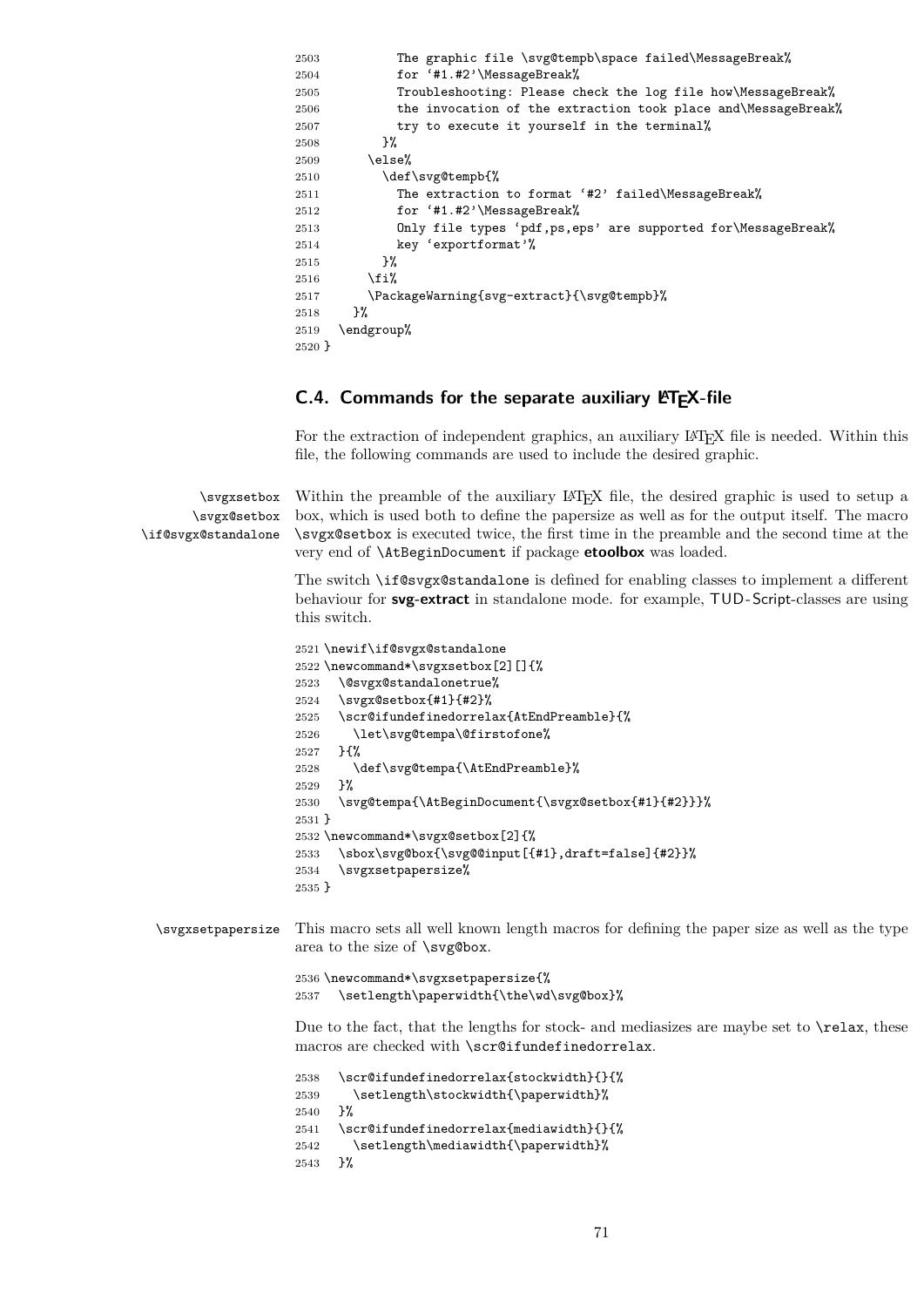```
2544 \setlength\textwidth{\paperwidth}%
```
\setlength\paperheight{\the\dimexpr\ht\svg@box+\dp\svg@box\relax}%

```
2546 \scr@ifundefinedorrelax{stockheight}{}{%
```
- 2547 \setlength\stockheight{\paperheight}%
- }%

\scr@ifundefinedorrelax{mediaheight}{}{%

2550 \setlength\mediaheight{\paperheight}%<br>2551 }%

}%

2552 \setlength\textheight{\paperheight}%

Any other length regarding the layout is set to have no influence at all. Hence the document has the same size as the graphic.

```
2553 \hoffset=-1in%
                2554 \oddsidemargin=\z@%
                2555 \evensidemargin=\z@%
                2556 \voffset=-1in%
                2557 \topmargin=\z@%
                2558 \headheight=\z@%
                2559 \headsep=\z@%
                2560 \topskip=\z@%
                2561 \footskip=\z@%
                2562 \marginparsep=\z@%
                2563 \marginparwidth=\z@%
                2564 \marginparpush=\z@%
                2565 }
                2566 \@onlypreamble\svgxsetpapersize
 \svgxoutputbox
\if@svgx@beamer
                With \surdsvgxoutputbox the created box is displayed.
                2567 \newif\if@svgx@beamer
                2568 \@ifclassloaded{beamer}{\@svgx@beamertrue}{}%
                2569 \newcommand*\svgxoutputbox{%
                2570 \begingroup%
                2571 \setlength\parindent{\z@}%
                2572 \setlength\parskip{\z@}%
                2573 \setlength\parfillskip{\z@}%
                2574 \if@svgx@beamer%
                2575 \setbeamertemplate{navigation symbols}{}%
                2576 \begin{frame}[plain]%
                2577 \usebox\svg@box%
                2578 \end{frame}%
                2579 \else%
                2580 \usebox\svg@box%
                2581 \fi%
                2582 \endgraf%
                2583 \endgroup%
                2584 }
```
# **D. Processing Options**

Setting the default options and processing the given ones during when loading the packages.

```
2585 (*main)
2586 \FamilyExecuteOptions{SVG}{%
2587 inkscape=true,inkscapeversion=auto,inkscapepath=basesubdir,%
2588 inkscapelatex=true,inkscapearea=drawing,distort=false,%
2589 usexcolor=true,usetransparent=true%
2590 }
2591 \langle/main)
2592 (*extract)
2593 \FamilyExecuteOptions{SVG}{%
2594 extract=true,extractpath=basesubdir,%
2595 extractruns=2,extractname=namenumbered,extractdistort=false,%
```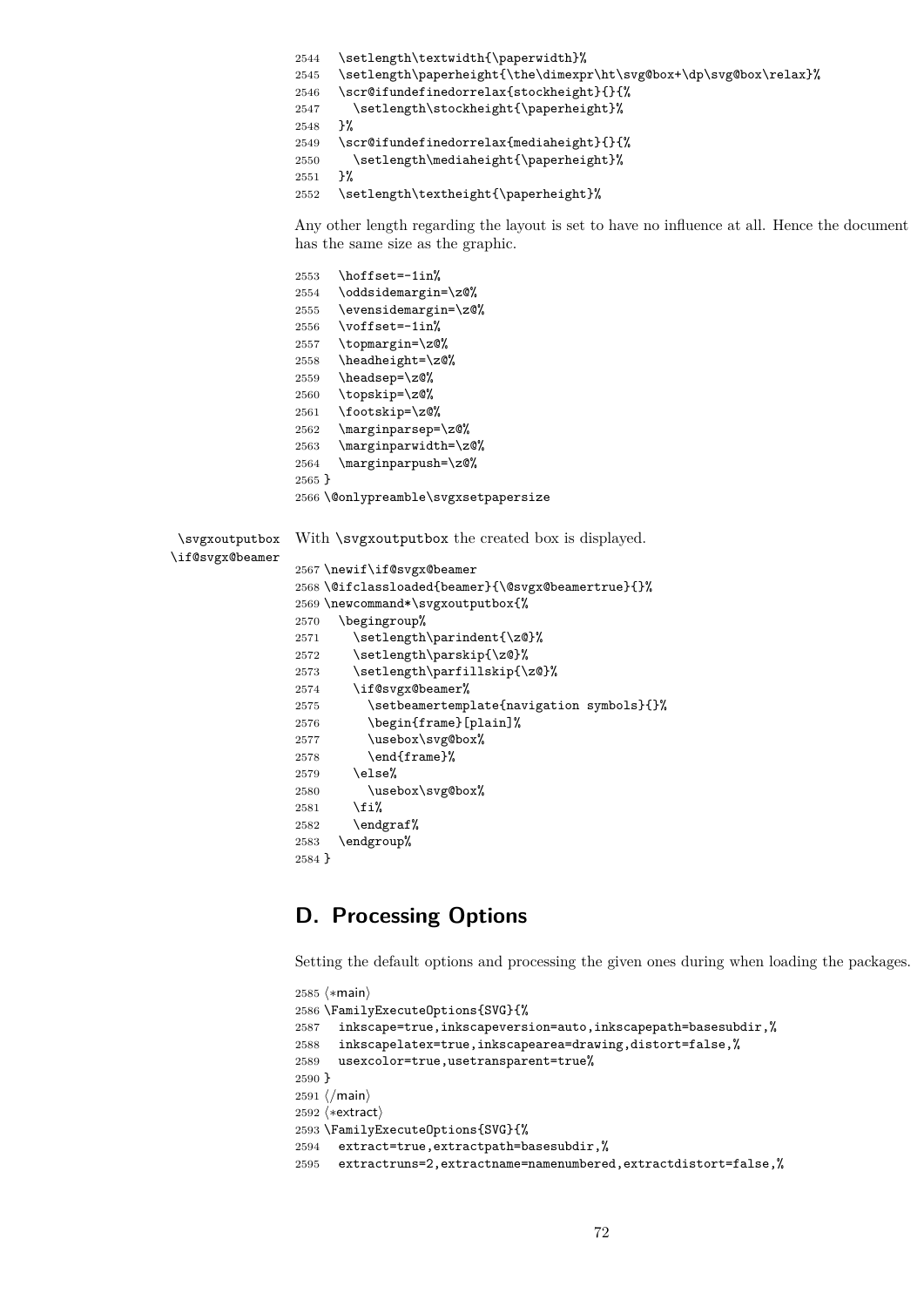convert=magick,convert=false,%

gsdevice={png=png16m},gsdevice={jpeg=jpeg},gsdevice={jpg=jpeg},%

gsdevice={tif=tiff48nc},gsdevice={tiff=tiff48nc},%

gsdevice={eps=eps2write},gsdevice={ps=ps2write}%

}

2601 $\langle$ /extract $\rangle$ 

\FamilyProcessOptions{SVG}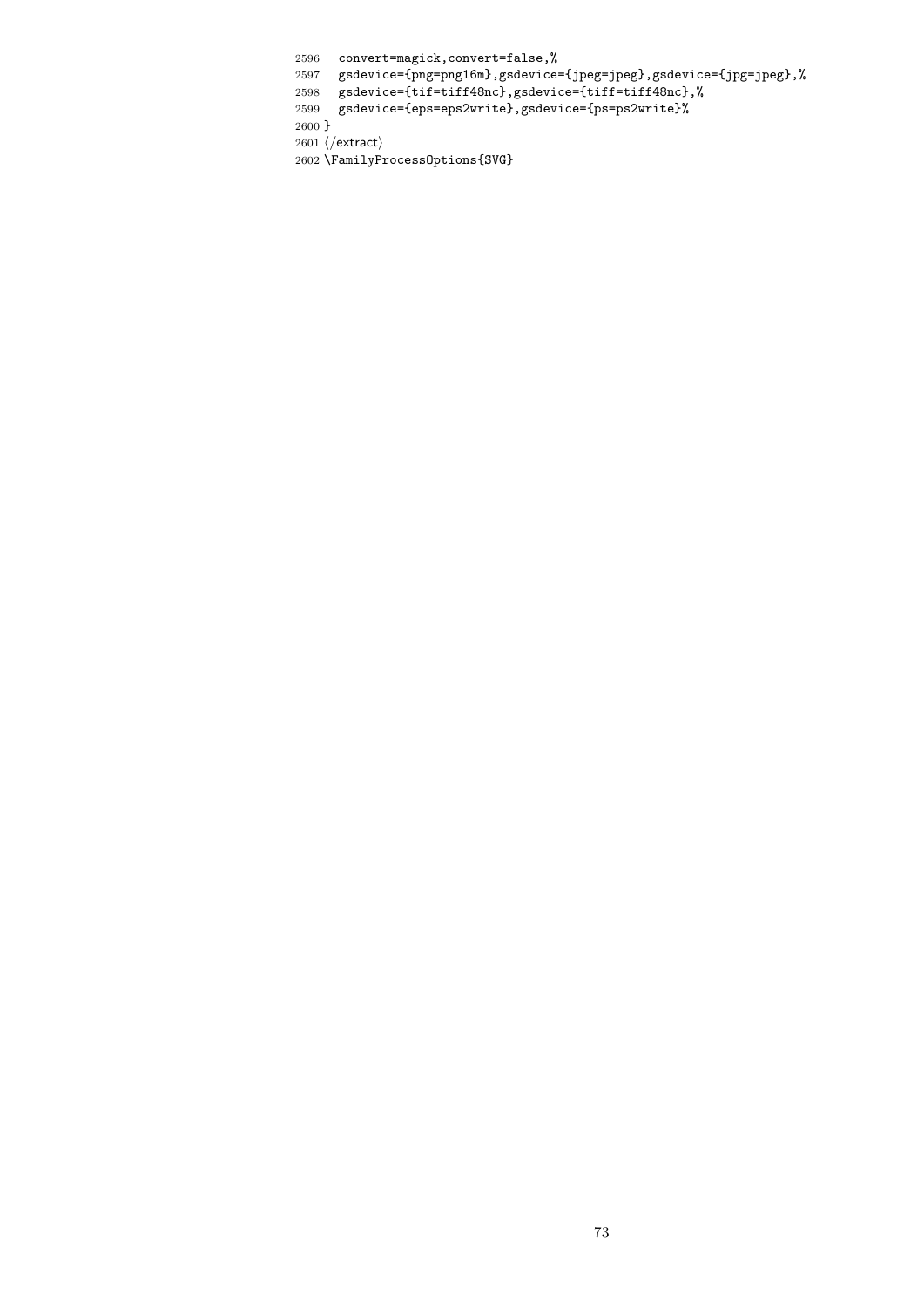# **Index**

Numbers written in italic refer to the page where the corresponding entry is described. Numbers underlined refer to the code line of the definition.

| А                                                                                    | \i: |
|--------------------------------------------------------------------------------------|-----|
| apptex (opt.) $\ldots \ldots \ldots \ldots \ldots \ldots 6,612$                      | \i: |
|                                                                                      | \i: |
| C                                                                                    | \i: |
| clean (opt.) $\ldots \ldots \ldots \ldots \ldots \ldots \ldots 10, 1990$             | \i: |
| $\text{clear}(\text{opt.}) \ldots \ldots \ldots \ldots \ldots \ldots$<br><b>1990</b> | \i: |
| convert (opt.) $\ldots \ldots \ldots \ldots \ldots \ldots 10, \underline{1510}$      | \i: |
| convertdensity (opt.) $\ldots \ldots \ldots \ldots \frac{1613}{2}$                   |     |
| convertdpi (opt.) $\dots \dots \dots \dots \dots 11, \underline{1613}$               |     |
| convertformat (opt.) $\ldots \ldots \ldots \ldots 11, \underline{1586}$              |     |
| counters:                                                                            |     |
| svg@param@lastpage  635                                                              |     |
| $svgx@out@count$ $1818$                                                              |     |
| 1406<br>$svgx@runs \ldots \ldots \ldots \ldots$                                      |     |
|                                                                                      |     |
| D                                                                                    |     |
| distort (opt.) $\ldots \ldots \ldots \ldots \ldots \ldots 6, 555$                    |     |
| draft (opt.) $\ldots \ldots \ldots \ldots \ldots \ldots \ldots 6, \underline{649}$   |     |
| dvipsopt (opt.) $\ldots \ldots \ldots \ldots \ldots 10, 1461$                        |     |
| Е                                                                                    |     |
|                                                                                      |     |
| end (opt.) $\ldots \ldots \ldots \ldots \ldots \ldots \ldots \ldots \frac{1379}{2}$  |     |
| eps (opt.) $\ldots \ldots \ldots \ldots \ldots \ldots \ldots \frac{1338}{}$          |     |
| exclude (opt.) $\ldots \ldots \ldots \ldots \ldots 10, \underline{2011}$             |     |
| $ext (opt.) \t \t \t \t \t$<br>517                                                   |     |
| $extension (opt.) \ldots \ldots \ldots \ldots \ldots$<br>517                         |     |
| extract (opt.) $\ldots \ldots \ldots \ldots \ldots \ldots$ 8, 1306                   |     |
| extractapptex (opt.) $\ldots \ldots \ldots \ldots$ 9, 1954                           |     |
| $extractdistort$ (opt.) $\ldots \ldots \ldots$<br>$9,\,\underline{1858}$             |     |
| 9,1338<br>$extractionmat$ (opt.) $\ldots \ldots \ldots$                              |     |
| $extractheight (opt.) \ldots \ldots \ldots$<br>9,1858                                |     |
| $extractkeepaspectratio\ (opt.)\ \ \ldots\ .$<br>1858                                |     |
| extractname (opt.) $\ldots \ldots \ldots \ldots \quad 8, \underline{1818}$           |     |
| extractpath (opt.) $\ldots \ldots \ldots \ldots \quad 8, \frac{1784}{1784}$<br>1954  |     |
| $extractpostex$ (opt.) $\ldots \ldots \ldots \ldots$                                 |     |
| 9,1379<br>$extractpreamble (opt.) \ldots \ldots$                                     |     |
| 9,1379<br>$extractpreambleend (opt.) \ldots \ldots$                                  |     |
| 9,1954<br>$extractpretextrm{text}(opt.)$                                             |     |
| 10, 1406<br>$extractruns (opt.) \dots \dots \dots \dots$                             |     |
| extractscale (opt.) $\ldots \ldots \ldots \ldots 9, 1858$                            |     |
| extractwidth (opt.) $\ldots \ldots \ldots \ldots 9, 1858$                            |     |
| G                                                                                    |     |
| $gsdevice (opt.) \dots \dots \dots \dots \dots$<br><i>12</i> , <u>1751</u>           |     |
| gsexe (opt.) $\ldots \ldots \ldots \ldots \ldots \ldots \ldots 12, 1751$             |     |
| gsopt (opt.) $\ldots \ldots \ldots \ldots \ldots \ldots 12, 1751$                    |     |
|                                                                                      |     |
| н                                                                                    |     |
| height (opt.) $\ldots \ldots \ldots \ldots \ldots \ldots 6, 555$                     | نذ\ |
|                                                                                      |     |
|                                                                                      |     |
| 649                                                                                  |     |
| \if@svg@file@found<br>1189                                                           |     |
| \if@svg@ink@run<br>822<br>.                                                          |     |
| \if@svg@ink@ver@detect<br><b>1060</b>                                                |     |
| \if@svg@param@distort<br>555                                                         |     |
| \if@svg@quotes@found<br>57                                                           |     |
| \if@svg@tempswa<br>17                                                                |     |
| \if@svg@use@transparent<br>286                                                       |     |
| \if@svg@use@xcolor<br><u>286</u>                                                     |     |
| \if@svgx@beamer<br>2567                                                              |     |

| \if@svgx@classfound<br>2424                                                          |
|--------------------------------------------------------------------------------------|
| \if@svgx@cnv@run<br><b>1510</b>                                                      |
| \if@svgx@out@sec<br>1818                                                             |
| \if@svgx@preamble@write<br>2096                                                      |
| 1306<br>\if@svgx@run                                                                 |
| 2521<br>\if@svgx@standalone                                                          |
| \includeinkscape $7-8$ , 10, $761$ , $2033$                                          |
| $angle (param.) \ldots \ldots \ldots \ldots$<br>7,802                                |
| 7,802<br>$\texttt{apptex}$ (param.) $\ldots \ldots \ldots \ldots$                    |
| 2033<br>$clean (param.) \dots \dots \dots \dots \dots$                               |
| 2033<br>convert (param.)                                                             |
| $2033\,$<br>$\texttt{convertdpi}$ (param.) $\ldots \ldots \ldots$                    |
| convertformat (param.)<br>2033                                                       |
| distort (param.) $\ldots \ldots \ldots$<br>7,802                                     |
| 7,802<br>$\text{draff}$ (param.) $\ldots \ldots \ldots \ldots$                       |
| 2033<br>dvipsopt (param.)                                                            |
| $2033\,$<br>$\verb"exclude" (param.) \dots \dots \dots \dots \dots$                  |
| 2033<br>extract (param.)<br>.                                                        |
| extractangle (param.) $\ldots \ldots \ldots 10$ , $2033$                             |
| 2033<br>$extractapptex$ (param.) $\ldots \ldots$                                     |
| 2033<br>$extractdistort (param.) \dots \dots$                                        |
| 2033<br>$extractionmat$ (param.) $\ldots \ldots \ldots$                              |
|                                                                                      |
| $2033\,$<br>$extractheight (param.) \ldots \ldots$                                   |
| 2033<br>$extractpreamble (param.) \dots \dots$                                       |
| extractpretex (param.)<br>2033                                                       |
| 2033<br>$extractruns (param.) \dots \dots \dots$                                     |
| $extractscale (param.) \dots \dots \dots$<br>2033                                    |
| $extractwidth$ (param.) $\ldots \ldots \ldots$<br>2033                               |
| $2033\,$<br>gsdevice (param.)                                                        |
| 2033<br>gsopt (param.)                                                               |
| 7,802<br>$height (param.) \ldots \ldots \ldots$                                      |
| $inkscapeformat$ (param.) $\ldots \ldots$<br>$7,\,802$                               |
| 7,802<br>$inkscape\texttt{latex}$ (param.) $\ldots \ldots$                           |
| lastpage (param.)<br>7,802                                                           |
| 2033<br>$\mathtt{latexexe}\;(\text{param.})\quad \ldots \ldots \ldots \ldots \ldots$ |
| 2033<br>latexext (param.)<br>$\mathcal{A}$ . The set of the set of the $\mathcal{A}$ |
| 2033<br>$latesopt(param.) \dots \dots \dots \dots$                                   |
| magickoperator (param.)<br>2033                                                      |
| magicksetting (param.)<br>2033                                                       |
| $origin(param.) \dots \dots \dots \dots$<br>7,802                                    |
| 2033<br>pdftoepsopt (param.)                                                         |
| 2033<br>pdftopsopt (param.)                                                          |
| 7,802<br>$\texttt{pretex}$ (param.) $\ldots \ldots \ldots \ldots$                    |
| 2033<br>$pstoepsopt(param.) \ldots \ldots \ldots$                                    |
| pstopdfopt (param.)<br>2033                                                          |
| 7,802<br>$scale(param.) \dots$                                                       |
| 7,802<br>$width$ (param.) $\ldots \ldots \ldots \ldots$                              |
|                                                                                      |
| 7, 744<br>angle $(\text{param.}) \dots \dots \dots \dots \dots$                      |
| 6, 712<br>$\texttt{apptex}$ (param.) $\ldots \ldots \ldots \ldots$                   |
| 2033<br>$clean (param.) \dots \dots \dots \dots \dots$                               |
| 2033<br>convert (param.)                                                             |
| 2033<br>convertdpi (param.)                                                          |
| convertformat (param.)<br>2033                                                       |
| 6, 712<br>$distort$ (param.) $\ldots \ldots \ldots$                                  |
| 6, 712                                                                               |
| draft $(\text{param.}) \dots \dots \dots \dots$                                      |
| 2033<br>dvipsopt (param.)                                                            |
| exclude (param.)<br>2033                                                             |
| $2033\,$<br>extract (param.)<br>.                                                    |
| extractangle (param.) $\ldots \ldots \ldots 10$ , $\underline{2033}$                 |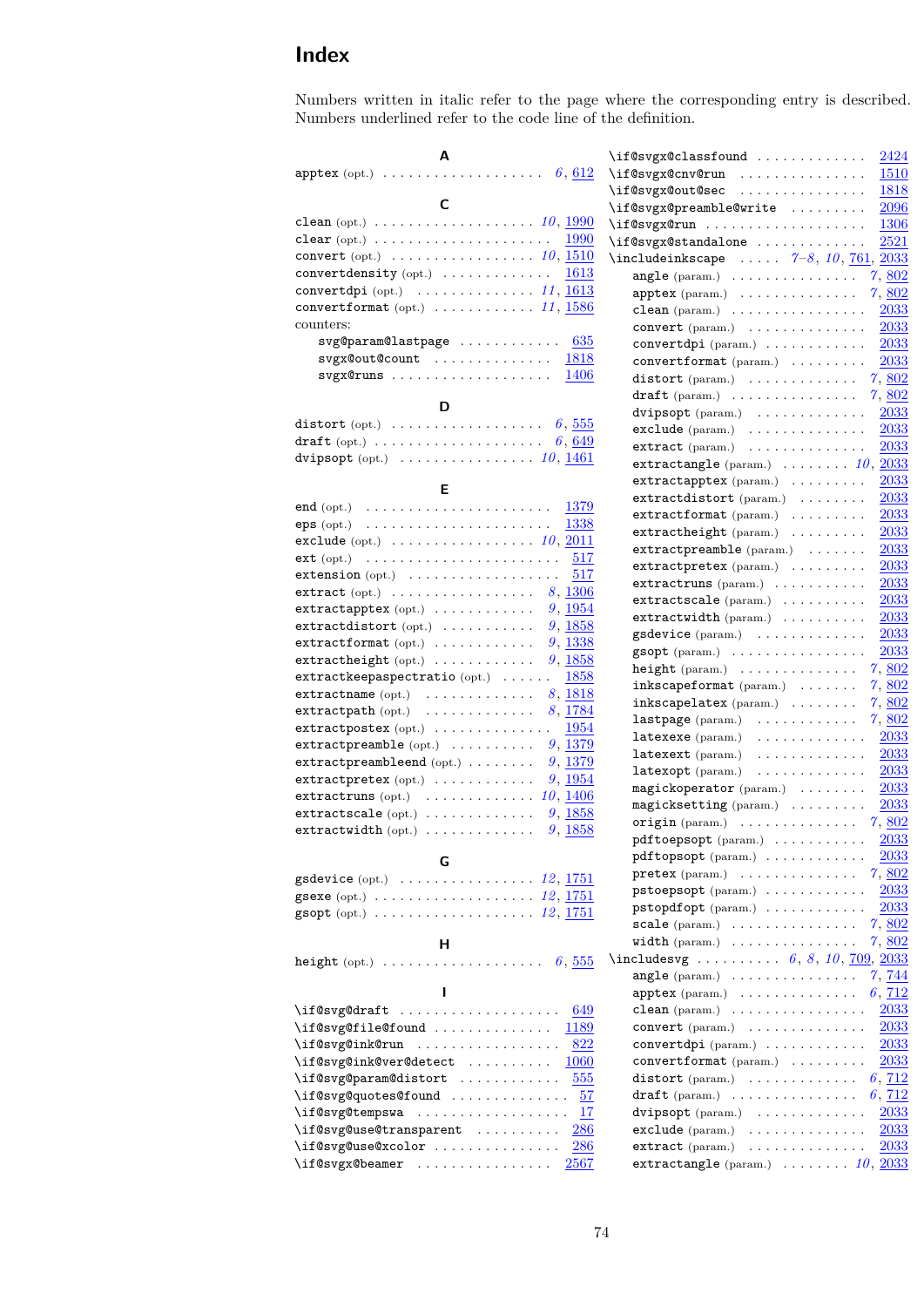| 2033<br>$extractdistort (param.) \dots \dots$                                                                                | option                   |
|------------------------------------------------------------------------------------------------------------------------------|--------------------------|
| 2033<br>$extractionmat$ (param.) $\ldots \ldots$                                                                             | ć                        |
| extractheight (param.)<br>2033                                                                                               | $\overline{\phantom{a}}$ |
| 2033<br>$extractpreamble(param.) \dots \dots$                                                                                | $\overline{\phantom{a}}$ |
| 2033<br>extractpretex (param.)                                                                                               | $\overline{\phantom{a}}$ |
| 2033<br>$extractruns (param.) \dots \dots \dots$                                                                             | $\overline{\phantom{a}}$ |
| $extractscale (param.) \dots \dots \dots$<br>2033                                                                            | $\mathbf$                |
| $extractwidth(param.) \dots \dots \dots$<br>2033                                                                             | $\mathbf$                |
| 2033<br>gsdevice (param.)                                                                                                    | $\mathsf{C}$             |
| 2033                                                                                                                         |                          |
| $\texttt{gsopt}(\text{param.}) \dots \dots \dots \dots \dots$<br>height (param.) $\ldots \ldots \ldots \ldots \ldots 6, 712$ | $\mathsf{C}$             |
|                                                                                                                              | $\mathsf{C}$             |
| 6, 712<br>$inkscope$ (param.) $\ldots \ldots \ldots$                                                                         | $\epsilon$               |
| $inkscapearea$ (param.) $\ldots \ldots$<br>6, 712                                                                            | $\epsilon$               |
| inkscapedpi (param.) $\ldots \ldots \ldots 6, \frac{712}{ }$                                                                 | $\epsilon$               |
| inkscapeformat (param.) $\ldots \ldots 6, \frac{712}{2}$                                                                     | ę                        |
| inkscapelatex (param.) $\ldots \ldots 6, \frac{712}{2}$                                                                      | ę                        |
| $inkscapeopt$ (param.) $\ldots \ldots \ldots$<br>6, 712                                                                      | $\epsilon$               |
| 7, 741<br>$lastpage(param.) \dots \dots \dots \dots$                                                                         | $\epsilon$               |
| latexexe $(\text{param.}) \dots \dots \dots \dots$<br><b>2033</b>                                                            | ę                        |
| 2033<br>$\mathtt{latexext}$ (param.) $\ldots \ldots \ldots \ldots$                                                           | ę                        |
| 2033<br>latexopt (param.)                                                                                                    | ę                        |
| 2033<br>$\verb magickoperator (param.)\>\>\dots\ldots\,.$                                                                    | ę                        |
| 2033<br>$magicksetting$ (param.) $\ldots \ldots$                                                                             | $\epsilon$               |
| 7,744<br>$origin(param.) \ldots \ldots \ldots \ldots$                                                                        | ę                        |
| 2033<br>pdftoepsopt (param.)                                                                                                 | ę                        |
| pdftopsopt (param.)<br>2033                                                                                                  | $\epsilon$               |
| <b>pretex</b> (param.) $\ldots \ldots \ldots \ldots \ldots \ldots 6, \frac{712}{ }$                                          | ę                        |
| 2033<br>pstoepsopt (param.)                                                                                                  | ę                        |
| 2033<br>${\tt pstopdfopt}$ (param.) $\ldots \ldots \ldots$                                                                   | $\epsilon$               |
| scale (param.) $\cdots$ 6, 712                                                                                               | ę                        |
| $\texttt{systemsion}$ (param.) $\ldots \ldots$ .<br>6, 712                                                                   | $\epsilon$               |
| width (param.) $\ldots \ldots \ldots \ldots \ldots 6, \frac{712}{ }$                                                         | ξ                        |
| inkscape (opt.) $\ldots \ldots \ldots \ldots \ldots \ \ 4, \frac{315}{21}$                                                   |                          |
| $\mathtt{inks} \mathtt{capearea}$ (opt.) $\ldots \ldots \ldots \ldots$<br>5,462                                              | ξ                        |
| inkscapedensity (opt.) $\ldots \ldots \ldots \ldots \frac{476}{2}$                                                           | ξ<br>ŀ                   |
| inkscapedpi (opt.) $\ldots \ldots \ldots \ldots \ldots 6, \frac{476}{2}$                                                     | į                        |
| inkscapeexe (opt.) $\ldots \ldots \ldots \ldots 5, \frac{397}{20}$                                                           | İ                        |
| inkscapeformat (opt.) $\ldots \ldots \ldots 5,438$                                                                           | Í                        |
| inkscapelatex (opt.) $\ldots \ldots \ldots \ldots 5, \frac{458}{3}$                                                          | Í                        |
| 5,549                                                                                                                        |                          |
| $inkscapename$ (opt.) $\ldots \ldots \ldots \ldots$<br>6, 397                                                                | İ<br>Í                   |
| $\mathtt{inkscapeopt}$ (opt.) $\ldots \ldots \ldots \ldots$                                                                  |                          |
| inkscapepath (opt.) $\ldots \ldots \ldots \ldots$ 4, $\frac{524}{3}$                                                         | I                        |
| inkscapeversion (opt.) $\ldots \ldots \ldots 5, 397$                                                                         | į                        |
| ĸ                                                                                                                            | į                        |
| keepaspectratio $(\text{opt.})$<br>555                                                                                       | j                        |
|                                                                                                                              | į                        |
| L                                                                                                                            | ŀ                        |
| <b>lastpage</b> (opt.) $\ldots \ldots \ldots \ldots \ldots \ldots 6, 635$                                                    | I                        |
| $\texttt{latex}(\text{opt.}) \dots \dots \dots \dots \dots \dots \dots$<br>458                                               | J                        |
| <b>latexexe</b> (opt.) $\ldots \ldots \ldots \ldots \ldots \ldots 10, 1423$                                                  | I                        |
| latexext (opt.) $\ldots \ldots \ldots \ldots \ldots 10, \underline{1423}$                                                    | J                        |
| latexopt (opt.) $\ldots \ldots \ldots \ldots \ldots 10, \underline{1423}$                                                    | I                        |
|                                                                                                                              | n                        |
| м                                                                                                                            | n                        |
| magickexe (opt.) $\ldots \ldots \ldots \ldots \ldots 11, \underline{1717}$                                                   | n                        |
| magickoperator (opt.) $\ldots \ldots \ldots 11, \underline{1717}$                                                            | I                        |
| magicksetting (opt.) $\ldots \ldots \ldots \ldots 11, 1717$                                                                  | I                        |
|                                                                                                                              | I                        |
| N                                                                                                                            | $\mathsf{C}$             |
| 1818<br>name $(\text{opt.}) \quad \ldots \ldots \ldots \ldots \ldots \ldots$                                                 | $\mathsf{C}$             |
| notransparent (opt.) $\ldots \ldots \ldots \ldots \quad 3, \underline{286}$                                                  | I                        |
| noxcolor (opt.) $\ldots \ldots \ldots \ldots \ldots \ldots$ 3, 286                                                           | I                        |
|                                                                                                                              | I                        |
| O                                                                                                                            | I                        |
|                                                                                                                              | Ι                        |

extractapptex (param.)  $\ldots \ldots \ldots$  [2033](#page-60-0) on

| options:                                                                                 |                        |
|------------------------------------------------------------------------------------------|------------------------|
|                                                                                          |                        |
| clean $\ldots \ldots \ldots \ldots \ldots \ldots \ldots 10, \underline{1990}$            |                        |
| clear <u>1990</u>                                                                        |                        |
| convert $10, 1510$                                                                       |                        |
| convertdensity  1613<br>convertdpi  11, 1613                                             |                        |
| convertformat $11, 1586$                                                                 |                        |
|                                                                                          |                        |
| $\cdots \cdots \cdots \cdots \cdots \cdots \cdots \cdots \quad 6,649$<br>draft           |                        |
|                                                                                          |                        |
|                                                                                          | 1379                   |
|                                                                                          | 1338                   |
| exclude $\ldots \ldots \ldots \ldots \ldots \ldots 10, 2011$                             |                        |
|                                                                                          |                        |
| extension $517$                                                                          |                        |
| extract $8, \underline{1306}$                                                            |                        |
| $extractapptex \ldots \ldots \ldots \ldots 9, \underline{1954}$                          |                        |
| extractdistort                                                                           | 9,1858                 |
| extractformat $9, 1338$                                                                  |                        |
| extractheight $9, 1858$                                                                  |                        |
| extractkeepaspectratio  1858                                                             |                        |
| $extractioname$                                                                          | 8,1818                 |
| $extractpath$                                                                            | 8,1784                 |
| extractpostex $1954$<br>extractpreamble $\ldots \ldots \ldots 9, 1379$                   |                        |
| extractpreambleend $9, \frac{1379}{2}$                                                   |                        |
| extractpretex $9, \underline{1954}$                                                      |                        |
| extractruns $10, 1406$                                                                   |                        |
| extractscale                                                                             | $9,\,\underline{1858}$ |
| $extractwidth$                                                                           | 9,1858                 |
| gsdevice $\;\;\ldots\ldots\ldots\ldots\ldots\; \; 12,\, \underline{1751}$                |                        |
|                                                                                          |                        |
| $\texttt{gsopt}\quad \dots \dots \dots \dots \dots \dots \dots \ 12, \,\underline{1751}$ |                        |
|                                                                                          |                        |
| inkscape                                                                                 | 4, 315                 |
| inkscapearea                                                                             | 5,462                  |
| inkscapedensity $476$                                                                    |                        |
| inkscapedpi $\ldots \ldots \ldots \ldots \ldots 6, \frac{476}{2}$                        |                        |
| inkscapeexe $5, \frac{397}{1000}$                                                        |                        |
| $inkscapeformat$                                                                         | 5, 438                 |
| inkscapelatex<br>.                                                                       | 5,458                  |
| inkscapename                                                                             | 5,549                  |
| $inkscapeopt$                                                                            | 6, 397                 |
| inkscapeversion                                                                          | 4,524<br>5,397         |
| $keepaspectratio$                                                                        | 555                    |
| lastpage $6,635$                                                                         |                        |
| latex                                                                                    | 458                    |
| . <i>10</i> , <u>1423</u><br>latexexe                                                    |                        |
| ${\tt latexact}$ $\ldots \ldots \ldots \ldots \ldots \ldots 10, \underline{1423}$        |                        |
| latexopt $\ldots \ldots \ldots \ldots \ldots 10, \underline{1423}$                       |                        |
| magickexe $\ldots \ldots \ldots \ldots \ldots 11, 1717$                                  |                        |
| magickoperator  11, 1717                                                                 |                        |
| . <i>11</i> , <u>1717</u><br>magicksetting                                               |                        |
|                                                                                          | 1818                   |
| notransparent $3, \underline{286}$                                                       |                        |
| noxcolor $3, \underline{286}$                                                            |                        |
|                                                                                          |                        |
| on  8, <u>395</u> , 1334                                                                 |                        |
|                                                                                          | 1784                   |
|                                                                                          | 1338                   |
| pdflatex                                                                                 | 1423                   |
| pdftoepsopt $\ldots \ldots \ldots \ldots \ldots 10, 1461$                                |                        |
| $pdftops$ 1461                                                                           |                        |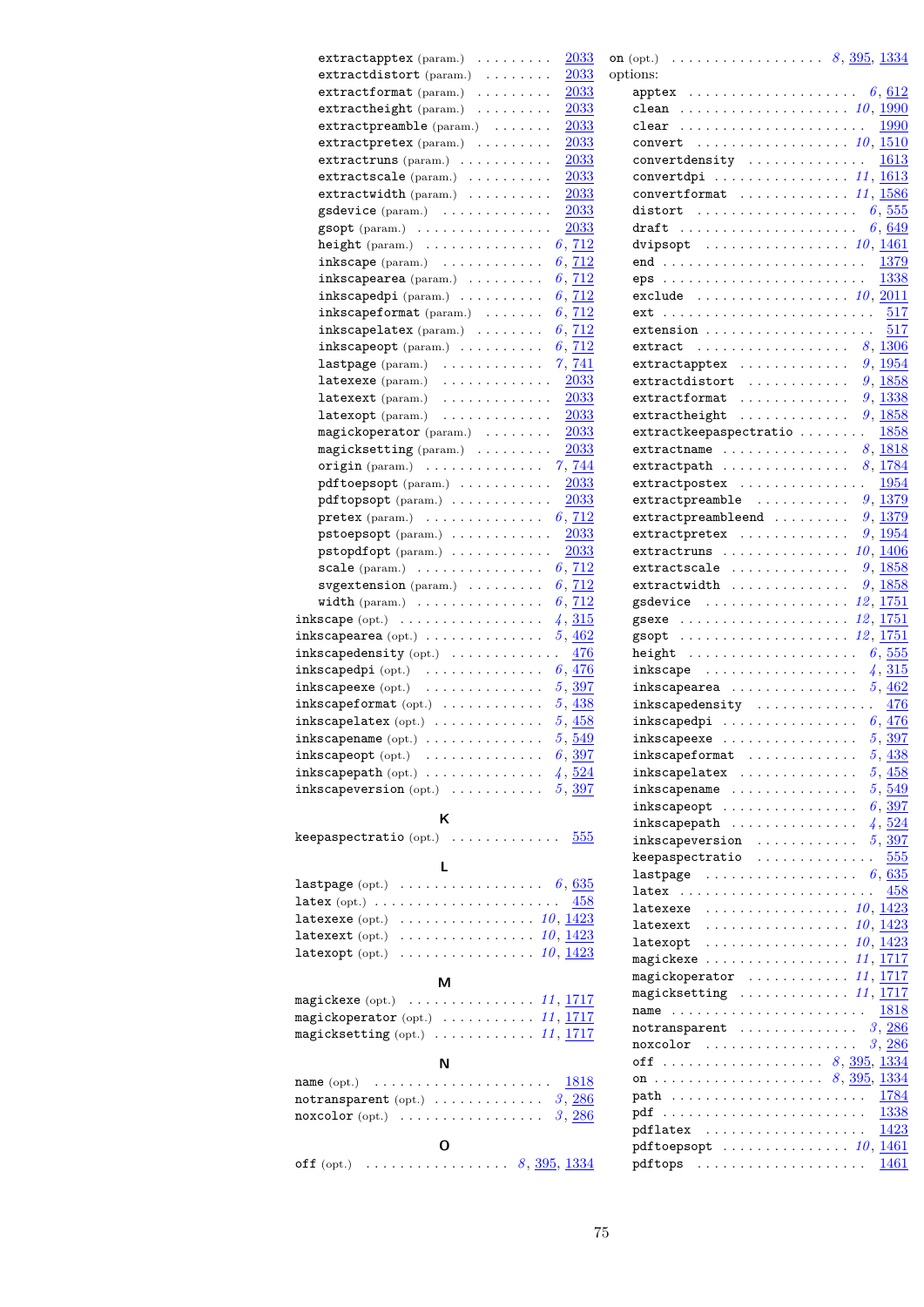| pdftopsopt $\ldots \ldots \ldots \ldots \ldots 10, 1461$                                                |
|---------------------------------------------------------------------------------------------------------|
|                                                                                                         |
|                                                                                                         |
| preamble $1379$                                                                                         |
| pretex $6,612$                                                                                          |
|                                                                                                         |
|                                                                                                         |
| scale $\ldots \ldots \ldots \ldots \ldots \ldots \ldots 6, 555$                                         |
| svgextension $6,517$                                                                                    |
|                                                                                                         |
| $tex \m{ }  \textrm{ }  \textrm{ }  \textrm{ }  \textrm{ }  \textrm{ }  \textrm{ }  \textrm{ } $<br>458 |
| $usetransparent$<br>3, 286                                                                              |
| usexcolor<br>3, 286                                                                                     |
| width $\ldots \ldots \ldots \ldots \ldots$<br>6.555                                                     |

#### **P**

| parameters:                                                                                                                                                                                                                                                                                                                                                                                                                    |
|--------------------------------------------------------------------------------------------------------------------------------------------------------------------------------------------------------------------------------------------------------------------------------------------------------------------------------------------------------------------------------------------------------------------------------|
| $angle - \in \texttt{include} \; \dots \; .$<br>7,802                                                                                                                                                                                                                                                                                                                                                                          |
| $angle-\infty$<br>7,744                                                                                                                                                                                                                                                                                                                                                                                                        |
| ${\tt apptex} - \verb \includeinkscape   \dots.$<br>7,802                                                                                                                                                                                                                                                                                                                                                                      |
| ${\tt apptex-\backslash includesvg \dots \dots \dots}$<br>6, 712                                                                                                                                                                                                                                                                                                                                                               |
| $\verb clean-\include inkscope  \dots \dots$<br>2033                                                                                                                                                                                                                                                                                                                                                                           |
| $\verb clean-\rangle includesvg \dots \dots \dots \dots$<br>2033                                                                                                                                                                                                                                                                                                                                                               |
| $\verb convert-\include  inkscape  .$<br>2033                                                                                                                                                                                                                                                                                                                                                                                  |
| convert-\includesvg<br>2033                                                                                                                                                                                                                                                                                                                                                                                                    |
| $convertdpi - \includegraphics{red:1}{{\textbf{open}}}.$<br><u>2033</u>                                                                                                                                                                                                                                                                                                                                                        |
| $convertdpi - \includegraphics{red}{\text{colvert}}$<br>2033                                                                                                                                                                                                                                                                                                                                                                   |
| $\verb convertformat--\include  inkscape $<br>2033                                                                                                                                                                                                                                                                                                                                                                             |
| $\verb convertformat-\include{\\$<br>2033                                                                                                                                                                                                                                                                                                                                                                                      |
| $\verb distort-\\includeinkscape  .$<br>7,802                                                                                                                                                                                                                                                                                                                                                                                  |
| $distort - \includegraphics{width}{\label{fig:2} }}$<br>$6,\,\underline{712}$                                                                                                                                                                                                                                                                                                                                                  |
| $\mathtt{dratt-}\includegraphics{``name" s' in the image.} \label{fig:rel}$<br>7,802                                                                                                                                                                                                                                                                                                                                           |
| $\mathtt{dratt-}\texttt{includesvg}\ \ldots\ldots\ldots\,.$<br>6, 712                                                                                                                                                                                                                                                                                                                                                          |
| $\verb divpsopt-\include  inkscape \,.$<br>2033                                                                                                                                                                                                                                                                                                                                                                                |
| $\verb divpsopt-\rangle includes vg \dots \dots \dots$<br>2033                                                                                                                                                                                                                                                                                                                                                                 |
| $\verb exclude-\rangle include in kscale \dots .$<br>2033                                                                                                                                                                                                                                                                                                                                                                      |
| $\verb"exclude-\includesvg$<br>2033                                                                                                                                                                                                                                                                                                                                                                                            |
| $\verb extract-\\include  inkscape   \qquad \verb $<br>$\, 2033$                                                                                                                                                                                                                                                                                                                                                               |
| $extract - \includegraphics{width}{\label{fig:2}x + y + z + z + \ldots}$<br>$2033\,$                                                                                                                                                                                                                                                                                                                                           |
| extractangle-\includeinkscape $10, \frac{2033}{200}$                                                                                                                                                                                                                                                                                                                                                                           |
| $\verb extractangle-\backslash includesvg~~. 10 ,$<br>2033                                                                                                                                                                                                                                                                                                                                                                     |
| $\verb extractapptex \verb /includeinkscape $<br>$2033\,$                                                                                                                                                                                                                                                                                                                                                                      |
| extractapptex-\includesvg<br><u> 2033</u>                                                                                                                                                                                                                                                                                                                                                                                      |
| $extractdistort - \in \lceil$<br>2033                                                                                                                                                                                                                                                                                                                                                                                          |
| $extractdistort - \in \lceil$<br>2033                                                                                                                                                                                                                                                                                                                                                                                          |
| $\verb extractformat-\include  inkscape $<br><u> 2033</u>                                                                                                                                                                                                                                                                                                                                                                      |
| $2033\,$                                                                                                                                                                                                                                                                                                                                                                                                                       |
| $extractionmat - \includegraphics[width=0.0000000000; width=0.000000; width=0.00000; width=0.00000; width=0.00000; width=0.00000; width=0.00000; width=0.00000; width=0.00000; width=0.00000; width=0.00000; width=0.00000; width=0.00000; width=0.00000; width=0.00000; width=0.00000; width=0.00000; width=0.00000; width=0.00000; width=0.00000; width=0.00$<br>$extractheight - \includegraphics{logh}{t}$<br><u> 2033</u> |
| $extractheight - \infty$<br>2033                                                                                                                                                                                                                                                                                                                                                                                               |
| extractpreamble-\includeinkscape<br>$2033\,$                                                                                                                                                                                                                                                                                                                                                                                   |
|                                                                                                                                                                                                                                                                                                                                                                                                                                |
| $extractpreamble - \in \lceil \cdot \rceil$<br><u> 2033</u>                                                                                                                                                                                                                                                                                                                                                                    |
| $\verb extractpretex \verb includeinkscape $<br><u> 2033</u>                                                                                                                                                                                                                                                                                                                                                                   |
| <u> 2033</u><br>$extractpretexthinspace\text{-}\text{-}\text{-}\text{-}\text{-}\text{-}$<br>$\sim$ $\sim$ $\sim$ $\sim$                                                                                                                                                                                                                                                                                                        |
| $extractruns - \includegraphics{box="color: red;">indeinkscope$<br><u> 2033</u>                                                                                                                                                                                                                                                                                                                                                |
| $extractruns - \texttt{includes}$<br>2033                                                                                                                                                                                                                                                                                                                                                                                      |
| $extractscale - \in \text{include}$ .<br><u>2033</u>                                                                                                                                                                                                                                                                                                                                                                           |
| $extractscale - \text{includesvg} \dots$<br><u> 2033</u>                                                                                                                                                                                                                                                                                                                                                                       |
| $\verb extractwidth-\include inkscale ~~.$<br><u>2033</u>                                                                                                                                                                                                                                                                                                                                                                      |
| 2033<br>.                                                                                                                                                                                                                                                                                                                                                                                                                      |
| gsdevice-\includeinkscape<br>2033                                                                                                                                                                                                                                                                                                                                                                                              |
| $gsdevice - \in \lceil \cdot \rceil$<br>2033                                                                                                                                                                                                                                                                                                                                                                                   |
| $gsopt - \in \text{ludeinkscope} \dots$<br>2033                                                                                                                                                                                                                                                                                                                                                                                |
| $gsopt-\in\lceil$<br>$\, 2033$                                                                                                                                                                                                                                                                                                                                                                                                 |
| $\verb height–\include  inkscape    \; .   \; .  $<br>7,802                                                                                                                                                                                                                                                                                                                                                                    |
| $height - \in \lceil \cdot \rceil$<br>6, 712                                                                                                                                                                                                                                                                                                                                                                                   |
| 6, 712                                                                                                                                                                                                                                                                                                                                                                                                                         |

| $inkscapearea - \in Cludesvg \dots$<br>$6,\,\underline{712}$<br>$inkscapedpi - \text{indesvg} $<br>6, 712<br>$inkscapeformat - \includegraphics{width}{black}$<br>7,802<br>$inkscapeformat - \includegraphics{width}{black} - \ldots \end{width}$<br>6,712<br>$\verb inkscapelatex- \include  valuescape\n  inkscapelatex- \include  valuesvg \dots$<br>$7,\,\underline{802}$<br>6, 712<br>$inkscapeopt - \includegraphics{width}{reds} \label{fig:red}$<br>6, 712<br>${\tt lastpage-}\includegraphics{$<br>$7,\,\underline{802}$<br>$lastpage - \includegraphics$<br><u>7, 741</u><br>$\verb latexexe-\inludeinkscale ~~.$<br>2033<br>$\mathtt{latexexe-}\in \mathtt{ludesvg}\dots\dots\dots$<br>2033<br>----------<br>latexext-\includeinkscape<br><u> 2033</u><br>$\texttt{latexext}-\texttt{includesvg}\dots\dots\,.$<br>2033<br>$\mathtt{latexopt}\text{-}\mathtt{indeinkscape}$<br><u> 2033</u><br>$\verb latexopt-\rangle includes vg  \ldots.$<br>2033<br>$\verb magickoperator-\verb \include  inkscape$<br>2033<br>$\verb magickoperator-\in\label{eq:model} \verb magickoperator-\in\label{eq:model} \verb magickoperator-\in\label{eq:model} \verb magickoperator-\in\label{eq:model} \verb magickoperator-\in\label{eq:model} \verb magickoperator-\in\label{eq:model}$<br>2033<br>$\verb magicksetting-\\include in kscale\\$<br>2033<br>$magicksetting - \includegraphics{red:} \label{red:red:alpha} \vspace{-0.5em}$<br>2033<br>$origin-\includegraphics{red:1}$<br>7,802<br>$origin - \includegraphics{red:1}$<br>7, 744<br>$\verb pdftoepsopt-\include :h\text{edge} \dots \text{space}  \label{fig:opt}$<br>2033<br>$pdf toepsopt - \includegraphics{width}{\label{fig:1} \text{pdf} toepsopt - \includegraphics{width}{\label{fig:1} \text{pdf} toepsopt - \includegraphics{width}{\label{fig:1} \text{pdf} toepsopt - \includegraphics{width}{\label{fig:1} \text{pdf} toepsopt - \includegraphics{width}{\label{fig:1} \text{pdf} toepsopt - \includegraphics{width}{\label{fig:1} \text{pdf} toepsopt - \includegraphics{width}{\label{fig:1} \text{pdf} toepsopt - \includegraphics{width}{\label{fig:1} \text{pdf} toepsopt - \includegraphics{width}{\label{fig:1} \text{pdf} toepsopt - \includegraphics{width}{\label{fig:1} \text{pdf$<br>2033<br>$pdftopsopt - \includegraphics[width=0.45\textwidth]{pdttops} \label{pdttops}$<br>2033<br>$pdftopsopt-\in\lceil$<br>2033<br>$\verb pretex-\rangle\hspace{-1.5em}  includes \verb inkscale  \dots. .$<br>7,802<br>$\texttt{pretex}$ - \includesvg<br>6, 712<br>${\tt pstoepsopt-}\label{thm:opt} $$$<br>$2033\,$<br>$\verb+pt= snot-\include+asyg+ \ldots, $$ \pt{opt-}\include+ \text{sup}\ \ldots, $$ \pt{p+1} \end{p-} \end{math} \label{thm:opt-1}$<br>2033<br>2033<br>pstopdfopt-\includesvg<br>2033<br>$scale-\in\texttt{ludeinkscope}\dots\dots$<br>7,802<br>$scale-\in\lceil$<br>6, 712<br>$svgextension - \in \lceil \cdot \rceil$<br>6, 712<br>$\verb width-\rangle \text{include} \text{inkscape } \ldots \text{.}$<br>7,802<br>$width-\in\texttt{ludesvg}\dots\dots\dots$<br>6, 712<br>1784<br>$path (opt.) \t \t \t \t \t$<br>1338<br>$pdf (opt.) \quad$<br>$pdflatex (opt.) \ldots \ldots \ldots \ldots \ldots$<br>1423<br>${\tt pdftoepsopt}$ (opt.) $\cdots \cdots \cdots \cdots 10, \, \underline{1461}$<br>1461<br>$pdftops (opt.) \ldots \ldots \ldots \ldots \ldots \ldots$<br>pdftopsopt (opt.) $\ldots \ldots \ldots \ldots 10, \underline{1461}$<br>$\text{png}(\text{opt.}) \quad \ldots \ldots \ldots \ldots \ldots \ldots \ldots$<br>612<br>$\texttt{postex}~(\text{opt.})~\dots\ldots\ldots\ldots\ldots\ldots\ldots\ldots$<br><b>preamble</b> (opt.) $\ldots \ldots \ldots \ldots \ldots \ldots \ldots \frac{1379}{2}$<br>6,612<br>$\texttt{pretex}(\texttt{opt.}) \ \ldots \ldots \ldots \ldots \ldots \ldots$<br>${\tt pstoepsopt}$ (opt.) $\ldots \ldots \ldots \ldots \ldots 10, \underline{1461}$<br>$\cdots \cdots \cdots \cdots 10, \underline{1461}$<br>${\tt pstopdfopt}$ $({\rm opt.})$ |      |
|-------------------------------------------------------------------------------------------------------------------------------------------------------------------------------------------------------------------------------------------------------------------------------------------------------------------------------------------------------------------------------------------------------------------------------------------------------------------------------------------------------------------------------------------------------------------------------------------------------------------------------------------------------------------------------------------------------------------------------------------------------------------------------------------------------------------------------------------------------------------------------------------------------------------------------------------------------------------------------------------------------------------------------------------------------------------------------------------------------------------------------------------------------------------------------------------------------------------------------------------------------------------------------------------------------------------------------------------------------------------------------------------------------------------------------------------------------------------------------------------------------------------------------------------------------------------------------------------------------------------------------------------------------------------------------------------------------------------------------------------------------------------------------------------------------------------------------------------------------------------------------------------------------------------------------------------------------------------------------------------------------------------------------------------------------------------------------------------------------------------------------------------------------------------------------------------------------------------------------------------------------------------------------------------------------------------------------------------------------------------------------------------------------------------------------------------------------------------------------------------------------------------------------------------------------------------------------------------------------------------------------------------------------------------------------------------------------------------------------------------------------------------------------------------------------------------------------------------------------------------------------------------------------------------------------------------------------------------------------------------------------------------------------------------------------------------------------------------------------------------------------------------------------------------------------------------------------------------------------------------------------------------------------------------------------------------------------------------------------------------------------------------------------------------------------------------------------------------------------------------------------------------------------------------------------------------------------------------------------------------------------------------------------------------------------------------------------------------------------------------------------------------------------------------------------------------------------------------------------------------------------------------------------------------------------------------------------------------------------------------------------------|------|
|                                                                                                                                                                                                                                                                                                                                                                                                                                                                                                                                                                                                                                                                                                                                                                                                                                                                                                                                                                                                                                                                                                                                                                                                                                                                                                                                                                                                                                                                                                                                                                                                                                                                                                                                                                                                                                                                                                                                                                                                                                                                                                                                                                                                                                                                                                                                                                                                                                                                                                                                                                                                                                                                                                                                                                                                                                                                                                                                                                                                                                                                                                                                                                                                                                                                                                                                                                                                                                                                                                                                                                                                                                                                                                                                                                                                                                                                                                                                                                                                             |      |
|                                                                                                                                                                                                                                                                                                                                                                                                                                                                                                                                                                                                                                                                                                                                                                                                                                                                                                                                                                                                                                                                                                                                                                                                                                                                                                                                                                                                                                                                                                                                                                                                                                                                                                                                                                                                                                                                                                                                                                                                                                                                                                                                                                                                                                                                                                                                                                                                                                                                                                                                                                                                                                                                                                                                                                                                                                                                                                                                                                                                                                                                                                                                                                                                                                                                                                                                                                                                                                                                                                                                                                                                                                                                                                                                                                                                                                                                                                                                                                                                             |      |
|                                                                                                                                                                                                                                                                                                                                                                                                                                                                                                                                                                                                                                                                                                                                                                                                                                                                                                                                                                                                                                                                                                                                                                                                                                                                                                                                                                                                                                                                                                                                                                                                                                                                                                                                                                                                                                                                                                                                                                                                                                                                                                                                                                                                                                                                                                                                                                                                                                                                                                                                                                                                                                                                                                                                                                                                                                                                                                                                                                                                                                                                                                                                                                                                                                                                                                                                                                                                                                                                                                                                                                                                                                                                                                                                                                                                                                                                                                                                                                                                             |      |
|                                                                                                                                                                                                                                                                                                                                                                                                                                                                                                                                                                                                                                                                                                                                                                                                                                                                                                                                                                                                                                                                                                                                                                                                                                                                                                                                                                                                                                                                                                                                                                                                                                                                                                                                                                                                                                                                                                                                                                                                                                                                                                                                                                                                                                                                                                                                                                                                                                                                                                                                                                                                                                                                                                                                                                                                                                                                                                                                                                                                                                                                                                                                                                                                                                                                                                                                                                                                                                                                                                                                                                                                                                                                                                                                                                                                                                                                                                                                                                                                             |      |
|                                                                                                                                                                                                                                                                                                                                                                                                                                                                                                                                                                                                                                                                                                                                                                                                                                                                                                                                                                                                                                                                                                                                                                                                                                                                                                                                                                                                                                                                                                                                                                                                                                                                                                                                                                                                                                                                                                                                                                                                                                                                                                                                                                                                                                                                                                                                                                                                                                                                                                                                                                                                                                                                                                                                                                                                                                                                                                                                                                                                                                                                                                                                                                                                                                                                                                                                                                                                                                                                                                                                                                                                                                                                                                                                                                                                                                                                                                                                                                                                             |      |
|                                                                                                                                                                                                                                                                                                                                                                                                                                                                                                                                                                                                                                                                                                                                                                                                                                                                                                                                                                                                                                                                                                                                                                                                                                                                                                                                                                                                                                                                                                                                                                                                                                                                                                                                                                                                                                                                                                                                                                                                                                                                                                                                                                                                                                                                                                                                                                                                                                                                                                                                                                                                                                                                                                                                                                                                                                                                                                                                                                                                                                                                                                                                                                                                                                                                                                                                                                                                                                                                                                                                                                                                                                                                                                                                                                                                                                                                                                                                                                                                             |      |
|                                                                                                                                                                                                                                                                                                                                                                                                                                                                                                                                                                                                                                                                                                                                                                                                                                                                                                                                                                                                                                                                                                                                                                                                                                                                                                                                                                                                                                                                                                                                                                                                                                                                                                                                                                                                                                                                                                                                                                                                                                                                                                                                                                                                                                                                                                                                                                                                                                                                                                                                                                                                                                                                                                                                                                                                                                                                                                                                                                                                                                                                                                                                                                                                                                                                                                                                                                                                                                                                                                                                                                                                                                                                                                                                                                                                                                                                                                                                                                                                             |      |
|                                                                                                                                                                                                                                                                                                                                                                                                                                                                                                                                                                                                                                                                                                                                                                                                                                                                                                                                                                                                                                                                                                                                                                                                                                                                                                                                                                                                                                                                                                                                                                                                                                                                                                                                                                                                                                                                                                                                                                                                                                                                                                                                                                                                                                                                                                                                                                                                                                                                                                                                                                                                                                                                                                                                                                                                                                                                                                                                                                                                                                                                                                                                                                                                                                                                                                                                                                                                                                                                                                                                                                                                                                                                                                                                                                                                                                                                                                                                                                                                             |      |
|                                                                                                                                                                                                                                                                                                                                                                                                                                                                                                                                                                                                                                                                                                                                                                                                                                                                                                                                                                                                                                                                                                                                                                                                                                                                                                                                                                                                                                                                                                                                                                                                                                                                                                                                                                                                                                                                                                                                                                                                                                                                                                                                                                                                                                                                                                                                                                                                                                                                                                                                                                                                                                                                                                                                                                                                                                                                                                                                                                                                                                                                                                                                                                                                                                                                                                                                                                                                                                                                                                                                                                                                                                                                                                                                                                                                                                                                                                                                                                                                             |      |
|                                                                                                                                                                                                                                                                                                                                                                                                                                                                                                                                                                                                                                                                                                                                                                                                                                                                                                                                                                                                                                                                                                                                                                                                                                                                                                                                                                                                                                                                                                                                                                                                                                                                                                                                                                                                                                                                                                                                                                                                                                                                                                                                                                                                                                                                                                                                                                                                                                                                                                                                                                                                                                                                                                                                                                                                                                                                                                                                                                                                                                                                                                                                                                                                                                                                                                                                                                                                                                                                                                                                                                                                                                                                                                                                                                                                                                                                                                                                                                                                             |      |
|                                                                                                                                                                                                                                                                                                                                                                                                                                                                                                                                                                                                                                                                                                                                                                                                                                                                                                                                                                                                                                                                                                                                                                                                                                                                                                                                                                                                                                                                                                                                                                                                                                                                                                                                                                                                                                                                                                                                                                                                                                                                                                                                                                                                                                                                                                                                                                                                                                                                                                                                                                                                                                                                                                                                                                                                                                                                                                                                                                                                                                                                                                                                                                                                                                                                                                                                                                                                                                                                                                                                                                                                                                                                                                                                                                                                                                                                                                                                                                                                             |      |
|                                                                                                                                                                                                                                                                                                                                                                                                                                                                                                                                                                                                                                                                                                                                                                                                                                                                                                                                                                                                                                                                                                                                                                                                                                                                                                                                                                                                                                                                                                                                                                                                                                                                                                                                                                                                                                                                                                                                                                                                                                                                                                                                                                                                                                                                                                                                                                                                                                                                                                                                                                                                                                                                                                                                                                                                                                                                                                                                                                                                                                                                                                                                                                                                                                                                                                                                                                                                                                                                                                                                                                                                                                                                                                                                                                                                                                                                                                                                                                                                             |      |
|                                                                                                                                                                                                                                                                                                                                                                                                                                                                                                                                                                                                                                                                                                                                                                                                                                                                                                                                                                                                                                                                                                                                                                                                                                                                                                                                                                                                                                                                                                                                                                                                                                                                                                                                                                                                                                                                                                                                                                                                                                                                                                                                                                                                                                                                                                                                                                                                                                                                                                                                                                                                                                                                                                                                                                                                                                                                                                                                                                                                                                                                                                                                                                                                                                                                                                                                                                                                                                                                                                                                                                                                                                                                                                                                                                                                                                                                                                                                                                                                             |      |
|                                                                                                                                                                                                                                                                                                                                                                                                                                                                                                                                                                                                                                                                                                                                                                                                                                                                                                                                                                                                                                                                                                                                                                                                                                                                                                                                                                                                                                                                                                                                                                                                                                                                                                                                                                                                                                                                                                                                                                                                                                                                                                                                                                                                                                                                                                                                                                                                                                                                                                                                                                                                                                                                                                                                                                                                                                                                                                                                                                                                                                                                                                                                                                                                                                                                                                                                                                                                                                                                                                                                                                                                                                                                                                                                                                                                                                                                                                                                                                                                             |      |
|                                                                                                                                                                                                                                                                                                                                                                                                                                                                                                                                                                                                                                                                                                                                                                                                                                                                                                                                                                                                                                                                                                                                                                                                                                                                                                                                                                                                                                                                                                                                                                                                                                                                                                                                                                                                                                                                                                                                                                                                                                                                                                                                                                                                                                                                                                                                                                                                                                                                                                                                                                                                                                                                                                                                                                                                                                                                                                                                                                                                                                                                                                                                                                                                                                                                                                                                                                                                                                                                                                                                                                                                                                                                                                                                                                                                                                                                                                                                                                                                             |      |
|                                                                                                                                                                                                                                                                                                                                                                                                                                                                                                                                                                                                                                                                                                                                                                                                                                                                                                                                                                                                                                                                                                                                                                                                                                                                                                                                                                                                                                                                                                                                                                                                                                                                                                                                                                                                                                                                                                                                                                                                                                                                                                                                                                                                                                                                                                                                                                                                                                                                                                                                                                                                                                                                                                                                                                                                                                                                                                                                                                                                                                                                                                                                                                                                                                                                                                                                                                                                                                                                                                                                                                                                                                                                                                                                                                                                                                                                                                                                                                                                             |      |
|                                                                                                                                                                                                                                                                                                                                                                                                                                                                                                                                                                                                                                                                                                                                                                                                                                                                                                                                                                                                                                                                                                                                                                                                                                                                                                                                                                                                                                                                                                                                                                                                                                                                                                                                                                                                                                                                                                                                                                                                                                                                                                                                                                                                                                                                                                                                                                                                                                                                                                                                                                                                                                                                                                                                                                                                                                                                                                                                                                                                                                                                                                                                                                                                                                                                                                                                                                                                                                                                                                                                                                                                                                                                                                                                                                                                                                                                                                                                                                                                             |      |
|                                                                                                                                                                                                                                                                                                                                                                                                                                                                                                                                                                                                                                                                                                                                                                                                                                                                                                                                                                                                                                                                                                                                                                                                                                                                                                                                                                                                                                                                                                                                                                                                                                                                                                                                                                                                                                                                                                                                                                                                                                                                                                                                                                                                                                                                                                                                                                                                                                                                                                                                                                                                                                                                                                                                                                                                                                                                                                                                                                                                                                                                                                                                                                                                                                                                                                                                                                                                                                                                                                                                                                                                                                                                                                                                                                                                                                                                                                                                                                                                             |      |
|                                                                                                                                                                                                                                                                                                                                                                                                                                                                                                                                                                                                                                                                                                                                                                                                                                                                                                                                                                                                                                                                                                                                                                                                                                                                                                                                                                                                                                                                                                                                                                                                                                                                                                                                                                                                                                                                                                                                                                                                                                                                                                                                                                                                                                                                                                                                                                                                                                                                                                                                                                                                                                                                                                                                                                                                                                                                                                                                                                                                                                                                                                                                                                                                                                                                                                                                                                                                                                                                                                                                                                                                                                                                                                                                                                                                                                                                                                                                                                                                             |      |
|                                                                                                                                                                                                                                                                                                                                                                                                                                                                                                                                                                                                                                                                                                                                                                                                                                                                                                                                                                                                                                                                                                                                                                                                                                                                                                                                                                                                                                                                                                                                                                                                                                                                                                                                                                                                                                                                                                                                                                                                                                                                                                                                                                                                                                                                                                                                                                                                                                                                                                                                                                                                                                                                                                                                                                                                                                                                                                                                                                                                                                                                                                                                                                                                                                                                                                                                                                                                                                                                                                                                                                                                                                                                                                                                                                                                                                                                                                                                                                                                             |      |
|                                                                                                                                                                                                                                                                                                                                                                                                                                                                                                                                                                                                                                                                                                                                                                                                                                                                                                                                                                                                                                                                                                                                                                                                                                                                                                                                                                                                                                                                                                                                                                                                                                                                                                                                                                                                                                                                                                                                                                                                                                                                                                                                                                                                                                                                                                                                                                                                                                                                                                                                                                                                                                                                                                                                                                                                                                                                                                                                                                                                                                                                                                                                                                                                                                                                                                                                                                                                                                                                                                                                                                                                                                                                                                                                                                                                                                                                                                                                                                                                             |      |
|                                                                                                                                                                                                                                                                                                                                                                                                                                                                                                                                                                                                                                                                                                                                                                                                                                                                                                                                                                                                                                                                                                                                                                                                                                                                                                                                                                                                                                                                                                                                                                                                                                                                                                                                                                                                                                                                                                                                                                                                                                                                                                                                                                                                                                                                                                                                                                                                                                                                                                                                                                                                                                                                                                                                                                                                                                                                                                                                                                                                                                                                                                                                                                                                                                                                                                                                                                                                                                                                                                                                                                                                                                                                                                                                                                                                                                                                                                                                                                                                             |      |
|                                                                                                                                                                                                                                                                                                                                                                                                                                                                                                                                                                                                                                                                                                                                                                                                                                                                                                                                                                                                                                                                                                                                                                                                                                                                                                                                                                                                                                                                                                                                                                                                                                                                                                                                                                                                                                                                                                                                                                                                                                                                                                                                                                                                                                                                                                                                                                                                                                                                                                                                                                                                                                                                                                                                                                                                                                                                                                                                                                                                                                                                                                                                                                                                                                                                                                                                                                                                                                                                                                                                                                                                                                                                                                                                                                                                                                                                                                                                                                                                             |      |
|                                                                                                                                                                                                                                                                                                                                                                                                                                                                                                                                                                                                                                                                                                                                                                                                                                                                                                                                                                                                                                                                                                                                                                                                                                                                                                                                                                                                                                                                                                                                                                                                                                                                                                                                                                                                                                                                                                                                                                                                                                                                                                                                                                                                                                                                                                                                                                                                                                                                                                                                                                                                                                                                                                                                                                                                                                                                                                                                                                                                                                                                                                                                                                                                                                                                                                                                                                                                                                                                                                                                                                                                                                                                                                                                                                                                                                                                                                                                                                                                             |      |
|                                                                                                                                                                                                                                                                                                                                                                                                                                                                                                                                                                                                                                                                                                                                                                                                                                                                                                                                                                                                                                                                                                                                                                                                                                                                                                                                                                                                                                                                                                                                                                                                                                                                                                                                                                                                                                                                                                                                                                                                                                                                                                                                                                                                                                                                                                                                                                                                                                                                                                                                                                                                                                                                                                                                                                                                                                                                                                                                                                                                                                                                                                                                                                                                                                                                                                                                                                                                                                                                                                                                                                                                                                                                                                                                                                                                                                                                                                                                                                                                             |      |
|                                                                                                                                                                                                                                                                                                                                                                                                                                                                                                                                                                                                                                                                                                                                                                                                                                                                                                                                                                                                                                                                                                                                                                                                                                                                                                                                                                                                                                                                                                                                                                                                                                                                                                                                                                                                                                                                                                                                                                                                                                                                                                                                                                                                                                                                                                                                                                                                                                                                                                                                                                                                                                                                                                                                                                                                                                                                                                                                                                                                                                                                                                                                                                                                                                                                                                                                                                                                                                                                                                                                                                                                                                                                                                                                                                                                                                                                                                                                                                                                             |      |
|                                                                                                                                                                                                                                                                                                                                                                                                                                                                                                                                                                                                                                                                                                                                                                                                                                                                                                                                                                                                                                                                                                                                                                                                                                                                                                                                                                                                                                                                                                                                                                                                                                                                                                                                                                                                                                                                                                                                                                                                                                                                                                                                                                                                                                                                                                                                                                                                                                                                                                                                                                                                                                                                                                                                                                                                                                                                                                                                                                                                                                                                                                                                                                                                                                                                                                                                                                                                                                                                                                                                                                                                                                                                                                                                                                                                                                                                                                                                                                                                             |      |
|                                                                                                                                                                                                                                                                                                                                                                                                                                                                                                                                                                                                                                                                                                                                                                                                                                                                                                                                                                                                                                                                                                                                                                                                                                                                                                                                                                                                                                                                                                                                                                                                                                                                                                                                                                                                                                                                                                                                                                                                                                                                                                                                                                                                                                                                                                                                                                                                                                                                                                                                                                                                                                                                                                                                                                                                                                                                                                                                                                                                                                                                                                                                                                                                                                                                                                                                                                                                                                                                                                                                                                                                                                                                                                                                                                                                                                                                                                                                                                                                             |      |
|                                                                                                                                                                                                                                                                                                                                                                                                                                                                                                                                                                                                                                                                                                                                                                                                                                                                                                                                                                                                                                                                                                                                                                                                                                                                                                                                                                                                                                                                                                                                                                                                                                                                                                                                                                                                                                                                                                                                                                                                                                                                                                                                                                                                                                                                                                                                                                                                                                                                                                                                                                                                                                                                                                                                                                                                                                                                                                                                                                                                                                                                                                                                                                                                                                                                                                                                                                                                                                                                                                                                                                                                                                                                                                                                                                                                                                                                                                                                                                                                             |      |
|                                                                                                                                                                                                                                                                                                                                                                                                                                                                                                                                                                                                                                                                                                                                                                                                                                                                                                                                                                                                                                                                                                                                                                                                                                                                                                                                                                                                                                                                                                                                                                                                                                                                                                                                                                                                                                                                                                                                                                                                                                                                                                                                                                                                                                                                                                                                                                                                                                                                                                                                                                                                                                                                                                                                                                                                                                                                                                                                                                                                                                                                                                                                                                                                                                                                                                                                                                                                                                                                                                                                                                                                                                                                                                                                                                                                                                                                                                                                                                                                             |      |
|                                                                                                                                                                                                                                                                                                                                                                                                                                                                                                                                                                                                                                                                                                                                                                                                                                                                                                                                                                                                                                                                                                                                                                                                                                                                                                                                                                                                                                                                                                                                                                                                                                                                                                                                                                                                                                                                                                                                                                                                                                                                                                                                                                                                                                                                                                                                                                                                                                                                                                                                                                                                                                                                                                                                                                                                                                                                                                                                                                                                                                                                                                                                                                                                                                                                                                                                                                                                                                                                                                                                                                                                                                                                                                                                                                                                                                                                                                                                                                                                             |      |
|                                                                                                                                                                                                                                                                                                                                                                                                                                                                                                                                                                                                                                                                                                                                                                                                                                                                                                                                                                                                                                                                                                                                                                                                                                                                                                                                                                                                                                                                                                                                                                                                                                                                                                                                                                                                                                                                                                                                                                                                                                                                                                                                                                                                                                                                                                                                                                                                                                                                                                                                                                                                                                                                                                                                                                                                                                                                                                                                                                                                                                                                                                                                                                                                                                                                                                                                                                                                                                                                                                                                                                                                                                                                                                                                                                                                                                                                                                                                                                                                             |      |
|                                                                                                                                                                                                                                                                                                                                                                                                                                                                                                                                                                                                                                                                                                                                                                                                                                                                                                                                                                                                                                                                                                                                                                                                                                                                                                                                                                                                                                                                                                                                                                                                                                                                                                                                                                                                                                                                                                                                                                                                                                                                                                                                                                                                                                                                                                                                                                                                                                                                                                                                                                                                                                                                                                                                                                                                                                                                                                                                                                                                                                                                                                                                                                                                                                                                                                                                                                                                                                                                                                                                                                                                                                                                                                                                                                                                                                                                                                                                                                                                             |      |
|                                                                                                                                                                                                                                                                                                                                                                                                                                                                                                                                                                                                                                                                                                                                                                                                                                                                                                                                                                                                                                                                                                                                                                                                                                                                                                                                                                                                                                                                                                                                                                                                                                                                                                                                                                                                                                                                                                                                                                                                                                                                                                                                                                                                                                                                                                                                                                                                                                                                                                                                                                                                                                                                                                                                                                                                                                                                                                                                                                                                                                                                                                                                                                                                                                                                                                                                                                                                                                                                                                                                                                                                                                                                                                                                                                                                                                                                                                                                                                                                             |      |
|                                                                                                                                                                                                                                                                                                                                                                                                                                                                                                                                                                                                                                                                                                                                                                                                                                                                                                                                                                                                                                                                                                                                                                                                                                                                                                                                                                                                                                                                                                                                                                                                                                                                                                                                                                                                                                                                                                                                                                                                                                                                                                                                                                                                                                                                                                                                                                                                                                                                                                                                                                                                                                                                                                                                                                                                                                                                                                                                                                                                                                                                                                                                                                                                                                                                                                                                                                                                                                                                                                                                                                                                                                                                                                                                                                                                                                                                                                                                                                                                             |      |
|                                                                                                                                                                                                                                                                                                                                                                                                                                                                                                                                                                                                                                                                                                                                                                                                                                                                                                                                                                                                                                                                                                                                                                                                                                                                                                                                                                                                                                                                                                                                                                                                                                                                                                                                                                                                                                                                                                                                                                                                                                                                                                                                                                                                                                                                                                                                                                                                                                                                                                                                                                                                                                                                                                                                                                                                                                                                                                                                                                                                                                                                                                                                                                                                                                                                                                                                                                                                                                                                                                                                                                                                                                                                                                                                                                                                                                                                                                                                                                                                             |      |
|                                                                                                                                                                                                                                                                                                                                                                                                                                                                                                                                                                                                                                                                                                                                                                                                                                                                                                                                                                                                                                                                                                                                                                                                                                                                                                                                                                                                                                                                                                                                                                                                                                                                                                                                                                                                                                                                                                                                                                                                                                                                                                                                                                                                                                                                                                                                                                                                                                                                                                                                                                                                                                                                                                                                                                                                                                                                                                                                                                                                                                                                                                                                                                                                                                                                                                                                                                                                                                                                                                                                                                                                                                                                                                                                                                                                                                                                                                                                                                                                             |      |
|                                                                                                                                                                                                                                                                                                                                                                                                                                                                                                                                                                                                                                                                                                                                                                                                                                                                                                                                                                                                                                                                                                                                                                                                                                                                                                                                                                                                                                                                                                                                                                                                                                                                                                                                                                                                                                                                                                                                                                                                                                                                                                                                                                                                                                                                                                                                                                                                                                                                                                                                                                                                                                                                                                                                                                                                                                                                                                                                                                                                                                                                                                                                                                                                                                                                                                                                                                                                                                                                                                                                                                                                                                                                                                                                                                                                                                                                                                                                                                                                             |      |
|                                                                                                                                                                                                                                                                                                                                                                                                                                                                                                                                                                                                                                                                                                                                                                                                                                                                                                                                                                                                                                                                                                                                                                                                                                                                                                                                                                                                                                                                                                                                                                                                                                                                                                                                                                                                                                                                                                                                                                                                                                                                                                                                                                                                                                                                                                                                                                                                                                                                                                                                                                                                                                                                                                                                                                                                                                                                                                                                                                                                                                                                                                                                                                                                                                                                                                                                                                                                                                                                                                                                                                                                                                                                                                                                                                                                                                                                                                                                                                                                             |      |
|                                                                                                                                                                                                                                                                                                                                                                                                                                                                                                                                                                                                                                                                                                                                                                                                                                                                                                                                                                                                                                                                                                                                                                                                                                                                                                                                                                                                                                                                                                                                                                                                                                                                                                                                                                                                                                                                                                                                                                                                                                                                                                                                                                                                                                                                                                                                                                                                                                                                                                                                                                                                                                                                                                                                                                                                                                                                                                                                                                                                                                                                                                                                                                                                                                                                                                                                                                                                                                                                                                                                                                                                                                                                                                                                                                                                                                                                                                                                                                                                             |      |
|                                                                                                                                                                                                                                                                                                                                                                                                                                                                                                                                                                                                                                                                                                                                                                                                                                                                                                                                                                                                                                                                                                                                                                                                                                                                                                                                                                                                                                                                                                                                                                                                                                                                                                                                                                                                                                                                                                                                                                                                                                                                                                                                                                                                                                                                                                                                                                                                                                                                                                                                                                                                                                                                                                                                                                                                                                                                                                                                                                                                                                                                                                                                                                                                                                                                                                                                                                                                                                                                                                                                                                                                                                                                                                                                                                                                                                                                                                                                                                                                             |      |
|                                                                                                                                                                                                                                                                                                                                                                                                                                                                                                                                                                                                                                                                                                                                                                                                                                                                                                                                                                                                                                                                                                                                                                                                                                                                                                                                                                                                                                                                                                                                                                                                                                                                                                                                                                                                                                                                                                                                                                                                                                                                                                                                                                                                                                                                                                                                                                                                                                                                                                                                                                                                                                                                                                                                                                                                                                                                                                                                                                                                                                                                                                                                                                                                                                                                                                                                                                                                                                                                                                                                                                                                                                                                                                                                                                                                                                                                                                                                                                                                             |      |
|                                                                                                                                                                                                                                                                                                                                                                                                                                                                                                                                                                                                                                                                                                                                                                                                                                                                                                                                                                                                                                                                                                                                                                                                                                                                                                                                                                                                                                                                                                                                                                                                                                                                                                                                                                                                                                                                                                                                                                                                                                                                                                                                                                                                                                                                                                                                                                                                                                                                                                                                                                                                                                                                                                                                                                                                                                                                                                                                                                                                                                                                                                                                                                                                                                                                                                                                                                                                                                                                                                                                                                                                                                                                                                                                                                                                                                                                                                                                                                                                             |      |
|                                                                                                                                                                                                                                                                                                                                                                                                                                                                                                                                                                                                                                                                                                                                                                                                                                                                                                                                                                                                                                                                                                                                                                                                                                                                                                                                                                                                                                                                                                                                                                                                                                                                                                                                                                                                                                                                                                                                                                                                                                                                                                                                                                                                                                                                                                                                                                                                                                                                                                                                                                                                                                                                                                                                                                                                                                                                                                                                                                                                                                                                                                                                                                                                                                                                                                                                                                                                                                                                                                                                                                                                                                                                                                                                                                                                                                                                                                                                                                                                             | 1586 |
|                                                                                                                                                                                                                                                                                                                                                                                                                                                                                                                                                                                                                                                                                                                                                                                                                                                                                                                                                                                                                                                                                                                                                                                                                                                                                                                                                                                                                                                                                                                                                                                                                                                                                                                                                                                                                                                                                                                                                                                                                                                                                                                                                                                                                                                                                                                                                                                                                                                                                                                                                                                                                                                                                                                                                                                                                                                                                                                                                                                                                                                                                                                                                                                                                                                                                                                                                                                                                                                                                                                                                                                                                                                                                                                                                                                                                                                                                                                                                                                                             |      |
|                                                                                                                                                                                                                                                                                                                                                                                                                                                                                                                                                                                                                                                                                                                                                                                                                                                                                                                                                                                                                                                                                                                                                                                                                                                                                                                                                                                                                                                                                                                                                                                                                                                                                                                                                                                                                                                                                                                                                                                                                                                                                                                                                                                                                                                                                                                                                                                                                                                                                                                                                                                                                                                                                                                                                                                                                                                                                                                                                                                                                                                                                                                                                                                                                                                                                                                                                                                                                                                                                                                                                                                                                                                                                                                                                                                                                                                                                                                                                                                                             |      |
|                                                                                                                                                                                                                                                                                                                                                                                                                                                                                                                                                                                                                                                                                                                                                                                                                                                                                                                                                                                                                                                                                                                                                                                                                                                                                                                                                                                                                                                                                                                                                                                                                                                                                                                                                                                                                                                                                                                                                                                                                                                                                                                                                                                                                                                                                                                                                                                                                                                                                                                                                                                                                                                                                                                                                                                                                                                                                                                                                                                                                                                                                                                                                                                                                                                                                                                                                                                                                                                                                                                                                                                                                                                                                                                                                                                                                                                                                                                                                                                                             |      |
|                                                                                                                                                                                                                                                                                                                                                                                                                                                                                                                                                                                                                                                                                                                                                                                                                                                                                                                                                                                                                                                                                                                                                                                                                                                                                                                                                                                                                                                                                                                                                                                                                                                                                                                                                                                                                                                                                                                                                                                                                                                                                                                                                                                                                                                                                                                                                                                                                                                                                                                                                                                                                                                                                                                                                                                                                                                                                                                                                                                                                                                                                                                                                                                                                                                                                                                                                                                                                                                                                                                                                                                                                                                                                                                                                                                                                                                                                                                                                                                                             |      |
|                                                                                                                                                                                                                                                                                                                                                                                                                                                                                                                                                                                                                                                                                                                                                                                                                                                                                                                                                                                                                                                                                                                                                                                                                                                                                                                                                                                                                                                                                                                                                                                                                                                                                                                                                                                                                                                                                                                                                                                                                                                                                                                                                                                                                                                                                                                                                                                                                                                                                                                                                                                                                                                                                                                                                                                                                                                                                                                                                                                                                                                                                                                                                                                                                                                                                                                                                                                                                                                                                                                                                                                                                                                                                                                                                                                                                                                                                                                                                                                                             |      |
|                                                                                                                                                                                                                                                                                                                                                                                                                                                                                                                                                                                                                                                                                                                                                                                                                                                                                                                                                                                                                                                                                                                                                                                                                                                                                                                                                                                                                                                                                                                                                                                                                                                                                                                                                                                                                                                                                                                                                                                                                                                                                                                                                                                                                                                                                                                                                                                                                                                                                                                                                                                                                                                                                                                                                                                                                                                                                                                                                                                                                                                                                                                                                                                                                                                                                                                                                                                                                                                                                                                                                                                                                                                                                                                                                                                                                                                                                                                                                                                                             |      |

# **S**

| scale (opt.) $\ldots \ldots \ldots \ldots \ldots \ldots \ldots 6, \underline{555}$ |
|------------------------------------------------------------------------------------|
| 695                                                                                |
| \svg@append@input@path  1148                                                       |
| 901                                                                                |
| \svg@deactivate@dq<br>-46                                                          |
| \svg@deprecated@key<br>278                                                         |
| \svg@deprecated@param<br>673                                                       |
| $\sqrt{\text{svg}^2}$ dummy@key  1279                                              |
| \svg@extension@parse<br>143                                                        |
| \svg@extension@@parse<br>143                                                       |
| $\sqrt{\text{svg@extract} \dots \dots \dots \dots \ 2075, 2100}$                   |
| \svg@file@base<br>1189                                                             |
| \svg@file@ext<br>517                                                               |
|                                                                                    |
| $\surd$ svg@file@name<br>1189                                                      |
| \svg@file@path<br>1189<br>.                                                        |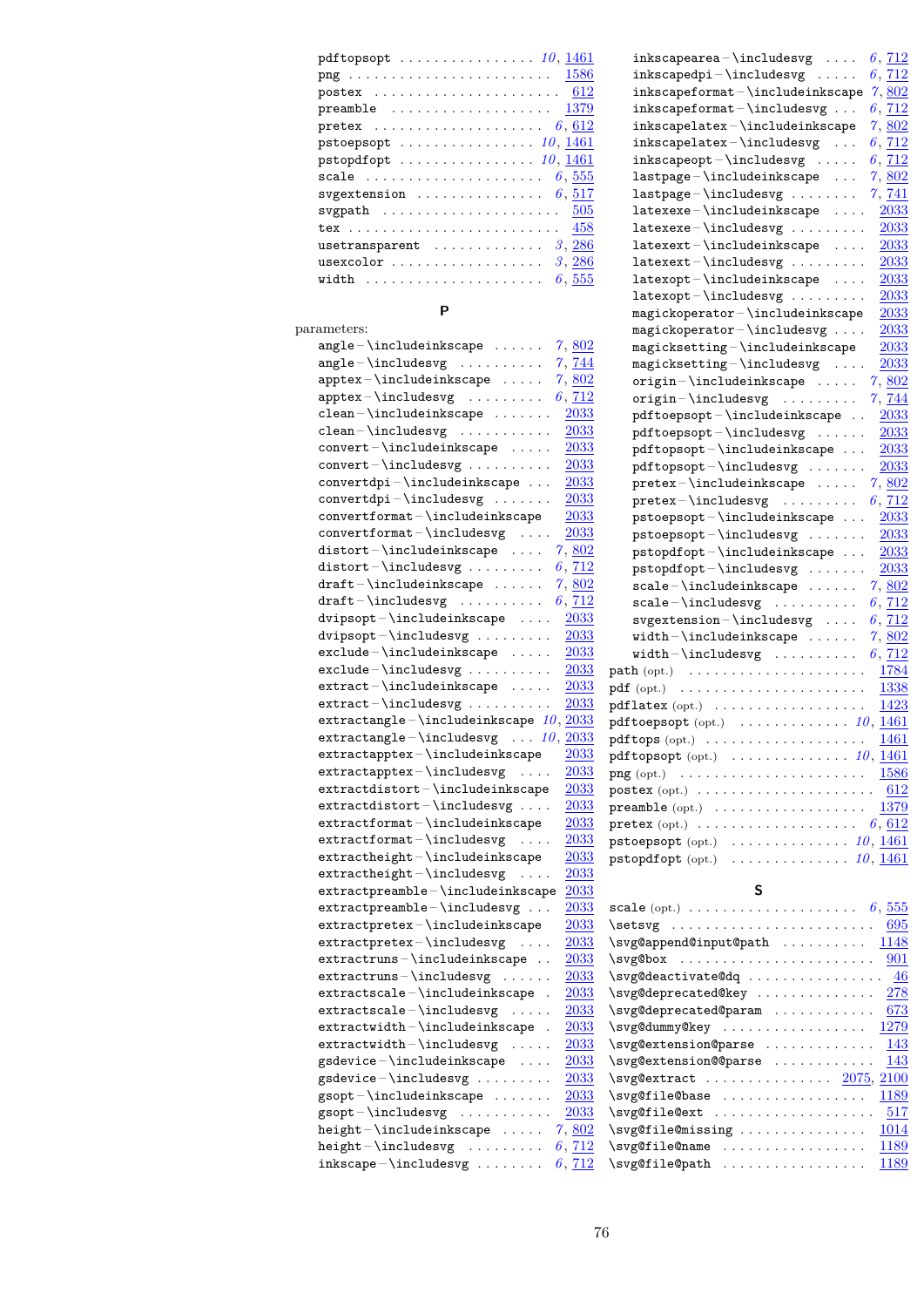| \svg@file@suffix                                                                                                       | $\surd$ svgx@cnv@cmd                                                                      |
|------------------------------------------------------------------------------------------------------------------------|-------------------------------------------------------------------------------------------|
| 1189                                                                                                                   | <b>1510</b>                                                                               |
| \svg@filename@parse                                                                                                    | \svgx@cnv@dpi                                                                             |
| <b>106</b>                                                                                                             | 1613                                                                                      |
| \svg@get@lastpage                                                                                                      | \svgx@cnv@format                                                                          |
| 980                                                                                                                    | 1586                                                                                      |
| $\surd\text{svg@get@path}$                                                                                             | \svgx@cnv@get@dpi                                                                         |
| 1189                                                                                                                   | 1613                                                                                      |
| \svg@iffilenewer                                                                                                       | \svgx@cnv@get@informat                                                                    |
| 179                                                                                                                    | 2466                                                                                      |
| \svg@ifvalueisrelax                                                                                                    | \svgx@cnv@informat                                                                        |
| 30                                                                                                                     | 2466                                                                                      |
| $\overline{20}$                                                                                                        | \svgx@documentclass                                                                       |
| \svg@ifwindowsdetected                                                                                                 | 2424                                                                                      |
| \svg@includegraphics@file                                                                                              | \svgx@dvips@exe                                                                           |
| 1261                                                                                                                   | 1461                                                                                      |
| \svg@includegraphics@patched                                                                                           | \svgx@dvips@opt                                                                           |
| 1261                                                                                                                   | 1461                                                                                      |
| \svg@includegraphics@saved                                                                                             | \svgx@endpreamble                                                                         |
| 1229                                                                                                                   | 1379                                                                                      |
| \svg@ink@area                                                                                                          | \svgx@format                                                                              |
| 462                                                                                                                    | 1338                                                                                      |
| \svg@ink@cmd                                                                                                           | \svgx@get@out@sec                                                                         |
| 493                                                                                                                    | 2402                                                                                      |
| \svg@ink@dpi                                                                                                           | \svgx@gs@cmd                                                                              |
| 476                                                                                                                    | 1751                                                                                      |
| \svg@ink@exe                                                                                                           | \svgx@gs@device                                                                           |
| 397                                                                                                                    | 1751                                                                                      |
| \svg@ink@format                                                                                                        | \svgx@gs@exe                                                                              |
| 438                                                                                                                    | <u>1751</u>                                                                               |
| \svg@ink@latex                                                                                                         | $\surd\text{sygx@gs@opt} \dots \dots \dots \dots \dots$                                   |
| 458                                                                                                                    | 1751                                                                                      |
| \svg@ink@mode                                                                                                          | $\surd$ svgx@ifinlist                                                                     |
| 315                                                                                                                    | <b>264</b>                                                                                |
| $\surd\text{svg@ink@opt}$                                                                                              | $\surd$ svgx@ifkeyandval                                                                  |
| 397                                                                                                                    | -41                                                                                       |
| 822                                                                                                                    | $\surd$ svgx@@ifkeyandval                                                                 |
| \svg@ink@run                                                                                                           | 41                                                                                        |
| \svg@ink@ver<br>397                                                                                                    | \svgx@latex@exe<br>1423<br>\svgx@latex@ext<br>1423                                        |
| \svg@ink@ver@detect<br><b>1060</b><br>\svg@ink@ver@explore<br>1126                                                     | \svgx@latex@opt<br>1423                                                                   |
| \svg@ink@ver@settings                                                                                                  | \svgx@magick@cmd                                                                          |
| <b>1060</b>                                                                                                            | 1717                                                                                      |
| \svg@@ink@ver@detect<br><b>1060</b>                                                                                    | \svgx@magick@exe<br>.<br>1717                                                             |
| 901                                                                                                                    | \svgx@magick@opr<br>.<br>1717                                                             |
| \svg@input@path<br>697                                                                                                 | \svgx@magick@set<br>.<br>1717                                                             |
| $\surd\text{svg@dinput} \dots \dots \dots \dots \dots \dots$                                                           |                                                                                           |
| 901                                                                                                                    | 2485                                                                                      |
| \svg@local@param@def                                                                                                   | svgx@out@count (counter)                                                                  |
| 655                                                                                                                    | <u>1818</u>                                                                               |
| \svg@local@param@set                                                                                                   | \svgx@out@name                                                                            |
| 655                                                                                                                    | 1818                                                                                      |
| \svg@local@param@use                                                                                                   | 1784                                                                                      |
| 655                                                                                                                    | \svgx@out@path                                                                            |
| \svg@normalize@path                                                                                                    | \svgx@out@sec                                                                             |
| <b>238</b>                                                                                                             | 1818                                                                                      |
| \svg@normalize@@path                                                                                                   | \svgx@param@apptex                                                                        |
| <b>238</b>                                                                                                             | 1954                                                                                      |
| \svg@out@base                                                                                                          | \svgx@param@distort                                                                       |
| 549                                                                                                                    | 1858                                                                                      |
| 549                                                                                                                    | \svgx@param@pretex                                                                        |
| \svg@out@name                                                                                                          | 1954                                                                                      |
| \svg@out@path                                                                                                          | \svgx@param@scale                                                                         |
| 524                                                                                                                    | 1858                                                                                      |
| \svg@param@apptex                                                                                                      | \svgx@param@width                                                                         |
| 612                                                                                                                    | 1858                                                                                      |
| svg@param@lastpage(counter)                                                                                            | \svgx@pdftoeps@exe                                                                        |
| 635                                                                                                                    | 1461                                                                                      |
| \svg@param@pretex                                                                                                      | \svgx@pdftoeps@opt                                                                        |
| 612                                                                                                                    | 1461                                                                                      |
| \svg@param@scale                                                                                                       | \svgx@pdftops@exe                                                                         |
| 555                                                                                                                    | 1461                                                                                      |
| \svg@param@width<br>555                                                                                                | \svgx@pdftops@opt<br>1461<br>1379                                                         |
| $\simeq$ $1229$                                                                                                        | \svgx@preamble                                                                            |
| \svg@pictur@patched                                                                                                    | \svgx@pstoeps@exe                                                                         |
| <u> 1238 </u>                                                                                                          | 1461                                                                                      |
| \svg@picture@patched                                                                                                   | \svgx@pstoeps@opt                                                                         |
| 1238                                                                                                                   | 1461                                                                                      |
| \svg@picture@saved                                                                                                     | $\simeq$ $\simeq$ $\simeq$ $\cdots$                                                       |
| <u>1229</u>                                                                                                            | 1461                                                                                      |
| \svg@quotes@check                                                                                                      | \svgx@pstopdf@opt                                                                         |
| 57                                                                                                                     | <u>1461</u>                                                                               |
| \svg@quotes@@check                                                                                                     | \svgx@read@line                                                                           |
| 57                                                                                                                     | 2096                                                                                      |
| \svg@quotes@remove                                                                                                     | \svgx@read@preamble@from                                                                  |
| 65                                                                                                                     | 2429                                                                                      |
| \svg@quotes@@remove                                                                                                    | \svgx@read@preamble@skip                                                                  |
| 65                                                                                                                     | <u>2429</u>                                                                               |
| \svg@remove@leadingchar                                                                                                | \svgx@read@preamble@till                                                                  |
| 90                                                                                                                     | <u>2429</u>                                                                               |
| $\surd$ svg@sanitize@dq                                                                                                | $svgx@runs (counter) \ldots \ldots \ldots \ldots$                                         |
| 51                                                                                                                     | 1406                                                                                      |
| \svg@set@input@path                                                                                                    | $\surd$ svgx@setbox                                                                       |
| <u> 1148 </u>                                                                                                          | 2521                                                                                      |
| \svg@shell@mkdir                                                                                                       | \svgx@setformatkey                                                                        |
| 211                                                                                                                    | 1684                                                                                      |
| \svg@shell@@mkdir                                                                                                      | \svgx@stream@in                                                                           |
| <u>211</u>                                                                                                             | <u> 2096</u>                                                                              |
| $\simeq$ \svg@shell@mv                                                                                                 | \svgx@stream@out                                                                          |
| 211                                                                                                                    | 2096                                                                                      |
| \svg@shell@@mv                                                                                                         | \svgx@useformatkey                                                                        |
| 211                                                                                                                    | 1684                                                                                      |
|                                                                                                                        | $\surd$ svgxoutputbox                                                                     |
| <u> 211</u>                                                                                                            | <u>2567</u>                                                                               |
| \svg@shell@@rm                                                                                                         | \svgxsetbox                                                                               |
| <u>211</u>                                                                                                             | <b>2521</b>                                                                               |
|                                                                                                                        | \svgxsetpapersize                                                                         |
| 17                                                                                                                     | 2536                                                                                      |
| 17                                                                                                                     | Т                                                                                         |
| \svg@wrn@scale                                                                                                         | $text{(opt.)} \dots \dots \dots \dots \dots \dots \dots \dots \dots$                      |
| 963                                                                                                                    | 458                                                                                       |
| svgextension (opt.) $\ldots \ldots \ldots \ldots 6, \frac{517}{2}$<br>$\sqrt{s}$ vghidepreambleend $9, \frac{2055}{s}$ |                                                                                           |
| $\sqrt{s}$ vghidepreamblestart $9, \frac{2055}{s}$                                                                     | U                                                                                         |
|                                                                                                                        | $\texttt{usetransparent}\;(\texttt{opt.})\;\;\ldots\;\ldots\;\ldots\;\ldots\;.$<br>3, 286 |
| $\texttt{svgpath}\ (\text{opt.})\ \dots \dots \dots \dots \dots \dots \dots$                                           | $usexcolor (opt.) \dots \dots \dots \dots \dots$                                          |
| 505                                                                                                                    | 3, 286                                                                                    |
| $\simeq$ $4, 8, 695$                                                                                                   | W                                                                                         |
| \svgx@clean<br><b>1990</b>                                                                                             | width (opt.) $\ldots \ldots \ldots \ldots \ldots \ldots \ldots 6, 555$                    |
|                                                                                                                        |                                                                                           |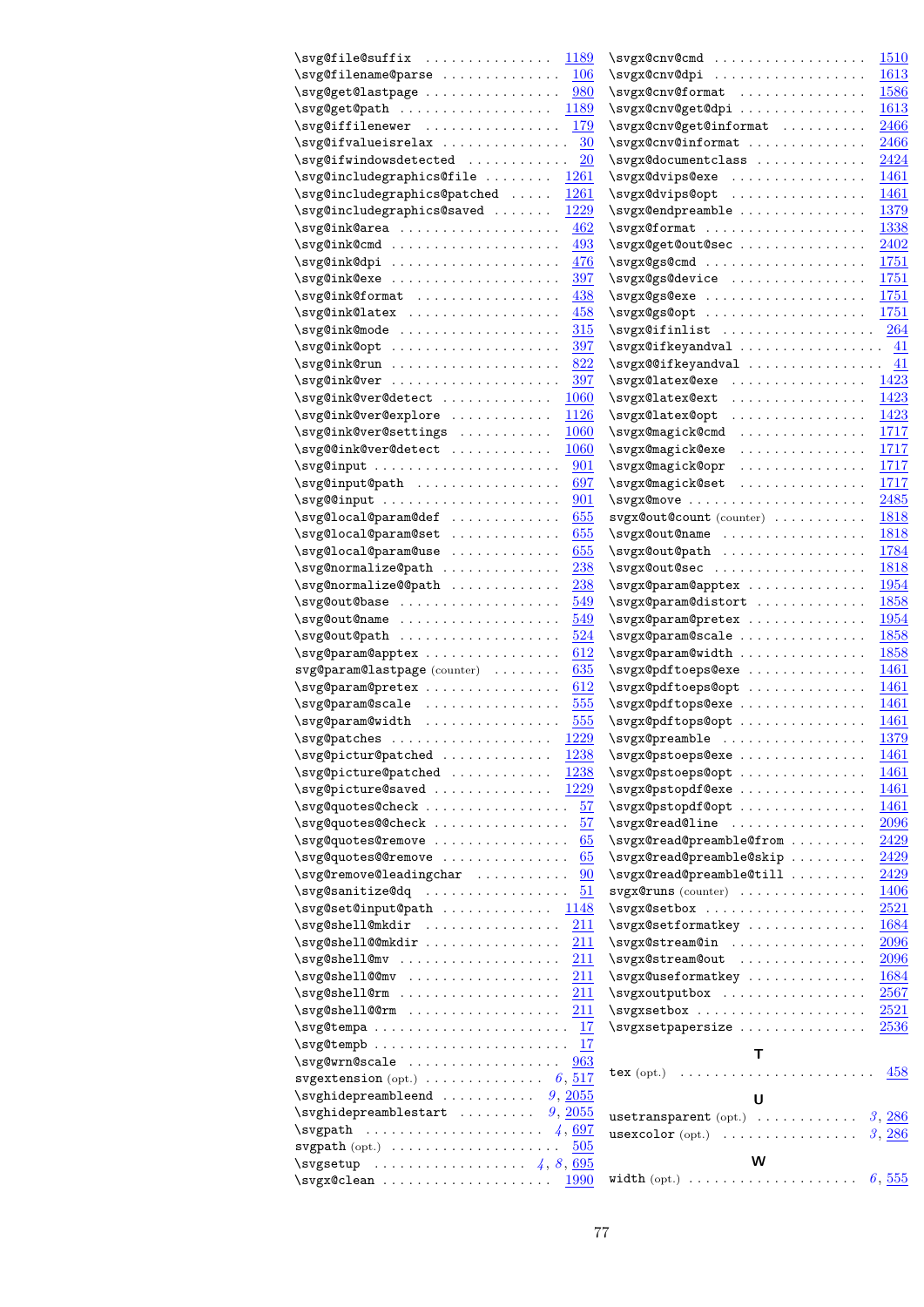# **Change History**

### **v1.0**

General

initial version by Philip Ilten . . . . . . . . *[2](#page-1-0)*

### **v2.00**

| v∠.uu                                                                                             |                                        |
|---------------------------------------------------------------------------------------------------|----------------------------------------|
| General                                                                                           |                                        |
| new maintainer: Falk Hanisch<br>$\ldots$                                                          | $\it 2$                                |
| package <b>subfig</b> not required anymore                                                        | $\mathfrak{D}$                         |
| re-implementation from scratch<br>$\ddot{\phantom{0}}$<br>$\ddot{\phantom{a}}$                    | $\mathfrak{D}$<br>$\ddot{\phantom{0}}$ |
| support of subfigures stopped due to the                                                          |                                        |
| huge number of packages which deal                                                                |                                        |
| with this topic and the large variety                                                             |                                        |
| of implementing this functionality;                                                               |                                        |
| naming exported graphics after their                                                              |                                        |
| consecutive numbering can't be                                                                    |                                        |
| ensured for all variants of subfigures,                                                           |                                        |
| so it's neglected<br>.                                                                            | $\it 2$                                |
| Implementation                                                                                    |                                        |
| clean (opt.): changes, file list possible                                                         | 1990                                   |
| convert (opt.): changed/extended                                                                  | 1510                                   |
| $\text{convertdpi} (\text{opt.}): \text{new} \dots \dots \dots$                                   | 1613                                   |
| convertformat (opt.): new                                                                         | 1586                                   |
| draft (opt.): $new \dots \dots \dots \dots$                                                       | 649                                    |
| dvipsopt (opt.): new                                                                              | 1461                                   |
| end (opt.): deprecated $\dots \dots \dots$                                                        | 1379                                   |
| $eps$ (opt.): deprecated $\ldots \ldots \ldots$                                                   | 1338                                   |
| extract $(\text{opt.})$ : $new$                                                                   | 1306                                   |
| $extractapptex$ (opt.): $new$                                                                     | 1954                                   |
| $extractionmat$ (opt.): $new$                                                                     | 1338                                   |
| $extractheight$ (opt.): $new$                                                                     | 1858                                   |
| extractioname (opt.): new                                                                         | 1818                                   |
| extractpath (opt.): new                                                                           | 1784                                   |
| extractpreamble (opt.): new<br>.                                                                  | 1379                                   |
| extractpreambleend (opt.): new                                                                    | <u>1379</u>                            |
| $extractpretextrm{text}$ (opt.): $new$                                                            | 1954                                   |
| extractruns (opt.): $new$                                                                         | 1406                                   |
| extractscale (opt.): $new$                                                                        | 1858                                   |
| $extractwidth$ (opt.): $new \dots \dots$                                                          | 1858                                   |
| gsdevice $(\text{opt.})$ : $\text{new}$                                                           | 1751                                   |
| gsexe (opt.): new<br>.<br>$\ddot{\phantom{0}}$                                                    | <u>1751</u>                            |
| $\texttt{gsopt}$ (opt.): $\text{new}$                                                             | 1751                                   |
| height $(\text{opt.})$ : $\text{new}$ $\dots$ $\dots$                                             | 555                                    |
| \includeinkscape: new                                                                             | 761                                    |
| \includesvg:                                                                                      |                                        |
| changes, especially to optional                                                                   |                                        |
| $parameters \ldots \ldots \ldots \ldots$                                                          | 709                                    |
| angle (param.): new .                                                                             | 744                                    |
| draft (param.): new<br>.                                                                          | 712                                    |
| height (param.): new<br>.                                                                         | 712                                    |
| $inkscope$ (param.): $new$                                                                        | 712                                    |
| inkscapearea (param.): new                                                                        | 712                                    |
| inkscapedpi (param.): new                                                                         | 712                                    |
| inkscapeformat (param.): new                                                                      | 712                                    |
| inkscapelatex (param.): new                                                                       | 712                                    |
| $inkscapeopt$ (param.): $new \dots$ .                                                             | 712                                    |
| $lastpage$ (param.): $new$                                                                        | 741                                    |
| origin (param.): new<br>$\mathcal{L}$ , and $\mathcal{L}$ , and $\mathcal{L}$ , and $\mathcal{L}$ | 744                                    |
| scale (param.): new<br>$\mathcal{A}$ , and $\mathcal{A}$ , and $\mathcal{A}$ , and $\mathcal{A}$  | $\overline{712}$                       |
| inkscape $(\text{opt.})$ : changed/extended                                                       | 315                                    |
| $inkscapearea$ (opt.): $new$                                                                      | 462                                    |
| $inkscapedpi$ (opt.): $new$                                                                       | 476                                    |
| $inkscapeexe$ (opt.): $new \dots \dots$                                                           | 397                                    |

inkscapeformat (opt.):  $new$  .......  $\frac{438}{1}$  $\frac{438}{1}$  $\frac{438}{1}$ 

| $inkscape\texttt{latex}$ (opt.): $new \dots \dots$                      | 458  |
|-------------------------------------------------------------------------|------|
| $inkscapename$ (opt.): $new$                                            | 549  |
| $\frac{1}{2}$ inkscapeopt (opt.): new $\cdots \cdots$                   | 397  |
| $inkscapepath$ (opt.): $new$                                            | 524  |
| $lastpage$ (opt.): $new$<br>.                                           | 635  |
| latexexe (opt.): new<br>.                                               | 1423 |
| latexext (opt.): new<br>.                                               | 1423 |
| $latexopt$ (opt.): $new$                                                | 1423 |
| $\texttt{magickexe}$ (opt.): $\texttt{new}$                             | 1717 |
| magickoperator (opt.): new                                              | 1717 |
| $magicksetting$ (opt.): $new$                                           | 1717 |
| name (opt.):                                                            |      |
| deprecated $\ldots \ldots \ldots \ldots \ldots$                         | 1818 |
| support of <b>subfig</b> removed                                        | 1818 |
| $notransparent$ (opt.): $new$                                           | 286  |
| $\texttt{noxcolor}(\text{opt.}): \text{new} \quad \ldots \ldots \ldots$ | 286  |
| off (opt.): new $395, 1334$                                             |      |
| on (opt.): new $\ldots \ldots \ldots \ldots \frac{395}{395}$ ,          | 1334 |
| path (opt.): deprecated                                                 | 1784 |
| pdf (opt.): deprecated                                                  | 1338 |
| pdflatex (opt.): depicted                                               | 1423 |
| pdftoepsopt (opt.): new                                                 | 1461 |
| $pdftops$ (opt.): deprecated $\ldots \ldots$                            | 1461 |
| pdftopsopt (opt.): new                                                  | 1461 |
| $\text{png}(\text{opt.})$ : deprecated                                  | 1586 |
| postex $(\text{opt.})$ : deprecated $\ldots \ldots$                     | 612  |
| preamble (opt.): deprecated $\dots\dots$                                | 1379 |
| pstoepsopt (opt.): new                                                  | 1461 |
| ${\sf pstopdf}$ opt.): ${\sf new}$                                      | 1461 |
| scale (opt.): $new$                                                     | 555  |
| \setsvg: deprecated                                                     | 695  |
| \svghidepreambleend: new                                                | 2055 |
| \svghidepreamblestart: new                                              | 2055 |
| $\sqrt{\text{sygpath}}$ : new                                           | 697  |
| svgpath $(\text{opt.})$ : deprecated                                    | 505  |
| \svgsetup: new                                                          | 695  |
| usetransparent (opt.): $new$                                            | 286  |
| usexcolor (opt.): new                                                   | 286  |
|                                                                         |      |

#### **v2.00a**

Implementation \svgxsetpapersize: Bug fix for checking stock- and mediasizes  $\therefore$  [2536](#page-70-1)

#### **v2.00b**

| Implementation                                         |  |  |
|--------------------------------------------------------|--|--|
| $\texttt{latex}$ (opt.): new, alternative key for      |  |  |
| inkscapelatex $\ldots \ldots \ldots \ldots \ldots$ 458 |  |  |
| $text{tex}$ (opt.): new, alternative key for           |  |  |
| inkscapelatex $\ldots \ldots \ldots \ldots \ldots$ 458 |  |  |
| v2.01                                                  |  |  |
| General                                                |  |  |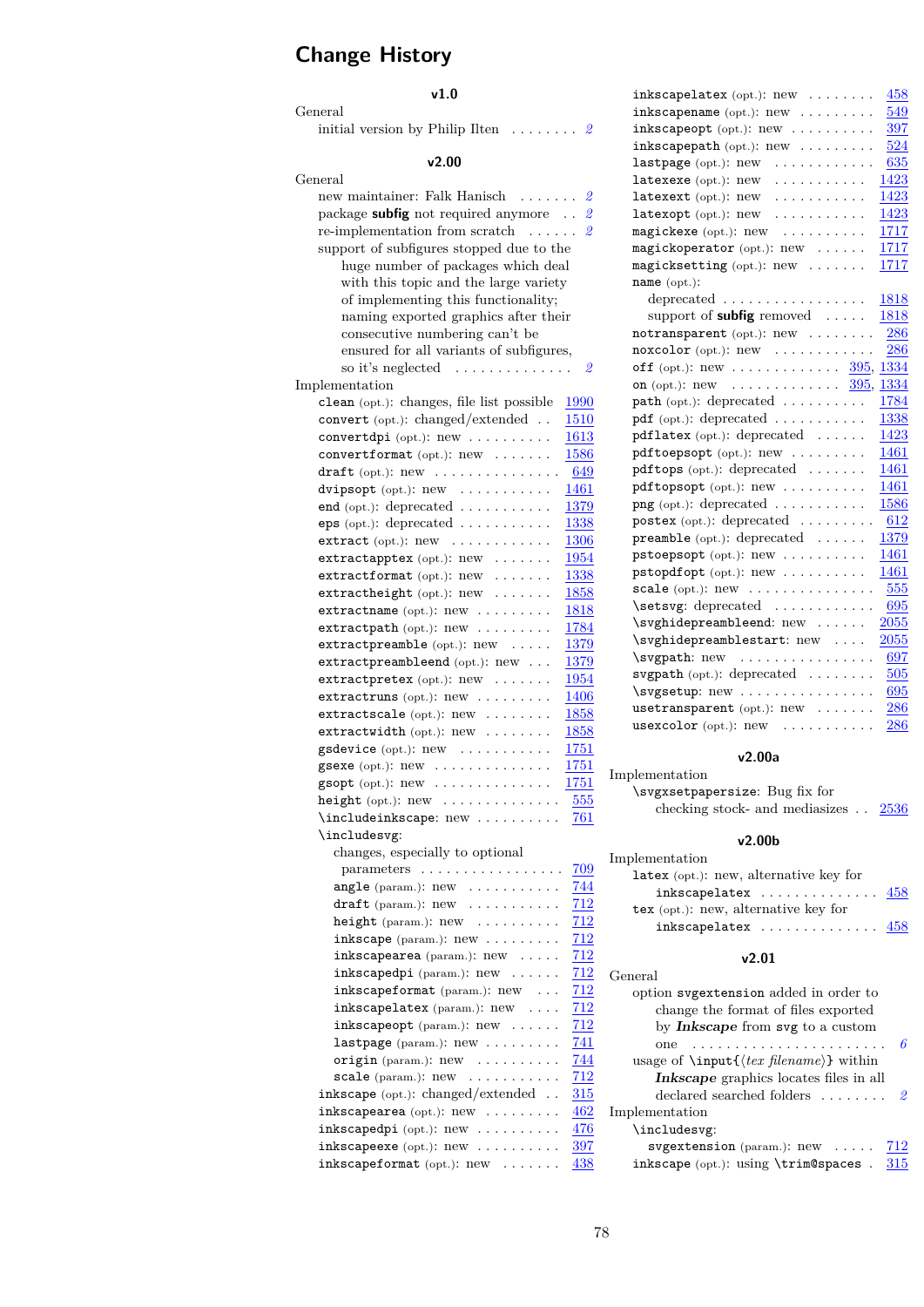| \svg@append@input@path: new  1148                       |      |  |  |  |
|---------------------------------------------------------|------|--|--|--|
| \svg@get@path:                                          |      |  |  |  |
| using $\succeq$ svg@set@input@path                      | 1189 |  |  |  |
| $using \times \text{Spaces} \dots \dots$                | 1189 |  |  |  |
| \svg@set@input@path: new                                | 1148 |  |  |  |
| svgextension $(\text{opt.})$ : new due to user          |      |  |  |  |
| request $\ldots \ldots \ldots \ldots \ldots \ldots 517$ |      |  |  |  |

### **v2.02**

| General                                                                              |
|--------------------------------------------------------------------------------------|
| fixed errors with active double quotes                                               |
| from <b>babel</b> in path arguments<br>2                                             |
| $\overline{\mathbf{2}}$<br>multiple dots within file names possible                  |
| option distort (or keepaspectratio)                                                  |
| added for distortion of included                                                     |
| 6                                                                                    |
| graphics                                                                             |
| option extractdistort added for<br>$\boldsymbol{g}$                                  |
| distortion of extracted graphics $\ldots$                                            |
| package trimspaces required<br>2                                                     |
| parameter extractangle for                                                           |
| \includesvg and \includeinkscape                                                     |
| implemented in order to rotate                                                       |
| graphics during extractions<br><i>10</i><br>$\sim$ $\sim$ $\sim$ $\sim$ $\sim$       |
| Implementation                                                                       |
| 555<br>distort (opt.): $new$                                                         |
| $extractdistort$ (opt.): $new$<br><b>1858</b>                                        |
| extractname (opt.): usage of                                                         |
| \svg@quotes@remove<br>1818                                                           |
| extractpath (opt.): usage of                                                         |
| \svg@sanitize@dq<br>1784<br>$\sim$                                                   |
| \if@svgx@standalone: new<br>2521                                                     |
| \includeinkscape:                                                                    |
| usage of \svg@extension@parse<br><b>761</b>                                          |
| extractangle (param.): new<br>2033<br>$\ddot{\phantom{0}}$                           |
| extractdistort (param.): new<br>2033                                                 |
| \includesvg:                                                                         |
| switched to \svg@filename@parse<br>709                                               |
| angle (param.): validation of                                                        |
| .<br>744<br>argument                                                                 |
| distort (param.): $new$<br>712                                                       |
| extractangle (param): new<br><u> 2033</u>                                            |
| extractdistort (param.): new<br>2033                                                 |
| inkscape (opt.): usage of                                                            |
| \svg@sanitize@dq                                                                     |
| 315                                                                                  |
| inkscapepath (opt.): usage of                                                        |
|                                                                                      |
| $\texttt{keepaspectratio}\;(\text{opt.})\text{: new}\;\;\ldots\ldots\text{.}$<br>555 |
| \svg@append@input@path: avoid                                                        |
| duplicates in \input@path<br>1148                                                    |
| \svg@deactivate@dq: new<br>$\underline{46}$                                          |
| \svg@extension@parse: new<br>143                                                     |
| \svg@extension@@parse: new<br>143                                                    |
| \svg@file@missing: notify svg file                                                   |
| when missing exported files $\dots$<br><u> 1014</u>                                  |
| \svg@filename@parse:                                                                 |
| usage of \svg@extension@parse<br>$\underline{106}$<br>$\sim$                         |
| usage of \svg@remove@leadingchar<br>$\underline{106}$                                |
| usage of \svg@sanitize@dq<br>106<br>$\ldots$ .                                       |
| \svg@local@param@set: reasonable                                                     |
| value for key distort<br>655<br>.                                                    |
| \svg@normalize@path: usage of                                                        |
| \svg@deactivate@dq<br><b>238</b>                                                     |
| \svg@quotes@remove:                                                                  |
| calling \svg@quotes@check<br>65                                                      |
| usage of \svg@sanitize@dq<br>65<br>$\sim$ $\sim$ $\sim$ $\sim$                       |
| \svg@remove@leadingchar: new<br>90                                                   |

| $\sqrt{s}$ vgCsanitizeCdq: new $51$                   |  |
|-------------------------------------------------------|--|
| \svg@set@input@path: usage of                         |  |
|                                                       |  |
| svgextension (opt.):                                  |  |
| usage of $\simeq$ arg@quotes@remove $517$             |  |
| usage of $\simeq$ 17                                  |  |
| \svgpath: parse argument for enclosing                |  |
| braces and provide those if                           |  |
| necessary $\ldots \ldots \ldots \ldots \ldots 697$    |  |
| $\surd$ svgx@setbox: new $2521$                       |  |
| \svgxsetbox: late execution of                        |  |
| $\text{Svgxsetpaperize} \dots \dots \dots \quad 2521$ |  |
|                                                       |  |

#### **v2.02a**

| General                                      |  |  |  |  |
|----------------------------------------------|--|--|--|--|
| fix bug for package <b>polyglossia</b> which |  |  |  |  |
|                                              |  |  |  |  |
| Implementation                               |  |  |  |  |
| \svg@deactivate@dq: bug fix for              |  |  |  |  |
| <b>polyglossia</b> 46                        |  |  |  |  |
|                                              |  |  |  |  |

#### **v2.02b**

| General                                          |
|--------------------------------------------------|
| fix bug for package <b>tikzscale</b> which       |
| changes \includegraphics globally<br>2.          |
| Implementation                                   |
| \svg@patches: fix bug for package                |
| <b>tikzscale</b> : store original definitions of |
| \picture and \includegraphics                    |
| right after loading package $\text{svg}$ . 1229  |
|                                                  |

## **v2.02c**

| General                                         |  |
|-------------------------------------------------|--|
| fix bugs with kernel $(2019/10/01)$             |  |
| regarding file name parsing $\ldots$ $\ldots$ 2 |  |
|                                                 |  |

#### **v2.02d**

| General                                                     |  |  |  |
|-------------------------------------------------------------|--|--|--|
| conditional invocation of <b>Inkscape</b>                   |  |  |  |
| export based on file modification                           |  |  |  |
| date implemented for $XeT_FX$<br>2.                         |  |  |  |
| fix bugs with kernel $(2019/10/01)$                         |  |  |  |
| regarding file name parsing, see                            |  |  |  |
| https://github.com/mrpiggi/svg/                             |  |  |  |
| $issues/16$<br>2                                            |  |  |  |
| Implementation                                              |  |  |  |
| \svg@iffilenewer: use \filemoddate                          |  |  |  |
| with XeL <sup>4</sup> T <sub>F</sub> X, see https://github. |  |  |  |
| $com/mrpiggi/svg/issues/12 \ldots 179$                      |  |  |  |

#### **v2.02f**